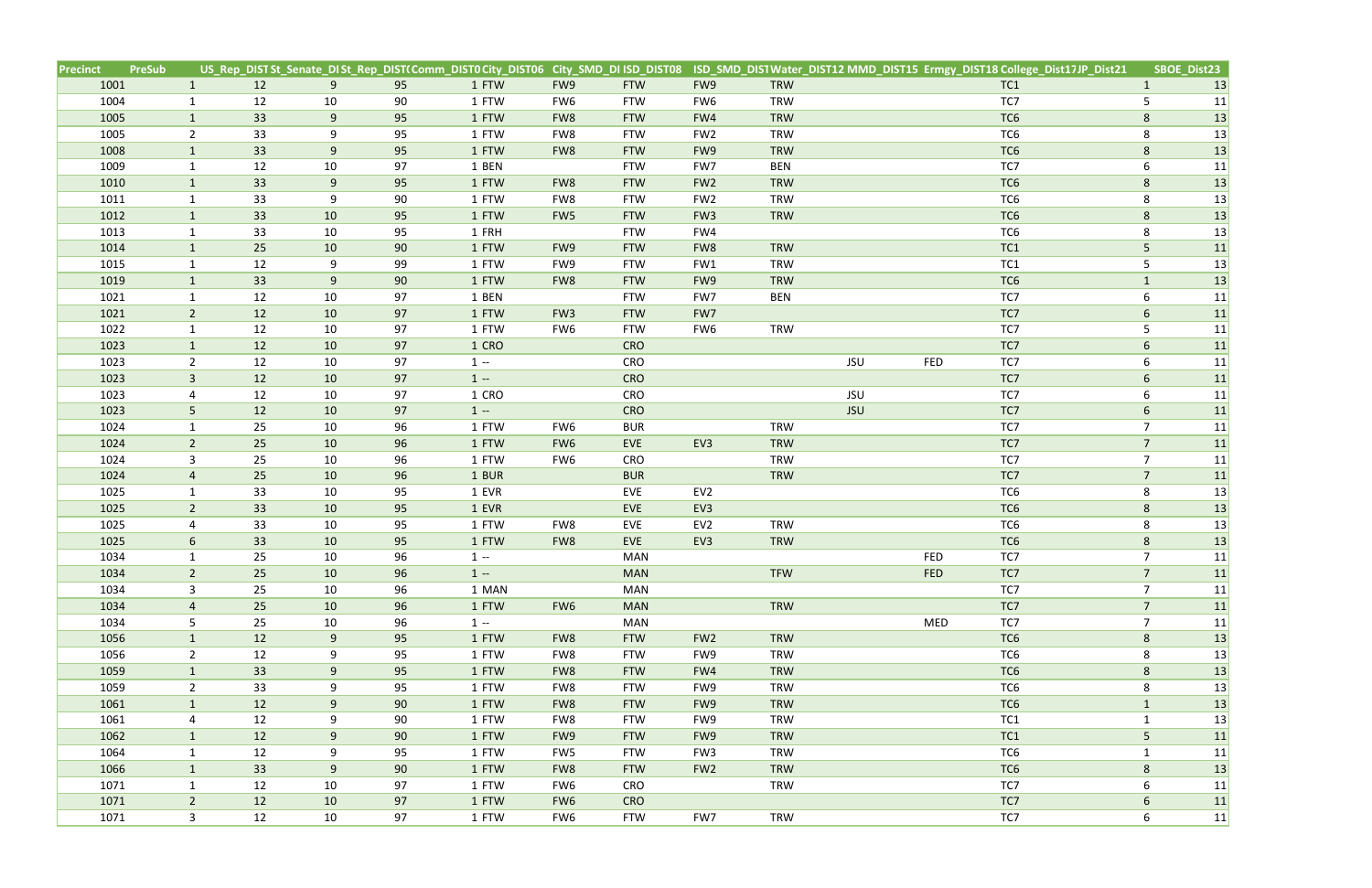| 1074 | $\mathbf{1}$   | 33              | 10 | 90 | 1 FTW | FW <sub>5</sub> | <b>FTW</b> | FW <sub>2</sub> | <b>TRW</b> |            |            | TC <sub>6</sub> | 8               | 13 |
|------|----------------|-----------------|----|----|-------|-----------------|------------|-----------------|------------|------------|------------|-----------------|-----------------|----|
| 1075 | $\mathbf{1}$   | 33              | 9  | 90 | 1 FTW | FW8             | <b>FTW</b> | FW <sub>2</sub> | <b>TRW</b> |            |            | TC <sub>6</sub> | 8               | 13 |
| 1076 | $\mathbf{1}$   | 12              | 9  | 99 | 1 FTW | FW9             | <b>FTW</b> | FW <sub>6</sub> | <b>TRW</b> |            |            | TC1             | 5               | 13 |
| 1078 | $\mathbf{1}$   | 33              | 10 | 95 | 1 FTW | FW8             | <b>FTW</b> | FW4             | <b>TRW</b> |            |            | TC <sub>6</sub> | 8               | 13 |
| 1079 | $\mathbf{1}$   | 33              | 10 | 95 | 1 FTW | FW8             | <b>FTW</b> | FW4             | <b>TRW</b> |            |            | TC <sub>6</sub> | 8               | 13 |
| 1079 | $\overline{2}$ | 33              | 10 | 95 | 1 FTW | FW8             | <b>FTW</b> | FW9             | <b>TRW</b> |            |            | TC <sub>6</sub> | 8               | 13 |
| 1080 | $\mathbf{1}$   | 33              | 10 | 90 | 1 FTW | FW8             | <b>FTW</b> | FW4             | <b>TRW</b> |            |            | TC <sub>6</sub> | 8               | 13 |
| 1081 | $\mathbf{1}$   | 12              | 10 | 97 | 1 FTW | FW <sub>3</sub> | <b>FTW</b> | FW <sub>6</sub> | <b>TRW</b> |            |            | TC7             | 6               | 11 |
| 1082 | $\mathbf{1}$   | 33              | 9  | 90 | 1 FTW | FW4             | <b>FTW</b> | FW9             | <b>TRW</b> |            |            | TC1             | $\mathbf{1}$    | 11 |
| 1083 | $\mathbf{1}$   | 33              | 10 | 90 | 1 FTW | FW8             | <b>FTW</b> | FW4             | <b>TRW</b> |            |            | TC <sub>6</sub> | 8               | 13 |
| 1084 | $\mathbf{1}$   | 25              | 10 | 95 | $1 -$ |                 | <b>EVE</b> | EV3             |            |            | <b>FED</b> | TC <sub>6</sub> | $8\phantom{.}$  | 13 |
| 1085 | 1              | 33              | 10 | 90 | 1 FTW | FW9             | <b>FTW</b> | FW8             | <b>TRW</b> |            |            | TC1             | 5               | 11 |
| 1088 | $\mathbf{1}$   | 33              | 9  | 90 | 1 FTW | FW8             | <b>FTW</b> | FW <sub>2</sub> | <b>TRW</b> |            |            | TC <sub>6</sub> | 8               | 13 |
| 1089 | $\mathbf{1}$   | 33              | 10 | 95 | 1 FTW | FW8             | <b>FTW</b> | FW4             | <b>TRW</b> |            |            | TC <sub>6</sub> | 8               | 13 |
| 1090 | $\mathbf{1}$   | 33              | 10 | 95 | 1 FTW | FW8             | <b>FTW</b> | FW4             | <b>TRW</b> |            |            | TC <sub>6</sub> | 8               | 13 |
| 1094 | $\mathbf{1}$   | 12              | 9  | 99 | 1 FTW | FW9             | <b>FTW</b> | FW1             | <b>TRW</b> |            |            | TC7             | 5               | 13 |
| 1095 | $\mathbf{1}$   | 12              | 10 | 97 | 1 FTW | FW9             | <b>FTW</b> | FW <sub>6</sub> | <b>TRW</b> |            |            | TC7             | 6               | 11 |
| 1095 | $\overline{2}$ | 12              | 10 | 97 | 1 FTW | FW9             | <b>FTW</b> | FW <sub>6</sub> | <b>TRW</b> |            |            | TC1             | 6               | 11 |
| 1095 | $\mathbf{3}$   | 12              | 10 | 97 | 1 FTW | FW9             | <b>FTW</b> | FW1             | <b>TRW</b> |            |            | TC7             | 6               | 11 |
| 1098 | $\mathbf{1}$   | 33              | 10 | 90 | 1 FTW | FW5             | <b>FTW</b> | FW <sub>2</sub> | <b>TRW</b> |            |            | TC <sub>6</sub> | 8               | 13 |
| 1099 | $\mathbf{1}$   | 33              | 10 | 95 | 1 FTW | FW5             | <b>FTW</b> | FW <sub>2</sub> | <b>TRW</b> |            |            | TC <sub>6</sub> | 8               | 13 |
| 1099 | $\overline{2}$ | 33              | 10 | 95 | 1 FTW | FW5             | <b>FTW</b> | FW <sub>3</sub> | <b>TRW</b> |            |            | TC <sub>6</sub> | 8               | 13 |
| 1103 | $\mathbf{1}$   | 12              | 10 | 97 | $1 -$ |                 | <b>CRO</b> |                 |            | <b>JSU</b> | <b>FED</b> | TC7             | $6\phantom{.}6$ | 11 |
| 1103 | $\overline{2}$ | 12              | 10 | 97 | 1 CRO |                 | CRO        |                 |            |            |            | TC7             | 6               | 11 |
| 1103 | $\overline{3}$ | 12              | 10 | 97 | $1 -$ |                 | <b>CRO</b> |                 |            |            | <b>FED</b> | TC7             | 6               | 11 |
| 1103 | 4              | 12              | 10 | 97 | 1 CRO |                 | CRO        |                 |            | <b>JSU</b> |            | TC7             | 6               | 11 |
| 1103 | $5\phantom{.}$ | 12              | 10 | 97 | 1 FTW | FW <sub>6</sub> | <b>CRO</b> |                 |            | <b>JSU</b> |            | TC7             | $6\overline{6}$ | 11 |
| 1103 | 6              | 12              | 10 | 97 | 1 FTW | FW6             | CRO        |                 |            |            |            | TC7             | 6               | 11 |
| 1104 | $\mathbf{1}$   | 33              | 10 | 95 | 1 FTW | FW8             | <b>FTW</b> | FW4             | <b>TRW</b> |            |            | TC <sub>6</sub> | 8               | 13 |
| 1105 | $\mathbf{1}$   | 12              | 10 | 97 | 1 FTW | FW6             | <b>FTW</b> | FW <sub>6</sub> | <b>TRW</b> |            |            | TC <sub>6</sub> | 5               | 11 |
| 1106 | 1              | 33 <sup>°</sup> | 10 | 95 | 1 FTW | FW <sub>5</sub> | <b>FTW</b> | FW <sub>3</sub> | <b>TRW</b> |            |            | TC <sub>6</sub> | 8               | 13 |
| 1108 | $\mathbf{1}$   | 12              | 9  | 97 | 1 FTW | FW9             | <b>FTW</b> | FW8             | <b>TRW</b> |            |            | TC1             | 6               | 11 |
| 1108 | $\overline{2}$ | 12              | 9  | 97 | 1 FTW | FW9             | <b>FTW</b> | FW <sub>6</sub> | <b>TRW</b> |            |            | TC1             | 6               | 11 |
| 1109 | $\mathbf{1}$   | 33              | 9  | 90 | 1 FTW | FW9             | <b>FTW</b> | FW9             | <b>TRW</b> |            |            | TC1             | $\mathbf{1}$    | 11 |
| 1111 | $\mathbf{1}$   | 12              | 9  | 97 | $1 -$ |                 | <b>FTW</b> | FW7             |            |            | <b>FED</b> | TC7             | 6               | 11 |
| 1111 | $\overline{2}$ | 12              | 9  | 97 | 1 FTW | FW3             | <b>FTW</b> | FW7             | <b>TRW</b> |            |            | TC7             | 6               | 11 |
| 1111 | 3 <sup>1</sup> | 12              | 9  | 97 | $1 -$ |                 | ALE        |                 |            |            | <b>FED</b> | TC7             | 6               | 11 |
| 1111 | $\overline{4}$ | 12              | 9  | 97 | $1 -$ |                 | <b>FTW</b> | FW7             | <b>TRW</b> |            | <b>FED</b> | TC7             | 6               | 11 |
| 1111 | 5 <sub>1</sub> | 12              | 9  | 97 | 1 FTW | FW <sub>3</sub> | <b>FTW</b> | FW7             |            |            |            | TC7             | 6               | 11 |
| 1111 | 6              | 12              | 9  | 97 | $1 -$ |                 | GDL        |                 |            |            | <b>FED</b> | TC7             | 6               | 11 |
| 1111 | 7 <sup>7</sup> | 12              | 9  | 97 | 1 BEN |                 | <b>FTW</b> | FW7             | <b>BEN</b> |            |            | TC7             | 6               | 11 |
| 1111 | 8              | 12              | 9  | 97 | $1 -$ |                 | CRO        |                 |            |            | <b>FED</b> | TC7             | 6               | 11 |
| 1111 | 9              | 12              | 9  | 97 | 1 BEN |                 | <b>FTW</b> | FW7             | <b>TRW</b> |            |            | TC7             | $6\overline{6}$ | 11 |
| 1111 | 10             | 12              | 9  | 97 | $1 -$ |                 | <b>FTW</b> | FW7             |            |            |            | TC7             | 6               | 11 |
| 1111 | 11             | 12              | 9  | 97 | $1 -$ |                 | <b>FTW</b> | FW7             | <b>TRW</b> |            |            | TC7             | 6               | 11 |
| 1111 | 12             | 12              | 9  | 97 | $1 -$ |                 | <b>FTW</b> | FW7             | <b>TRW</b> |            | <b>BED</b> | TC7             | 6               | 11 |
| 1117 | $\mathbf{1}$   | 12              | 10 | 97 | 1 FTW | FW <sub>3</sub> | <b>FTW</b> | FW <sub>6</sub> | <b>TRW</b> |            |            | TC7             | $6\phantom{.}6$ | 11 |
|      |                |                 |    |    |       |                 |            |                 |            |            |            |                 |                 |    |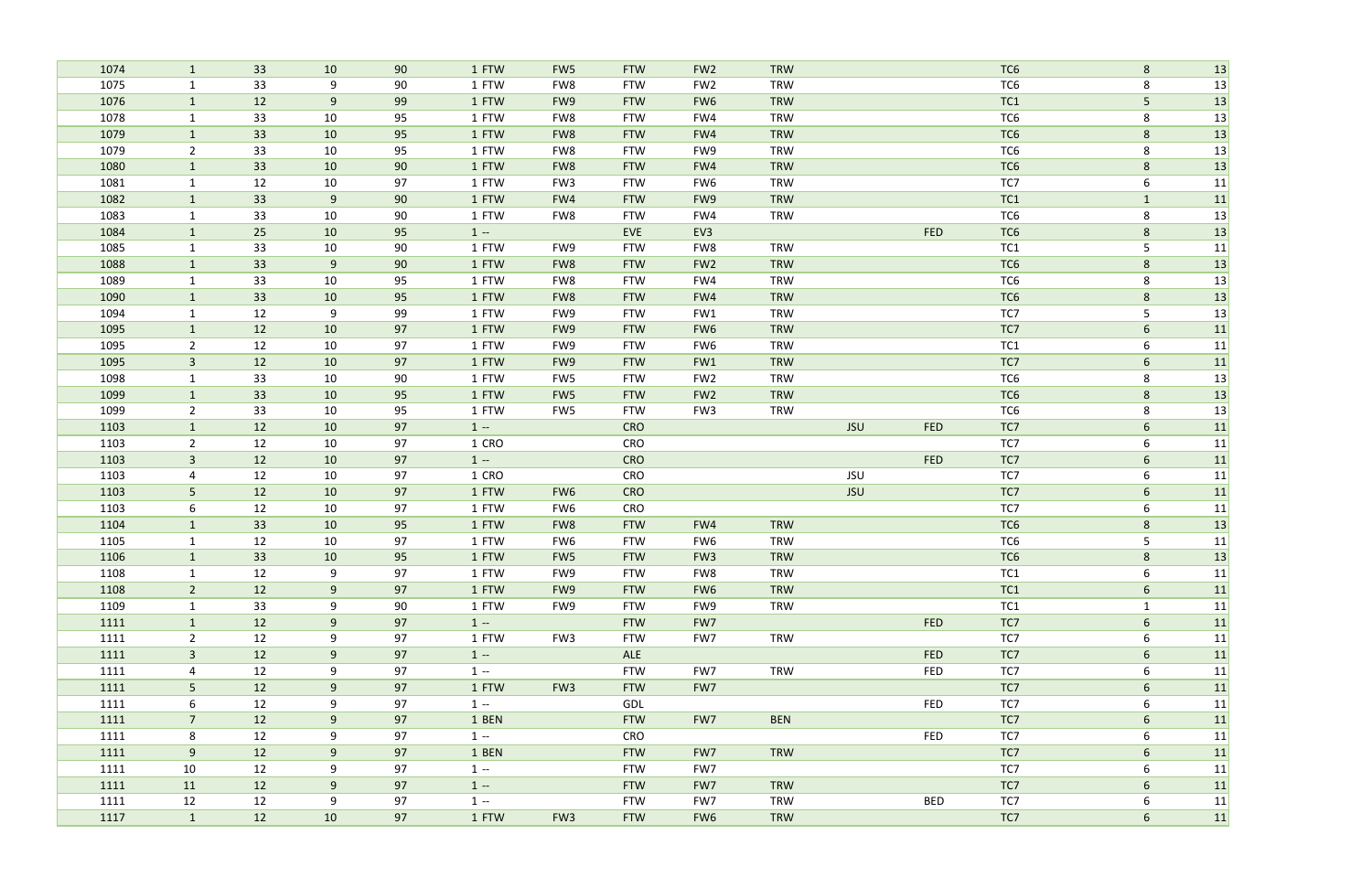| 1119         | $\mathbf{1}$                 | 12       | 10       | 90       | 1 FTW          | FW6             | <b>FTW</b>        | FW6             | TRW        |     | TC <sub>6</sub>        | 5               | 11       |
|--------------|------------------------------|----------|----------|----------|----------------|-----------------|-------------------|-----------------|------------|-----|------------------------|-----------------|----------|
| 1120         | $\mathbf{1}$                 | 12       | 10       | 99       | 1 FTW          | FW <sub>3</sub> | <b>FTW</b>        | FW <sub>5</sub> | <b>TRW</b> |     | TC7                    | 5               | 13       |
| 1126         | $\mathbf{1}$                 | 33       | 10       | 95       | 1 FTW          | FW5             | <b>FTW</b>        | FW <sub>3</sub> | <b>TRW</b> |     | TC <sub>6</sub>        | 8               | 13       |
| 1127         | $\mathbf{1}$                 | 33       | 10       | 95       | 1 FTW          | FW5             | <b>FTW</b>        | FW <sub>3</sub> | <b>TRW</b> |     | TC <sub>6</sub>        | 8               | 13       |
| 1132         | $\mathbf{1}$                 | 33       | 10       | 90       | 1 FTW          | FW5             | <b>FTW</b>        | FW4             | <b>TRW</b> |     | TC <sub>6</sub>        | 8               | 13       |
| 1133         | $\mathbf{1}$                 | 12       | 10       | 90       | 1 FTW          | FW9             | <b>FTW</b>        | FW8             | <b>TRW</b> |     | TC1                    | 5               | 11       |
| 1142         | $\mathbf{1}$                 | 12       | 10       | 97       | 1 FTW          | FW6             | <b>FTW</b>        | FW <sub>6</sub> | <b>TRW</b> |     | TC7                    | 5               | 11       |
| 1146         | $\mathbf{1}$                 | 33       | 9        | 95       | 1 FTW          | FW4             | <b>FTW</b>        | FW <sub>2</sub> | <b>TRW</b> |     | TC <sub>6</sub>        | 8               | 13       |
| 1149         | $\mathbf{1}$                 | 33       | 10       | 95       | 1 FTW          | FW5             | <b>FTW</b>        | FW4             | <b>TRW</b> |     | TC <sub>6</sub>        | 8               | 13       |
| 1150         | $\mathbf{1}$                 | 25       | 10       | 90       | 1 FTW          | FW8             | <b>EVE</b>        | EV1             | <b>TRW</b> |     | TC1                    | 8               | 13       |
| 1150         | $\overline{2}$               | 25       | 10       | 90       | 1 FTW          | FW8             | <b>FTW</b>        | FW4             | <b>TRW</b> |     | TC1                    | 8               | 13       |
| 1151         | $\mathbf{1}$                 | 33       | 9        | 95       | 1 FTW          | FW4             | <b>FTW</b>        | FW <sub>2</sub> | <b>TRW</b> |     | TC6                    | 8               | 13       |
| 1153         | $\mathbf{1}$                 | 33       | 10       | 95       | 1 FRH          |                 | EVE               | EV5             |            |     | TC <sub>6</sub>        | 8               | 13       |
| 1153         | $\overline{2}$               | 33       | 10       | 95       | 1 FRH          |                 | <b>FTW</b>        | FW4             |            |     | TC <sub>6</sub>        | $8\phantom{1}$  | 13       |
| 1154         | $\mathbf{1}$                 | 33       | 10       | 95       | 1 FTW          | FW8             | <b>FTW</b>        | FW4             | <b>TRW</b> |     | TC6                    | 8               | 13       |
| 1154         | $\overline{2}$               | 33       | 10       | 95       | 1 FTW          | FW8             | <b>FTW</b>        | FW4             |            |     | TC <sub>6</sub>        | 8               | 13       |
| 1154         | $\mathbf{3}$                 | 33       | 10       | 95       | 1 FTW          | FW8             | <b>FTW</b>        | FW8             | <b>TRW</b> |     | TC <sub>6</sub>        | 8               | 13       |
| 1165         | $\mathbf{1}$                 | 33       | 10       | 90       | 1 FTW          | FW9             | <b>FTW</b>        | FW8             | <b>TRW</b> |     | TC1                    | 5               | 11       |
| 1167         | $\mathbf{1}$                 | 12       | 10       | 90       | 1 FTW          | FW6             | <b>FTW</b>        | FW8             | <b>TRW</b> |     | TC1                    | 5               | 11       |
| 1170         | $\mathbf{1}$                 | 33       | 9        | 95       | 1 FTW          | FW8             | <b>FTW</b>        | FW <sub>2</sub> | <b>TRW</b> |     | TC <sub>6</sub>        | $8\phantom{1}$  | 13       |
| 1175         | $\mathbf{1}$                 | 24       | 9        | 94       | 1 FTW          | FW5             | HEB               |                 | <b>TRW</b> |     | TC <sub>6</sub>        | $\overline{2}$  | 11       |
| 1175         | $\overline{2}$               | 24       | 9        | 94       | 1 EUL          |                 | HEB               |                 | <b>TRW</b> |     | TC <sub>6</sub>        | $\overline{2}$  | 11       |
| 1184         | $\mathbf{1}$                 | 25       | $10\,$   | 95       | 1 FTW          | FW5             | <b>FTW</b>        | FW3             | <b>TRW</b> |     | TC <sub>6</sub>        | 8               | 11       |
| 1184         | $\overline{2}$               | 25<br>12 | 10<br>10 | 95<br>97 | 1 FTW<br>$1 -$ | FW <sub>5</sub> | <b>FTW</b><br>CRO | FW <sub>3</sub> |            | FED | TC <sub>6</sub><br>TC7 | $8\phantom{1}$  | 11       |
| 1186<br>1186 | $\mathbf{1}$<br>$\mathbf{3}$ | 12       | 10       | 97       | 1 FTW          | FW <sub>6</sub> | <b>CRO</b>        |                 | <b>TRW</b> |     | TC7                    | 6<br>6          | 11<br>11 |
| 1186         | 4                            | 12       | 10       | 97       | 1 FTW          | FW6             | CRO               |                 |            |     | TC7                    | 6               | 11       |
| 1188         | $\mathbf{1}$                 | 33       | 10       | 95       | 1 FTW          | FW <sub>5</sub> | <b>FTW</b>        | FW <sub>3</sub> | <b>TRW</b> |     | TC <sub>6</sub>        | 8               | 13       |
| 1189         | $\mathbf{1}$                 | 25       | 10       | 95       | 1 EDG          |                 | CRO               |                 | <b>TRW</b> |     | TC1                    | 5               | 11       |
| 1189         | $\overline{2}$               | 25       | 10       | 95       | 1 EDG          |                 | <b>FTW</b>        | FW8             | <b>TRW</b> |     | TC1                    | 5               | 11       |
| 1189         | 3                            | 25       | 10       | 95       | 1 FTW          | FW8             | CRO               |                 | TRW        |     | TC1                    | 5               | 11       |
| 1189         | 4                            | 25       | 10       | 95       | 1 FTW          | FW8             | <b>FTW</b>        | FW8             | <b>TRW</b> |     | TC <sub>1</sub>        | 5 <sub>1</sub>  | 11       |
| 1197         | $\mathbf{1}$                 | 12       | 9        | 94       | 1 FTW          | FW5             | <b>HEB</b>        |                 | <b>TRW</b> |     | TC6                    | $\mathbf{1}$    | 11       |
| 1197         | $\mathbf{3}$                 | 12       | 9        | 94       | 1 FTW          | FW5             | <b>BIR</b>        |                 | <b>TRW</b> |     | TC6                    | $\mathbf{1}$    | 11       |
| 1198         | $\mathbf{1}$                 | 33       | 9        | 90       | 1 FTW          | FW4             | <b>FTW</b>        | FW9             | <b>TRW</b> |     | TC6                    | $\mathbf{1}$    | 13       |
| 1199         | $\mathbf{1}$                 | 12       | 9        | 94       | 1 FTW          | FW4             | <b>FTW</b>        | FW <sub>2</sub> | <b>TRW</b> |     | TC6                    | $\mathbf{1}$    | 13       |
| 1199         | $\overline{2}$               | 12       | 9        | 94       | 1 FTW          | FW4             | <b>BIR</b>        |                 | TRW        |     | TC6                    | $\mathbf{1}$    | 13       |
| 1199         | $\mathbf{3}$                 | 12       | 9        | 94       | 1 RCH          |                 | <b>BIR</b>        |                 |            |     | TC <sub>6</sub>        | $\mathbf{1}$    | 13       |
| 1199         | 4                            | 12       | 9        | 94       | 1 HAL          |                 | <b>BIR</b>        |                 |            |     | TC6                    | $\mathbf{1}$    | 13       |
| 1206         | $\mathbf{1}$                 | 12       | 9        | 97       | 1 BEN          |                 | <b>FTW</b>        | FW7             | <b>BEN</b> |     | TC7                    | 6               | 11       |
| 1207         | $\mathbf{1}$                 | 12       | 10       | 97       | 1 FTW          | FW6             | <b>FTW</b>        | FW6             | <b>TRW</b> |     | TC7                    | 6               | 11       |
| 1207         | $\overline{2}$               | 12       | 10       | 97       | 1 FTW          | FW6             | <b>CRO</b>        |                 | <b>TRW</b> |     | TC7                    | $6\phantom{.}6$ | 11       |
| 1207         | 4                            | 12       | 10       | 97       | 1 FTW          | FW6             | CRO               |                 |            |     | TC7                    | 6               | 11       |
| 1207         | 5 <sub>1</sub>               | 12       | 10       | 97       | $1 -$          |                 | <b>CRO</b>        |                 |            |     | TC7                    | 6               | 11       |
|              |                              |          |          |          |                |                 |                   |                 |            |     |                        |                 |          |
| 1208         | $\mathbf{1}$                 | 12       | 9        | 97       | 1 BEN          |                 | <b>FTW</b>        | FW7             | <b>BEN</b> |     | TC7                    | 6               | 11       |
| 1208         | $2^{\circ}$                  | 12       | 9        | 97       | 1 BEN          |                 | <b>FTW</b>        | FW7             | <b>TRW</b> |     | TC7                    | 6               | 11       |
| 1208         | 3 <sup>7</sup>               | 12       | 9        | 97       | 1 FTW          | FW3             | <b>FTW</b>        | FW7             | <b>TRW</b> |     | TC7                    | 6               | 11       |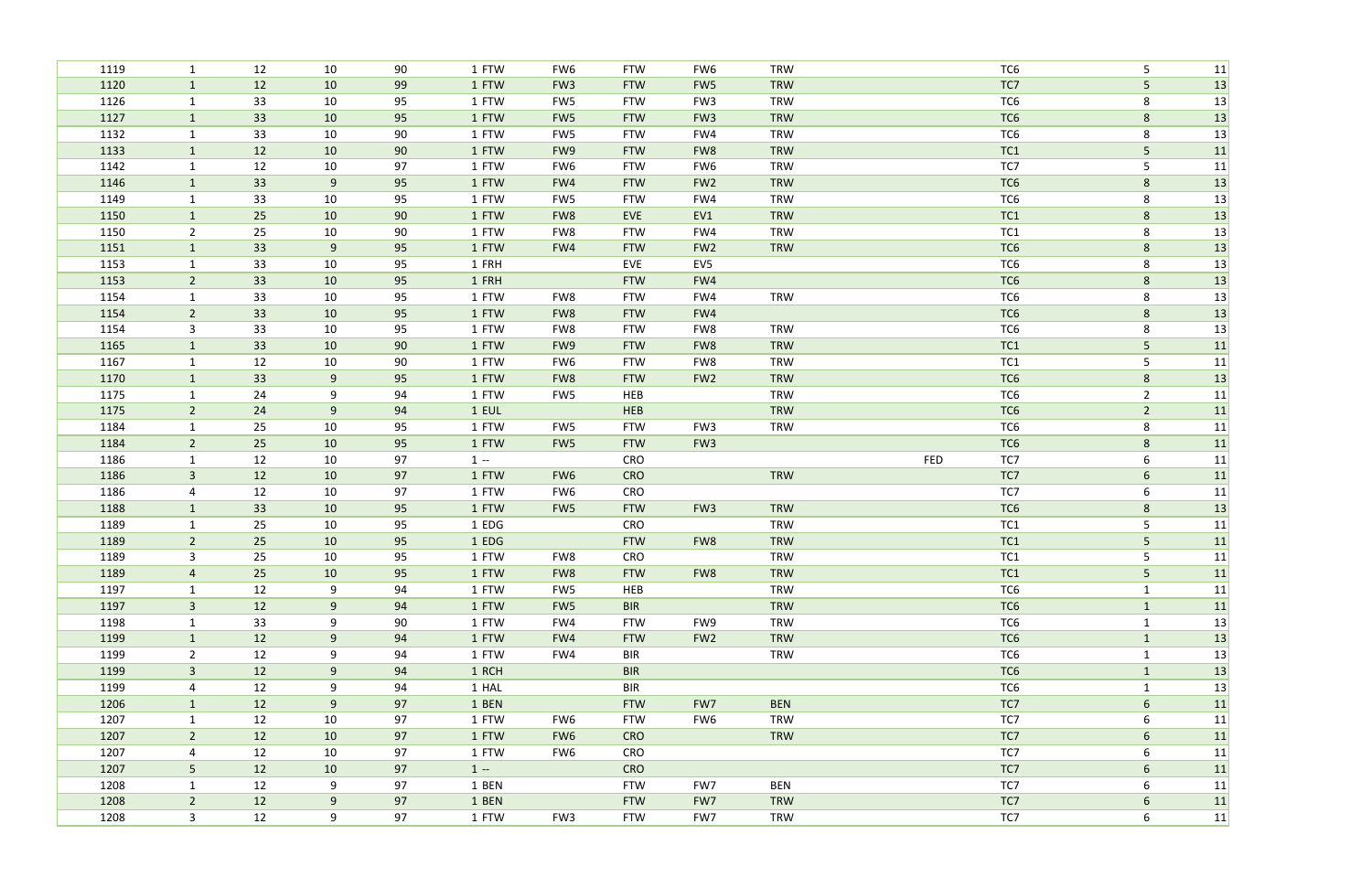| 1208         | 4                            | 12       | 9        | 97       | 1 FTW          | FW <sub>3</sub>        | <b>FTW</b>        | FW7             |                          |            | TC7             | 6                    | 11       |
|--------------|------------------------------|----------|----------|----------|----------------|------------------------|-------------------|-----------------|--------------------------|------------|-----------------|----------------------|----------|
| 1208         | 5                            | 12       | 9        | 97       | $1 -$          |                        | <b>FTW</b>        | FW7             |                          | <b>BED</b> | TC7             | 6                    | 11       |
| 1211         | $\mathbf{1}$                 | 33       | 10       | 95       | 1 FTW          | FW <sub>5</sub>        | <b>FTW</b>        | FW <sub>3</sub> | <b>TRW</b>               |            | TC <sub>6</sub> | 8                    | 13       |
| 1211         | $\overline{2}$               | 33       | 10       | 95       | 1 ARL          | AR4                    | <b>FTW</b>        | FW <sub>3</sub> | <b>TRW</b>               |            | TC6             | 8                    | 13       |
| 1227         | $\mathbf{1}$                 | 33       | 9        | 95       | 1 FTW          | FW <sub>5</sub>        | <b>FTW</b>        | FW <sub>3</sub> | <b>TRW</b>               |            | TC <sub>6</sub> | 8                    | 13       |
| 1236         | $\mathbf{1}$                 | 33       | 9        | 95       | 1 FTW          | FW8                    | <b>FTW</b>        | FW <sub>2</sub> | <b>TRW</b>               |            | TC6             | $\,8\,$              | 13       |
| 1237         | $\mathbf{1}$                 | 33       | 10       | 90       | 1 FTW          | FW9                    | <b>FTW</b>        | FW8             | <b>TRW</b>               |            | TC1             | $5\phantom{.}$       | 11       |
| 1238         | $\mathbf{1}$                 | 12       | 10       | 90       | 1 FTW          | FW6                    | <b>FTW</b>        | FW <sub>6</sub> | <b>TRW</b>               |            | TC <sub>6</sub> | 5                    | 11       |
| 1241         | $\mathbf{1}$                 | 12       | 10       | 97       | 1 FTW          | FW <sub>6</sub>        | <b>FTW</b>        | FW <sub>6</sub> | <b>TRW</b>               |            | TC7             | $6\,$                | 11       |
| 1244         | 1                            | 25       | 10       | 96       | $1 -$          |                        | <b>EVE</b>        | EV3             |                          | <b>FED</b> | TC6             | 8                    | 13       |
| 1244         | $\overline{2}$               | 25       | 10       | 96       | $1 -$          |                        | EVE               | EV4             |                          | FED        | TC <sub>6</sub> | $8\phantom{1}$       | 13       |
| 1244         | 3                            | 25       | 10       | 96       | 1 FTW          | FW8                    | EVE               | EV4             | <b>TRW</b>               |            | TC6             | 8                    | 13       |
| 1244         | $\overline{4}$               | 25       | 10       | 96       | 1 FTW          | FW8                    | <b>FTW</b>        | FW4             | <b>TRW</b>               |            | TC <sub>6</sub> | 8                    | 13       |
| 1244         | 5                            | 25       | 10       | 96       | 1 FTW          | FW8                    | KEN               |                 |                          |            | TC6             | 8                    | 13       |
| 1244         | 6                            | 25       | 10       | 96       | 1 FRH          |                        | <b>FTW</b>        | FW4             |                          |            | TC <sub>6</sub> | $8\phantom{1}$       | 13       |
| 1244         | $\overline{7}$               | 25       | 10       | 96       | $1 -$          |                        | KEN               |                 |                          | <b>FED</b> | TC6             | 8                    | 13       |
| 1244         | 8                            | 25       | 10       | 96       | $1 -$          |                        | <b>KEN</b>        |                 |                          | <b>KND</b> | TC <sub>6</sub> | 8                    | 13       |
| 1244         | 9                            | 25       | 10       | 96       | 1 FTW          | FW8                    | EVE               | EV3             | <b>TRW</b>               |            | TC6             | 8                    | 13       |
| 1251         | $\mathbf{1}$                 | 25       | 10       | 95       | 1 FTW          | FW8                    | <b>CRO</b>        |                 | <b>TRW</b>               |            | TC <sub>6</sub> | 8                    | 11       |
| 1251         | $\overline{2}$               | 25       | 10       | 95       | 1 FTW          | FW8                    | CRO               |                 |                          |            | TC6             | 8                    | 11       |
| 1255         | $\mathbf{1}$                 | 12       | 10       | 96       | 1 FTW          | FW <sub>6</sub>        | <b>CRO</b>        |                 | <b>TRW</b>               |            | TC <sub>6</sub> | $\,8\,$              | 11       |
| 1255         | $\overline{2}$               | 12       | 10       | 96       | 1 FTW          | FW6                    | <b>FTW</b>        | FW <sub>6</sub> | TRW                      |            | TC <sub>6</sub> | 8                    | 11       |
| 1257         | $\mathbf{1}$                 | 12       | 10       | 95       | 1 FTW          | FW <sub>6</sub>        | <b>FTW</b>        | FW <sub>6</sub> | <b>TRW</b>               |            | TC1             | $5\phantom{.}$       | 11       |
| 1257         | $\overline{2}$               | 12       | 10       | 95       | 1 FTW          | FW6                    | <b>FTW</b>        | FW8             | <b>TRW</b>               |            | TC1             | 5                    | 11       |
| 1264         | $\mathbf{1}$                 | 12<br>12 | 10<br>10 | 97<br>97 | 1 FTW<br>1 FTW | FW <sub>6</sub>        | <b>FTW</b><br>CRO | FW <sub>6</sub> | <b>TRW</b><br><b>TRW</b> |            | TC7<br>TC7      | $5\phantom{.0}$<br>5 | 11       |
| 1264<br>1265 | $\overline{2}$               | 12       | 10       | 90       | 1 FTW          | FW6<br>FW <sub>6</sub> | <b>FTW</b>        | FW <sub>6</sub> | <b>TRW</b>               |            | TC <sub>6</sub> | $5\phantom{.}$       | 11       |
| 1270         | $\mathbf{1}$<br>$\mathbf{1}$ | 33       | 10       | 95       | 1 FTW          | FW5                    | <b>FTW</b>        | FW <sub>3</sub> | <b>TRW</b>               |            | TC6             | 8                    | 11<br>13 |
| 1270         | $\overline{2}$               | 33       | 10       | 95       | 1 FTW          | FW <sub>5</sub>        | <b>FTW</b>        | FW <sub>2</sub> | <b>TRW</b>               |            | TC <sub>6</sub> | $8\phantom{1}$       |          |
| 1271         | $\mathbf{1}$                 | 25       | 10       | 96       | 1 BUR          |                        | <b>BUR</b>        |                 |                          |            | TC7             | $\boldsymbol{6}$     | 13<br>11 |
| 1273         |                              | 33       | 10       | 90       | 1 FTW          | FW9                    | <b>FTW</b>        | FW8             | <b>TRW</b>               |            | TC1             | 5                    | 11       |
| 1277         | 1                            | 33       | 9        | 95       | 1 FTW          | FW4                    | <b>FTW</b>        | FW <sub>2</sub> | <b>TRW</b>               |            | TC6             | 8                    | 13       |
| 1278         | $\mathbf{1}$                 | 33       | 10       | 95       | 1 FTW          | FW5                    | <b>FTW</b>        | FW <sub>3</sub> | <b>TRW</b>               |            | TC6             | 8                    | 13       |
| 1279         | $\mathbf{1}$                 | 33       | 10       | 95       | 1 FTW          | FW4                    | <b>FTW</b>        | FW <sub>3</sub> | <b>TRW</b>               |            | TC6             | 8                    | 13       |
| 1291         | $\mathbf{1}$                 | 33       | 10       | 95       | 1 FTW          | FW8                    | <b>FTW</b>        | FW4             | <b>TRW</b>               |            | TC <sub>6</sub> | 8                    | 13       |
| 1291         | $\overline{2}$               | 33       | 10       | 95       | 1 FTW          | FW8                    | EVE               | EV5             | <b>TRW</b>               |            | TC6             | 8                    | 13       |
| 1291         | 3 <sup>1</sup>               | 33       | 10       | 95       | 1 FTW          | FW8                    | EVE               | EV4             | TRW                      |            | TC <sub>6</sub> | 8                    | 13       |
| 1291         | 6                            | 33       | 10       | 95       | 1 FTW          | FW8                    | EVE               | EV5             |                          |            | TC6             | 8                    | 13       |
| 1291         | 7 <sup>7</sup>               | 33       | 10       | 95       | 1 FTW          | FW8                    | <b>FTW</b>        | FW4             |                          |            | TC6             | 8                    | 13       |
| 1292         | $\mathbf{1}$                 | 12       | 10       | 90       | 1 FTW          | FW6                    | <b>FTW</b>        | FW6             | <b>TRW</b>               |            | TC6             | 5                    | 11       |
| 1293         | $\mathbf{1}$                 | 33       | 10       | 95       | 1 FRH          |                        | <b>FTW</b>        | FW4             |                          |            | TC6             | 8                    | 13       |
| 1294         | $\mathbf{1}$                 | 25       | 10       | 97       | 1 CRO          |                        | CRO               |                 |                          |            | TC7             | 6                    | 11       |
| 1294         | $2\overline{ }$              | 25       | 10       | 97       | 1 CRO          |                        | <b>BUR</b>        |                 |                          |            | TC7             | 6                    | 11       |
| 1294         | $\mathbf{3}$                 | 25       | 10       | 97       | 1 BUR          |                        | <b>BUR</b>        |                 |                          |            | TC7             | 6                    | 11       |
| 1295         | $\mathbf{1}$                 | 33       | 10       | 95       | 1 EVR          |                        | EVE               | EV <sub>5</sub> |                          |            | TC <sub>6</sub> | 8                    | 13       |
| 1295         | $\overline{2}$               | 33       | 10       | 95       | 1 EVR          |                        | EVE               | EV4             |                          |            | TC6             | 8                    | 13       |
| 1295         | 3 <sup>7</sup>               | 33       | 10       | 95       | 1 FTW          | FW8                    | <b>FTW</b>        | FW4             | <b>TRW</b>               |            | TC6             | $8\phantom{.}$       | 13       |
|              |                              |          |          |          |                |                        |                   |                 |                          |            |                 |                      |          |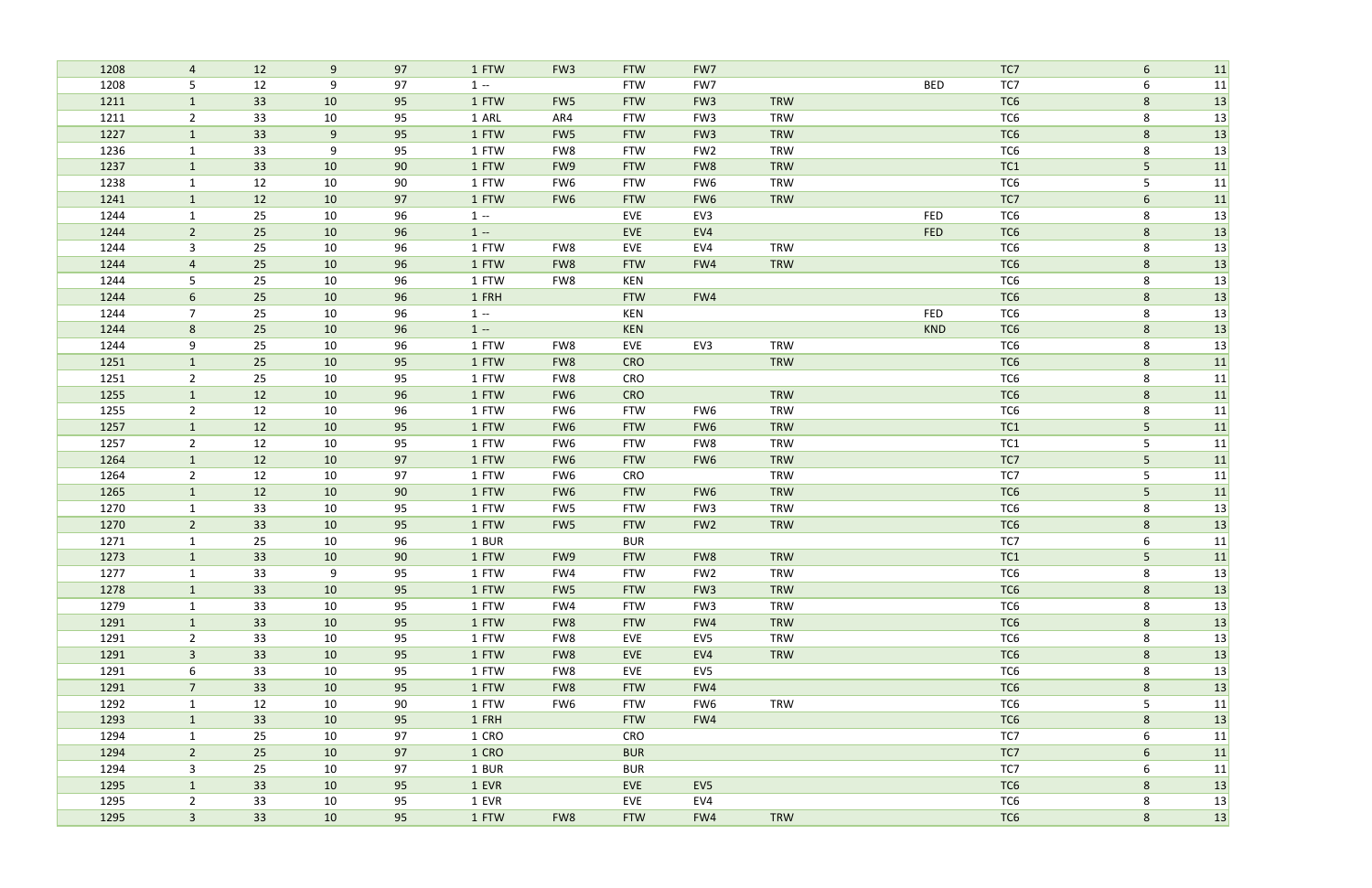| 1295 | 4              | 33 | 10    | 95 | 1 EVR |                 | EVE        | EV3             |            |            |            | TC6             | 8              | 13 |
|------|----------------|----|-------|----|-------|-----------------|------------|-----------------|------------|------------|------------|-----------------|----------------|----|
| 1296 | $\mathbf{1}$   | 12 | 10    | 97 | 1 FTW | FW <sub>3</sub> | <b>FTW</b> | FW5             | <b>TRW</b> |            |            | TC7             | 6              | 11 |
| 1296 | $\overline{2}$ | 12 | 10    | 97 | 1 FTW | FW <sub>3</sub> | CRO        |                 | <b>TRW</b> |            |            | TC7             | 6              | 11 |
| 1297 | $\mathbf{1}$   | 33 | 10    | 95 | 1 FTW | FW <sub>5</sub> | <b>FTW</b> | FW <sub>3</sub> | <b>TRW</b> |            |            | TC <sub>6</sub> | $8\phantom{1}$ | 13 |
| 1298 | $\mathbf 1$    | 12 | 10    | 97 | 1 FTW | FW9             | <b>FTW</b> | FW8             | <b>TRW</b> |            |            | TC7             | 6              | 11 |
| 1298 | $\overline{2}$ | 12 | 10    | 97 | 1 FTW | FW9             | <b>FTW</b> | FW <sub>6</sub> | TRW        |            |            | TC7             | $6\phantom{1}$ | 11 |
| 1300 | 1              | 25 | 10    | 95 | 1 FTW | FW8             | CRO        |                 | <b>TRW</b> |            |            | TC <sub>1</sub> | 8              | 11 |
| 1301 | $\mathbf{1}$   | 33 | 10    | 95 | 1 FRH |                 | <b>FTW</b> | FW4             |            |            |            | TC <sub>6</sub> | $8\phantom{1}$ | 13 |
| 1301 | $\overline{2}$ | 33 | 10    | 95 | 1 FRH |                 | EVE        | EV4             |            |            |            | TC6             | 8              | 13 |
| 1301 | $\overline{3}$ | 33 | 10    | 95 | 1 FTW | FW8             | <b>FTW</b> | FW4             |            |            |            | TC <sub>6</sub> | 8              | 13 |
| 1311 | $\mathbf{1}$   | 33 | 10    | 95 | 1 FTW | FW5             | <b>FTW</b> | FW <sub>3</sub> | <b>TRW</b> |            |            | TC <sub>6</sub> | $\,8\,$        | 13 |
| 1337 | $\mathbf{1}$   | 12 | $9\,$ | 97 | 1 BEN |                 | <b>FTW</b> | FW7             | <b>BEN</b> |            |            | TC7             | 6              | 11 |
| 1337 | $\overline{2}$ | 12 | 9     | 97 | 1 FTW | FW <sub>3</sub> | <b>FTW</b> | FW7             | <b>TRW</b> |            |            | TC7             | 6              | 11 |
| 1337 | $\mathbf{3}$   | 12 | 9     | 97 | 1 BEN |                 | <b>FTW</b> | FW7             | <b>TRW</b> |            |            | TC7             | 6              | 11 |
| 1339 | $\mathbf{1}$   | 12 | 10    | 97 | 1 BEN |                 | <b>FTW</b> | FW7             | <b>BEN</b> |            |            | TC7             | 6              | 11 |
| 1339 | $\overline{2}$ | 12 | 10    | 97 | 1 FTW | FW <sub>3</sub> | <b>FTW</b> | FW7             | <b>TRW</b> |            |            | TC7             | $\sqrt{6}$     | 11 |
| 1339 | $\mathbf{3}$   | 12 | 10    | 97 | 1 BEN |                 | <b>FTW</b> | FW5             | <b>BEN</b> |            |            | TC7             | 6              | 11 |
| 1345 | $\mathbf{1}$   | 25 | 10    | 96 | 1 FTW | FW6             | <b>BUR</b> |                 | TRW        |            |            | TC7             | 8              | 11 |
| 1345 | $\overline{2}$ | 25 | 10    | 96 | 1 FTW | FW6             | <b>BUR</b> |                 |            |            |            | TC7             | 8              | 11 |
| 1346 | $\mathbf{1}$   | 33 | 10    | 95 | 1 FTW | FW5             | <b>FTW</b> | FW <sub>3</sub> | <b>TRW</b> |            |            | TC <sub>6</sub> | 8              | 13 |
| 1347 | 1              | 12 | 10    | 90 | 1 FTW | FW6             | CRO        |                 | <b>TRW</b> |            |            | TC6             | 5              | 11 |
| 1347 | $\mathbf{3}$   | 12 | 10    | 90 | 1 FTW | FW6             | <b>FTW</b> | FW <sub>6</sub> | <b>TRW</b> |            |            | TC <sub>6</sub> | 5 <sub>1</sub> | 11 |
| 1348 | $\mathbf 1$    | 12 | 10    | 97 | $1 -$ |                 | <b>FTW</b> | FW7             |            |            | <b>FED</b> | TC7             | 6              | 11 |
| 1348 | $\overline{2}$ | 12 | 10    | 97 | $1 -$ |                 | GDL        |                 |            |            | <b>FED</b> | TC7             | 6              | 11 |
| 1348 | 3              | 12 | 10    | 97 | $1 -$ |                 | CRO        |                 |            |            | <b>FED</b> | TC7             | 6              | 11 |
| 1348 | $\overline{4}$ | 12 | 10    | 97 | 1 FTW | FW <sub>6</sub> | <b>CRO</b> |                 | <b>TRW</b> |            |            | TC7             | 6              | 11 |
| 1348 | 5              | 12 | 10    | 97 | 1 FTW | FW6             | CRO        |                 |            |            |            | TC7             | 6              | 11 |
| 1348 | 6              | 12 | 10    | 97 | $1 -$ |                 | ALE        |                 |            |            | FED        | TC7             | 6              | 11 |
| 1348 | $\overline{7}$ | 12 | 10    | 97 | $1 -$ |                 | GDL        |                 |            |            |            | TC7             | 6              | 11 |
| 1348 | $\bf 8$        | 12 | 10    | 97 | $1 -$ |                 | ALE        |                 |            |            |            | TC7             | 6              | 11 |
| 1348 | 9              | 12 | 10    | 97 | $1 -$ |                 | CRO        |                 |            | JSU        | <b>FED</b> | TC7             | 6              | 11 |
| 1348 | 10             | 12 | 10    | 97 | 1 FTW | FW <sub>6</sub> | <b>CRO</b> |                 | <b>TRW</b> | <b>JSU</b> |            | TC7             | 6              | 11 |
| 1351 | $\mathbf{1}$   | 33 | 10    | 90 | 1 FTW | FW9             | <b>FTW</b> | FW4             | TRW        |            |            | TC1             | 5              | 13 |
| 1351 | $\overline{2}$ | 33 | 10    | 90 | 1 FTW | FW8             | <b>FTW</b> | FW4             | TRW        |            |            | TC1             | 5 <sub>1</sub> | 13 |
| 1352 | $\mathbf{1}$   | 25 | 10    | 96 | $1 -$ |                 | EVE        | EV3             |            |            | <b>FED</b> | TC7             | $\overline{7}$ | 11 |
| 1352 | $2^{\circ}$    | 25 | 10    | 96 | $1 -$ |                 | EVE        | EV3             | <b>TFW</b> |            | <b>FED</b> | TC7             | $\overline{7}$ | 11 |
| 1352 | $\mathbf{3}$   | 25 | 10    | 96 | $1 -$ |                 | <b>MAN</b> |                 |            |            | <b>FED</b> | TC7             | $\overline{7}$ | 11 |
| 1366 | $\mathbf{3}$   | 25 | 10    | 95 | 1 EVR |                 | EVE        | EV3             |            |            |            | TC6             | 8              | 13 |
| 1376 | $\mathbf{1}$   | 12 | 9     | 95 | 1 FTW | FW9             | <b>FTW</b> | FW1             | <b>TRW</b> |            |            | TC1             | 5              | 13 |
| 1377 | $\mathbf{1}$   | 12 | 10    | 97 | 1 FTW | FW <sub>6</sub> | <b>CRO</b> |                 | <b>TRW</b> |            |            | TC7             | 6              | 11 |
| 1377 | $2^{\circ}$    | 12 | 10    | 97 | 1 FTW | FW6             | <b>FTW</b> | FW7             | <b>TRW</b> |            |            | TC7             | 6              | 11 |
| 1378 | $\mathbf{1}$   | 25 | 10    | 95 | 1 FTW | FW8             | <b>CRO</b> |                 | <b>TRW</b> |            |            | TC6             | $8\phantom{1}$ | 11 |
| 1378 | $\overline{2}$ | 25 | 10    | 95 | 1 FTW | FW8             | EVE        | EV <sub>2</sub> | TRW        |            |            | TC6             | 8              | 11 |
| 1378 | 3 <sup>1</sup> | 25 | 10    | 95 | 1 FTW | FW8             | <b>FTW</b> | FW4             | <b>TRW</b> |            |            | TC6             | 8              | 11 |
| 1378 | 4              | 25 | 10    | 95 | 1 FTW | FW8             | EVE        | EV1             | <b>TRW</b> |            |            | TC6             | 8              | 11 |
| 1378 | 5              | 25 | 10    | 95 | 1 FTW | FW8             | <b>CRO</b> |                 | <b>TRW</b> |            |            | TC1             | 8              | 11 |
| 1380 | $\mathbf{1}$   | 25 | 22    | 92 | 1 ARL | AR1             | ARL        |                 |            |            |            | TC3             | $\overline{2}$ | 11 |
|      |                |    |       |    |       |                 |            |                 |            |            |            |                 |                |    |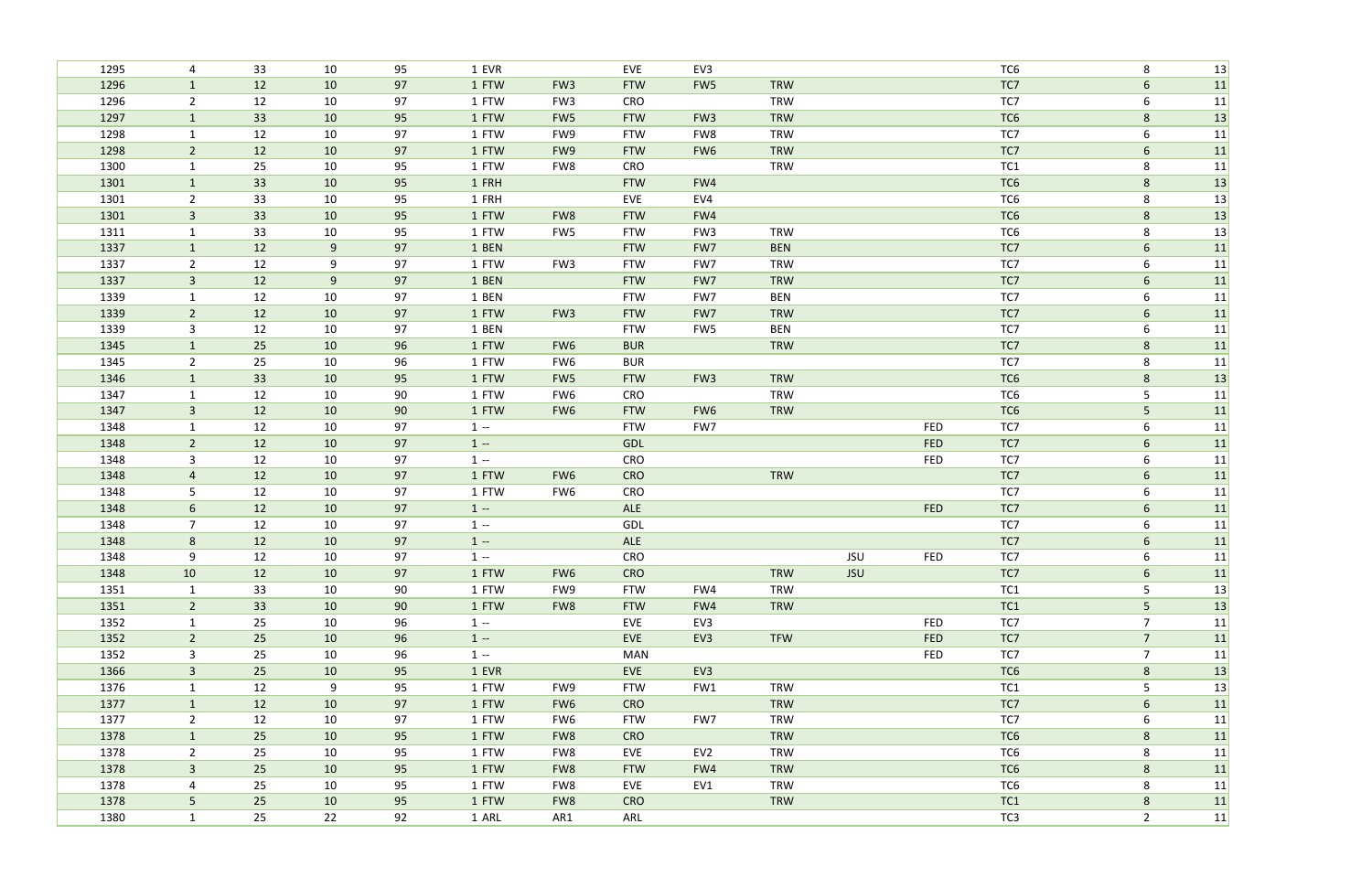| 1382         | $\mathbf{1}$                   | 33       | 22             | 92       | 1 GPR          | GP1             | ARL                      |                 |            |                          | TC <sub>3</sub> | $\overline{2}$                   | 11       |
|--------------|--------------------------------|----------|----------------|----------|----------------|-----------------|--------------------------|-----------------|------------|--------------------------|-----------------|----------------------------------|----------|
| 1388         | $\mathbf{1}$                   | 33       | 22             | 92       | 1 FTW          | FW5             | HEB                      |                 | <b>TRW</b> |                          | TC3             | $\overline{2}$                   | 11       |
| 1394         | $\mathbf{1}$                   | 25       | 10             | 96       | 1 BUR          |                 | <b>BUR</b>               |                 |            |                          | TC7             | $\overline{7}$                   | 11       |
| 1404         | $\mathbf{1}$                   | 33       | 22             | 92       | 1 GPR          | GP1             | ARL                      |                 |            |                          | TC3             | $\overline{2}$                   | 11       |
| 1404         | $\overline{2}$                 | 33       | 22             | 92       | 1 FTW          | FW <sub>5</sub> | <b>HEB</b>               |                 | <b>TRW</b> |                          | TC <sub>3</sub> | $\overline{2}$                   | 11       |
| 1404         | 3                              | 33       | 22             | 92       | 1 FTW          | FW <sub>5</sub> | HEB                      |                 |            |                          | TC3             | $\overline{2}$                   | 11       |
| 1404         | 4                              | 33       | 22             | 92       | 1 GPR          | GP1             | ARL                      |                 | <b>TRW</b> |                          | TC <sub>3</sub> | $\overline{2}$                   | 11       |
| 1404         | 5                              | 33       | 22             | 92       | 1 FTW          | FW5             | GVC                      |                 | <b>TRW</b> |                          | TC <sub>3</sub> | $\overline{2}$                   | 11       |
| 1407         | $\mathbf{1}$                   | 33       | 10             | 95       | 1 FTW          | FW <sub>5</sub> | <b>FTW</b>               | FW <sub>2</sub> | <b>TRW</b> |                          | TC <sub>6</sub> | 8                                | 13       |
| 1408         | $\mathbf{1}$                   | 12       | 9              | 90       | 1 FTW          | FW9             | <b>FTW</b>               | FW8             | <b>TRW</b> |                          | TC <sub>1</sub> | 6                                | 11       |
| 1412         | $\mathbf{1}$                   | 33       | 10             | 90       | 1 FTW          | FW9             | <b>FTW</b>               | FW8             | TRW        |                          | TC1             | 5                                | 13       |
| 1414         | $\mathbf{1}$                   | 33       | 10             | 95       | 1 FTW          | FW5             | <b>FTW</b>               | FW <sub>2</sub> | <b>TRW</b> |                          | TC6             | 8                                | 13       |
| 1415         | $\mathbf{1}$                   | 33       | 9              | 95       | 1 FTW          | FW5             | <b>FTW</b>               | FW <sub>2</sub> | <b>TRW</b> |                          | TC <sub>6</sub> | $\bf 8$                          | 13       |
| 1416         | 1                              | 33       | 9              | 90       | 1 FTW          | FW9             | <b>FTW</b>               | FW9             | <b>TRW</b> |                          | TC1             | $\mathbf{1}$                     | 11       |
| 1418         | $\mathbf{1}$                   | 25       | 10             | 96       | 1 BUR          |                 | <b>BUR</b>               |                 | <b>TRW</b> |                          | TC7             | $\overline{7}$                   | 11       |
| 1418         | $\overline{2}$                 | 25       | 10             | 96       | 1 BUR          |                 | <b>BUR</b>               |                 |            |                          | TC7             | $\overline{7}$                   | 11       |
| 1420         | $\mathbf{1}$                   | 33       | 9              | 94       | 1 FTW          | FW5             | ARL                      |                 | TRW        |                          | TC <sub>3</sub> | $\overline{2}$                   | 11       |
| 1423         | $\mathbf{1}$                   | 12       | 10             | 97       | 1 FTW          | FW <sub>3</sub> | CRO                      |                 | <b>TRW</b> |                          | TC7             | 6                                | 11       |
| 1423         | $2^{\circ}$                    | 12       | 10             | 97       | 1 FTW          | FW <sub>3</sub> | <b>FTW</b>               | FW5             | <b>TRW</b> |                          | TC7             | 6                                | 11       |
| 1424         | 3                              | 12       | 10             | 97       | $1 -$          |                 | CRO                      |                 |            | <b>FED</b>               | TC6             | 6                                | 11       |
| 1424         | $\overline{4}$                 | 12       | 10             | 97       | $1 -$          |                 | <b>CRO</b>               |                 |            |                          | TC <sub>6</sub> | $6\phantom{1}$                   | 11       |
| 1427         | $\mathbf{1}$                   | 25       | 10             | 96       | 1 KEN          |                 | <b>FTW</b>               | FW4             |            |                          | TC6             | 8                                | 13       |
| 1430         | $\mathbf{1}$                   | 12       | 9              | 90       | 1 FTW          | FW4             | <b>FTW</b>               | FW9             | <b>TRW</b> |                          | TC <sub>6</sub> | $\mathbf{1}$                     | 13       |
| 1430         | $\overline{2}$                 | 12       | 9              | 90       | 1 FTW          | FW4             | <b>BIR</b>               |                 | TRW        |                          | TC6             | $\mathbf{1}$                     | 13       |
| 1431         | $\mathbf{1}$                   | 25<br>25 | 10<br>10       | 96<br>96 | $1 -$<br>$1 -$ |                 | <b>BUR</b>               |                 | <b>TFW</b> | <b>FED</b><br><b>FED</b> | TC7<br>TC7      | $\overline{7}$<br>$\overline{7}$ | 11       |
| 1431<br>1431 | $\overline{2}$<br>$\mathbf{3}$ | 25       | 10             | 96       | 1 FTW          | FW6             | <b>BUR</b><br><b>BUR</b> |                 |            |                          | TC7             | $\overline{7}$                   | 11<br>11 |
| 1431         | $\overline{7}$                 | 25       | 10             | 96       | 1 FTW          | FW6             | <b>BUR</b>               |                 | <b>TRW</b> |                          | TC7             | $\overline{7}$                   | 11       |
| 1434         | $\mathbf{1}$                   | 12       | 9              | 97       | 1 FTW          | FW9             | <b>FTW</b>               | FW8             | <b>TRW</b> |                          | TC1             | $6\phantom{1}$                   | 11       |
| 1436         | $\mathbf{1}$                   | 25       | 10             | 96       | 1 FTW          | FW6             | CRO                      |                 | <b>TRW</b> |                          | TC6             | 8                                | 11       |
| 1437         |                                | 33       | 9              | 94       | 1 FTW          | FW5             | <b>FTW</b>               | FW <sub>3</sub> | <b>TRW</b> |                          | TC6             | 8                                | 11       |
| 1439         | 1                              | 33       | 10             | 95       | 1 FTW          | FW8             | EVE                      | EV3             | TRW        |                          | TC6             | 8                                | 13       |
| 1439         | $2^{\circ}$                    | 33       | 10             | 95       | $1 -$          |                 | EVE                      | EV3             |            | <b>FED</b>               | TC6             | 8                                | 13       |
| 1440         | $\mathbf{1}$                   | 25       | 10             | 95       | 1 FTW          | FW8             | <b>CRO</b>               |                 | <b>TRW</b> |                          | TC6             | 5                                | 11       |
| 1440         | 2 <sup>7</sup>                 | 25       | 10             | 95       | 1 FTW          | FW8             | <b>FTW</b>               | FW6             | <b>TRW</b> |                          | TC6             | 5 <sub>1</sub>                   | 11       |
| 1441         | $\mathbf{1}$                   | 25       | 22             | 92       | 1 ARL          | AR1             | ARL                      |                 |            |                          | TC3             | $\overline{2}$                   | 11       |
| 1444         | $2^{\circ}$                    | 12       | 10             | 95       | 1 FTW          | FW8             | <b>CRO</b>               |                 | <b>TRW</b> |                          | TC6             | $8\phantom{1}$                   | 11       |
| 1445         | $\mathbf{1}$                   | 33       | 10             | 90       | 1 FTW          | FW9             | <b>FTW</b>               | FW8             | <b>TRW</b> |                          | TC1             | 5                                | 11       |
| 1455         | $\mathbf{1}$                   | 12       | 9              | 90       | 1 FTW          | FW9             | <b>FTW</b>               | FW9             | <b>TRW</b> |                          | TC1             | 6                                | 13       |
| 1457         | $\mathbf{1}$                   | 12       | 9              | 97       | 1 FTW          | FW9             | <b>FTW</b>               | FW9             | TRW        |                          | TC1             | 6                                | 11       |
| 1459         | $\mathbf{1}$                   | 12       | 10             | 90       | 1 FTW          | FW6             | <b>CRO</b>               |                 | <b>TRW</b> |                          | TC6             | 5                                | 11       |
| 1460         | $\mathbf{1}$                   | 33       | 9              | 95       | 1 FTW          | FW4             | <b>FTW</b>               | FW <sub>2</sub> | TRW        |                          | TC6             | 8                                | 13       |
| 1463         | $\mathbf{1}$                   | 25       | 22             | 92       | 1 ARL          | AR1             | ARL                      |                 |            |                          | TC <sub>3</sub> | $\overline{2}$                   | 11       |
| 1472         | $\mathbf{1}$                   | 12       | 10             | 97       | 1 FTW          | FW3             | <b>FTW</b>               | FW5             | <b>TRW</b> |                          | TC7             | 5                                | 13       |
| 1472         | $2^{\circ}$                    | 12       | 10             | 97       | 1 FTW          | FW9             | <b>FTW</b>               | FW1             | <b>TRW</b> |                          | TC1             | 5 <sub>1</sub>                   | 13       |
| 1473         | $\mathbf{1}$                   | 33       | 9              | 90       | 1 FTW          | FW9             | <b>FTW</b>               | FW9             | TRW        |                          | TC1             | $\mathbf{1}$                     | 13       |
| 1476         | $\mathbf{1}$                   | 33       | 9 <sub>o</sub> | 90       | 1 FTW          | FW8             | <b>FTW</b>               | FW9             | <b>TRW</b> |                          | TC1             | $\mathbf{1}$                     | 13       |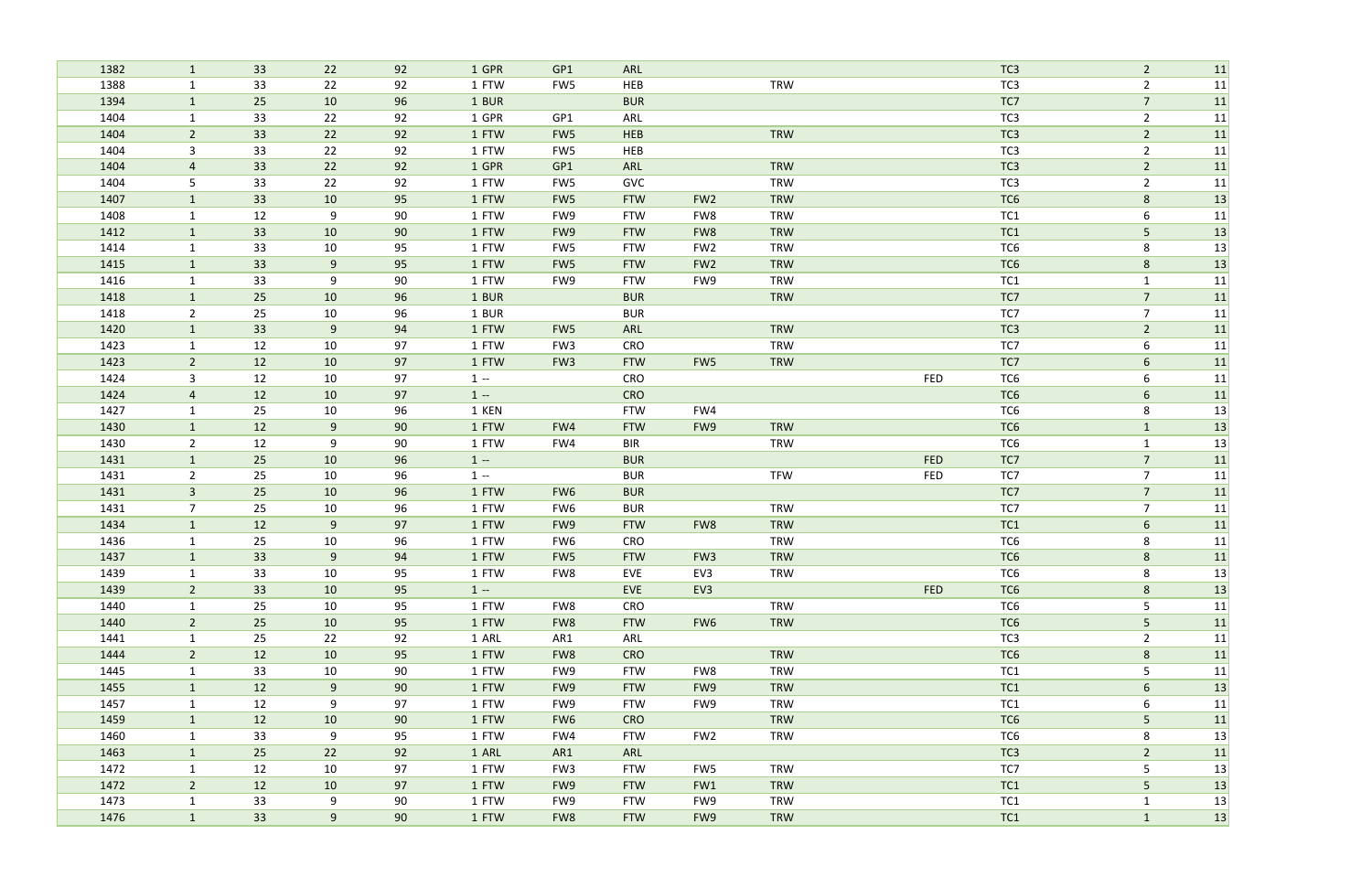| 1477         | $\mathbf{1}$                   | 33       | 10       | 90       | 1 FTW          | FW8             | <b>FTW</b>        | FW4             | TRW        |            | TC <sub>6</sub>        | 8                   | 13       |
|--------------|--------------------------------|----------|----------|----------|----------------|-----------------|-------------------|-----------------|------------|------------|------------------------|---------------------|----------|
| 1479         | $\mathbf{1}$                   | 33       | 9        | 95       | 1 FTW          | FW8             | <b>FTW</b>        | FW <sub>2</sub> | <b>TRW</b> |            | TC <sub>6</sub>        | 8                   | 13       |
| 1481         | $\mathbf{1}$                   | 33       | 10       | 90       | 1 FTW          | FW9             | <b>FTW</b>        | FW8             | <b>TRW</b> |            | TC1                    | 5                   | 13       |
| 1482         | $\mathbf{1}$                   | 33       | 10       | 90       | 1 FTW          | FW8             | <b>FTW</b>        | FW4             | <b>TRW</b> |            | TC <sub>6</sub>        | $8\phantom{1}$      | 13       |
| 1489         | $\mathbf{1}$                   | 33       | 10       | 95       | 1 FTW          | FW5             | <b>FTW</b>        | FW <sub>3</sub> | <b>TRW</b> |            | TC6                    | 8                   | 13       |
| 1489         | $\overline{2}$                 | 33       | 10       | 95       | 1 FTW          | FW <sub>5</sub> | <b>FTW</b>        | FW <sub>3</sub> |            |            | TC <sub>6</sub>        | $\,8\,$             | 13       |
| 1489         | 4                              | 33       | 10       | 95       | 1 ARL          | AR4             | <b>FTW</b>        | FW <sub>3</sub> |            |            | TC6                    | 8                   | 13       |
| 1490         | $\mathbf{1}$                   | 33       | 9        | 95       | 1 FTW          | FW <sub>5</sub> | <b>FTW</b>        | FW <sub>3</sub> | <b>TRW</b> |            | TC <sub>6</sub>        | 8                   | 11       |
| 1491         | $\mathbf{1}$                   | 33       | 9        | 95       | 1 FTW          | FW4             | <b>FTW</b>        | FW <sub>2</sub> | <b>TRW</b> |            | TC <sub>6</sub>        | 8                   | 13       |
| 1501         | $\mathbf{1}$                   | 25       | 10       | 96       | 1 CRO          |                 | <b>CRO</b>        |                 |            |            | TC <sub>6</sub>        | $6\phantom{1}6$     | 11       |
| 1504         | $\mathbf{1}$                   | 25       | 10       | 96       | $1 -$          |                 | <b>MAN</b>        |                 |            | <b>FED</b> | TC7                    | $\overline{7}$      | 11       |
| 1504         | $2^{\circ}$                    | 25       | 10       | 96       | $1 -$          |                 | <b>MAN</b>        |                 | <b>TFW</b> | <b>FED</b> | TC7                    | $\overline{7}$      | 11       |
| 1504         | 3                              | 25       | 10       | 96       | 1 FTW          | FW6             | <b>MAN</b>        |                 | <b>TRW</b> |            | TC7                    | $\overline{7}$      | 11       |
| 1514         | $\mathbf{1}$                   | 33       | 10       | 95       | 1 FTW          | FW <sub>5</sub> | <b>FTW</b>        | FW <sub>3</sub> | <b>TRW</b> |            | TC <sub>6</sub>        | $8\phantom{1}$      | 13       |
| 1515         | $\mathbf{1}$                   | 25       | 10       | 96       | 1 KEN          |                 | <b>FTW</b>        | FW4             |            |            | TC <sub>6</sub>        | 8                   | 13       |
| 1518         | $\mathbf{1}$                   | 33       | 10       | 95       | 1 FTW          | FW <sub>5</sub> | <b>FTW</b>        | FW <sub>3</sub> | <b>TRW</b> |            | TC <sub>6</sub>        | $8\phantom{1}$      | 13       |
| 1518         | $\overline{2}$                 | 33       | 10       | 95       | 1 FTW          | FW5             | <b>FTW</b>        | FW <sub>3</sub> |            |            | TC <sub>6</sub>        | 8                   | 13       |
| 1543         | $\overline{a}$                 | 12       | 10       | 95       | 1 FTW          | FW8             | <b>CRO</b>        |                 | <b>TRW</b> |            | TC <sub>6</sub>        | $8\phantom{1}$      | 11       |
| 1544         | $\mathbf{1}$                   | 33       | 9        | 90       | 1 FTW          | FW8             | <b>FTW</b>        | FW9             | <b>TRW</b> |            | TC6                    | 8                   | 13       |
| 1547         | $\mathbf{1}$                   | 24       | $9$      | 94       | 1 EUL          |                 | <b>HEB</b>        |                 | <b>TRW</b> |            | TC <sub>6</sub>        | $\overline{2}$      | 11       |
| 1549         | 5                              | 25       | 9        | 94       | 1 ARL          | AR1             | ARL               |                 |            |            | TC3                    | $\overline{2}$      | 11       |
| 1550         | $\mathbf{1}$                   | 33       | $9$      | 90       | 1 FTW          | FW8             | <b>FTW</b>        | FW9             | <b>TRW</b> |            | TC <sub>6</sub>        | $8\phantom{1}$      | 13       |
| 1555         | $\mathbf{1}$                   | 33       | 10       | 90       | 1 FTW          | FW9             | <b>FTW</b>        | FW4             | <b>TRW</b> |            | TC6                    | 5                   | 13       |
| 1555         | $2^{\circ}$                    | 33       | 10       | 90       | 1 FTW          | FW9             | EVE               | EV <sub>5</sub> | <b>TRW</b> |            | TC <sub>6</sub>        | $5\phantom{.}$      | 13       |
| 1559         | $\mathbf{1}$                   | 25       | 10       | 95       | 1 FTW          | FW8             | EVE               | EV1             | <b>TRW</b> |            | TC1                    | 8                   | 13       |
| 1559         | $2^{\circ}$                    | 25<br>33 | 10<br>22 | 95       | 1 FTW          | FW8             | <b>FTW</b><br>HEB | FW4             | <b>TRW</b> |            | TC1<br>TC <sub>3</sub> | 8                   | 13       |
| 1564         | $\mathbf{1}$                   |          |          | 94       | 1 ARL<br>1 FTW | AR1             |                   |                 | <b>TRW</b> |            | TC <sub>6</sub>        | $\overline{2}$      | 11       |
| 1576<br>1577 | $\mathbf{1}$                   | 33<br>33 | 10<br>10 | 90<br>95 | 1 FTW          | FW8<br>FW8      | <b>FTW</b><br>EVE | FW8<br>EV4      | <b>TRW</b> |            | TC <sub>6</sub>        | $8\phantom{1}$<br>8 | 13<br>13 |
| 1577         | $\mathbf{1}$<br>$\overline{2}$ | 33       | 10       | 95       | 1 FTW          | FW8             | <b>EVE</b>        | EV <sub>5</sub> | <b>TRW</b> |            | TC <sub>6</sub>        | $\bf 8$             | 13       |
| 1577         | 4                              | 33       | 10       | 95       | 1 FTW          | FW8             | EVE               | EV4             |            |            | TC6                    | 8                   | 13       |
| 1577         | 5                              | 33       | 10       | 95       | 1 FTW          | FW8             | EVE               | EV3             |            |            | TC <sub>6</sub>        | 8                   | 13       |
| 1578         | $\mathbf{1}$                   | 33       | 10       | 95       | 1 FTW          | FW8             | EVE               | EV <sub>2</sub> | <b>TRW</b> |            | TC6                    | 8                   | 13       |
| 1578         | 3 <sup>1</sup>                 | 33       | 10       | 95       | 1 FTW          | FW8             | <b>BUR</b>        |                 | <b>TRW</b> |            | TC <sub>6</sub>        | 8                   | 13       |
| 1578         | 4                              | 33       | 10       | 95       | 1 FTW          | FW8             | EVE               | EV <sub>2</sub> |            |            | TC6                    | 8                   | 13       |
| 1578         | 5 <sub>1</sub>                 | 33       | 10       | 95       | 1 FTW          | FW8             | <b>CRO</b>        |                 | <b>TRW</b> |            | TC6                    | 8                   | 13       |
| 1586         | $\mathbf{1}$                   | 24       | 9        | 92       | 1 FTW          | FW5             | HEB               |                 | <b>TRW</b> |            | TC6                    | $\overline{2}$      | 11       |
| 1589         | $\mathbf{1}$                   | 33       | 9        | 94       | 1 FTW          | FW5             | <b>HEB</b>        |                 | <b>TRW</b> |            | TC6                    | $\overline{2}$      | 11       |
| 1589         | $2^{\circ}$                    | 33       | 9        | 94       | 1 FTW          | FW5             | ARL               |                 | <b>TRW</b> |            | TC6                    | $\overline{2}$      | 11       |
| 1594         | $\mathbf{1}$                   | 33       | 10       | 90       | 1 FTW          | FW9             | <b>FTW</b>        | FW8             | <b>TRW</b> |            | TC1                    | 5 <sub>1</sub>      | 11       |
| 1597         | $\mathbf{1}$                   | 33       | 10       | 90       | 1 FTW          | FW9             | <b>FTW</b>        | FW8             | <b>TRW</b> |            | TC1                    | 5                   | 13       |
| 1603         | $\mathbf{1}$                   | 24       | 22       | 92       | 1 FTW          | FW <sub>5</sub> | <b>HEB</b>        |                 | <b>TRW</b> |            | TC <sub>3</sub>        | $\overline{2}$      | 11       |
| 1603         | $\overline{2}$                 | 24       | 22       | 92       | 1 FTW          | FW5             | GVC               |                 | <b>TRW</b> |            | TC3                    | $\overline{2}$      | 11       |
| 1603         | 3 <sup>1</sup>                 | 24       | 22       | 92       | 1 EUL          |                 | <b>HEB</b>        |                 | TRW        |            | TC <sub>3</sub>        | $\overline{2}$      | 11       |
| 1605         | 1                              | 33       | 10       | 95       | 1 ARL          | AR4             | <b>FTW</b>        | FW <sub>3</sub> |            |            | TC <sub>3</sub>        | 8                   | 13       |
| 1607         | $\mathbf{1}$                   | 33       | 9        | 95       | 1 ARL          | AR1             | <b>FTW</b>        | FW <sub>3</sub> |            |            | TC <sub>3</sub>        | 8                   | 11       |
| 1608         | $\mathbf{1}$                   | 12       | 9        | 90       | 1 FTW          | FW9             | <b>FTW</b>        | FW9             | <b>TRW</b> |            | TC1                    | $5\phantom{.}$      | 11       |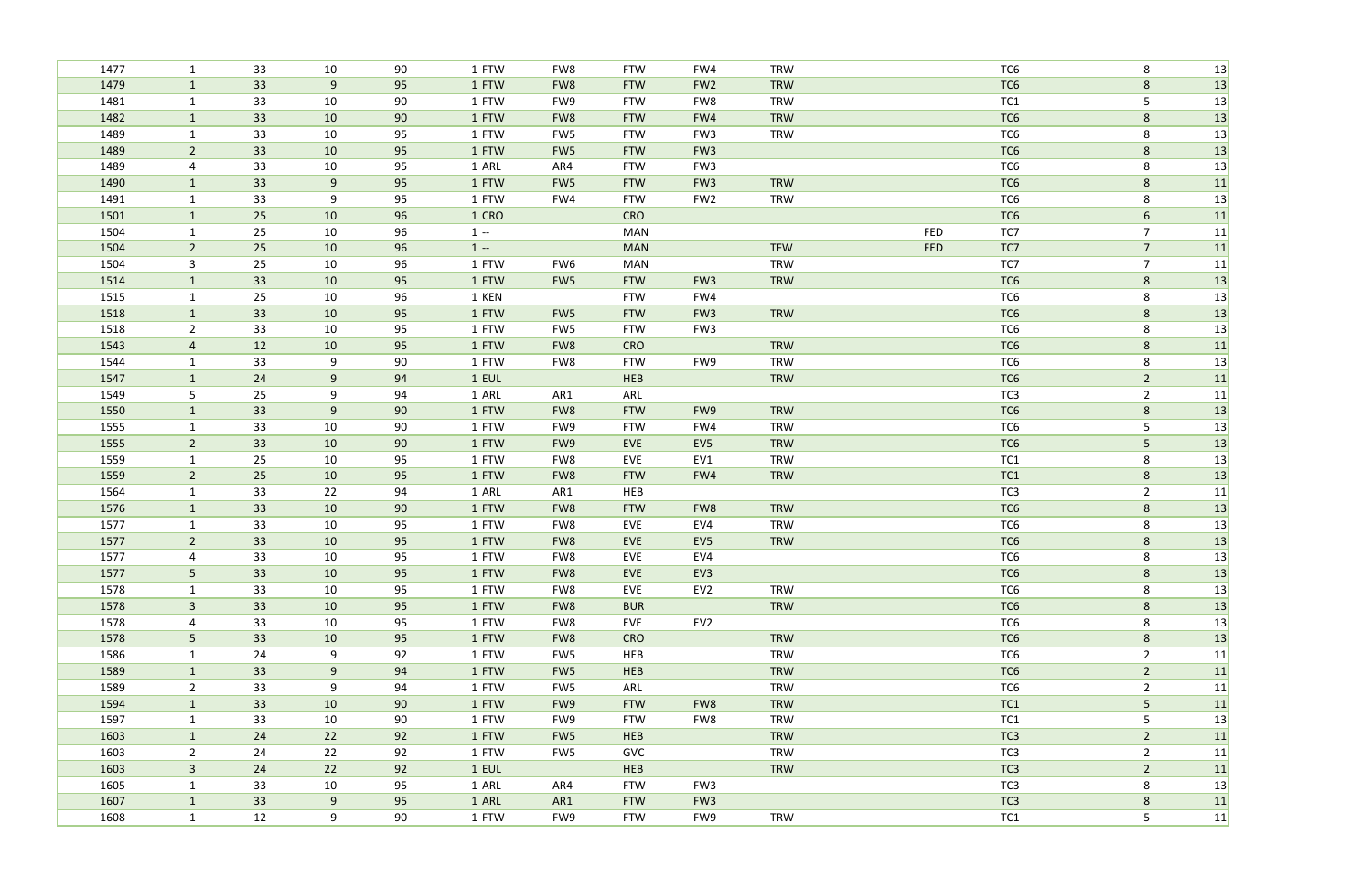| 1610 | $\overline{2}$ | 33 | 9   | 95 | 1 FTW | FW <sub>5</sub> | <b>FTW</b> | FW <sub>3</sub> | <b>TRW</b> |            |            | TC <sub>6</sub> | 8               | 11 |
|------|----------------|----|-----|----|-------|-----------------|------------|-----------------|------------|------------|------------|-----------------|-----------------|----|
| 1611 | $\mathbf{1}$   | 12 | 9   | 90 | 1 FTW | FW9             | <b>FTW</b> | FW9             | <b>TRW</b> |            |            | TC <sub>1</sub> | 5               | 11 |
| 1617 | $\mathbf{1}$   | 33 | 9   | 90 | 1 FTW | FW8             | <b>FTW</b> | FW <sub>2</sub> | <b>TRW</b> |            |            | TC6             | 8               | 13 |
| 1619 | $\mathbf{1}$   | 33 | 10  | 90 | 1 FTW | FW8             | <b>FTW</b> | FW9             | <b>TRW</b> |            |            | TC <sub>6</sub> | 8               | 13 |
| 1621 | $\overline{2}$ | 25 | 10  | 95 | 1 FTW | FW8             | EVE        | EV <sub>2</sub> | <b>TRW</b> |            |            | TC <sub>6</sub> | 8               | 13 |
| 1622 | $\mathbf{1}$   | 12 | 9   | 94 | 1 FTW | FW4             | <b>FTW</b> | FW <sub>2</sub> | <b>TRW</b> |            |            | TC <sub>6</sub> | $\mathbf{1}$    | 13 |
| 1622 | $\overline{2}$ | 12 | 9   | 94 | 1 FTW | FW4             | <b>BIR</b> |                 | <b>TRW</b> |            |            | TC <sub>6</sub> | $\mathbf{1}$    | 13 |
| 1622 | $\overline{4}$ | 12 | 9   | 94 | 1 HAL |                 | <b>BIR</b> |                 |            |            |            | TC <sub>6</sub> | $\mathbf{1}$    | 13 |
| 1623 | $\overline{2}$ | 12 | 9   | 90 | 1 FTW | FW4             | <b>BIR</b> |                 | <b>TRW</b> |            |            | TC <sub>6</sub> | $\mathbf{1}$    | 13 |
| 1625 | $\mathbf{1}$   | 12 | 9   | 90 | 1 FTW | FW4             | <b>FTW</b> | FW9             | <b>TRW</b> |            |            | TC <sub>6</sub> | $\mathbf{1}$    | 13 |
| 1627 | $\mathbf{1}$   | 25 | 10  | 96 | 1 BUR |                 | <b>BUR</b> |                 |            |            |            | TC7             | $6\phantom{.}6$ | 11 |
| 1628 | 1              | 25 | 10  | 90 | 1 FTW | FW8             | <b>FTW</b> | FW4             | <b>TRW</b> |            |            | TC <sub>1</sub> | 8               | 13 |
| 1631 | $\mathbf{1}$   | 33 | 22  | 92 | 1 ARL | AR1             | ARL        |                 |            |            |            | TC <sub>3</sub> | $\overline{2}$  | 11 |
| 1631 | $\overline{2}$ | 33 | 22  | 92 | 1 ARL | AR1             | HEB        |                 |            |            |            | TC <sub>3</sub> | $\overline{2}$  | 11 |
| 1633 | $\mathbf{1}$   | 12 | $9$ | 90 | 1 FTW | FW9             | <b>FTW</b> | FW8             | <b>TRW</b> |            |            | TC1             | 6               | 11 |
| 1639 | $\mathbf{1}$   | 12 | 10  | 96 | 1 FTW | FW6             | CRO        |                 | <b>TRW</b> |            |            | TC <sub>6</sub> | 8               | 11 |
| 1639 | $\overline{2}$ | 12 | 10  | 96 | 1 FTW | FW <sub>6</sub> | <b>CRO</b> |                 |            |            |            | TC <sub>6</sub> | 8               | 11 |
| 1639 | 3              | 12 | 10  | 96 | $1 -$ |                 | CRO        |                 |            |            | <b>FED</b> | TC <sub>6</sub> | 8               | 11 |
| 1641 | 1              | 12 | 10  | 97 | 1 FTW | FW <sub>6</sub> | <b>CRO</b> |                 | <b>TRW</b> |            |            | TC <sub>6</sub> | 5               | 11 |
| 1641 | $\overline{2}$ | 12 | 10  | 97 | 1 FTW | FW6             | CRO        |                 |            |            |            | TC <sub>6</sub> | 5               | 11 |
| 1641 | $\overline{3}$ | 12 | 10  | 97 | $1 -$ |                 | <b>CRO</b> |                 |            |            | <b>FED</b> | TC <sub>6</sub> | 5               | 11 |
| 1641 | 4              | 12 | 10  | 97 | 1 FTW | FW6             | CRO        |                 |            | <b>JSU</b> |            | TC <sub>6</sub> | 5               | 11 |
| 1641 | $5\phantom{.}$ | 12 | 10  | 97 | $1 -$ |                 | <b>CRO</b> |                 |            | <b>JSU</b> | <b>FED</b> | TC <sub>6</sub> | 5               | 11 |
| 1642 | 1              | 25 | 10  | 96 | 1 FTW | FW6             | CRO        |                 | <b>TRW</b> |            |            | TC <sub>6</sub> | 8               | 11 |
| 1642 | $\overline{2}$ | 25 | 10  | 96 | 1 FTW | FW <sub>6</sub> | <b>BUR</b> |                 | <b>TRW</b> |            |            | TC <sub>6</sub> | $8\phantom{1}$  | 11 |
| 1651 | 1              | 25 | 10  | 95 | 1 ARL | AR4             | <b>FTW</b> | FW <sub>3</sub> | <b>TRW</b> |            |            | TC <sub>6</sub> | 8               | 13 |
| 1651 | $\overline{2}$ | 25 | 10  | 95 | 1 FTW | FW <sub>5</sub> | <b>FTW</b> | FW <sub>3</sub> | <b>TRW</b> |            |            | TC <sub>3</sub> | 8               | 13 |
| 1651 | 3              | 25 | 10  | 95 | 1 ARL | AR4             | <b>FTW</b> | FW <sub>3</sub> | <b>TRW</b> |            |            | TC <sub>3</sub> | 8               | 13 |
| 1651 | 4              | 25 | 10  | 95 | 1 ARL | AR4             | <b>FTW</b> | FW <sub>3</sub> | <b>TRW</b> |            |            | TC <sub>6</sub> | 8               | 13 |
| 1652 | $\mathbf{1}$   | 33 | 10  | 95 | 1 FTW | FW8             | <b>FTW</b> | FW4             | <b>TRW</b> |            |            | TC <sub>6</sub> | 5               | 13 |
| 1652 | $\overline{2}$ | 33 | 10  | 95 | 1 FTW | FW8             | EVE        | EV <sub>5</sub> | <b>TRW</b> |            |            | TC <sub>6</sub> | 5               | 13 |
| 1672 | 1              | 33 | 9   | 90 | 1 FTW | FW8             | <b>FTW</b> | FW <sub>2</sub> | <b>TRW</b> |            |            | TC6             | 8               | 13 |
| 1674 | $\mathbf{1}$   | 12 | 9   | 99 | 1 FTW | FW9             | <b>FTW</b> | FW5             | <b>TRW</b> |            |            | TC7             | 5 <sub>1</sub>  | 13 |
| 1676 | $\mathbf{1}$   | 12 | 10  | 99 | 1 FTW | FW <sub>3</sub> | <b>FTW</b> | FW1             | <b>TRW</b> |            |            | TC7             | 5               | 13 |
| 1677 | $\mathbf{1}$   | 12 | 9   | 95 | 1 FTW | FW9             | <b>FTW</b> | FW9             | <b>TRW</b> |            |            | TC <sub>6</sub> | $8\phantom{1}$  | 13 |
| 1678 | $\mathbf{1}$   | 12 | 9   | 90 | 1 FTW | FW9             | <b>FTW</b> | FW9             |            |            |            | TC6             | $\mathbf{1}$    | 13 |
| 1679 | $\mathbf{1}$   | 33 | 9   | 95 | 1 FTW | FW4             | <b>FTW</b> | FW <sub>2</sub> | <b>TRW</b> |            |            | TC <sub>6</sub> | $8\phantom{1}$  | 13 |
| 1684 | 1              | 12 | 9   | 99 | 1 FTW | FW9             | <b>FTW</b> | FW1             | <b>TRW</b> |            |            | TC1             | 5               | 13 |
| 1684 | $2^{\circ}$    | 12 | 9   | 99 | 1 FTW | FW9             | <b>FTW</b> | FW5             | <b>TRW</b> |            |            | TC1             | 5               | 13 |
| 1701 | $\mathbf{1}$   | 12 | 9   | 94 | 1 FTW | FW5             | HEB        |                 | <b>TRW</b> |            |            | TC6             | $\mathbf{1}$    | 11 |
| 1704 | $\mathbf{1}$   | 25 | 10  | 96 | 1 BUR |                 | <b>BUR</b> |                 |            |            |            | TC7             | 6               | 11 |
| 1710 | $\mathbf{1}$   | 12 | 10  | 97 | 1 CRO |                 | CRO        |                 |            |            |            | TC7             | 6               | 11 |
| 1710 | $\overline{2}$ | 12 | 10  | 97 | $1 -$ |                 | <b>CRO</b> |                 |            |            | <b>FED</b> | TC7             | 6               | 11 |
| 1710 | $\mathbf{3}$   | 12 | 10  | 97 | $1 -$ |                 | CRO        |                 |            |            |            | TC7             | 6               | 11 |
| 1710 | $\overline{4}$ | 12 | 10  | 97 | 1 CRO |                 | <b>CRO</b> |                 |            | <b>KAR</b> |            | TC7             | 6               | 11 |
| 1710 | $5\phantom{.}$ | 12 | 10  | 97 | $1 -$ |                 | CRO        |                 |            | KAR        | <b>FED</b> | TC7             | 6               | 11 |
| 1714 | $\mathbf{1}$   | 33 | 9   | 95 | 1 FTW | FW5             | <b>FTW</b> | FW <sub>3</sub> | <b>TRW</b> |            |            | TC <sub>6</sub> | $8\phantom{1}$  | 13 |
|      |                |    |     |    |       |                 |            |                 |            |            |            |                 |                 |    |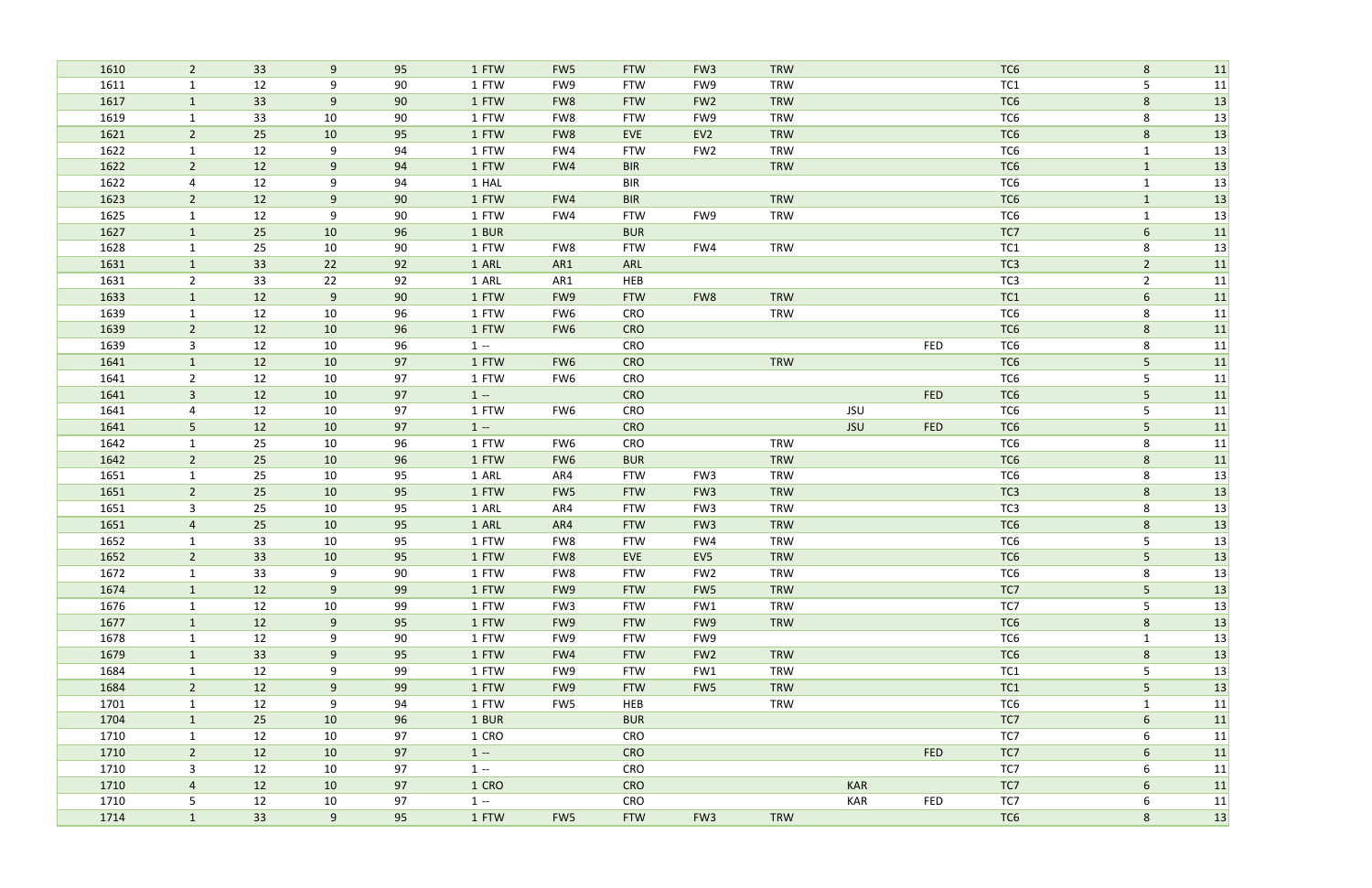| 33<br>TC <sub>6</sub><br>13<br>1714<br>$\overline{2}$<br>9<br>95<br>1 FTW<br>FW5<br><b>FTW</b><br>FW <sub>2</sub><br><b>TRW</b><br>8<br>10<br>1715<br>12<br>90<br>1 FTW<br>TC <sub>6</sub><br>5<br>11<br>FW <sub>6</sub><br><b>CRO</b><br>$\mathbf{1}$<br>1717<br>25<br>TC7<br>6<br>11<br>10<br>97<br>1 CRO<br>CRO<br>$\mathbf{1}$<br>$\overline{2}$<br>25<br>$1 -$<br><b>FED</b><br>TC7<br>$6\phantom{.}6$<br>11<br>1717<br>10<br>97<br><b>CRO</b><br>1717<br>10<br>FW6<br>CRO<br>TC7<br>11<br>25<br>97<br>1 FTW<br>6<br>3<br>25<br>TC6<br>1717<br>10<br>97<br>1 CRO<br><b>CRO</b><br>6<br>11<br>$\overline{4}$<br>12<br>1718<br>10<br>90<br>1 FTW<br>FW6<br>CRO<br><b>TRW</b><br>TC <sub>6</sub><br>5<br>11<br>$\mathbf{1}$<br>12<br>9<br>TC7<br>11<br>1719<br>97<br>1 BEN<br><b>FTW</b><br>FW7<br><b>BEN</b><br>6<br>$\mathbf{1}$<br>$\overline{2}$<br>12<br>TC7<br>11<br>1719<br>9<br>97<br><b>FTW</b><br>FW7<br>6<br>1 BEN<br><b>TRW</b><br>12<br>11<br>1719<br>$\mathbf{3}$<br>9<br>97<br>1 FTW<br>FW <sub>3</sub><br><b>FTW</b><br>FW7<br><b>TRW</b><br>TC7<br>6<br>12<br>TC7<br>1719<br>9<br>97<br>6<br>11<br>1 FTW<br>FW <sub>3</sub><br><b>FTW</b><br>FW7<br>$\overline{4}$<br>11<br>1722<br>12<br>9<br>94<br>1 FTW<br>FW <sub>2</sub><br><b>TRW</b><br>TC <sub>6</sub><br>$\mathbf{1}$<br>FW <sub>5</sub><br><b>FTW</b><br>$\mathbf{1}$<br>1723<br>12<br>TC <sub>6</sub><br>11<br>10<br>97<br>1 FTW<br>FW6<br>CRO<br><b>TRW</b><br>6<br>$\mathbf{1}$<br>12<br>97<br>11<br>1723<br>$\overline{2}$<br>10<br>1 FTW<br><b>CRO</b><br>TC <sub>6</sub><br>6<br>FW <sub>6</sub><br>11<br>1734<br>12<br>10<br>96<br>1 FTW<br>CRO<br><b>TRW</b><br>TC <sub>6</sub><br>8<br>FW6<br>$\mathbf 1$<br>$\overline{2}$<br>12<br>11<br>1734<br>10<br>96<br>1 FTW<br><b>CRO</b><br>TC <sub>6</sub><br>$8\phantom{1}$<br>FW <sub>6</sub><br>TC6<br>1738<br>33<br>10<br>94<br>1 FTW<br>FW5<br><b>FTW</b><br><b>TRW</b><br>8<br>1<br>FW <sub>3</sub><br>33<br>$\overline{2}$<br>TC6<br> 13 <br>1738<br>10<br>94<br>1 FTW<br>FW5<br><b>FTW</b><br>FW <sub>3</sub><br>$8\phantom{1}$<br>33<br>13<br>10<br>94<br>TC6<br>8<br>1738<br>3<br>1 ARL<br>AR4<br><b>FTW</b><br>FW <sub>3</sub><br>1739<br>25<br>1 FTW<br>EV <sub>2</sub><br>TC6<br>13<br>10<br>95<br>EVE<br><b>TRW</b><br>FW8<br>8<br>$\mathbf{1}$<br>25<br>13<br>1740<br>10<br>95<br>1 FTW<br>EV <sub>2</sub><br><b>TRW</b><br>TC <sub>6</sub><br>8<br>$\mathbf{1}$<br>FW8<br>EVE<br>25<br>13<br>1740<br>$2^{\circ}$<br>10<br>95<br>1 FTW<br><b>TRW</b><br>TC <sub>6</sub><br>8<br>FW8<br><b>CRO</b><br>12<br>10<br>TC7<br>6<br>11<br>1747<br>90<br>1 FTW<br>FW6<br>CRO<br>$\mathbf{1}$<br>12<br><b>CRO</b><br>TC <sub>6</sub><br>11<br>1747<br>$\overline{2}$<br>10<br>90<br>1 FTW<br>FW <sub>6</sub><br>$6\overline{6}$<br>25<br>TC7<br>1749<br>10<br>97<br>1 FTW<br>FW6<br>CRO<br>8<br>11<br>$\mathbf{1}$<br>25<br>10<br>95<br>TC <sub>3</sub><br>$\overline{2}$<br>13<br>1752<br>1 ARL<br><b>FTW</b><br>FW <sub>3</sub><br>$\mathbf{1}$<br>AR4<br>13<br>1753<br>33<br>10<br>95<br>1 FTW<br><b>FTW</b><br>FW3<br>TC6<br>$\overline{2}$<br>FW5<br><b>TRW</b><br>$\mathbf{1}$<br>33<br>13<br>10<br>95<br>1 ARL<br>TC <sub>6</sub><br>$\overline{2}$<br>1754<br>$\mathbf{1}$<br>AR4<br><b>FTW</b><br>FW <sub>3</sub><br>1791<br>25<br>10<br>96<br>1 FTW<br><b>FTW</b><br>FW4<br><b>TRW</b><br>TC6<br>7<br>11<br>1<br>FW <sub>5</sub><br>1792<br>25<br>10<br>96<br>TC7<br>$\overline{2}$<br>11<br>1 FTW<br>FW5<br><b>FTW</b><br>FW <sub>3</sub><br>$\mathbf{1}$<br>1793<br>25<br>96<br>FW5<br><b>FTW</b><br>TC7<br>11<br>10<br>1 FTW<br>FW <sub>3</sub><br>$\overline{2}$<br>25<br>TC7<br>1794<br>$\mathbf{1}$<br>10<br>95<br>1 FTW<br>FW5<br><b>FTW</b><br>FW <sub>3</sub><br>$\overline{2}$<br>11<br>25<br>1795<br>10<br>96<br>TC7<br>$\overline{2}$<br>11<br>$\mathbf{1}$<br>1 FTW<br>FW5<br><b>FTW</b><br>FW <sub>3</sub><br>11<br>1796<br>25<br>10<br>96<br>1 FTW<br><b>FTW</b><br>FW <sub>3</sub><br>TC <sub>6</sub><br>$\overline{2}$<br>$\mathbf{1}$<br>FW <sub>5</sub><br>$\overline{2}$<br>33<br>11<br>1797<br>$\mathbf{1}$<br>10<br>95<br>1 FTW<br>FW <sub>3</sub><br>TC6<br>FW5<br><b>FTW</b><br>$\overline{2}$<br>1798<br>25<br>10<br>96<br>1 FTW<br><b>FTW</b><br>FW <sub>3</sub><br>TC <sub>6</sub><br>11<br>$\mathbf{1}$<br>FW5<br>TC6<br>1799<br>33<br>95<br><b>FTW</b><br>FW3<br>$\overline{2}$<br>$\mathbf{1}$<br>10<br>1 FTW<br>FW5<br>25<br>96<br>1 FTW<br>TC <sub>6</sub><br>$\overline{2}$<br>1800<br>$\mathbf{1}$<br>10<br>FW <sub>5</sub><br><b>FTW</b><br>FW <sub>3</sub><br>11<br>13<br>33<br>95<br>FW <sub>3</sub><br>TC <sub>6</sub><br>$\overline{2}$<br>1801<br>$\mathbf{1}$<br>10<br>1 FTW<br>FW5<br><b>FTW</b><br>$\overline{2}$<br>$\mathbf{1}$<br>25<br>10<br>96<br>TC <sub>6</sub><br>11<br>1802<br>1 ARL<br><b>FTW</b><br>FW <sub>3</sub><br>AR4<br>11<br>1803<br>25<br>10<br>96<br>FW3<br>TC6<br>$\overline{2}$<br>$\mathbf{1}$<br>1 ARL<br>AR4<br><b>FTW</b><br>$\overline{2}$<br>25<br>$\mathbf{1}$<br>10<br>96<br>1 FTW<br>TC6<br>11<br>1804<br><b>FTW</b><br>FW <sub>3</sub><br>FW <sub>5</sub><br>96<br>TC6<br>$\overline{2}$<br>11<br>1805<br>25<br>10<br>1 FTW<br><b>FTW</b><br>FW <sub>3</sub><br>FW5<br>1<br>25<br>TC7<br>$\overline{2}$<br>11<br>$\mathbf{1}$<br>96<br><b>FTW</b><br>1806<br>10<br>1 FTW<br>FW5<br>FW <sub>3</sub><br>$\overline{2}$<br>13<br>33<br>10<br>95<br>TC6<br>1807<br>$\mathbf{1}$<br>1 FTW<br>FW5<br><b>FTW</b><br>FW <sub>3</sub><br>13<br>33<br>TC6<br>$\overline{2}$<br>1808<br>10<br>95<br>1 FTW<br><b>FTW</b><br>FW <sub>3</sub><br>$\mathbf{1}$<br>FW5<br>33<br>$\overline{2}$<br>1809<br>$\mathbf{1}$<br>10<br>95<br>TC6<br>1 FTW<br>FW5<br><b>FTW</b><br>FW <sub>3</sub> |  |  |  |  |  |  |  |
|--------------------------------------------------------------------------------------------------------------------------------------------------------------------------------------------------------------------------------------------------------------------------------------------------------------------------------------------------------------------------------------------------------------------------------------------------------------------------------------------------------------------------------------------------------------------------------------------------------------------------------------------------------------------------------------------------------------------------------------------------------------------------------------------------------------------------------------------------------------------------------------------------------------------------------------------------------------------------------------------------------------------------------------------------------------------------------------------------------------------------------------------------------------------------------------------------------------------------------------------------------------------------------------------------------------------------------------------------------------------------------------------------------------------------------------------------------------------------------------------------------------------------------------------------------------------------------------------------------------------------------------------------------------------------------------------------------------------------------------------------------------------------------------------------------------------------------------------------------------------------------------------------------------------------------------------------------------------------------------------------------------------------------------------------------------------------------------------------------------------------------------------------------------------------------------------------------------------------------------------------------------------------------------------------------------------------------------------------------------------------------------------------------------------------------------------------------------------------------------------------------------------------------------------------------------------------------------------------------------------------------------------------------------------------------------------------------------------------------------------------------------------------------------------------------------------------------------------------------------------------------------------------------------------------------------------------------------------------------------------------------------------------------------------------------------------------------------------------------------------------------------------------------------------------------------------------------------------------------------------------------------------------------------------------------------------------------------------------------------------------------------------------------------------------------------------------------------------------------------------------------------------------------------------------------------------------------------------------------------------------------------------------------------------------------------------------------------------------------------------------------------------------------------------------------------------------------------------------------------------------------------------------------------------------------------------------------------------------------------------------------------------------------------------------------------------------------------------------------------------------------------------------------------------------------------------------------------------------------------------------------------------------------------------------------------------------------------------------------------------------------------------------------------------------------------------------------------------------------------------------------------------------------------------------------------------------------------------------------------------------------------------------------------------------------------------------------------------------------------------------------------------------------------------------------------------------------------------------------------------------------------------------------------------------------------------------------------------------------------------------------------------------------------------------------------------------------------------------------------------------------------------------------------------------------------------------------------------------------------------------------------------------------------------------------------------------------------------------------------------------------------------------------------------------------------------------------------------------------------------------------------------------------------------------------------------------------------------------------------------------------------------------------------------------------------------------------|--|--|--|--|--|--|--|
|                                                                                                                                                                                                                                                                                                                                                                                                                                                                                                                                                                                                                                                                                                                                                                                                                                                                                                                                                                                                                                                                                                                                                                                                                                                                                                                                                                                                                                                                                                                                                                                                                                                                                                                                                                                                                                                                                                                                                                                                                                                                                                                                                                                                                                                                                                                                                                                                                                                                                                                                                                                                                                                                                                                                                                                                                                                                                                                                                                                                                                                                                                                                                                                                                                                                                                                                                                                                                                                                                                                                                                                                                                                                                                                                                                                                                                                                                                                                                                                                                                                                                                                                                                                                                                                                                                                                                                                                                                                                                                                                                                                                                                                                                                                                                                                                                                                                                                                                                                                                                                                                                                                                                                                                                                                                                                                                                                                                                                                                                                                                                                                                                                                                                                        |  |  |  |  |  |  |  |
|                                                                                                                                                                                                                                                                                                                                                                                                                                                                                                                                                                                                                                                                                                                                                                                                                                                                                                                                                                                                                                                                                                                                                                                                                                                                                                                                                                                                                                                                                                                                                                                                                                                                                                                                                                                                                                                                                                                                                                                                                                                                                                                                                                                                                                                                                                                                                                                                                                                                                                                                                                                                                                                                                                                                                                                                                                                                                                                                                                                                                                                                                                                                                                                                                                                                                                                                                                                                                                                                                                                                                                                                                                                                                                                                                                                                                                                                                                                                                                                                                                                                                                                                                                                                                                                                                                                                                                                                                                                                                                                                                                                                                                                                                                                                                                                                                                                                                                                                                                                                                                                                                                                                                                                                                                                                                                                                                                                                                                                                                                                                                                                                                                                                                                        |  |  |  |  |  |  |  |
|                                                                                                                                                                                                                                                                                                                                                                                                                                                                                                                                                                                                                                                                                                                                                                                                                                                                                                                                                                                                                                                                                                                                                                                                                                                                                                                                                                                                                                                                                                                                                                                                                                                                                                                                                                                                                                                                                                                                                                                                                                                                                                                                                                                                                                                                                                                                                                                                                                                                                                                                                                                                                                                                                                                                                                                                                                                                                                                                                                                                                                                                                                                                                                                                                                                                                                                                                                                                                                                                                                                                                                                                                                                                                                                                                                                                                                                                                                                                                                                                                                                                                                                                                                                                                                                                                                                                                                                                                                                                                                                                                                                                                                                                                                                                                                                                                                                                                                                                                                                                                                                                                                                                                                                                                                                                                                                                                                                                                                                                                                                                                                                                                                                                                                        |  |  |  |  |  |  |  |
|                                                                                                                                                                                                                                                                                                                                                                                                                                                                                                                                                                                                                                                                                                                                                                                                                                                                                                                                                                                                                                                                                                                                                                                                                                                                                                                                                                                                                                                                                                                                                                                                                                                                                                                                                                                                                                                                                                                                                                                                                                                                                                                                                                                                                                                                                                                                                                                                                                                                                                                                                                                                                                                                                                                                                                                                                                                                                                                                                                                                                                                                                                                                                                                                                                                                                                                                                                                                                                                                                                                                                                                                                                                                                                                                                                                                                                                                                                                                                                                                                                                                                                                                                                                                                                                                                                                                                                                                                                                                                                                                                                                                                                                                                                                                                                                                                                                                                                                                                                                                                                                                                                                                                                                                                                                                                                                                                                                                                                                                                                                                                                                                                                                                                                        |  |  |  |  |  |  |  |
|                                                                                                                                                                                                                                                                                                                                                                                                                                                                                                                                                                                                                                                                                                                                                                                                                                                                                                                                                                                                                                                                                                                                                                                                                                                                                                                                                                                                                                                                                                                                                                                                                                                                                                                                                                                                                                                                                                                                                                                                                                                                                                                                                                                                                                                                                                                                                                                                                                                                                                                                                                                                                                                                                                                                                                                                                                                                                                                                                                                                                                                                                                                                                                                                                                                                                                                                                                                                                                                                                                                                                                                                                                                                                                                                                                                                                                                                                                                                                                                                                                                                                                                                                                                                                                                                                                                                                                                                                                                                                                                                                                                                                                                                                                                                                                                                                                                                                                                                                                                                                                                                                                                                                                                                                                                                                                                                                                                                                                                                                                                                                                                                                                                                                                        |  |  |  |  |  |  |  |
|                                                                                                                                                                                                                                                                                                                                                                                                                                                                                                                                                                                                                                                                                                                                                                                                                                                                                                                                                                                                                                                                                                                                                                                                                                                                                                                                                                                                                                                                                                                                                                                                                                                                                                                                                                                                                                                                                                                                                                                                                                                                                                                                                                                                                                                                                                                                                                                                                                                                                                                                                                                                                                                                                                                                                                                                                                                                                                                                                                                                                                                                                                                                                                                                                                                                                                                                                                                                                                                                                                                                                                                                                                                                                                                                                                                                                                                                                                                                                                                                                                                                                                                                                                                                                                                                                                                                                                                                                                                                                                                                                                                                                                                                                                                                                                                                                                                                                                                                                                                                                                                                                                                                                                                                                                                                                                                                                                                                                                                                                                                                                                                                                                                                                                        |  |  |  |  |  |  |  |
|                                                                                                                                                                                                                                                                                                                                                                                                                                                                                                                                                                                                                                                                                                                                                                                                                                                                                                                                                                                                                                                                                                                                                                                                                                                                                                                                                                                                                                                                                                                                                                                                                                                                                                                                                                                                                                                                                                                                                                                                                                                                                                                                                                                                                                                                                                                                                                                                                                                                                                                                                                                                                                                                                                                                                                                                                                                                                                                                                                                                                                                                                                                                                                                                                                                                                                                                                                                                                                                                                                                                                                                                                                                                                                                                                                                                                                                                                                                                                                                                                                                                                                                                                                                                                                                                                                                                                                                                                                                                                                                                                                                                                                                                                                                                                                                                                                                                                                                                                                                                                                                                                                                                                                                                                                                                                                                                                                                                                                                                                                                                                                                                                                                                                                        |  |  |  |  |  |  |  |
|                                                                                                                                                                                                                                                                                                                                                                                                                                                                                                                                                                                                                                                                                                                                                                                                                                                                                                                                                                                                                                                                                                                                                                                                                                                                                                                                                                                                                                                                                                                                                                                                                                                                                                                                                                                                                                                                                                                                                                                                                                                                                                                                                                                                                                                                                                                                                                                                                                                                                                                                                                                                                                                                                                                                                                                                                                                                                                                                                                                                                                                                                                                                                                                                                                                                                                                                                                                                                                                                                                                                                                                                                                                                                                                                                                                                                                                                                                                                                                                                                                                                                                                                                                                                                                                                                                                                                                                                                                                                                                                                                                                                                                                                                                                                                                                                                                                                                                                                                                                                                                                                                                                                                                                                                                                                                                                                                                                                                                                                                                                                                                                                                                                                                                        |  |  |  |  |  |  |  |
|                                                                                                                                                                                                                                                                                                                                                                                                                                                                                                                                                                                                                                                                                                                                                                                                                                                                                                                                                                                                                                                                                                                                                                                                                                                                                                                                                                                                                                                                                                                                                                                                                                                                                                                                                                                                                                                                                                                                                                                                                                                                                                                                                                                                                                                                                                                                                                                                                                                                                                                                                                                                                                                                                                                                                                                                                                                                                                                                                                                                                                                                                                                                                                                                                                                                                                                                                                                                                                                                                                                                                                                                                                                                                                                                                                                                                                                                                                                                                                                                                                                                                                                                                                                                                                                                                                                                                                                                                                                                                                                                                                                                                                                                                                                                                                                                                                                                                                                                                                                                                                                                                                                                                                                                                                                                                                                                                                                                                                                                                                                                                                                                                                                                                                        |  |  |  |  |  |  |  |
|                                                                                                                                                                                                                                                                                                                                                                                                                                                                                                                                                                                                                                                                                                                                                                                                                                                                                                                                                                                                                                                                                                                                                                                                                                                                                                                                                                                                                                                                                                                                                                                                                                                                                                                                                                                                                                                                                                                                                                                                                                                                                                                                                                                                                                                                                                                                                                                                                                                                                                                                                                                                                                                                                                                                                                                                                                                                                                                                                                                                                                                                                                                                                                                                                                                                                                                                                                                                                                                                                                                                                                                                                                                                                                                                                                                                                                                                                                                                                                                                                                                                                                                                                                                                                                                                                                                                                                                                                                                                                                                                                                                                                                                                                                                                                                                                                                                                                                                                                                                                                                                                                                                                                                                                                                                                                                                                                                                                                                                                                                                                                                                                                                                                                                        |  |  |  |  |  |  |  |
| 13<br>13<br>13                                                                                                                                                                                                                                                                                                                                                                                                                                                                                                                                                                                                                                                                                                                                                                                                                                                                                                                                                                                                                                                                                                                                                                                                                                                                                                                                                                                                                                                                                                                                                                                                                                                                                                                                                                                                                                                                                                                                                                                                                                                                                                                                                                                                                                                                                                                                                                                                                                                                                                                                                                                                                                                                                                                                                                                                                                                                                                                                                                                                                                                                                                                                                                                                                                                                                                                                                                                                                                                                                                                                                                                                                                                                                                                                                                                                                                                                                                                                                                                                                                                                                                                                                                                                                                                                                                                                                                                                                                                                                                                                                                                                                                                                                                                                                                                                                                                                                                                                                                                                                                                                                                                                                                                                                                                                                                                                                                                                                                                                                                                                                                                                                                                                                         |  |  |  |  |  |  |  |
|                                                                                                                                                                                                                                                                                                                                                                                                                                                                                                                                                                                                                                                                                                                                                                                                                                                                                                                                                                                                                                                                                                                                                                                                                                                                                                                                                                                                                                                                                                                                                                                                                                                                                                                                                                                                                                                                                                                                                                                                                                                                                                                                                                                                                                                                                                                                                                                                                                                                                                                                                                                                                                                                                                                                                                                                                                                                                                                                                                                                                                                                                                                                                                                                                                                                                                                                                                                                                                                                                                                                                                                                                                                                                                                                                                                                                                                                                                                                                                                                                                                                                                                                                                                                                                                                                                                                                                                                                                                                                                                                                                                                                                                                                                                                                                                                                                                                                                                                                                                                                                                                                                                                                                                                                                                                                                                                                                                                                                                                                                                                                                                                                                                                                                        |  |  |  |  |  |  |  |
|                                                                                                                                                                                                                                                                                                                                                                                                                                                                                                                                                                                                                                                                                                                                                                                                                                                                                                                                                                                                                                                                                                                                                                                                                                                                                                                                                                                                                                                                                                                                                                                                                                                                                                                                                                                                                                                                                                                                                                                                                                                                                                                                                                                                                                                                                                                                                                                                                                                                                                                                                                                                                                                                                                                                                                                                                                                                                                                                                                                                                                                                                                                                                                                                                                                                                                                                                                                                                                                                                                                                                                                                                                                                                                                                                                                                                                                                                                                                                                                                                                                                                                                                                                                                                                                                                                                                                                                                                                                                                                                                                                                                                                                                                                                                                                                                                                                                                                                                                                                                                                                                                                                                                                                                                                                                                                                                                                                                                                                                                                                                                                                                                                                                                                        |  |  |  |  |  |  |  |
|                                                                                                                                                                                                                                                                                                                                                                                                                                                                                                                                                                                                                                                                                                                                                                                                                                                                                                                                                                                                                                                                                                                                                                                                                                                                                                                                                                                                                                                                                                                                                                                                                                                                                                                                                                                                                                                                                                                                                                                                                                                                                                                                                                                                                                                                                                                                                                                                                                                                                                                                                                                                                                                                                                                                                                                                                                                                                                                                                                                                                                                                                                                                                                                                                                                                                                                                                                                                                                                                                                                                                                                                                                                                                                                                                                                                                                                                                                                                                                                                                                                                                                                                                                                                                                                                                                                                                                                                                                                                                                                                                                                                                                                                                                                                                                                                                                                                                                                                                                                                                                                                                                                                                                                                                                                                                                                                                                                                                                                                                                                                                                                                                                                                                                        |  |  |  |  |  |  |  |
|                                                                                                                                                                                                                                                                                                                                                                                                                                                                                                                                                                                                                                                                                                                                                                                                                                                                                                                                                                                                                                                                                                                                                                                                                                                                                                                                                                                                                                                                                                                                                                                                                                                                                                                                                                                                                                                                                                                                                                                                                                                                                                                                                                                                                                                                                                                                                                                                                                                                                                                                                                                                                                                                                                                                                                                                                                                                                                                                                                                                                                                                                                                                                                                                                                                                                                                                                                                                                                                                                                                                                                                                                                                                                                                                                                                                                                                                                                                                                                                                                                                                                                                                                                                                                                                                                                                                                                                                                                                                                                                                                                                                                                                                                                                                                                                                                                                                                                                                                                                                                                                                                                                                                                                                                                                                                                                                                                                                                                                                                                                                                                                                                                                                                                        |  |  |  |  |  |  |  |
|                                                                                                                                                                                                                                                                                                                                                                                                                                                                                                                                                                                                                                                                                                                                                                                                                                                                                                                                                                                                                                                                                                                                                                                                                                                                                                                                                                                                                                                                                                                                                                                                                                                                                                                                                                                                                                                                                                                                                                                                                                                                                                                                                                                                                                                                                                                                                                                                                                                                                                                                                                                                                                                                                                                                                                                                                                                                                                                                                                                                                                                                                                                                                                                                                                                                                                                                                                                                                                                                                                                                                                                                                                                                                                                                                                                                                                                                                                                                                                                                                                                                                                                                                                                                                                                                                                                                                                                                                                                                                                                                                                                                                                                                                                                                                                                                                                                                                                                                                                                                                                                                                                                                                                                                                                                                                                                                                                                                                                                                                                                                                                                                                                                                                                        |  |  |  |  |  |  |  |
|                                                                                                                                                                                                                                                                                                                                                                                                                                                                                                                                                                                                                                                                                                                                                                                                                                                                                                                                                                                                                                                                                                                                                                                                                                                                                                                                                                                                                                                                                                                                                                                                                                                                                                                                                                                                                                                                                                                                                                                                                                                                                                                                                                                                                                                                                                                                                                                                                                                                                                                                                                                                                                                                                                                                                                                                                                                                                                                                                                                                                                                                                                                                                                                                                                                                                                                                                                                                                                                                                                                                                                                                                                                                                                                                                                                                                                                                                                                                                                                                                                                                                                                                                                                                                                                                                                                                                                                                                                                                                                                                                                                                                                                                                                                                                                                                                                                                                                                                                                                                                                                                                                                                                                                                                                                                                                                                                                                                                                                                                                                                                                                                                                                                                                        |  |  |  |  |  |  |  |
|                                                                                                                                                                                                                                                                                                                                                                                                                                                                                                                                                                                                                                                                                                                                                                                                                                                                                                                                                                                                                                                                                                                                                                                                                                                                                                                                                                                                                                                                                                                                                                                                                                                                                                                                                                                                                                                                                                                                                                                                                                                                                                                                                                                                                                                                                                                                                                                                                                                                                                                                                                                                                                                                                                                                                                                                                                                                                                                                                                                                                                                                                                                                                                                                                                                                                                                                                                                                                                                                                                                                                                                                                                                                                                                                                                                                                                                                                                                                                                                                                                                                                                                                                                                                                                                                                                                                                                                                                                                                                                                                                                                                                                                                                                                                                                                                                                                                                                                                                                                                                                                                                                                                                                                                                                                                                                                                                                                                                                                                                                                                                                                                                                                                                                        |  |  |  |  |  |  |  |
|                                                                                                                                                                                                                                                                                                                                                                                                                                                                                                                                                                                                                                                                                                                                                                                                                                                                                                                                                                                                                                                                                                                                                                                                                                                                                                                                                                                                                                                                                                                                                                                                                                                                                                                                                                                                                                                                                                                                                                                                                                                                                                                                                                                                                                                                                                                                                                                                                                                                                                                                                                                                                                                                                                                                                                                                                                                                                                                                                                                                                                                                                                                                                                                                                                                                                                                                                                                                                                                                                                                                                                                                                                                                                                                                                                                                                                                                                                                                                                                                                                                                                                                                                                                                                                                                                                                                                                                                                                                                                                                                                                                                                                                                                                                                                                                                                                                                                                                                                                                                                                                                                                                                                                                                                                                                                                                                                                                                                                                                                                                                                                                                                                                                                                        |  |  |  |  |  |  |  |
|                                                                                                                                                                                                                                                                                                                                                                                                                                                                                                                                                                                                                                                                                                                                                                                                                                                                                                                                                                                                                                                                                                                                                                                                                                                                                                                                                                                                                                                                                                                                                                                                                                                                                                                                                                                                                                                                                                                                                                                                                                                                                                                                                                                                                                                                                                                                                                                                                                                                                                                                                                                                                                                                                                                                                                                                                                                                                                                                                                                                                                                                                                                                                                                                                                                                                                                                                                                                                                                                                                                                                                                                                                                                                                                                                                                                                                                                                                                                                                                                                                                                                                                                                                                                                                                                                                                                                                                                                                                                                                                                                                                                                                                                                                                                                                                                                                                                                                                                                                                                                                                                                                                                                                                                                                                                                                                                                                                                                                                                                                                                                                                                                                                                                                        |  |  |  |  |  |  |  |
|                                                                                                                                                                                                                                                                                                                                                                                                                                                                                                                                                                                                                                                                                                                                                                                                                                                                                                                                                                                                                                                                                                                                                                                                                                                                                                                                                                                                                                                                                                                                                                                                                                                                                                                                                                                                                                                                                                                                                                                                                                                                                                                                                                                                                                                                                                                                                                                                                                                                                                                                                                                                                                                                                                                                                                                                                                                                                                                                                                                                                                                                                                                                                                                                                                                                                                                                                                                                                                                                                                                                                                                                                                                                                                                                                                                                                                                                                                                                                                                                                                                                                                                                                                                                                                                                                                                                                                                                                                                                                                                                                                                                                                                                                                                                                                                                                                                                                                                                                                                                                                                                                                                                                                                                                                                                                                                                                                                                                                                                                                                                                                                                                                                                                                        |  |  |  |  |  |  |  |
|                                                                                                                                                                                                                                                                                                                                                                                                                                                                                                                                                                                                                                                                                                                                                                                                                                                                                                                                                                                                                                                                                                                                                                                                                                                                                                                                                                                                                                                                                                                                                                                                                                                                                                                                                                                                                                                                                                                                                                                                                                                                                                                                                                                                                                                                                                                                                                                                                                                                                                                                                                                                                                                                                                                                                                                                                                                                                                                                                                                                                                                                                                                                                                                                                                                                                                                                                                                                                                                                                                                                                                                                                                                                                                                                                                                                                                                                                                                                                                                                                                                                                                                                                                                                                                                                                                                                                                                                                                                                                                                                                                                                                                                                                                                                                                                                                                                                                                                                                                                                                                                                                                                                                                                                                                                                                                                                                                                                                                                                                                                                                                                                                                                                                                        |  |  |  |  |  |  |  |
|                                                                                                                                                                                                                                                                                                                                                                                                                                                                                                                                                                                                                                                                                                                                                                                                                                                                                                                                                                                                                                                                                                                                                                                                                                                                                                                                                                                                                                                                                                                                                                                                                                                                                                                                                                                                                                                                                                                                                                                                                                                                                                                                                                                                                                                                                                                                                                                                                                                                                                                                                                                                                                                                                                                                                                                                                                                                                                                                                                                                                                                                                                                                                                                                                                                                                                                                                                                                                                                                                                                                                                                                                                                                                                                                                                                                                                                                                                                                                                                                                                                                                                                                                                                                                                                                                                                                                                                                                                                                                                                                                                                                                                                                                                                                                                                                                                                                                                                                                                                                                                                                                                                                                                                                                                                                                                                                                                                                                                                                                                                                                                                                                                                                                                        |  |  |  |  |  |  |  |
|                                                                                                                                                                                                                                                                                                                                                                                                                                                                                                                                                                                                                                                                                                                                                                                                                                                                                                                                                                                                                                                                                                                                                                                                                                                                                                                                                                                                                                                                                                                                                                                                                                                                                                                                                                                                                                                                                                                                                                                                                                                                                                                                                                                                                                                                                                                                                                                                                                                                                                                                                                                                                                                                                                                                                                                                                                                                                                                                                                                                                                                                                                                                                                                                                                                                                                                                                                                                                                                                                                                                                                                                                                                                                                                                                                                                                                                                                                                                                                                                                                                                                                                                                                                                                                                                                                                                                                                                                                                                                                                                                                                                                                                                                                                                                                                                                                                                                                                                                                                                                                                                                                                                                                                                                                                                                                                                                                                                                                                                                                                                                                                                                                                                                                        |  |  |  |  |  |  |  |
|                                                                                                                                                                                                                                                                                                                                                                                                                                                                                                                                                                                                                                                                                                                                                                                                                                                                                                                                                                                                                                                                                                                                                                                                                                                                                                                                                                                                                                                                                                                                                                                                                                                                                                                                                                                                                                                                                                                                                                                                                                                                                                                                                                                                                                                                                                                                                                                                                                                                                                                                                                                                                                                                                                                                                                                                                                                                                                                                                                                                                                                                                                                                                                                                                                                                                                                                                                                                                                                                                                                                                                                                                                                                                                                                                                                                                                                                                                                                                                                                                                                                                                                                                                                                                                                                                                                                                                                                                                                                                                                                                                                                                                                                                                                                                                                                                                                                                                                                                                                                                                                                                                                                                                                                                                                                                                                                                                                                                                                                                                                                                                                                                                                                                                        |  |  |  |  |  |  |  |
|                                                                                                                                                                                                                                                                                                                                                                                                                                                                                                                                                                                                                                                                                                                                                                                                                                                                                                                                                                                                                                                                                                                                                                                                                                                                                                                                                                                                                                                                                                                                                                                                                                                                                                                                                                                                                                                                                                                                                                                                                                                                                                                                                                                                                                                                                                                                                                                                                                                                                                                                                                                                                                                                                                                                                                                                                                                                                                                                                                                                                                                                                                                                                                                                                                                                                                                                                                                                                                                                                                                                                                                                                                                                                                                                                                                                                                                                                                                                                                                                                                                                                                                                                                                                                                                                                                                                                                                                                                                                                                                                                                                                                                                                                                                                                                                                                                                                                                                                                                                                                                                                                                                                                                                                                                                                                                                                                                                                                                                                                                                                                                                                                                                                                                        |  |  |  |  |  |  |  |
|                                                                                                                                                                                                                                                                                                                                                                                                                                                                                                                                                                                                                                                                                                                                                                                                                                                                                                                                                                                                                                                                                                                                                                                                                                                                                                                                                                                                                                                                                                                                                                                                                                                                                                                                                                                                                                                                                                                                                                                                                                                                                                                                                                                                                                                                                                                                                                                                                                                                                                                                                                                                                                                                                                                                                                                                                                                                                                                                                                                                                                                                                                                                                                                                                                                                                                                                                                                                                                                                                                                                                                                                                                                                                                                                                                                                                                                                                                                                                                                                                                                                                                                                                                                                                                                                                                                                                                                                                                                                                                                                                                                                                                                                                                                                                                                                                                                                                                                                                                                                                                                                                                                                                                                                                                                                                                                                                                                                                                                                                                                                                                                                                                                                                                        |  |  |  |  |  |  |  |
|                                                                                                                                                                                                                                                                                                                                                                                                                                                                                                                                                                                                                                                                                                                                                                                                                                                                                                                                                                                                                                                                                                                                                                                                                                                                                                                                                                                                                                                                                                                                                                                                                                                                                                                                                                                                                                                                                                                                                                                                                                                                                                                                                                                                                                                                                                                                                                                                                                                                                                                                                                                                                                                                                                                                                                                                                                                                                                                                                                                                                                                                                                                                                                                                                                                                                                                                                                                                                                                                                                                                                                                                                                                                                                                                                                                                                                                                                                                                                                                                                                                                                                                                                                                                                                                                                                                                                                                                                                                                                                                                                                                                                                                                                                                                                                                                                                                                                                                                                                                                                                                                                                                                                                                                                                                                                                                                                                                                                                                                                                                                                                                                                                                                                                        |  |  |  |  |  |  |  |
|                                                                                                                                                                                                                                                                                                                                                                                                                                                                                                                                                                                                                                                                                                                                                                                                                                                                                                                                                                                                                                                                                                                                                                                                                                                                                                                                                                                                                                                                                                                                                                                                                                                                                                                                                                                                                                                                                                                                                                                                                                                                                                                                                                                                                                                                                                                                                                                                                                                                                                                                                                                                                                                                                                                                                                                                                                                                                                                                                                                                                                                                                                                                                                                                                                                                                                                                                                                                                                                                                                                                                                                                                                                                                                                                                                                                                                                                                                                                                                                                                                                                                                                                                                                                                                                                                                                                                                                                                                                                                                                                                                                                                                                                                                                                                                                                                                                                                                                                                                                                                                                                                                                                                                                                                                                                                                                                                                                                                                                                                                                                                                                                                                                                                                        |  |  |  |  |  |  |  |
|                                                                                                                                                                                                                                                                                                                                                                                                                                                                                                                                                                                                                                                                                                                                                                                                                                                                                                                                                                                                                                                                                                                                                                                                                                                                                                                                                                                                                                                                                                                                                                                                                                                                                                                                                                                                                                                                                                                                                                                                                                                                                                                                                                                                                                                                                                                                                                                                                                                                                                                                                                                                                                                                                                                                                                                                                                                                                                                                                                                                                                                                                                                                                                                                                                                                                                                                                                                                                                                                                                                                                                                                                                                                                                                                                                                                                                                                                                                                                                                                                                                                                                                                                                                                                                                                                                                                                                                                                                                                                                                                                                                                                                                                                                                                                                                                                                                                                                                                                                                                                                                                                                                                                                                                                                                                                                                                                                                                                                                                                                                                                                                                                                                                                                        |  |  |  |  |  |  |  |
|                                                                                                                                                                                                                                                                                                                                                                                                                                                                                                                                                                                                                                                                                                                                                                                                                                                                                                                                                                                                                                                                                                                                                                                                                                                                                                                                                                                                                                                                                                                                                                                                                                                                                                                                                                                                                                                                                                                                                                                                                                                                                                                                                                                                                                                                                                                                                                                                                                                                                                                                                                                                                                                                                                                                                                                                                                                                                                                                                                                                                                                                                                                                                                                                                                                                                                                                                                                                                                                                                                                                                                                                                                                                                                                                                                                                                                                                                                                                                                                                                                                                                                                                                                                                                                                                                                                                                                                                                                                                                                                                                                                                                                                                                                                                                                                                                                                                                                                                                                                                                                                                                                                                                                                                                                                                                                                                                                                                                                                                                                                                                                                                                                                                                                        |  |  |  |  |  |  |  |
|                                                                                                                                                                                                                                                                                                                                                                                                                                                                                                                                                                                                                                                                                                                                                                                                                                                                                                                                                                                                                                                                                                                                                                                                                                                                                                                                                                                                                                                                                                                                                                                                                                                                                                                                                                                                                                                                                                                                                                                                                                                                                                                                                                                                                                                                                                                                                                                                                                                                                                                                                                                                                                                                                                                                                                                                                                                                                                                                                                                                                                                                                                                                                                                                                                                                                                                                                                                                                                                                                                                                                                                                                                                                                                                                                                                                                                                                                                                                                                                                                                                                                                                                                                                                                                                                                                                                                                                                                                                                                                                                                                                                                                                                                                                                                                                                                                                                                                                                                                                                                                                                                                                                                                                                                                                                                                                                                                                                                                                                                                                                                                                                                                                                                                        |  |  |  |  |  |  |  |
|                                                                                                                                                                                                                                                                                                                                                                                                                                                                                                                                                                                                                                                                                                                                                                                                                                                                                                                                                                                                                                                                                                                                                                                                                                                                                                                                                                                                                                                                                                                                                                                                                                                                                                                                                                                                                                                                                                                                                                                                                                                                                                                                                                                                                                                                                                                                                                                                                                                                                                                                                                                                                                                                                                                                                                                                                                                                                                                                                                                                                                                                                                                                                                                                                                                                                                                                                                                                                                                                                                                                                                                                                                                                                                                                                                                                                                                                                                                                                                                                                                                                                                                                                                                                                                                                                                                                                                                                                                                                                                                                                                                                                                                                                                                                                                                                                                                                                                                                                                                                                                                                                                                                                                                                                                                                                                                                                                                                                                                                                                                                                                                                                                                                                                        |  |  |  |  |  |  |  |
|                                                                                                                                                                                                                                                                                                                                                                                                                                                                                                                                                                                                                                                                                                                                                                                                                                                                                                                                                                                                                                                                                                                                                                                                                                                                                                                                                                                                                                                                                                                                                                                                                                                                                                                                                                                                                                                                                                                                                                                                                                                                                                                                                                                                                                                                                                                                                                                                                                                                                                                                                                                                                                                                                                                                                                                                                                                                                                                                                                                                                                                                                                                                                                                                                                                                                                                                                                                                                                                                                                                                                                                                                                                                                                                                                                                                                                                                                                                                                                                                                                                                                                                                                                                                                                                                                                                                                                                                                                                                                                                                                                                                                                                                                                                                                                                                                                                                                                                                                                                                                                                                                                                                                                                                                                                                                                                                                                                                                                                                                                                                                                                                                                                                                                        |  |  |  |  |  |  |  |
|                                                                                                                                                                                                                                                                                                                                                                                                                                                                                                                                                                                                                                                                                                                                                                                                                                                                                                                                                                                                                                                                                                                                                                                                                                                                                                                                                                                                                                                                                                                                                                                                                                                                                                                                                                                                                                                                                                                                                                                                                                                                                                                                                                                                                                                                                                                                                                                                                                                                                                                                                                                                                                                                                                                                                                                                                                                                                                                                                                                                                                                                                                                                                                                                                                                                                                                                                                                                                                                                                                                                                                                                                                                                                                                                                                                                                                                                                                                                                                                                                                                                                                                                                                                                                                                                                                                                                                                                                                                                                                                                                                                                                                                                                                                                                                                                                                                                                                                                                                                                                                                                                                                                                                                                                                                                                                                                                                                                                                                                                                                                                                                                                                                                                                        |  |  |  |  |  |  |  |
|                                                                                                                                                                                                                                                                                                                                                                                                                                                                                                                                                                                                                                                                                                                                                                                                                                                                                                                                                                                                                                                                                                                                                                                                                                                                                                                                                                                                                                                                                                                                                                                                                                                                                                                                                                                                                                                                                                                                                                                                                                                                                                                                                                                                                                                                                                                                                                                                                                                                                                                                                                                                                                                                                                                                                                                                                                                                                                                                                                                                                                                                                                                                                                                                                                                                                                                                                                                                                                                                                                                                                                                                                                                                                                                                                                                                                                                                                                                                                                                                                                                                                                                                                                                                                                                                                                                                                                                                                                                                                                                                                                                                                                                                                                                                                                                                                                                                                                                                                                                                                                                                                                                                                                                                                                                                                                                                                                                                                                                                                                                                                                                                                                                                                                        |  |  |  |  |  |  |  |
|                                                                                                                                                                                                                                                                                                                                                                                                                                                                                                                                                                                                                                                                                                                                                                                                                                                                                                                                                                                                                                                                                                                                                                                                                                                                                                                                                                                                                                                                                                                                                                                                                                                                                                                                                                                                                                                                                                                                                                                                                                                                                                                                                                                                                                                                                                                                                                                                                                                                                                                                                                                                                                                                                                                                                                                                                                                                                                                                                                                                                                                                                                                                                                                                                                                                                                                                                                                                                                                                                                                                                                                                                                                                                                                                                                                                                                                                                                                                                                                                                                                                                                                                                                                                                                                                                                                                                                                                                                                                                                                                                                                                                                                                                                                                                                                                                                                                                                                                                                                                                                                                                                                                                                                                                                                                                                                                                                                                                                                                                                                                                                                                                                                                                                        |  |  |  |  |  |  |  |
|                                                                                                                                                                                                                                                                                                                                                                                                                                                                                                                                                                                                                                                                                                                                                                                                                                                                                                                                                                                                                                                                                                                                                                                                                                                                                                                                                                                                                                                                                                                                                                                                                                                                                                                                                                                                                                                                                                                                                                                                                                                                                                                                                                                                                                                                                                                                                                                                                                                                                                                                                                                                                                                                                                                                                                                                                                                                                                                                                                                                                                                                                                                                                                                                                                                                                                                                                                                                                                                                                                                                                                                                                                                                                                                                                                                                                                                                                                                                                                                                                                                                                                                                                                                                                                                                                                                                                                                                                                                                                                                                                                                                                                                                                                                                                                                                                                                                                                                                                                                                                                                                                                                                                                                                                                                                                                                                                                                                                                                                                                                                                                                                                                                                                                        |  |  |  |  |  |  |  |
|                                                                                                                                                                                                                                                                                                                                                                                                                                                                                                                                                                                                                                                                                                                                                                                                                                                                                                                                                                                                                                                                                                                                                                                                                                                                                                                                                                                                                                                                                                                                                                                                                                                                                                                                                                                                                                                                                                                                                                                                                                                                                                                                                                                                                                                                                                                                                                                                                                                                                                                                                                                                                                                                                                                                                                                                                                                                                                                                                                                                                                                                                                                                                                                                                                                                                                                                                                                                                                                                                                                                                                                                                                                                                                                                                                                                                                                                                                                                                                                                                                                                                                                                                                                                                                                                                                                                                                                                                                                                                                                                                                                                                                                                                                                                                                                                                                                                                                                                                                                                                                                                                                                                                                                                                                                                                                                                                                                                                                                                                                                                                                                                                                                                                                        |  |  |  |  |  |  |  |
|                                                                                                                                                                                                                                                                                                                                                                                                                                                                                                                                                                                                                                                                                                                                                                                                                                                                                                                                                                                                                                                                                                                                                                                                                                                                                                                                                                                                                                                                                                                                                                                                                                                                                                                                                                                                                                                                                                                                                                                                                                                                                                                                                                                                                                                                                                                                                                                                                                                                                                                                                                                                                                                                                                                                                                                                                                                                                                                                                                                                                                                                                                                                                                                                                                                                                                                                                                                                                                                                                                                                                                                                                                                                                                                                                                                                                                                                                                                                                                                                                                                                                                                                                                                                                                                                                                                                                                                                                                                                                                                                                                                                                                                                                                                                                                                                                                                                                                                                                                                                                                                                                                                                                                                                                                                                                                                                                                                                                                                                                                                                                                                                                                                                                                        |  |  |  |  |  |  |  |
|                                                                                                                                                                                                                                                                                                                                                                                                                                                                                                                                                                                                                                                                                                                                                                                                                                                                                                                                                                                                                                                                                                                                                                                                                                                                                                                                                                                                                                                                                                                                                                                                                                                                                                                                                                                                                                                                                                                                                                                                                                                                                                                                                                                                                                                                                                                                                                                                                                                                                                                                                                                                                                                                                                                                                                                                                                                                                                                                                                                                                                                                                                                                                                                                                                                                                                                                                                                                                                                                                                                                                                                                                                                                                                                                                                                                                                                                                                                                                                                                                                                                                                                                                                                                                                                                                                                                                                                                                                                                                                                                                                                                                                                                                                                                                                                                                                                                                                                                                                                                                                                                                                                                                                                                                                                                                                                                                                                                                                                                                                                                                                                                                                                                                                        |  |  |  |  |  |  |  |
|                                                                                                                                                                                                                                                                                                                                                                                                                                                                                                                                                                                                                                                                                                                                                                                                                                                                                                                                                                                                                                                                                                                                                                                                                                                                                                                                                                                                                                                                                                                                                                                                                                                                                                                                                                                                                                                                                                                                                                                                                                                                                                                                                                                                                                                                                                                                                                                                                                                                                                                                                                                                                                                                                                                                                                                                                                                                                                                                                                                                                                                                                                                                                                                                                                                                                                                                                                                                                                                                                                                                                                                                                                                                                                                                                                                                                                                                                                                                                                                                                                                                                                                                                                                                                                                                                                                                                                                                                                                                                                                                                                                                                                                                                                                                                                                                                                                                                                                                                                                                                                                                                                                                                                                                                                                                                                                                                                                                                                                                                                                                                                                                                                                                                                        |  |  |  |  |  |  |  |
|                                                                                                                                                                                                                                                                                                                                                                                                                                                                                                                                                                                                                                                                                                                                                                                                                                                                                                                                                                                                                                                                                                                                                                                                                                                                                                                                                                                                                                                                                                                                                                                                                                                                                                                                                                                                                                                                                                                                                                                                                                                                                                                                                                                                                                                                                                                                                                                                                                                                                                                                                                                                                                                                                                                                                                                                                                                                                                                                                                                                                                                                                                                                                                                                                                                                                                                                                                                                                                                                                                                                                                                                                                                                                                                                                                                                                                                                                                                                                                                                                                                                                                                                                                                                                                                                                                                                                                                                                                                                                                                                                                                                                                                                                                                                                                                                                                                                                                                                                                                                                                                                                                                                                                                                                                                                                                                                                                                                                                                                                                                                                                                                                                                                                                        |  |  |  |  |  |  |  |
|                                                                                                                                                                                                                                                                                                                                                                                                                                                                                                                                                                                                                                                                                                                                                                                                                                                                                                                                                                                                                                                                                                                                                                                                                                                                                                                                                                                                                                                                                                                                                                                                                                                                                                                                                                                                                                                                                                                                                                                                                                                                                                                                                                                                                                                                                                                                                                                                                                                                                                                                                                                                                                                                                                                                                                                                                                                                                                                                                                                                                                                                                                                                                                                                                                                                                                                                                                                                                                                                                                                                                                                                                                                                                                                                                                                                                                                                                                                                                                                                                                                                                                                                                                                                                                                                                                                                                                                                                                                                                                                                                                                                                                                                                                                                                                                                                                                                                                                                                                                                                                                                                                                                                                                                                                                                                                                                                                                                                                                                                                                                                                                                                                                                                                        |  |  |  |  |  |  |  |
|                                                                                                                                                                                                                                                                                                                                                                                                                                                                                                                                                                                                                                                                                                                                                                                                                                                                                                                                                                                                                                                                                                                                                                                                                                                                                                                                                                                                                                                                                                                                                                                                                                                                                                                                                                                                                                                                                                                                                                                                                                                                                                                                                                                                                                                                                                                                                                                                                                                                                                                                                                                                                                                                                                                                                                                                                                                                                                                                                                                                                                                                                                                                                                                                                                                                                                                                                                                                                                                                                                                                                                                                                                                                                                                                                                                                                                                                                                                                                                                                                                                                                                                                                                                                                                                                                                                                                                                                                                                                                                                                                                                                                                                                                                                                                                                                                                                                                                                                                                                                                                                                                                                                                                                                                                                                                                                                                                                                                                                                                                                                                                                                                                                                                                        |  |  |  |  |  |  |  |
|                                                                                                                                                                                                                                                                                                                                                                                                                                                                                                                                                                                                                                                                                                                                                                                                                                                                                                                                                                                                                                                                                                                                                                                                                                                                                                                                                                                                                                                                                                                                                                                                                                                                                                                                                                                                                                                                                                                                                                                                                                                                                                                                                                                                                                                                                                                                                                                                                                                                                                                                                                                                                                                                                                                                                                                                                                                                                                                                                                                                                                                                                                                                                                                                                                                                                                                                                                                                                                                                                                                                                                                                                                                                                                                                                                                                                                                                                                                                                                                                                                                                                                                                                                                                                                                                                                                                                                                                                                                                                                                                                                                                                                                                                                                                                                                                                                                                                                                                                                                                                                                                                                                                                                                                                                                                                                                                                                                                                                                                                                                                                                                                                                                                                                        |  |  |  |  |  |  |  |
|                                                                                                                                                                                                                                                                                                                                                                                                                                                                                                                                                                                                                                                                                                                                                                                                                                                                                                                                                                                                                                                                                                                                                                                                                                                                                                                                                                                                                                                                                                                                                                                                                                                                                                                                                                                                                                                                                                                                                                                                                                                                                                                                                                                                                                                                                                                                                                                                                                                                                                                                                                                                                                                                                                                                                                                                                                                                                                                                                                                                                                                                                                                                                                                                                                                                                                                                                                                                                                                                                                                                                                                                                                                                                                                                                                                                                                                                                                                                                                                                                                                                                                                                                                                                                                                                                                                                                                                                                                                                                                                                                                                                                                                                                                                                                                                                                                                                                                                                                                                                                                                                                                                                                                                                                                                                                                                                                                                                                                                                                                                                                                                                                                                                                                        |  |  |  |  |  |  |  |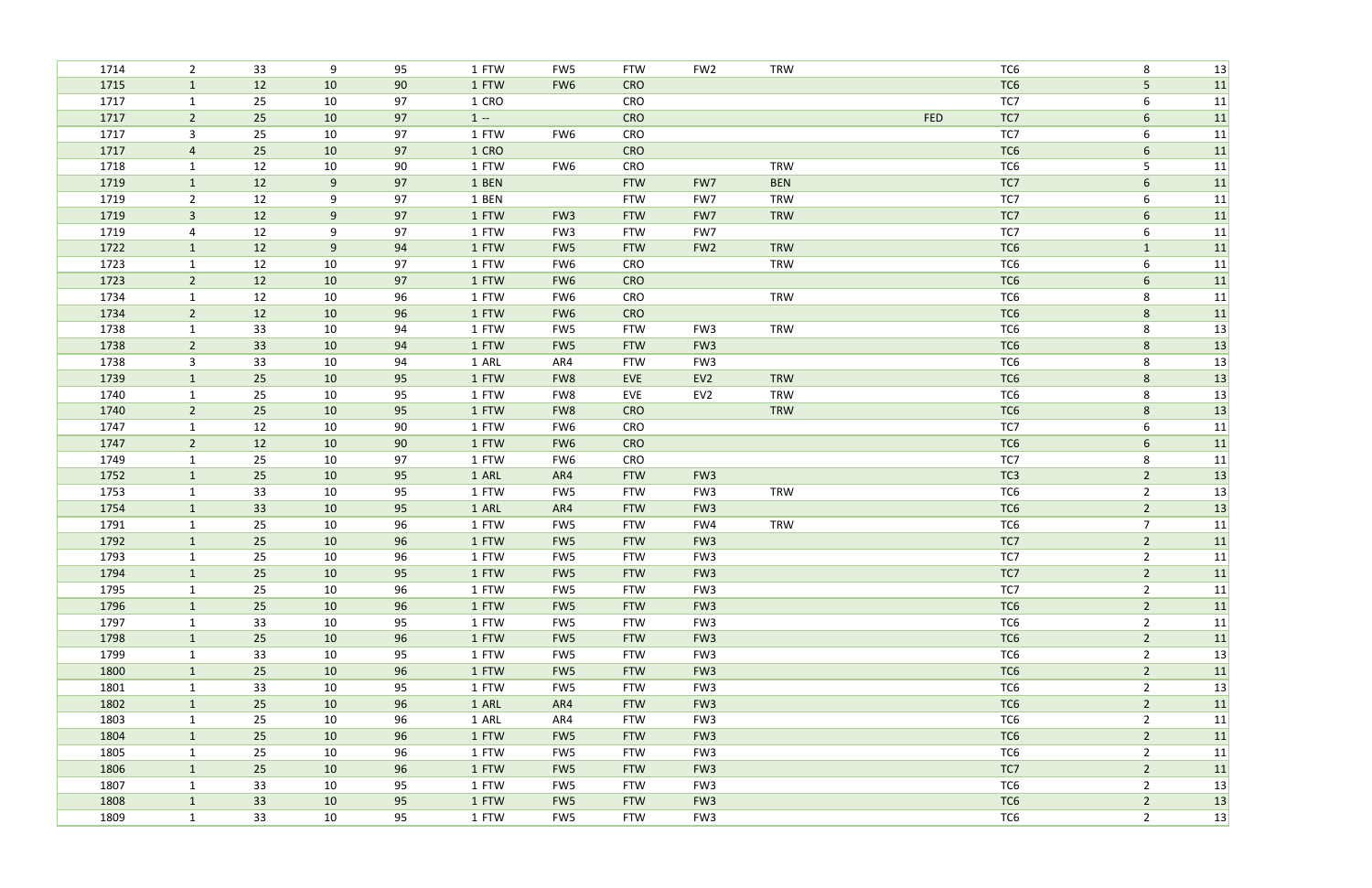| 1810 | $\mathbf{1}$   | 33              | 10 | 95  | 1 FTW | FW <sub>5</sub> | <b>FTW</b> | FW <sub>3</sub> |            | TC6             | $\overline{2}$ | 13 |
|------|----------------|-----------------|----|-----|-------|-----------------|------------|-----------------|------------|-----------------|----------------|----|
| 1811 | $\mathbf{1}$   | 25              | 10 | 96  | 1 FTW | FW5             | <b>FTW</b> | FW <sub>3</sub> | <b>TRW</b> | TC6             | $\overline{2}$ | 11 |
| 1812 | $\mathbf{1}$   | 33              | 10 | 95  | 1 FTW | FW <sub>5</sub> | <b>FTW</b> | FW <sub>3</sub> |            | TC7             | $\overline{2}$ | 13 |
| 1813 | $\mathbf{1}$   | 25              | 10 | 96  | 1 FTW | FW5             | <b>FTW</b> | FW3             |            | TC6             | $\overline{2}$ | 11 |
| 1814 | $\mathbf{1}$   | 33              | 10 | 95  | 1 FTW | FW <sub>5</sub> | <b>FTW</b> | FW <sub>3</sub> |            | TC <sub>6</sub> | $\overline{2}$ | 13 |
| 1815 | $\mathbf{1}$   | 25              | 10 | 96  | 1 FTW | FW5             | <b>FTW</b> | FW <sub>3</sub> |            | TC <sub>6</sub> | $\overline{2}$ | 11 |
| 1816 | $\mathbf{1}$   | 33              | 10 | 95  | 1 FTW | FW <sub>5</sub> | <b>FTW</b> | FW <sub>3</sub> |            | TC <sub>6</sub> | $\overline{2}$ | 13 |
| 1817 | $\mathbf{1}$   | 25              | 10 | 96  | 1 FTW | FW5             | <b>FTW</b> | FW <sub>3</sub> |            | TC <sub>6</sub> | $\overline{2}$ | 11 |
| 1818 | $\mathbf{1}$   | 25              | 10 | 96  | 1 FTW | FW <sub>5</sub> | <b>FTW</b> | FW <sub>3</sub> |            | TC <sub>6</sub> | $\overline{2}$ | 11 |
| 1819 | $\mathbf{1}$   | 25              | 10 | 96  | 1 FTW | FW5             | <b>FTW</b> | FW <sub>3</sub> |            | TC6             | 8              | 11 |
| 1821 | $\mathbf{1}$   | 33              | 10 | 95  | 1 FTW | FW <sub>5</sub> | <b>FTW</b> | FW <sub>3</sub> | <b>TRW</b> | TC <sub>6</sub> | $8\phantom{1}$ | 11 |
| 1823 | $\mathbf{1}$   | 25              | 9  | 94  | 1 ARL | AR1             | ARL        |                 |            | TC <sub>3</sub> | $\overline{2}$ | 11 |
| 2002 | $\mathbf{1}$   | 30              | 22 | 101 | 2 ARL | AR3             | ARL        |                 |            | TC <sub>3</sub> | $\overline{7}$ | 13 |
| 2003 | $\mathbf{1}$   | 25              | 10 | 94  | 2 ARL | AR4             | ARL        |                 |            | TC <sub>3</sub> | $\overline{2}$ | 13 |
| 2007 | $\mathbf{1}$   | 25              | 10 | 94  | 2 ARL | AR <sub>2</sub> | ARL        |                 |            | TC5             | $\overline{7}$ | 11 |
| 2026 | $\mathbf{1}$   | 25              | 9  | 94  | 2 ARL | AR1             | ARL        |                 |            | TC3             | $\overline{2}$ | 13 |
| 2027 | $\mathbf{1}$   | 6               | 22 | 101 | 2 ARL | AR5             | ARL        |                 |            | TC <sub>3</sub> | $\overline{7}$ | 13 |
| 2028 | $\mathbf{1}$   | 25              | 10 | 96  | 2 ARL | AR <sub>2</sub> | ARL        |                 |            | TC5             | $\overline{7}$ | 11 |
| 2029 | $\mathbf{1}$   | 25              | 10 | 96  | 2 KEN |                 | <b>KEN</b> |                 |            | TC7             | $\overline{7}$ | 11 |
| 2029 | $\mathbf{3}$   | 25              | 10 | 96  | 2 KEN |                 | ARL        |                 |            | TC7             | $\overline{7}$ | 11 |
| 2029 | $\overline{4}$ | 25              | 10 | 96  | 2 ARL | AR <sub>2</sub> | ARL        |                 |            | TC7             | $\overline{7}$ | 11 |
| 2029 | 5              | 25              | 10 | 96  | 2 ARL | AR <sub>2</sub> | KEN        |                 |            | TC7             | $\overline{7}$ | 11 |
| 2030 | $\mathbf{1}$   | 25              | 22 | 101 | 2 ARL | AR <sub>2</sub> | <b>MAN</b> |                 |            | TC5             | $\overline{7}$ | 13 |
| 2031 | $\mathbf{1}$   | 6               | 23 | 101 | 2 ARL | AR3             | MAN        |                 |            | TC5             | $\overline{7}$ | 13 |
| 2033 | $\mathbf{1}$   | $6\phantom{.}$  | 22 | 96  | 2 MAN |                 | <b>MAN</b> |                 |            | TC5             | $\overline{7}$ | 11 |
| 2052 | $\mathbf{1}$   | 25              | 9  | 92  | 2 ARL | AR5             | ARL        |                 |            | TC <sub>3</sub> | $\overline{2}$ | 13 |
| 2055 | $\mathbf{1}$   | 25              | 22 | 94  | 2 ARL | AR1             | ARL        |                 |            | TC <sub>3</sub> | $\overline{2}$ | 11 |
| 2058 | $\overline{2}$ | 6               | 9  | 101 | 2 ARL | AR5             | ARL        |                 |            | TC <sub>3</sub> | $\overline{2}$ | 13 |
| 2100 | $\mathbf{1}$   | 6               | 22 | 92  | 2 ARL | AR5             | ARL        |                 |            | TC <sub>3</sub> | $\overline{7}$ | 13 |
| 2112 | $\mathbf{1}$   | 25              | 10 | 94  | 2 PAN |                 | ARL        |                 |            | TC <sub>3</sub> | $\overline{2}$ | 13 |
| 2134 | $\mathbf{1}$   | 33              | 23 | 92  | 2 ARL | AR5             | ARL        |                 |            | TC <sub>3</sub> | $\overline{7}$ | 13 |
| 2143 | 1              | 6               | 22 | 101 | 2 ARL | AR5             | ARL        |                 |            | TC <sub>3</sub> | $\overline{7}$ | 13 |
| 2145 | $\mathbf{1}$   | $6\phantom{1}$  | 22 | 92  | 2 ARL | AR5             | ARL        |                 |            | TC <sub>3</sub> | $\overline{7}$ | 13 |
| 2147 | $\mathbf{1}$   | 25              | 22 | 94  | 2 ARL | AR5             | ARL        |                 |            | TC <sub>3</sub> | $\overline{2}$ | 13 |
| 2148 | $\mathbf{1}$   | 25              | 9  | 94  | 2 ARL | AR1             | ARL        |                 |            | TC <sub>3</sub> | $\overline{2}$ | 13 |
| 2158 | $\mathbf{1}$   | 25              | 22 | 92  | 2 GPR | GP1             | ARL        |                 |            | TC3             | $\overline{2}$ | 11 |
| 2158 | $2^{\circ}$    | 25              | 22 | 92  | 2 ARL | AR1             | ARL        |                 |            | TC <sub>3</sub> | $\overline{2}$ | 11 |
| 2161 | $\mathbf{1}$   | 25              | 9  | 101 | 2 ARL | AR5             | ARL        |                 |            | TC <sub>3</sub> | $\overline{2}$ | 13 |
| 2168 | $\mathbf{1}$   | $6\overline{6}$ | 22 | 92  | 2 ARL | AR5             | ARL        |                 |            | TC <sub>3</sub> | $\overline{2}$ | 13 |
| 2169 | $\mathbf{1}$   | 33              | 22 | 92  | 2 ARL | AR5             | ARL        |                 |            | TC <sub>3</sub> | $\overline{7}$ | 13 |
| 2171 | $\mathbf{1}$   | 25              | 10 | 94  | 2 ARL | AR4             | ARL        |                 |            | TC3             | $\overline{2}$ | 13 |
| 2173 | $\mathbf{1}$   | 25              | 10 | 96  | 2 ARL | AR4             | ARL        |                 |            | TC7             | $\overline{2}$ | 11 |
| 2173 | $2^{\circ}$    | 25              | 10 | 96  | 2 ARL | AR4             | <b>FTW</b> | FW <sub>3</sub> |            | TC7             | $\overline{2}$ | 11 |
| 2174 | $\mathbf{1}$   | 25              | 10 | 94  | 2 ARL | AR4             | ARL        |                 |            | TC5             | $\overline{2}$ | 11 |
| 2180 | $\mathbf{1}$   | 33              | 23 | 92  | 2 GPR | GP1             | ARL        |                 |            | TC <sub>3</sub> | $\overline{7}$ | 13 |
| 2180 | $2^{\circ}$    | 33              | 23 | 92  | 2 ARL | AR1             | ARL        |                 |            | TC <sub>3</sub> | $\overline{7}$ | 13 |
| 2181 | $\mathbf{1}$   | 25              | 10 | 94  | 2 ARL | AR5             | ARL        |                 |            | TC <sub>3</sub> | $\overline{2}$ | 13 |
|      |                |                 |    |     |       |                 |            |                 |            |                 |                |    |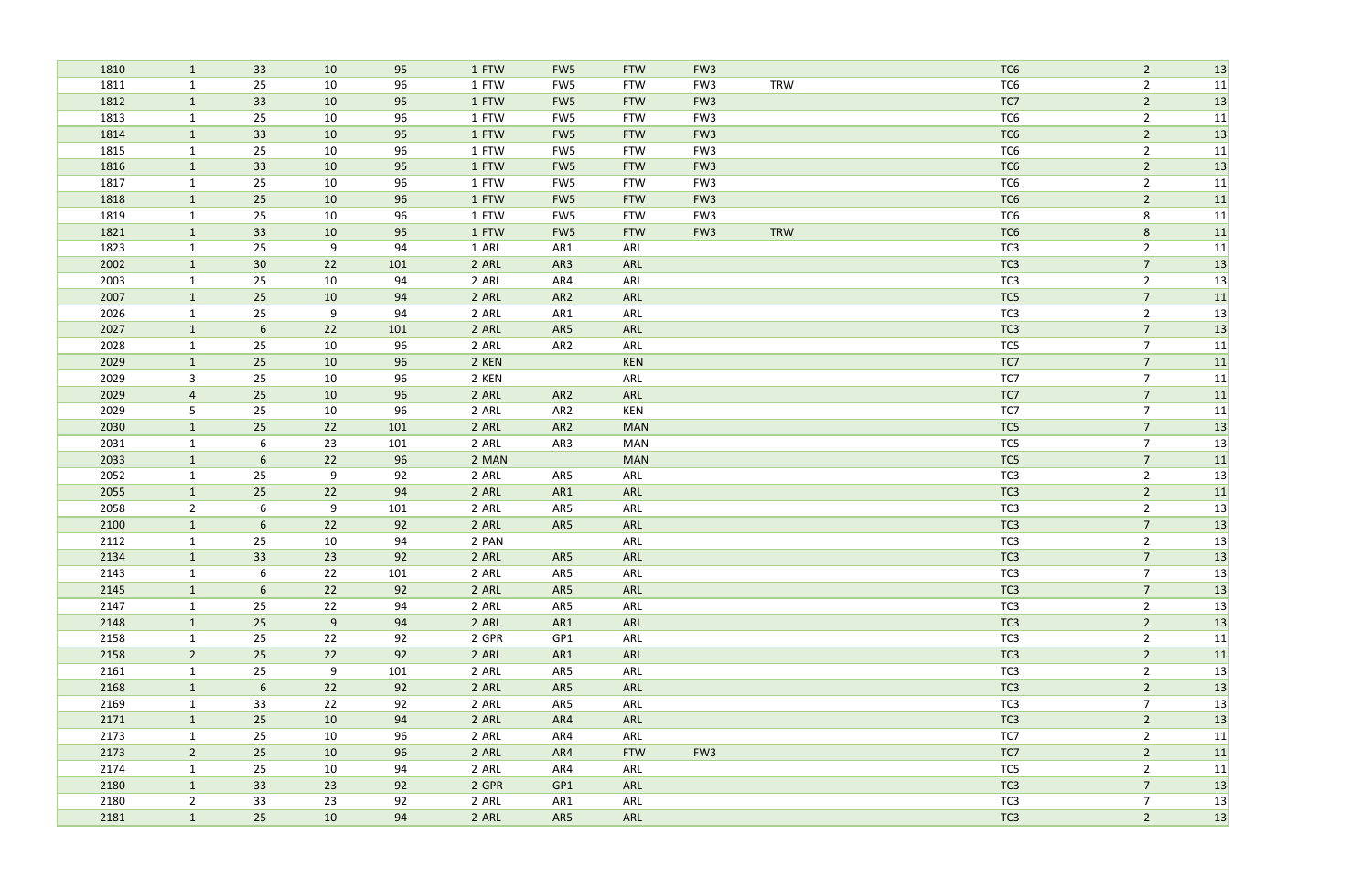| 2190         | $\mathbf{1}$        | 25              | 9        | 94       | 2 ARL          | AR1             | ARL               |     |            | TC3             | $\overline{2}$                   | 13       |
|--------------|---------------------|-----------------|----------|----------|----------------|-----------------|-------------------|-----|------------|-----------------|----------------------------------|----------|
| 2205         | $\mathbf{1}$        | 25              | 10       | 94       | 2 ARL          | AR5             | ARL               |     |            | TC <sub>3</sub> | $\overline{2}$                   | 13       |
| 2210         | $\mathbf{1}$        | 6               | 22       | 92       | 2 ARL          | AR5             | ARL               |     |            | TC <sub>3</sub> | $\overline{7}$                   | 13       |
| 2217         | $\mathbf{1}$        | 25              | 10       | 94       | 2 ARL          | AR1             | ARL               |     |            | TC3             | $\overline{2}$                   | 13       |
| 2219         | $\mathbf{1}$        | 25              | 10       | 96       | 2 ARL          | AR4             | ARL               |     |            | TC7             | $\overline{2}$                   | 11       |
| 2219         | $\overline{2}$      | 25              | 10       | 96       | 2 ARL          | AR4             | <b>KEN</b>        |     |            | TC7             | $\overline{2}$                   | 11       |
| 2220         | $\mathbf{1}$        | 25              | 10       | 94       | 2 ARL          | AR4             | ARL               |     |            | TC3             | $\overline{2}$                   | 11       |
| 2220         | $2^{\circ}$         | 25              | 10       | 94       | 2 ARL          | AR4             | <b>FTW</b>        | FW3 |            | TC3             | $\overline{2}$                   | 11       |
| 2221         | $\mathbf{1}$        | 6               | 22       | 96       | 2 MAN          |                 | <b>MAN</b>        |     |            | TC5             | $\overline{7}$                   | 11       |
| 2223         | $\mathbf{1}$        | 25              | 10       | 94       | 2 DLW          |                 | ARL               |     |            | TC5             | $\overline{2}$                   | 11       |
| 2224         | $\mathbf{1}$        | 25              | 22       | 92       | 2 ARL          | AR1             | ARL               |     |            | TC3             | $\overline{2}$                   | 11       |
| 2225         | $\mathbf{1}$        | 33              | 22       | 92       | 2 ARL          | AR1             | ARL               |     |            | TC3             | $\overline{7}$                   | 13       |
| 2226         | $\mathbf{1}$        | 6               | 22       | 101      | 2 ARL          | AR3             | ARL               |     |            | TC5             | $\overline{7}$                   | 13       |
| 2228         | $\mathbf{1}$        | 25              | 9        | 94       | 2 ARL          | AR1             | ARL               |     |            | TC <sub>3</sub> | $\overline{2}$                   | 11       |
| 2229         | $\mathbf{1}$        | 25              | 10       | 94       | 2 ARL          | AR4             | ARL               |     |            | TC5             | $\overline{2}$                   | 11       |
| 2235         | $\mathbf{1}$        | 6               | 22       | 101      | 2 ARL          | AR3             | ARL               |     |            | TC5             | $\overline{7}$                   | 13       |
| 2246         | $\mathbf{1}$        | 25              | 9        | 94       | 2 ARL          | AR1             | ARL               |     |            | TC3             | $\overline{2}$                   | 11       |
| 2258         | $\mathbf{1}$        | 25              | 10       | 96       | $2 -$          |                 | <b>MAN</b>        |     | FED        | TC7             | $\overline{7}$                   | 11       |
| 2258         | $\overline{2}$      | 25              | 10       | 96       | 2 MAN          |                 | <b>MAN</b>        |     |            | TC7             | $\overline{7}$                   | 11       |
| 2258         | $\mathbf{3}$        | 25              | 10       | 96       | $2 -$          |                 | <b>MAN</b>        |     | <b>MED</b> | TC7             | $\overline{7}$                   | 11       |
| 2262         | $\mathbf{1}$        | 25              | 10       | 96       | $2 -$          |                 | MAN               |     | <b>FED</b> | TC7             | $\overline{7}$                   | 11       |
| 2262         | 2 <sup>1</sup>      | 25              | 10       | 96       | 2 KEN          |                 | KEN               |     |            | TC7             | $\overline{7}$                   | 11       |
| 2262         | $\mathbf{3}$        | 25              | 10       | 96       | 2 KEN          |                 | <b>MAN</b>        |     |            | TC7<br>TC7      | $\overline{7}$<br>$\overline{7}$ | 11       |
| 2262<br>2262 | $\overline{4}$<br>5 | 25<br>25        | 10<br>10 | 96<br>96 | 2 ARL<br>$2 -$ | AR <sub>2</sub> | <b>KEN</b><br>KEN |     |            | TC7             | $\overline{7}$                   | 11<br>11 |
| 2262         | 6                   | 25              | 10       | 96       | $2 -$          |                 | <b>MAN</b>        |     | <b>KND</b> | TC7             | $\overline{7}$                   | 11       |
| 2262         | $\overline{7}$      | 25              | 10       | 96       | $2 -$          |                 | <b>MAN</b>        |     |            | TC7             | $\overline{7}$                   | 11       |
| 2263         | $\mathbf{1}$        | 6               | 22       | 92       | 2 ARL          | AR5             | ARL               |     |            | TC <sub>3</sub> | $\overline{7}$                   | 13       |
| 2266         | $\mathbf{1}$        | 25              | 10       | 96       | 2 ARL          | AR4             | ARL               |     |            | TC3             | $\overline{2}$                   | 11       |
| 2267         | $\mathbf{1}$        | 25              | 22       | 101      | 2 ARL          | AR4             | ARL               |     |            | TC5             | $\overline{7}$                   | 13       |
| 2268         |                     | 25              | 22       | 101      | 2 ARL          | AR3             | ARL               |     |            | TC5             | $\overline{7}$                   | 13       |
| 2269         | $\mathbf{1}$        | 6               | 22       | 101      | 2 ARL          | AR3             | ARL               |     |            | TC5             | $7\overline{ }$                  | 13       |
| 2274         | $\mathbf{1}$        | 25              | 22       | 92       | 2 ARL          | AR1             | ARL               |     |            | TC3             | $\overline{2}$                   | 13       |
| 2275         | $\mathbf{1}$        | 30 <sup>°</sup> | 23       | 101      | 2 GPR          | GP4             | ARL               |     |            | TC5             | $\overline{7}$                   | 13       |
| 2280         | $\mathbf{1}$        | 25              | 10       | 94       | 2 ARL          | AR4             | ARL               |     |            | TC3             | $\overline{2}$                   | 13       |
| 2281         | $\vert$ 1           | 25              | 22       | 92       | 2 ARL          | AR1             | ARL               |     |            | TC <sub>3</sub> | $\overline{2}$                   | 11       |
| 2299         | $\mathbf{1}$        | 30              | 23       | 101      | 2 GPR          | GP6             | ARL               |     |            | TC5             | $\overline{7}$                   | 13       |
| 2299         | $\overline{2}$      | 30 <sup>°</sup> | 23       | 101      | 2 GPR          | GP <sub>6</sub> | <b>MAN</b>        |     |            | TC5             | $\overline{7}$                   | 13       |
| 2302         | $\mathbf{1}$        | 30              | 23       | 101      | 2 ARL          | AR5             | ARL               |     |            | TC5             | $\overline{7}$                   | 13       |
| 2303         | $\mathbf{1}$        | 25              | 10       | 94       | 2 ARL          | AR4             | ARL               |     |            | TC <sub>3</sub> | $\overline{2}$                   | 13       |
| 2303         | $2^{\circ}$         | 25              | 10       | 94       | 2 ARL          | AR4             | <b>FTW</b>        | FW3 |            | TC <sub>3</sub> | $\overline{2}$                   | 13       |
| 2304         | $\mathbf{1}$        | 25              | 10       | 94       | 2 ARL          | AR <sub>2</sub> | ARL               |     |            | TC5             | $\overline{7}$                   | 11       |
| 2304         | $2^{\circ}$         | 25              | 10       | 94       | 2 ARL          | AR <sub>2</sub> | <b>MAN</b>        |     |            | TC5             | $\overline{7}$                   | 11       |
| 2305         | $\mathbf{1}$        | 25              | 10       | 96       | 2 ARL          | AR4             | <b>KEN</b>        |     |            | TC7             | $\overline{7}$                   | 11       |
| 2305         | $\overline{2}$      | 25              | 10       | 96       | 2 ARL          | AR4             | ARL               |     |            | TC7             | $\overline{7}$                   | 11       |
| 2305         | 3 <sup>1</sup>      | 25              | 10       | 96       | 2 KEN          |                 | <b>KEN</b>        |     |            | TC7             | $\overline{7}$                   | 11       |
| 2306         | $\mathbf{1}$        | 25              | 10       | 96       | 2 ARL          | AR2             | ARL               |     |            | TC5             | $\overline{2}$                   | 11       |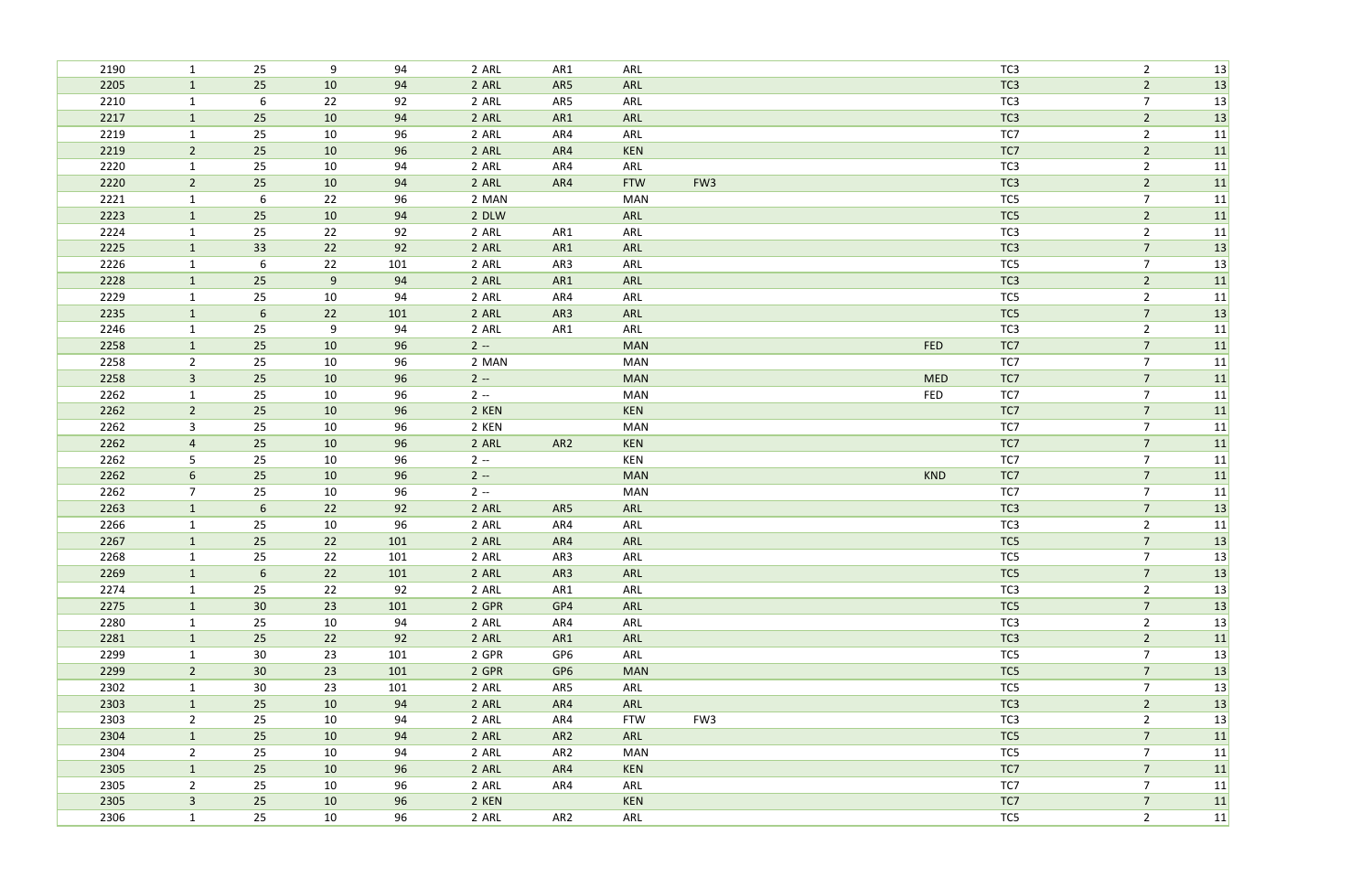| 2307 | $\mathbf{1}$   | 25               | 10 | 96  | 2 ARL | AR <sub>2</sub> | <b>MAN</b> |     |            |            | TC5             | $\overline{7}$ | 11 |
|------|----------------|------------------|----|-----|-------|-----------------|------------|-----|------------|------------|-----------------|----------------|----|
| 2308 | $\mathbf{1}$   | 6                | 22 | 96  | 2 MAN |                 | <b>MAN</b> |     |            |            | TC5             | $\overline{7}$ | 11 |
| 2308 | $2^{\circ}$    | $6\phantom{.}6$  | 22 | 96  | $2 -$ |                 | <b>MAN</b> |     |            | <b>MED</b> | TC5             | $\overline{7}$ | 11 |
| 2309 | $\mathbf{1}$   | 6                | 22 | 92  | 2 ARL | AR5             | ARL        |     |            |            | TC <sub>3</sub> | $\overline{7}$ | 13 |
| 2310 | $\mathbf{1}$   | 25               | 10 | 94  | 2 ARL | AR4             | ARL        |     |            |            | TC <sub>3</sub> | $\overline{2}$ | 11 |
| 2310 | $\overline{2}$ | 25               | 10 | 94  | 2 ARL | AR4             | <b>FTW</b> | FW3 |            |            | TC <sub>3</sub> | $\overline{2}$ | 11 |
| 2313 | $\mathbf{1}$   | 25               | 10 | 96  | 2 ARL | AR4             | ARL        |     |            |            | TC7             | $\overline{2}$ | 11 |
| 2314 | $\mathbf{1}$   | 25               | 10 | 94  | 2 ARL | AR4             | ARL        |     |            |            | TC <sub>3</sub> | $\overline{2}$ | 11 |
| 2315 | $\mathbf{1}$   | 25               | 22 | 92  | 2 ARL | AR1             | ARL        |     |            |            | TC <sub>3</sub> | $\overline{2}$ | 11 |
| 2316 | $\mathbf{1}$   | 25               | 22 | 92  | 2 ARL | AR1             | ARL        |     |            |            | TC3             | $\overline{2}$ | 11 |
| 2317 | $\mathbf{1}$   | 25               | 9  | 94  | 2 ARL | AR1             | ARL        |     |            |            | TC <sub>3</sub> | $\overline{2}$ | 11 |
| 2318 | $\mathbf{1}$   | 25               | 10 | 94  | 2 ARL | AR4             | ARL        |     |            |            | TC5             | $\overline{2}$ | 13 |
| 2319 | $\mathbf{1}$   | 25               | 10 | 96  | 2 ARL | AR4             | ARL        |     |            |            | TC7             | $\overline{2}$ | 11 |
| 2320 | $\mathbf{1}$   | 6                | 22 | 101 | 2 ARL | AR3             | ARL        |     |            |            | TC5             | $\overline{7}$ | 13 |
| 2341 | $\mathbf{1}$   | 25               | 22 | 101 | 2 ARL | AR <sub>2</sub> | <b>MAN</b> |     |            |            | TC5             | $\overline{7}$ | 13 |
| 2349 | $\mathbf{1}$   | 30               | 23 | 101 | 2 GPR | GP4             | ARL        |     |            |            | TC5             | $\overline{7}$ | 13 |
| 2353 | $\mathbf{1}$   | 25               | 22 | 101 | 2 ARL | AR3             | ARL        |     |            |            | TC5             | $\overline{7}$ | 13 |
| 2354 | $\mathbf{1}$   | 6                | 22 | 101 | 2 ARL | AR3             | ARL        |     |            |            | TC5             | $\overline{7}$ | 13 |
| 2355 | $\mathbf{1}$   | 25               | 22 | 96  | 2 MAN |                 | <b>MAN</b> |     |            |            | TC7             | $\overline{7}$ | 11 |
| 2356 | $\mathbf{1}$   | 25               | 22 | 96  | 2 ARL | AR <sub>2</sub> | <b>MAN</b> |     |            |            | TC5             | $\overline{7}$ | 13 |
| 2357 | $\mathbf{1}$   | 25               | 22 | 96  | 2 MAN |                 | <b>MAN</b> |     |            |            | TC5             | $\overline{7}$ | 11 |
| 2357 | $2^{\circ}$    | 25               | 22 | 96  | 2 ARL | AR <sub>2</sub> | <b>MAN</b> |     |            |            | TC5             | $\overline{7}$ | 11 |
| 2358 | $\mathbf{1}$   | 25               | 10 | 96  | 2 ARL | AR <sub>2</sub> | ARL        |     |            |            | TC5             | $\overline{7}$ | 11 |
| 2358 | $2^{\circ}$    | 25               | 10 | 96  | 2 ARL | AR <sub>2</sub> | KEN        |     |            |            | TC5             | $\overline{7}$ | 11 |
| 2360 | $\mathbf{1}$   | $\boldsymbol{6}$ | 22 | 96  | 2 MAN |                 | <b>MAN</b> |     |            |            | TC5             | $\overline{7}$ | 11 |
| 2379 | $\mathbf{1}$   | 30 <sup>°</sup>  | 23 | 101 | 2 GPR | GP4             | <b>MAN</b> |     |            |            | TC5             | $\overline{7}$ | 13 |
| 2379 | $\overline{2}$ | 30 <sup>°</sup>  | 23 | 101 | 2 GPR | GP4             | ARL        |     |            |            | TC5             | $\overline{7}$ | 13 |
| 2381 | $\mathbf{1}$   | 30               | 23 | 92  | 2 GPR | GP <sub>2</sub> | ARL        |     |            |            | TC5             | $\overline{7}$ | 13 |
| 2381 | $\overline{2}$ | 30 <sup>°</sup>  | 23 | 92  | 2 ARL | AR5             | ARL        |     |            |            | TC5             | $\overline{7}$ | 13 |
| 2381 | $\mathbf{3}$   | 30               | 23 | 92  | 2 ARL | AR5             | ARL        |     |            |            | TC <sub>3</sub> | $\overline{7}$ | 13 |
| 2383 | $\mathbf{1}$   | 25               | 22 | 101 | 2 ARL | AR3             | ARL        |     |            |            | TC5             | $\overline{7}$ | 13 |
| 2383 | $\overline{2}$ | 25               | 22 | 101 | 2 ARL | AR3             | <b>MAN</b> |     |            |            | TC5             | $\overline{7}$ | 13 |
| 2393 | $\mathbf{1}$   | $6\phantom{1}$   | 22 | 101 | 2 ARL | AR3             | ARL        |     |            |            | TC5             | $\overline{7}$ | 13 |
| 2401 | $\mathbf{1}$   | 25               | 10 | 94  | 2 ARL | AR4             | ARL        |     |            |            | TC <sub>3</sub> | $\overline{2}$ | 13 |
| 2402 | $\mathbf{1}$   | $6\phantom{1}$   | 22 | 94  | 2 ARL | AR1             | ARL        |     |            |            | TC3             | $\overline{2}$ | 13 |
| 2403 | $\mathbf{1}$   | 6                | 10 | 94  | 2 ARL | AR3             | ARL        |     |            |            | TC5             | $\overline{2}$ | 13 |
| 2405 | $\mathbf{1}$   | 25               | 22 | 101 | 2 ARL | AR <sub>2</sub> | <b>MAN</b> |     |            |            | TC5             | $\overline{7}$ | 13 |
| 2411 | 1              | 6                | 22 | 92  | 2 GPR | GP1             | ARL        |     |            |            | TC <sub>3</sub> | $\overline{7}$ | 13 |
| 2413 | $2^{\circ}$    | 33               | 23 | 92  | 2 GPR | GP <sub>2</sub> | ARL        |     |            |            | TC5             | $\overline{7}$ | 13 |
| 2419 | $\mathbf{1}$   | 25               | 10 | 94  | 2 FTW | FW5             | <b>FTW</b> | FW3 | <b>TRW</b> |            | TC5             | $\overline{2}$ | 13 |
| 2425 | $\mathbf{1}$   | 25               | 10 | 96  | 2 ARL | AR4             | ARL        |     |            |            | TC7             | $\overline{7}$ | 11 |
| 2425 | $2^{\circ}$    | 25               | 10 | 96  | 2 ARL | AR4             | <b>KEN</b> |     |            |            | TC7             | $\overline{7}$ | 11 |
| 2425 | 3 <sup>1</sup> | 25               | 10 | 96  | 2 KEN |                 | <b>KEN</b> |     |            |            | TC7             | $\overline{7}$ | 11 |
| 2426 | $\mathbf{1}$   | 6                | 22 | 96  | 2 MAN |                 | <b>MAN</b> |     |            |            | TC5             | $\overline{7}$ | 11 |
| 2428 | $\mathbf{1}$   | 33               | 22 | 92  | 2 ARL | AR5             | ARL        |     |            |            | TC <sub>3</sub> | $\overline{7}$ | 13 |
| 2435 | $\mathbf{1}$   | 6                | 22 | 96  | 2 MAN |                 | <b>MAN</b> |     |            |            | TC5             | $\overline{7}$ | 11 |
| 2438 | $\mathbf{1}$   | 30 <sup>°</sup>  | 23 | 101 | 2 GPR | GP4             | ARL        |     |            |            | TC5             | $\overline{7}$ | 13 |
|      |                |                  |    |     |       |                 |            |     |            |            |                 |                |    |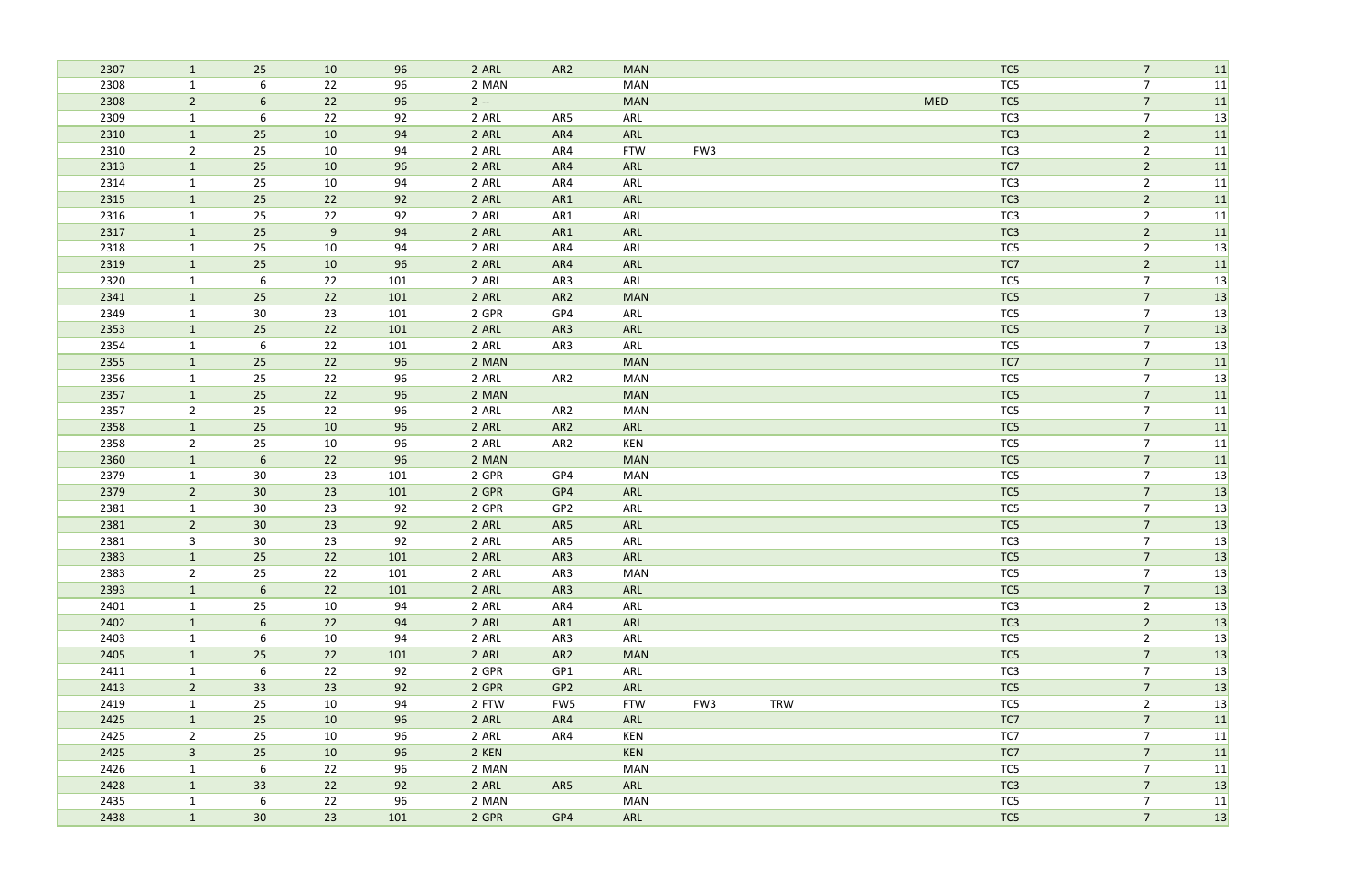| 2438         | $2^{\circ}$                    | 30              | 23       | 101      | 2 ARL          | AR3             | ARL               |                 |            |            |            | TC5             | $\overline{7}$                   | 13       |
|--------------|--------------------------------|-----------------|----------|----------|----------------|-----------------|-------------------|-----------------|------------|------------|------------|-----------------|----------------------------------|----------|
| 2442         | $\mathbf{1}$                   | 33              | 22       | 92       | 2 ARL          | AR1             | ARL               |                 |            |            |            | TC <sub>3</sub> | $\overline{2}$                   | 11       |
| 2442         | $\overline{2}$                 | 33              | 22       | 92       | 2 ARL          | AR1             | HEB               |                 |            | <b>VIR</b> |            | TC3             | $\overline{2}$                   | 11       |
| 2442         | $\overline{3}$                 | 33              | 22       | 92       | 2 ARL          | AR1             | HEB               |                 |            |            |            | TC <sub>3</sub> | $\overline{2}$                   | 11       |
| 2448         | $\mathbf{1}$                   | 25              | 22       | 101      | 2 ARL          | AR3             | ARL               |                 |            |            |            | TC5             | $\overline{7}$                   | 13       |
| 2449         | $\mathbf{1}$                   | 25              | 22       | 101      | 2 ARL          | AR3             | ARL               |                 |            |            |            | TC5             | $\overline{7}$                   | 13       |
| 2449         | $\overline{2}$                 | 25              | 22       | 101      | 2 ARL          | AR3             | <b>MAN</b>        |                 |            |            |            | TC5             | $\overline{7}$                   | 13       |
| 2450         | $\mathbf{1}$                   | 25              | 22       | 101      | 2 ARL          | AR3             | ARL               |                 |            |            |            | TC5             | $\overline{7}$                   | 13       |
| 2451         | $\mathbf{1}$                   | 25              | 10       | 94       | 2 ARL          | AR4             | ARL               |                 |            |            |            | TC <sub>3</sub> | $\overline{2}$                   | 13       |
| 2453         | $\mathbf{1}$                   | $6\phantom{1}6$ | 23       | 101      | 2 GPR          | GP4             | <b>MAN</b>        |                 |            |            |            | TC5             | $\overline{7}$                   | 13       |
| 2461         | $\mathbf{1}$                   | 33              | 23       | 92       | 2 ARL          | AR5             | ARL               |                 |            |            |            | TC <sub>3</sub> | $\overline{7}$                   | 13       |
| 2462         | $\mathbf{1}$                   | 25              | 22       | 101      | 2 ARL          | AR <sub>2</sub> | <b>MAN</b>        |                 |            |            |            | TC5             | $\overline{7}$                   | 13       |
| 2464         | $\mathbf{1}$                   | 25              | 10       | 96       | 2 ARL          | AR4             | ARL               |                 |            |            |            | TC3             | $\overline{2}$                   | 11       |
| 2464         | $\overline{2}$                 | 25              | 10       | 96       | 2 ARL          | AR4             | <b>FTW</b>        | FW <sub>3</sub> |            |            |            | TC <sub>3</sub> | $\overline{2}$                   | 11       |
| 2466         | $\mathbf{1}$                   | 30              | 23       | 101      | 2 GPR          | GP4             | ARL               |                 |            |            |            | TC5             | $\overline{7}$                   | 13       |
| 2467         | $\mathbf{1}$                   | 25              | 22       | 92       | 2 ARL          | AR1             | ARL               |                 |            |            |            | TC <sub>3</sub> | $\overline{2}$                   | 11       |
| 2468         | $\mathbf{1}$                   | 25              | 10       | 94       | 2 ARL          | AR4             | ARL               |                 |            |            |            | TC5             | $\overline{2}$                   | 11       |
| 2474         | $\mathbf{1}$                   | 25              | 10       | 96       | 2 KEN          |                 | KEN               |                 |            |            |            | TC7             | $\overline{7}$                   | 11       |
| 2474<br>2474 | $\overline{2}$<br>$\mathbf{3}$ | 25<br>25        | 10<br>10 | 96       | $2 -$          |                 | KEN               |                 | TRW        |            | <b>KND</b> | TC7<br>TC7      | $\overline{7}$<br>$\overline{7}$ | 11       |
| 2474         |                                | 25              | 10       | 96<br>96 | 2 FTW<br>$2 -$ | FW8             | <b>KEN</b><br>EVE | EV3             |            |            | KND        | TC7             | $\overline{7}$                   | 11<br>11 |
| 2474         | 4<br>$5\phantom{.}$            | 25              | 10       | 96       | 2 FTW          | FW8             | EVE               | EV4             | <b>TRW</b> |            |            | TC7             | $\overline{7}$                   | 11       |
| 2474         | 6                              | 25              | 10       | 96       | 2 KEN          |                 | <b>FTW</b>        | FW4             |            |            |            | TC7             | $\overline{7}$                   | 11       |
| 2474         | $7\overline{ }$                | 25              | 10       | 96       | $2 -$          |                 | EVE               | EV4             |            |            | <b>KND</b> | TC7             | $\overline{7}$                   | 11       |
| 2474         | 8                              | 25              | 10       | 96       | 2 FTW          | FW8             | KEN               |                 |            |            |            | TC7             | $\overline{7}$                   | 11       |
| 2474         | 9                              | 25              | 10       | 96       | 2 ARL          | AR4             | <b>KEN</b>        |                 |            |            |            | TC7             | $\overline{7}$                   | 11       |
| 2474         | 10                             | 25              | 10       | 96       | $2 -$          |                 | KEN               |                 |            |            | <b>FED</b> | TC7             | $\overline{7}$                   | 11       |
| 2484         | $\mathbf{1}$                   | 30              | 23       | 92       | 2 GPR          | GP <sub>2</sub> | ARL               |                 |            |            |            | TC5             | $\overline{7}$                   | 13       |
| 2488         | $\mathbf{1}$                   | 30              | 23       | 101      | 2 GPR          | GP4             | ARL               |                 |            |            |            | TC5             | $\overline{7}$                   | 13       |
| 2488         | $2^{\circ}$                    | 30              | 23       | 101      | 2 GPR          | GP4             | <b>MAN</b>        |                 |            |            |            | TC5             | $\overline{7}$                   | 13       |
| 2505         |                                | 25              | 10       | 96       | 2 ARL          | AR <sub>2</sub> | ARL               |                 |            |            |            | TC5             | $\overline{7}$                   | 11       |
| 2505         | 2 <sup>7</sup>                 | 25              | 10       | 96       | 2 ARL          | AR <sub>2</sub> | <b>MAN</b>        |                 |            |            |            | TC5             | $7\overline{ }$                  | 11       |
| 2506         | $\mathbf{1}$                   | 25              | 10       | 96       | 2 ARL          | AR <sub>2</sub> | ARL               |                 |            |            |            | TC7             | $\overline{7}$                   | 11       |
| 2506         | $2^{\circ}$                    | 25              | 10       | 96       | 2 ARL          | AR <sub>2</sub> | <b>KEN</b>        |                 |            |            |            | TC7             | $\overline{7}$                   | 11       |
| 2513         | $\mathbf{1}$                   | 6               | 10       | 94       | 2 ARL          | AR3             | ARL               |                 |            |            |            | TC5             | $\overline{2}$                   | 13       |
| 2513         | $2^{\circ}$                    | $6\overline{6}$ | 10       | 94       | 2 ARL          | AR3             | ARL               |                 |            |            |            | TC3             | $\overline{2}$                   | 13       |
| 2519         | $\mathbf{1}$                   | 25              | 22       | 101      | 2 ARL          | AR <sub>2</sub> | <b>MAN</b>        |                 |            |            |            | TC5             | $\overline{7}$                   | 13       |
| 2520         | $\mathbf{1}$                   | 25              | 10       | 96       | 2 ARL          | AR4             | ARL               |                 |            |            |            | TC7             | $\overline{2}$                   | 11       |
| 2521         | $\mathbf{1}$                   | 25              | 10       | 94       | 2 ARL          | AR <sub>2</sub> | ARL               |                 |            |            |            | TC5             | $\overline{7}$                   | 11       |
| 2522         | $\mathbf{1}$                   | 25              | 10       | 96       | 2 ARL          | AR <sub>2</sub> | <b>KEN</b>        |                 |            |            |            | TC5             | $\overline{7}$                   | 11       |
| 2522         | $\mathbf{3}$                   | 25              | 10       | 96       | 2 ARL          | AR <sub>2</sub> | ARL               |                 |            |            |            | TC5             | $\overline{7}$                   | 11       |
| 2522         | $\overline{4}$                 | 25              | 10       | 96       | 2 KEN          |                 | <b>KEN</b>        |                 |            |            |            | TC5             | $\overline{7}$                   | 11       |
| 2523         | $\mathbf{1}$                   | 6               | 22       | 101      | 2 ARL          | AR3             | ARL               |                 |            |            |            | TC5             | $\overline{7}$                   | 13       |
| 2523         | $2^{\circ}$                    | $6\overline{6}$ | 22       | 101      | 2 ARL          | AR3             | <b>MAN</b>        |                 |            |            |            | TC5             | $\overline{7}$                   | 13       |
| 2524         | $\mathbf{1}$                   | 6               | 22       | 96       | 2 MAN          |                 | <b>MAN</b>        |                 |            |            |            | TC5             | $\overline{7}$                   | 11       |
| 2525         | $\mathbf{1}$                   | 25              | 22       | 101      | 2 ARL          | AR <sub>2</sub> | <b>MAN</b>        |                 |            |            |            | TC5             | $\overline{7}$                   | 13       |
| 2535         | $\mathbf{1}$                   | 25              | 10       | 96       | 2 ARL          | AR <sub>2</sub> | <b>MAN</b>        |                 |            |            |            | TC5             | $7\overline{ }$                  | 11       |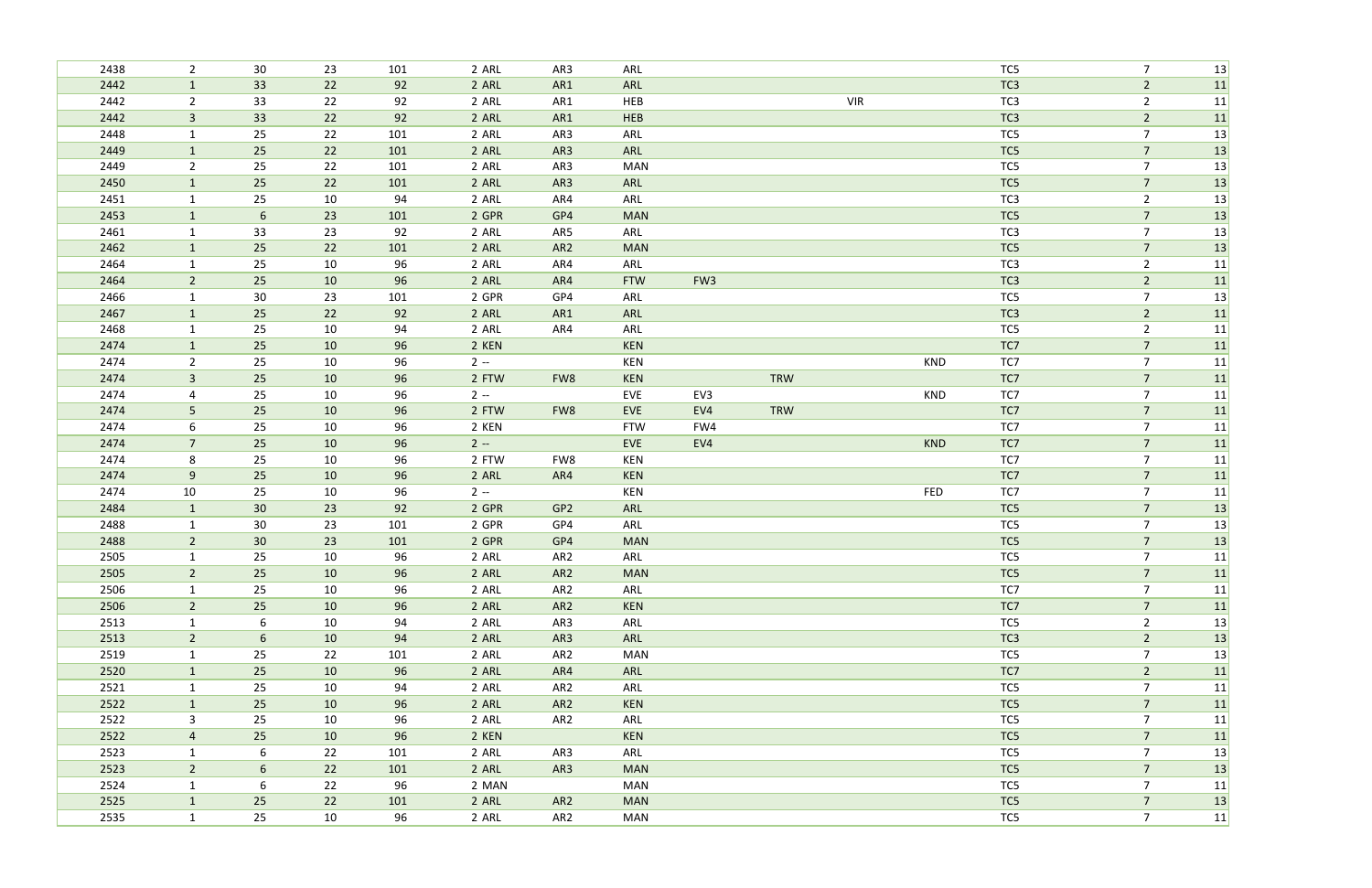| 2536 | $\mathbf{1}$   | 25              | 22 | 92  | 2 ARL | AR1             | ARL        |                 |            | TC <sub>3</sub> | $\overline{2}$ | 11 |
|------|----------------|-----------------|----|-----|-------|-----------------|------------|-----------------|------------|-----------------|----------------|----|
| 2537 | $\mathbf{1}$   | 25              | 22 | 92  | 2 ARL | AR1             | ARL        |                 |            | TC <sub>3</sub> | $\overline{2}$ | 11 |
| 2541 | $\mathbf{1}$   | 25              | 22 | 101 | 2 ARL | AR3             | ARL        |                 |            | TC5             | $\overline{7}$ | 13 |
| 2546 | $\mathbf{1}$   | 6               | 23 | 92  | 2 GPR | GP1             | ARL        |                 |            | TC <sub>3</sub> | $\overline{7}$ | 11 |
| 2548 | $\mathbf{1}$   | 6               | 22 | 96  | 2 MAN |                 | <b>MAN</b> |                 |            | TC5             | $\overline{7}$ | 11 |
| 2553 | $\mathbf{1}$   | 25              | 22 | 101 | 2 ARL | AR <sub>2</sub> | ARL        |                 |            | TC5             | $\overline{7}$ | 13 |
| 2553 | $\overline{2}$ | 25              | 22 | 101 | 2 ARL | AR <sub>2</sub> | <b>MAN</b> |                 |            | TC5             | $\overline{7}$ | 13 |
| 2556 | $\mathbf{1}$   | 25              | 10 | 96  | 2 ARL | AR4             | ARL        |                 |            | TC7             | $\overline{2}$ | 11 |
| 2557 | $\mathbf{1}$   | $6\phantom{1}6$ | 23 | 101 | 2 ARL | AR3             | <b>MAN</b> |                 |            | TC5             | $\overline{7}$ | 11 |
| 2557 | $\overline{2}$ | 6               | 23 | 101 | 2 MAN |                 | <b>MAN</b> |                 |            | TC5             | $\overline{7}$ | 11 |
| 2561 | $\mathbf{1}$   | 25              | 22 | 92  | 2 ARL | AR1             | ARL        |                 |            | TC <sub>3</sub> | $\overline{2}$ | 11 |
| 2569 | 1              | 6               | 22 | 92  | 2 ARL | AR3             | ARL        |                 |            | TC <sub>3</sub> | $\overline{7}$ | 13 |
| 2571 | $2^{\circ}$    | 25              | 22 | 94  | 2 ARL | AR1             | ARL        |                 |            | TC <sub>3</sub> | $\overline{2}$ | 13 |
| 2581 | $\mathbf{1}$   | 25              | 22 | 101 | 2 ARL | AR <sub>2</sub> | <b>MAN</b> |                 |            | TC5             | $\overline{7}$ | 13 |
| 2600 | $\mathbf{1}$   | 25              | 10 | 95  | 2 ARL | AR4             | <b>FTW</b> | FW <sub>3</sub> |            | TC <sub>6</sub> | 8              | 11 |
| 2600 | $\overline{2}$ | 25              | 10 | 95  | 2 FTW | FW5             | <b>FTW</b> | FW <sub>3</sub> |            | TC <sub>6</sub> | 8              | 11 |
| 2601 | $\mathbf{1}$   | 25              | 10 | 95  | 2 FTW | FW <sub>5</sub> | <b>FTW</b> | FW4             | <b>TRW</b> | TC7             | $8\phantom{1}$ | 11 |
| 2606 | $\mathbf{1}$   | 25              | 10 | 94  | 2 ARL | AR4             | <b>FTW</b> | FW <sub>3</sub> |            | TC <sub>3</sub> | 8              | 13 |
| 2606 | $2^{\circ}$    | 25              | 10 | 94  | 2 FTW | FW <sub>5</sub> | <b>FTW</b> | FW <sub>3</sub> |            | TC <sub>3</sub> | $8\phantom{1}$ | 13 |
| 2609 | $\mathbf{1}$   | 33              | 10 | 95  | 2 ARL | AR4             | <b>FTW</b> | FW <sub>3</sub> |            | TC7             | $\overline{2}$ | 13 |
| 2612 | $\mathbf{1}$   | 6               | 22 | 101 | 2 GPR | GP4             | <b>MAN</b> |                 |            | TC5             | $\overline{7}$ | 11 |
| 2613 | $\mathbf{1}$   | 6               | 23 | 101 | 2 ARL | AR3             | <b>MAN</b> |                 |            | TC5             | $\overline{7}$ | 13 |
| 2614 | $\mathbf{1}$   | 6               | 22 | 101 | 2 MAN |                 | <b>MAN</b> |                 |            | TC5             | $\overline{7}$ | 11 |
| 2616 | $\mathbf{1}$   | 25              | 22 | 92  | 2 GPR | GP1             | ARL        |                 |            | TC3             | $\overline{2}$ | 11 |
| 2616 | $2^{\circ}$    | 25              | 22 | 92  | 2 ARL | AR1             | ARL        |                 |            | TC <sub>3</sub> | $\overline{2}$ | 11 |
| 2618 | $\mathbf{1}$   | 6               | 22 | 101 | 2 MAN |                 | <b>MAN</b> |                 |            | TC5             | $\overline{7}$ | 11 |
| 2618 | $2^{\circ}$    | 6               | 22 | 101 | 2 GPR | GP4             | <b>MAN</b> |                 |            | TC5             | $\overline{7}$ | 11 |
| 2635 | $\mathbf{1}$   | 25              | 22 | 101 | 2 ARL | AR3             | ARL        |                 |            | TC5             | $\overline{7}$ | 13 |
| 2635 | $\overline{2}$ | 25              | 22 | 101 | 2 ARL | AR3             | <b>MAN</b> |                 |            | TC5             | $\overline{7}$ | 13 |
| 2636 | $\mathbf{1}$   | 6               | 22 | 96  | 2 MAN |                 | <b>MAN</b> |                 |            | TC5             | $\overline{7}$ | 11 |
| 2643 |                | 6               | 22 | 101 | 2 MAN |                 | <b>MAN</b> |                 |            | TC5             | $\overline{7}$ | 11 |
| 2644 | 1              | 30              | 23 | 101 | 2 GPR | GP6             | MAN        |                 |            | TC5             | $\overline{7}$ | 11 |
| 2644 | $2^{\circ}$    | 30 <sup>°</sup> | 23 | 101 | $2 -$ |                 | <b>MAN</b> |                 |            | TC5             | $\overline{7}$ | 11 |
| 2645 | $\mathbf{1}$   | 6               | 22 | 96  | 2 MAN |                 | <b>MAN</b> |                 |            | TC5             | $\overline{7}$ | 11 |
| 2645 | 2 <sup>7</sup> | 6               | 22 | 96  | 2 ARL | AR3             | <b>MAN</b> |                 |            | TC5             | $\overline{7}$ | 11 |
| 2655 | $\mathbf{1}$   | 25              | 9  | 92  | 2 ARL | AR1             | ARL        |                 |            | TC3             | $\overline{2}$ | 13 |
| 2656 | $\mathbf{1}$   | 25              | 9  | 92  | 2 ARL | AR1             | ARL        |                 |            | TC <sub>3</sub> | $\overline{2}$ | 13 |
| 2656 | $\overline{2}$ | 25              | 9  | 92  | 2 ARL | AR5             | ARL        |                 |            | TC <sub>3</sub> | $\overline{2}$ | 13 |
| 2657 | $\mathbf{1}$   | 25              | 9  | 92  | 2 ARL | AR1             | ARL        |                 |            | TC <sub>3</sub> | $\overline{2}$ | 13 |
| 2658 | $\mathbf{1}$   | 6               | 22 | 101 | 2 ARL | AR3             | ARL        |                 |            | TC5             | $\overline{7}$ | 13 |
| 2659 | $\mathbf{1}$   | $6\overline{6}$ | 22 | 101 | 2 ARL | AR3             | ARL        |                 |            | TC5             | $\overline{7}$ | 13 |
| 2660 | $\mathbf{1}$   | 6               | 22 | 94  | 2 ARL | AR5             | ARL        |                 |            | TC <sub>3</sub> | $\overline{2}$ | 13 |
| 2670 | $\mathbf{1}$   | 25              | 9  | 92  | 2 ARL | AR1             | ARL        |                 |            | TC <sub>3</sub> | $\overline{2}$ | 13 |
| 2673 | $\mathbf{1}$   | 33              | 22 | 92  | 2 ARL | AR5             | ARL        |                 |            | TC <sub>3</sub> | $\overline{7}$ | 13 |
| 2675 | $\mathbf{1}$   | 30 <sup>°</sup> | 22 | 92  | 2 ARL | AR5             | ARL        |                 |            | TC <sub>3</sub> | $\overline{7}$ | 13 |
| 2680 | $\mathbf{1}$   | 6               | 22 | 92  | 2 GPR | GP1             | ARL        |                 |            | TC <sub>3</sub> | $\overline{7}$ | 13 |
| 2681 | $\mathbf{1}$   | $6\overline{6}$ | 22 | 92  | 2 GPR | GP1             | ARL        |                 |            | TC <sub>3</sub> | $\overline{7}$ | 11 |
|      |                |                 |    |     |       |                 |            |                 |            |                 |                |    |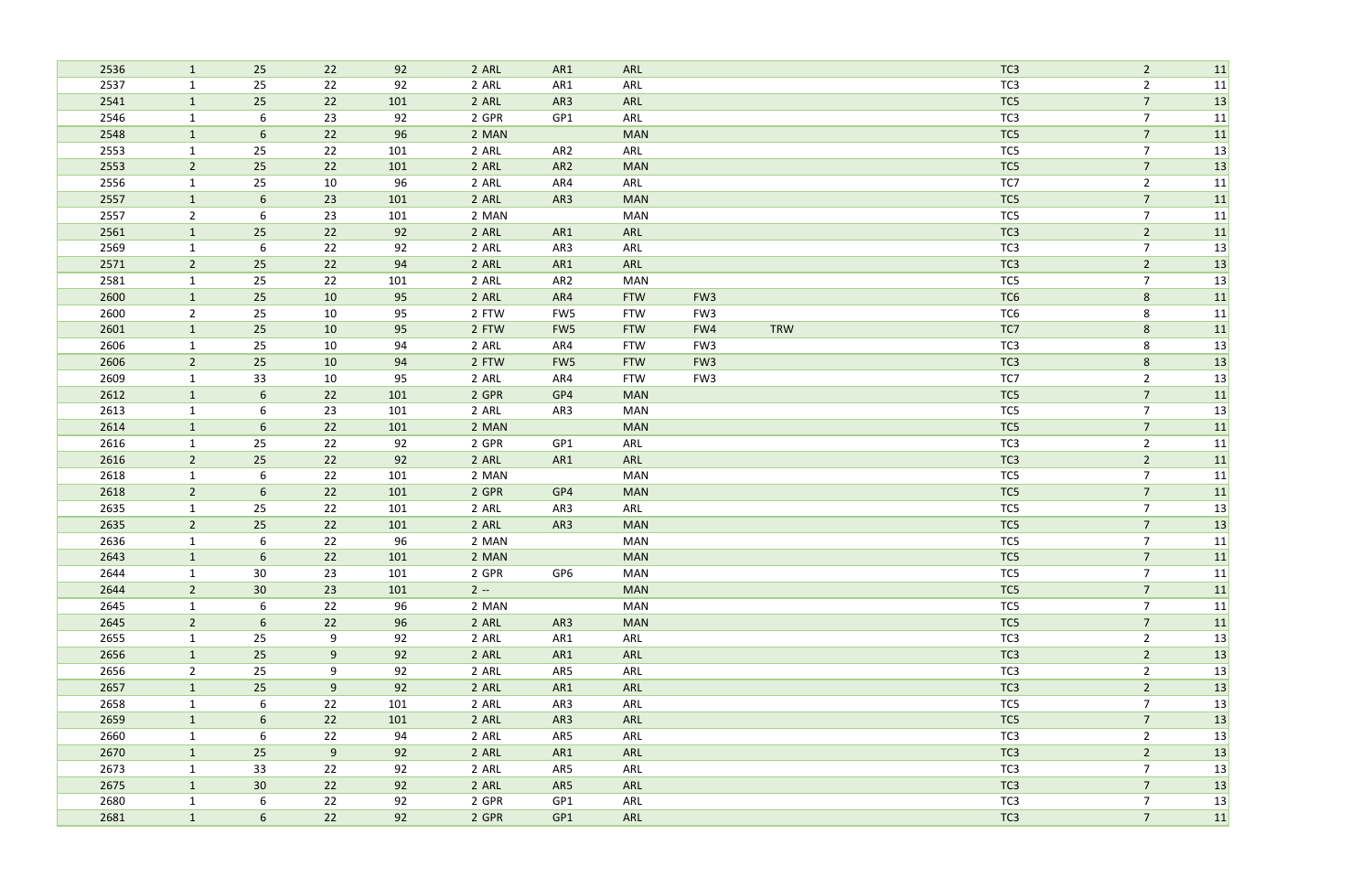| 2697         | 1                            | 6               | 22       | 96       | 2 MAN          |                 | <b>MAN</b>               |                                    | TC5             | $\overline{7}$      | 11       |
|--------------|------------------------------|-----------------|----------|----------|----------------|-----------------|--------------------------|------------------------------------|-----------------|---------------------|----------|
| 2699         | $\mathbf{1}$                 | 30              | 23       | 101      | 2 GPR          | GP4             | <b>MAN</b>               |                                    | TC5             | $\overline{7}$      | 11       |
| 2699         | $2^{\circ}$                  | 30              | 23       | 101      | 2 GPR          | GP <sub>6</sub> | <b>MAN</b>               |                                    | TC5             | $\overline{7}$      | 11       |
| 2708         | $\mathbf{1}$                 | $6\phantom{1}6$ | 22       | 101      | 2 MAN          |                 | <b>MAN</b>               |                                    | TC5             | $\overline{7}$      | 11       |
| 2712         | $\mathbf{1}$                 | 6               | 22       | 96       | 2 MAN          |                 | <b>MAN</b>               |                                    | TC5             | $\overline{7}$      | 11       |
| 2721         | $\mathbf{1}$                 | 25              | 10       | 96       | 2 KEN          |                 | KEN                      |                                    | TC7             | $\overline{7}$      | 11       |
| 2721         | $\overline{2}$               | 25              | 10       | 96       | 2 KEN          |                 | <b>MAN</b>               |                                    | TC7             | $\overline{7}$      | 11       |
| 2721         | $\mathbf{3}$                 | 25              | 10       | 96       | 2 ARL          | AR <sub>2</sub> | <b>KEN</b>               |                                    | TC7             | $\overline{7}$      | 11       |
| 2726         | $\mathbf{1}$                 | 6               | 22       | 101      | 2 ARL          | AR3             | ARL                      |                                    | TC5             | $\overline{7}$      | 13       |
| 2726         | $2^{\circ}$                  | 6               | 22       | 101      | 2 ARL          | AR3             | <b>MAN</b>               |                                    | TC5             | $\overline{7}$      | 13       |
| 2727         | $\mathbf{1}$                 | 25              | 10       | 96       | 2 ARL          | AR <sub>2</sub> | ARL                      |                                    | TC5             | $\overline{7}$      | 11       |
| 2731         | $\mathbf{1}$                 | 6               | 23       | 101      | 2 ARL          | AR3             | <b>MAN</b>               |                                    | TC5             | $\overline{7}$      | 13       |
| 2741         | $\mathbf{1}$                 | 33              | 22       | 101      | 2 ARL          | AR5             | ARL                      |                                    | TC <sub>3</sub> | $\overline{7}$      | 13       |
| 2742         | $\mathbf{1}$                 | 33              | 22       | 101      | 2 ARL          | AR5             | ARL                      |                                    | TC <sub>3</sub> | $\overline{7}$      | 13       |
| 2743         | $\mathbf{1}$                 | 6               | 9        | 101      | 2 ARL          | AR5             | ARL                      |                                    | TC <sub>3</sub> | $\overline{2}$      | 13       |
| 2744         | $\mathbf{1}$                 | 6               | 9        | 101      | 2 ARL          | AR5             | ARL                      |                                    | TC <sub>3</sub> | $\overline{2}$      | 13       |
| 2745         | $\mathbf{1}$                 | 25              | 10       | 95       | 2 ARL          | AR4             | ARL                      |                                    | TC <sub>3</sub> | $\overline{2}$      | 13       |
| 2746         | $\mathbf{1}$                 | $6\phantom{1}6$ | 22       | 101      | 2 ARL          | AR5             | ARL                      |                                    | TC <sub>3</sub> | $\overline{2}$      | 13       |
| 2748         | 1                            | 25              | 22       | 101      | 2 ARL          | AR4             | ARL                      |                                    | TC5             | $\overline{2}$      | 13       |
| 2751         | $\mathbf{1}$                 | 25              | 10       | 96       | 2 ARL          | AR4             | <b>FTW</b>               | FW <sub>3</sub>                    | TC7             | $8\phantom{1}$      | 11       |
| 2755         | $\mathbf{1}$                 | 33              | 10       | 95       | 2 ARL          | AR4             | <b>FTW</b>               | FW <sub>3</sub>                    | TC <sub>6</sub> | $\overline{2}$      | 13       |
| 2756         | $\mathbf{1}$                 | 33              | 10       | 95       | 2 ARL          | AR4             | <b>FTW</b>               | FW <sub>3</sub>                    | TC3             | 8                   | 13       |
| 2760         | $\mathbf{1}$                 | 25              | 10       | 95       | 2 ARL          | AR4             | ARL                      |                                    | TC7             | 8                   | 11       |
| 2761         | $\mathbf{1}$                 | 25              | 10       | 95       | 2 ARL          | AR4             | <b>FTW</b>               | FW <sub>3</sub>                    | TC7             | $8\phantom{1}$      | 11       |
| 2762<br>2763 | $\mathbf{1}$<br>$\mathbf{1}$ | 25<br>25        | 10<br>10 | 95       | 2 ARL<br>2 ARL | AR4<br>AR4      | <b>FTW</b><br><b>FTW</b> | FW <sub>3</sub><br>FW <sub>3</sub> | TC7<br>TC6      | 8<br>$8\phantom{1}$ | 11       |
| 2764         |                              | 25              | 10       | 95<br>95 | 2 ARL          | AR4             | <b>FTW</b>               | FW <sub>3</sub>                    | TC7             | 8                   | 11       |
| 2765         | $\mathbf{1}$<br>$\mathbf{1}$ | 25              | 10       | 95       | 2 ARL          | AR4             | <b>FTW</b>               | FW <sub>3</sub>                    | TC7             | $8\phantom{1}$      | 11<br>11 |
| 2766         | $\mathbf{1}$                 | 25              | 10       | 95       | 2 ARL          | AR4             | <b>FTW</b>               | FW <sub>3</sub>                    | TC7             | 8                   | 11       |
| 2767         | $\mathbf{1}$                 | 33              | 10       | 95       | 2 ARL          | AR4             | <b>FTW</b>               | FW <sub>3</sub>                    | TC7             | $\bf 8$             | 13       |
| 2768         |                              | 33              | 10       | 95       | 2 ARL          | AR4             | FTW                      | FW3                                | TC7             | 8                   | 13       |
| 2769         | $\mathbf{1}$                 | 33              | 10       | 95       | 2 ARL          | AR4             | <b>FTW</b>               | FW <sub>3</sub>                    | TC7             | 8                   | 13       |
| 2770         | $\mathbf{1}$                 | 33              | 10       | 95       | 2 ARL          | AR4             | <b>FTW</b>               | FW3                                | TC7             | 8                   | 13       |
| 2771         | $\mathbf{1}$                 | 33              | 10       | 95       | 2 ARL          | AR4             | <b>FTW</b>               | FW <sub>3</sub>                    | TC7             | 8                   | 13       |
| 2772         | $\mathbf{1}$                 | 33              | 10       | 95       | 2 ARL          | AR4             | <b>FTW</b>               | FW3                                | TC7             | 8                   | 13       |
| 2773         | $\mathbf{1}$                 | 33              | 10       | 95       | 2 ARL          | AR4             | <b>FTW</b>               | FW <sub>3</sub>                    | TC6             | 8                   | 13       |
| 2774         | $\mathbf{1}$                 | 33              | 10       | 95       | 2 ARL          | AR4             | <b>FTW</b>               | FW3                                | TC7             | 8                   | 13       |
| 2775         | $\mathbf{1}$                 | 33              | 10       | 95       | 2 ARL          | AR4             | <b>FTW</b>               | FW <sub>3</sub>                    | TC7             | 8                   | 13       |
| 2776         | $\mathbf{1}$                 | 33              | 10       | 95       | 2 ARL          | AR4             | <b>FTW</b>               | FW3                                | TC7             | 8                   | 13       |
| 2777         | $\vert$ 1                    | 33              | 10       | 95       | 2 ARL          | AR4             | <b>FTW</b>               | FW <sub>3</sub>                    | TC7             | 8                   | 13       |
| 2778         | $\mathbf{1}$                 | 33              | 10       | 95       | 2 ARL          | AR4             | <b>FTW</b>               | FW3                                | TC7             | 8                   | 13       |
| 2779         | $\mathbf{1}$                 | 33              | 10       | 95       | 2 ARL          | AR4             | <b>FTW</b>               | FW <sub>3</sub>                    | TC7             | $8\phantom{1}$      | 13       |
| 2780         | $\mathbf{1}$                 | 33              | 10       | 95       | 2 ARL          | AR4             | <b>FTW</b>               | FW3                                | TC7             | 8                   | 13       |
| 2781         | 1                            | 33              | 10       | 95       | 2 ARL          | AR4             | <b>FTW</b>               | FW <sub>3</sub>                    | TC7             | $8\phantom{1}$      | 13       |
| 2782         | $\mathbf{1}$                 | 33              | 10       | 95       | 2 ARL          | AR4             | <b>FTW</b>               | FW3                                | TC7             | 8                   | 13       |
| 2783         | $\mathbf{1}$                 | 33              | 10       | 95       | 2 ARL          | AR4             | <b>FTW</b>               | FW <sub>3</sub>                    | TC7             | 8                   | 13       |
| 2784         | $\mathbf{1}$                 | 33              | 10       | 95       | 2 ARL          | AR4             | <b>FTW</b>               | FW3                                | TC7             | 8                   | 13       |
|              |                              |                 |          |          |                |                 |                          |                                    |                 |                     |          |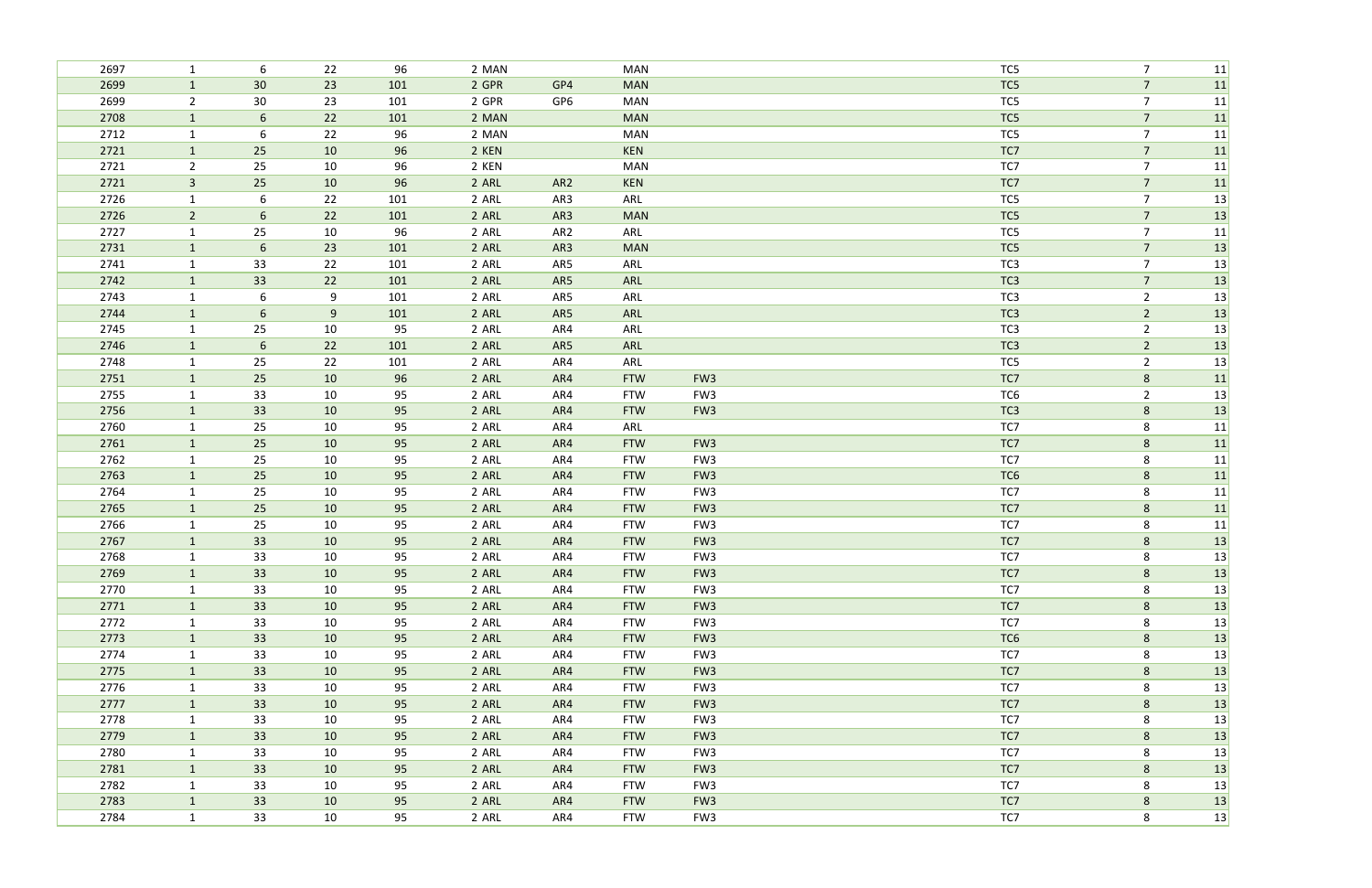| 2785 | $\mathbf{1}$   | 33 | 10 | 95 | 2 ARL | AR4             | <b>FTW</b> | FW <sub>3</sub> |            | TC7             | 8              | 13 |
|------|----------------|----|----|----|-------|-----------------|------------|-----------------|------------|-----------------|----------------|----|
| 2786 | $\mathbf{1}$   | 33 | 10 | 95 | 2 ARL | AR4             | <b>FTW</b> | FW3             |            | TC7             | 8              | 13 |
| 2787 | $\mathbf{1}$   | 33 | 10 | 95 | 2 ARL | AR4             | <b>FTW</b> | FW <sub>3</sub> |            | TC7             | $8\phantom{1}$ | 13 |
| 2788 | $\mathbf{1}$   | 33 | 10 | 95 | 2 ARL | AR4             | <b>FTW</b> | FW3             |            | TC7             | 8              | 13 |
| 2789 | $\mathbf{1}$   | 33 | 10 | 95 | 2 ARL | AR4             | <b>FTW</b> | FW <sub>3</sub> |            | TC <sub>6</sub> | $8\phantom{1}$ | 13 |
| 2790 | $\mathbf{1}$   | 25 | 10 | 96 | 2 ARL | AR4             | <b>FTW</b> | FW3             |            | TC7             | 8              | 11 |
| 2824 | $\mathbf{1}$   | 33 | 22 | 92 | 2 ARL | AR1             | ARL        |                 |            | TC <sub>3</sub> | $\overline{2}$ | 11 |
| 2825 | $\mathbf{1}$   | 33 | 22 | 92 | 2 ARL | AR1             | ARL        |                 |            | TC3             | $\overline{2}$ | 11 |
| 2827 | $\mathbf{1}$   | 33 | 10 | 95 | 2 FTW | FW <sub>3</sub> | <b>FTW</b> | FW <sub>3</sub> |            | TC7             | $\overline{2}$ | 13 |
| 2828 | $\mathbf{1}$   | 33 | 10 | 95 | 2 FTW | FW5             | <b>FTW</b> | FW3             |            | TC7             | $\overline{2}$ | 13 |
| 3032 | $\mathbf{1}$   | 24 | 9  | 94 | 3 HUR |                 | HEB        |                 |            | TC <sub>2</sub> | $\mathbf{1}$   | 11 |
| 3032 | $\overline{2}$ | 24 | 9  | 94 | 3 HUR |                 | <b>BIR</b> |                 |            | TC <sub>2</sub> | $\mathbf{1}$   | 11 |
| 3035 | $\mathbf{1}$   | 24 | 12 | 98 | 3 GPV |                 | <b>GVC</b> |                 |            | TC <sub>2</sub> | $\mathbf{3}$   | 11 |
| 3035 | $2^{\circ}$    | 24 | 12 | 98 | 3 GPV |                 | CAR        |                 |            | TC <sub>2</sub> | $\mathbf{3}$   | 11 |
| 3035 | $\mathbf{3}$   | 24 | 12 | 98 | 3 GPV |                 | <b>NOR</b> |                 |            | TC <sub>2</sub> | $\mathbf{3}$   | 11 |
| 3035 | 4              | 24 | 12 | 98 | 3 SLK |                 | CAR        |                 |            | TC <sub>2</sub> | $\mathbf{3}$   | 11 |
| 3036 | $\mathbf{1}$   | 24 | 22 | 92 | 3 EUL |                 | HEB        |                 |            | TC <sub>3</sub> | $\mathbf{3}$   | 11 |
| 3037 | $\mathbf{1}$   | 24 | 12 | 94 | 3 BED |                 | HEB        |                 |            | TC <sub>2</sub> | $\mathbf{3}$   | 11 |
| 3038 | $\mathbf{1}$   | 24 | 12 | 98 | 3 GPV |                 | <b>GVC</b> |                 |            | TC <sub>2</sub> | $\mathbf{3}$   | 11 |
| 3038 | $\overline{2}$ | 24 | 12 | 98 | 3 GPV |                 | CAR        |                 |            | TC <sub>2</sub> | $\mathbf{3}$   | 11 |
| 3038 | $\mathbf{3}$   | 24 | 12 | 98 | 3 SLK |                 | <b>CAR</b> |                 |            | TC <sub>2</sub> | $\mathbf{3}$   | 11 |
| 3038 | $\overline{4}$ | 24 | 12 | 98 | 3 SLK |                 | GVC        |                 |            | TC <sub>2</sub> | $\overline{3}$ | 11 |
| 3039 | $\mathbf{1}$   | 24 | 9  | 98 | 3 SLK |                 | <b>CAR</b> |                 |            | TC <sub>2</sub> | $\mathbf{3}$   | 11 |
| 3039 | $\overline{2}$ | 24 | 9  | 98 | 3 SLK |                 | <b>NOR</b> |                 |            | TC <sub>2</sub> | 3              | 11 |
| 3039 | $\mathbf{3}$   | 24 | 9  | 98 | 3 GPV |                 | CAR        |                 |            | TC <sub>2</sub> | $\overline{3}$ | 11 |
| 3040 | $\mathbf{1}$   | 24 | 9  | 98 | 3 KEL |                 | KEL        |                 |            | TC <sub>2</sub> | $\mathbf{3}$   | 11 |
| 3041 | $\mathbf{1}$   | 24 | 9  | 91 | 3 NRH |                 | <b>BIR</b> |                 |            | TC <sub>2</sub> | $\mathbf{1}$   | 11 |
| 3041 | $\overline{2}$ | 24 | 9  | 91 | 3 NRH |                 | HEB        |                 |            | TC <sub>2</sub> | $\mathbf{1}$   | 11 |
| 3043 | $\mathbf{1}$   | 12 | 9  | 93 | 3 FTW | FW7             | <b>NOR</b> |                 |            | TC4             | $\overline{4}$ | 11 |
| 3043 | $\overline{2}$ | 12 | 9  | 93 | $3 -$ |                 | <b>NOR</b> |                 | <b>FED</b> | TC4             | 4              | 11 |
| 3043 | $\overline{3}$ | 12 | 9  | 93 | $3 -$ |                 | <b>NOR</b> |                 |            | TC4             | $\overline{4}$ | 11 |
| 3049 | $\mathbf{1}$   | 24 | 9  | 91 | 3 NRH |                 | <b>BIR</b> |                 |            | TC <sub>2</sub> | $\mathbf{1}$   | 11 |
| 3049 | $2^{\circ}$    | 24 | 9  | 91 | 3 NRH |                 | KEL        |                 |            | TC <sub>2</sub> | $\mathbf{1}$   | 11 |
| 3054 | $\mathbf{1}$   | 24 | 9  | 98 | 3 KEL |                 | KEL        |                 |            | TC <sub>2</sub> | $\mathbf{3}$   | 11 |
| 3063 | $\mathbf{1}$   | 24 | 9  | 91 | 3 NRH |                 | <b>BIR</b> |                 |            | TC <sub>2</sub> | $\mathbf{1}$   | 11 |
| 3072 | $\mathbf{1}$   | 24 | 9  | 98 | 3 KEL |                 | KEL        |                 |            | TC <sub>2</sub> | 3              | 11 |
| 3114 | 1              | 24 | 12 | 98 | 3 GPV |                 | <b>GVC</b> |                 |            | TC <sub>2</sub> | $\mathbf{3}$   | 11 |
| 3131 | $\mathbf{1}$   | 12 | 9  | 91 | 3 RCH |                 | <b>BIR</b> |                 |            | TC <sub>2</sub> | $\mathbf{1}$   | 11 |
| 3139 | $\mathbf{1}$   | 24 | 9  | 94 | 3 HUR |                 | <b>HEB</b> |                 |            | TC <sub>2</sub> | $\overline{2}$ | 11 |
| 3140 | $\mathbf{1}$   | 24 | 9  | 91 | 3 NRH |                 | <b>BIR</b> |                 |            | TC4             | $\mathbf{1}$   | 11 |
| 3152 | $\mathbf{1}$   | 12 | 9  | 93 | 3 FTW | FW7             | <b>NOR</b> |                 |            | TC4             | $\overline{4}$ | 11 |
| 3152 | $2^{\circ}$    | 12 | 9  | 93 | 3 HAS |                 | <b>NOR</b> |                 |            | TC4             | 4              | 11 |
| 3152 | $\mathbf{3}$   | 12 | 9  | 93 | $3 -$ |                 | <b>NOR</b> |                 |            | TC4             | $\overline{4}$ | 11 |
| 3156 | $\mathbf{1}$   | 24 | 9  | 92 | 3 HUR |                 | <b>HEB</b> |                 |            | TC <sub>2</sub> | 3              | 11 |
| 3156 | $2^{\circ}$    | 24 | 9  | 92 | 3 BED |                 | HEB        |                 |            | TC <sub>2</sub> | $\mathbf{3}$   | 11 |
| 3157 | $\mathbf{1}$   | 24 | 9  | 94 | 3 BED |                 | HEB        |                 |            | TC <sub>2</sub> | $\overline{2}$ | 11 |
| 3160 | $\mathbf{1}$   | 24 | 22 | 92 | 3 EUL |                 | HEB        |                 |            | TC3             | $\overline{2}$ | 11 |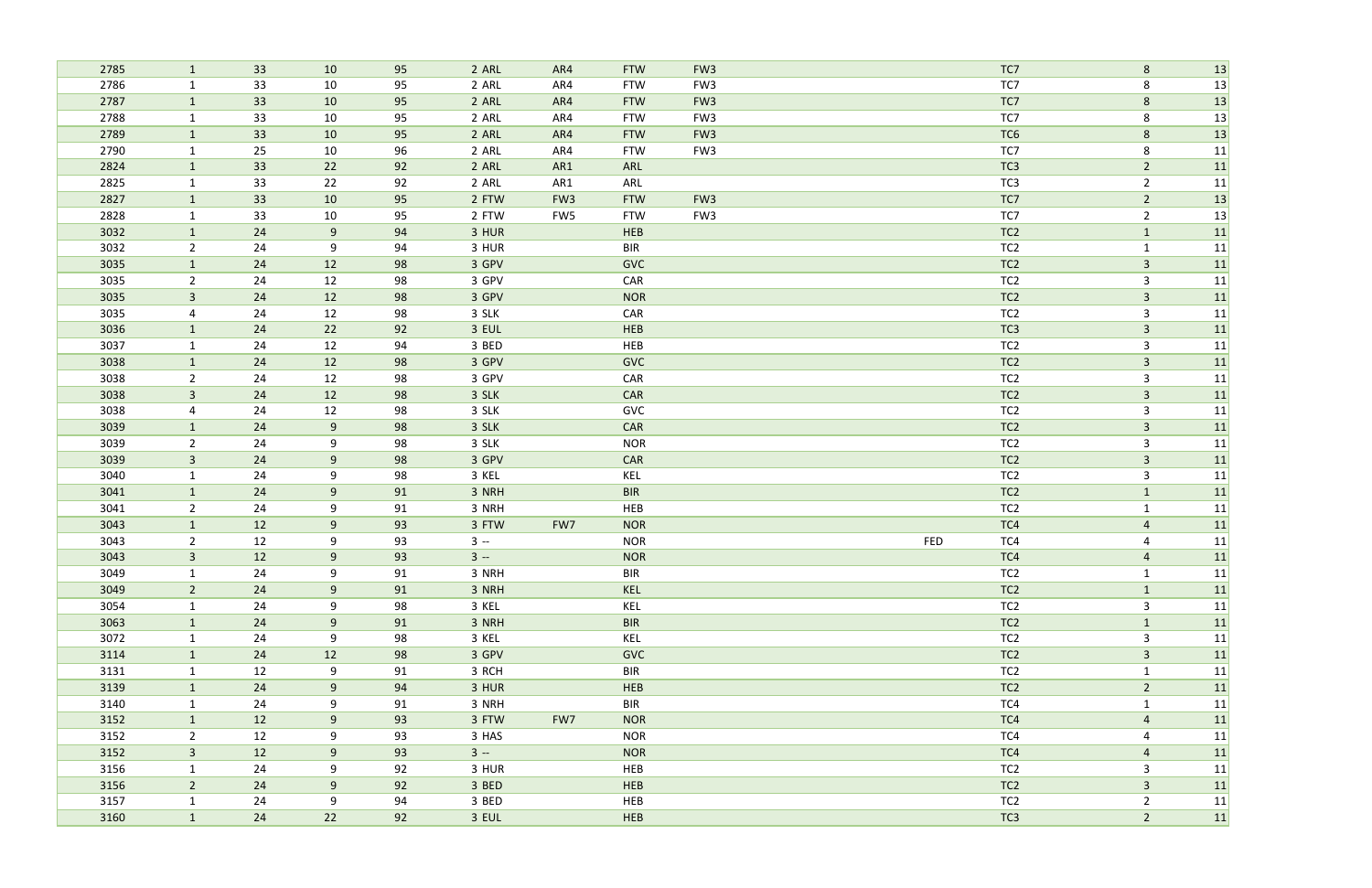| 3164         | $\mathbf{1}$                 | 12       | 9              | 91       | 3 RCH          |     | <b>BIR</b> |            |            | TC <sub>2</sub>                    | $\mathbf{1}$                     | 11       |
|--------------|------------------------------|----------|----------------|----------|----------------|-----|------------|------------|------------|------------------------------------|----------------------------------|----------|
| 3164         | $\overline{2}$               | 12       | 9              | 91       | 3 RCH          |     | <b>BIR</b> |            |            | TC6                                | $\mathbf{1}$                     | 11       |
| 3166         | $\mathbf{1}$                 | 24       | 9              | 94       | 3 HUR          |     | HEB        |            |            | TC <sub>2</sub>                    | $\overline{2}$                   | 11       |
| 3172         | $\mathbf{1}$                 | 24       | 9              | 94       | 3 HUR          |     | HEB        |            |            | TC <sub>2</sub>                    | $\overline{2}$                   | 11       |
| 3176         | $\mathbf{1}$                 | 24       | 9              | 94       | 3 HUR          |     | HEB        |            |            | TC <sub>2</sub>                    | $\mathbf{1}$                     | 11       |
| 3176         | $\overline{2}$               | 24       | 9              | 94       | 3 HUR          |     | <b>BIR</b> |            |            | TC <sub>2</sub>                    | $\mathbf{1}$                     | 11       |
| 3177         | $\mathbf{1}$                 | 24       | 9              | 91       | 3 NRH          |     | <b>BIR</b> |            |            | TC <sub>2</sub>                    | $\mathbf{1}$                     | 11       |
| 3183         | $\mathbf{1}$                 | 24       | 22             | 94       | 3 EUL          |     | HEB        |            |            | TC3                                | $\overline{2}$                   | 11       |
| 3183         | $\overline{2}$               | 24       | 22             | 94       | 3 BED          |     | HEB        |            |            | TC3                                | $\overline{2}$                   | 11       |
| 3185         | $\mathbf{1}$                 | 26       | 9              | 93       | 3 FTW          | FW7 | <b>NOR</b> | <b>TRW</b> |            | TC4                                | $\overline{a}$                   | 11       |
| 3185         | $2^{\circ}$                  | 26       | 9              | 93       | 3 HAS          |     | <b>NOR</b> |            |            | TC4                                | $\overline{4}$                   | 11       |
| 3185         | $\mathbf{3}$                 | 26       | 9              | 93       | $3 -$          |     | <b>NOR</b> |            |            | TC4                                | $\overline{a}$                   | 11       |
| 3187         | $\mathbf{1}$                 | 24       | 9              | 91       | 3 WAT          |     | <b>BIR</b> |            |            | TC4                                | $\mathbf{1}$                     | 11       |
| 3187         | $\overline{2}$               | 24       | 9              | 91       | 3 WAT          |     | KEL        |            |            | TC4                                | $\mathbf{1}$                     | 11       |
| 3192         | $\mathbf{1}$                 | 12       | 9              | 93       | 3 HAS          |     | <b>NOR</b> |            |            | TC4                                | $\overline{4}$                   | 11       |
| 3192         | $\overline{2}$               | 12       | 9              | 93       | $3 -$          |     | <b>NOR</b> |            | <b>FED</b> | TC4                                | $\overline{4}$                   | 11       |
| 3192         | $\mathbf{3}$                 | 12       | 9              | 93       | 3 FTW          | FW7 | <b>NOR</b> | <b>TRW</b> |            | TC4                                | $\overline{4}$                   | 11       |
| 3192         | $\overline{4}$               | 12       | 9              | 93       | 3 FTW          | FW7 | <b>NOR</b> |            |            | TC4                                | $\overline{4}$                   | 11       |
| 3192         | 5                            | 12       | 9              | 93       | $3 -$          |     | <b>NOR</b> |            |            | TC4                                | 4                                | 11       |
| 3193         | $\mathbf{1}$                 | 24       | 12             | 98       | 3 CLV          |     | GVC        |            |            | TC <sub>2</sub>                    | $\mathbf{3}$                     | 11       |
| 3193         | $\overline{2}$               | 24       | 12             | 98       | 3 CLV          |     | KEL        |            |            | TC <sub>2</sub>                    | $\overline{3}$                   | 11       |
| 3193         | $\overline{3}$               | 24       | 12             | 98       | 3 CLV          |     | <b>BIR</b> |            |            | TC <sub>2</sub>                    | $\mathbf{3}$                     | 11       |
| 3194         | $\mathbf{1}$                 | 24       | 9              | 91       | 3 WAT          |     | <b>BIR</b> |            |            | TC4                                | $\mathbf{1}$                     | 11       |
| 3196         | $\mathbf{1}$                 | 24       | 9              | 94       | 3 HUR          |     | HEB        |            |            | TC <sub>2</sub>                    | $\mathbf{3}$                     | 11       |
| 3196         | $2^{\circ}$                  | 24       | 9              | 94       | 3 HUR          |     | <b>BIR</b> |            |            | TC <sub>2</sub>                    | $\overline{3}$                   | 11       |
| 3200         | $\mathbf{1}$                 | 24       | 9              | 92       | 3 BED          |     | HEB        |            |            | TC <sub>2</sub>                    | $\mathbf{3}$                     | 11       |
| 3209         | $\mathbf{1}$                 | 24       | 9              | 91       | 3 NRH          |     | KEL        |            |            | TC <sub>2</sub>                    | $\mathbf{1}$                     | 11       |
| 3209         | $2^{\circ}$                  | 24       | 9<br>9         | 91       | 3 NRH          |     | <b>BIR</b> |            |            | TC <sub>2</sub>                    | $\mathbf{1}$                     | 11       |
| 3212<br>3213 | $\mathbf{1}$<br>$\mathbf{1}$ | 24<br>24 | 9              | 94<br>94 | 3 BED<br>3 HUR |     | HEB<br>HEB |            |            | TC <sub>3</sub><br>TC <sub>2</sub> | $\overline{2}$<br>$\overline{2}$ | 11<br>11 |
| 3214         |                              | 24       | 9              | 91       | 3 NRH          |     | <b>BIR</b> |            |            | TC4                                |                                  | 11       |
| 3215         | $\mathbf{1}$<br>$\mathbf{1}$ | 12       | 9              | 91       | 3 NRH          |     | <b>BIR</b> |            |            | TC4                                | $\mathbf{1}$<br>$\mathbf{1}$     | 11       |
| 3215         | $\overline{2}$               | 12       | 9              | 91       | 3 HAL          |     | <b>BIR</b> |            |            | TC4                                | $\mathbf{1}$                     | 11       |
| 3216         | 1                            | 24       | 22             | 98       | 3 EUL          |     | <b>GVC</b> |            |            | TC <sub>3</sub>                    | $\mathbf{3}$                     | 11       |
| 3216         | $2^{\circ}$                  | 24       | 22             | 98       | 3 EUL          |     | GVC        |            |            | TC <sub>2</sub>                    | $\mathbf{3}$                     | 11       |
| 3216         | 3 <sup>1</sup>               | 24       | 22             | 98       | 3 EUL          |     | HEB        |            |            | TC <sub>3</sub>                    | $\mathbf{3}$                     | 11       |
| 3240         | $\mathbf{1}$                 | 24       | 9              | 93       | 3 FTW          | FW7 | KEL        | TRW        |            | TC4                                | $\mathsf{3}$                     | 11       |
| 3240         | 2 <sup>7</sup>               | 24       | 9              | 93       | $3 -$          |     | KEL        |            | <b>FED</b> | TC4                                | $\mathbf{3}$                     | 11       |
| 3240         | $\mathbf{3}$                 | 24       | 9              | 93       | 3 FTW          | FW7 | KEL        |            |            | TC4                                | $\mathsf{3}$                     | 11       |
| 3240         | $6\overline{6}$              | 24       | 9              | 93       | 3 FTW          | FW4 | KEL        |            |            | TC4                                | $\overline{\mathbf{3}}$          | 11       |
| 3247         | $\mathbf{1}$                 | 24       | 9              | 94       | 3 EUL          |     | HEB        |            |            | TC <sub>2</sub>                    | $\overline{2}$                   | 11       |
| 3248         | $\mathbf{1}$                 | 24       | 9 <sub>o</sub> | 94       | 3 HUR          |     | <b>BIR</b> |            |            | TC <sub>2</sub>                    | $\overline{\mathbf{3}}$          | 11       |
| 3248         | $2^{\circ}$                  | 24       | 9              | 94       | 3 HUR          |     | GVC        |            |            | TC <sub>2</sub>                    | $\mathsf{3}$                     | 11       |
| 3248         | $\mathbf{3}$                 | 24       | 9              | 94       | 3 HUR          |     | KEL        |            |            | TC <sub>2</sub>                    | $\mathbf{3}$                     | 11       |
| 3248         | $\overline{4}$               | 24       | 9              | 94       | $3 -$          |     | GVC        |            | HED        | TC <sub>2</sub>                    | 3                                | 11       |
| 3248         | 7 <sup>7</sup>               | 24       | 9              | 94       | $3 -$          |     | KEL        |            | <b>HED</b> | TC <sub>2</sub>                    | $\mathbf{3}$                     | 11       |
| 3249         | $\mathbf{1}$                 | 24       | 22             | 92       | 3 BED          |     | HEB        |            |            | TC3                                | $\mathbf{3}$                     | 11       |
|              |                              |          |                |          |                |     |            |            |            |                                    |                                  |          |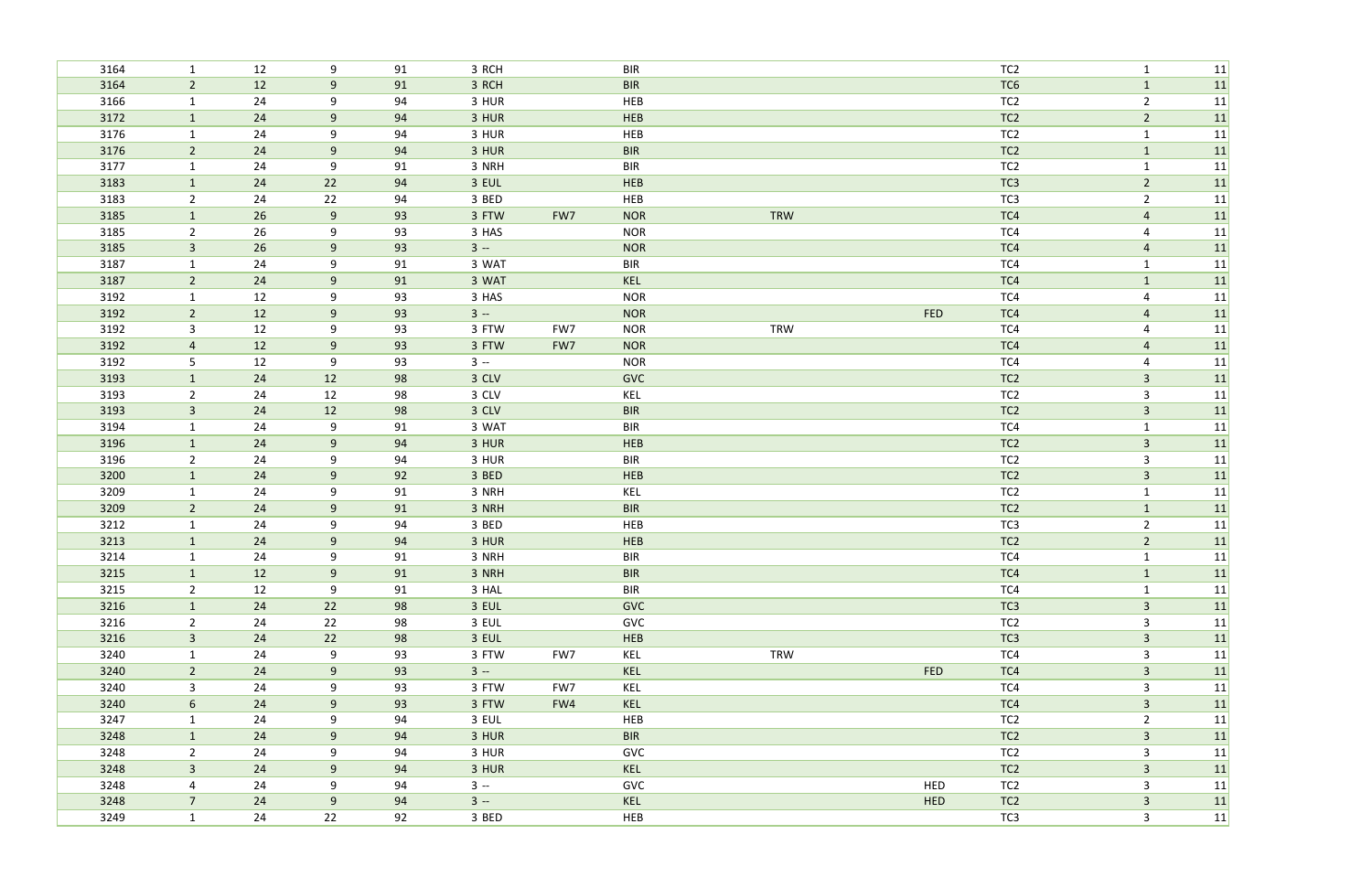| 3254         | $\mathbf{1}$                   | 24       | 9                | 94       | 3 BED          |     | HEB        |            |            | TC <sub>2</sub>                    | $\overline{2}$      | 11         |
|--------------|--------------------------------|----------|------------------|----------|----------------|-----|------------|------------|------------|------------------------------------|---------------------|------------|
| 3260         | $\mathbf{1}$                   | 24       | 12               | 94       | 3 BED          |     | HEB        |            |            | TC <sub>2</sub>                    | 3                   | 11         |
| 3282         | $\mathbf{1}$                   | 24       | $9\,$            | 94       | 3 HUR          |     | HEB        |            |            | TC <sub>2</sub>                    | $\mathbf{3}$        | 11         |
| 3282         | $\overline{2}$                 | 24       | 9                | 94       | 3 HUR          |     | <b>BIR</b> |            |            | TC <sub>2</sub>                    | $\mathbf{3}$        | 11         |
| 3283         | $\mathbf{1}$                   | 24       | 12               | 94       | 3 BED          |     | HEB        |            |            | TC <sub>2</sub>                    | $\mathbf{3}$        | 11         |
| 3286         | $\mathbf{1}$                   | 24       | 9                | 98       | 3 WLK          |     | KEL        |            |            | TC <sub>2</sub>                    | $\mathsf{3}$        | 11         |
| 3286         | $\overline{2}$                 | 24       | 9                | 98       | 3 WLK          |     | CAR        |            |            | TC <sub>2</sub>                    | $\mathbf{3}$        | 11         |
| 3286         | $\mathbf{3}$                   | 24       | 9                | 98       | 3 WLK          |     | <b>NOR</b> |            |            | TC <sub>2</sub>                    | $\mathbf{3}$        | 11         |
| 3286         | 4                              | 24       | 9                | 98       | 3 SLK          |     | CAR        |            |            | TC <sub>2</sub>                    | $\overline{3}$      | 11         |
| 3286         | 5                              | 24       | 9                | 98       | 3 WLK          |     | KEL        | TC1        |            | TC <sub>2</sub>                    | 3                   | 11         |
| 3286         | $6\phantom{.}6$                | 24       | 9                | 98       | 3 WLK          |     | CAR        | TC1        |            | TC <sub>2</sub>                    | $\mathbf{3}$        | 11         |
| 3286         | $\overline{7}$                 | 24       | 9                | 98       | 3 WLK          |     | <b>NOR</b> | TC1        |            | TC <sub>2</sub>                    | $\mathsf{3}$        | 11         |
| 3287         | $\mathbf{1}$                   | 24       | 9                | 91       | 3 WAT          |     | KEL        |            |            | TC4                                | $\mathbf{1}$        | 11         |
| 3289         | $\mathbf{1}$                   | 12       | 9                | 91       | 3 NRH          |     | <b>BIR</b> |            |            | TC1                                | $\mathbf{1}$        | 11         |
| 3289         | $2^{\circ}$                    | 12       | $9\,$            | 91       | 3 NRH          |     | <b>BIR</b> |            |            | TC4                                | $\mathbf{1}$        | 11         |
| 3289         | $\mathbf{3}$                   | 12       | 9                | 91       | 3 HAL          |     | <b>BIR</b> |            |            | TC1                                | $\mathbf{1}$        | 11         |
| 3321         | $\mathbf{1}$                   | 24       | 12               | 98       | 3 GPV          |     | <b>GVC</b> |            |            | TC <sub>2</sub>                    | $\mathbf{3}$        | 11         |
| 3322         | $\mathbf{1}$                   | 24       | 12               | 94       | 3 BED          |     | HEB        |            |            | TC3                                | $\mathbf{3}$        | 11         |
| 3322         | $2^{\circ}$                    | 24       | 12               | 94       | 3 EUL          |     | <b>GVC</b> |            |            | TC <sub>3</sub>                    | $\mathbf{3}$        | 11         |
| 3323         | $\mathbf{1}$                   | 24       | 12               | 98       | 3 CLV          |     | GVC        |            |            | TC <sub>2</sub>                    | $\mathsf{3}$        | 11         |
| 3324         | $\mathbf{1}$                   | 24       | 9                | 91       | 3 NRH          |     | <b>BIR</b> |            |            | TC4                                | $\mathbf{1}$        | 11         |
| 3325         | $\mathbf{1}$                   | 12       | 9                | 91       | 3 RCH          |     | <b>BIR</b> |            |            | TC <sub>2</sub>                    | $\mathbf{1}$        | 11         |
| 3325         | $\overline{2}$                 | 12       | 9                | 91       | 3 NRH          |     | <b>BIR</b> |            |            | TC <sub>2</sub>                    | $\mathbf{1}$        | 11         |
| 3326         | $\mathbf{1}$                   | 24       | 9                | 91       | 3 NRH          |     | <b>BIR</b> |            |            | TC <sub>2</sub>                    | $\mathbf{1}$        | 11         |
| 3327         | $\mathbf{1}$                   | 24       | $\boldsymbol{9}$ | 94       | 3 BED          |     | HEB        |            |            | TC <sub>2</sub>                    | $\overline{2}$      | 11         |
| 3329         | $\mathbf{1}$                   | 24       | 22               | 92       | 3 EUL          |     | HEB        |            |            | TC <sub>3</sub>                    | $\overline{2}$      | 11         |
| 3329         | $2^{\circ}$                    | 24       | 22               | 92       | 3 FTW          | FW5 | HEB        | <b>TRW</b> |            | TC3                                | $\overline{2}$      | 11         |
| 3330         | $\mathbf{1}$                   | 24       | 12               | 98       | 3 CLV          |     | HEB        |            |            | TC <sub>2</sub>                    | 3                   | 11         |
| 3330         | $\overline{2}$                 | 24<br>24 | 12<br>12         | 98       | 3 CLV          |     | <b>GVC</b> |            |            | TC <sub>2</sub><br>TC <sub>2</sub> | $\overline{3}$<br>3 | 11         |
| 3331         | $\mathbf{1}$<br>$\overline{2}$ |          |                  | 98       | 3 CLV          |     | GVC        |            |            |                                    | $\overline{3}$      | 11         |
| 3331<br>3331 | $\mathbf{3}$                   | 24<br>24 | 12<br>12         | 98       | 3 CLV<br>3 KEL |     | KEL<br>KEL |            |            | TC <sub>2</sub><br>TC <sub>2</sub> |                     | 11 <br> 11 |
| 3332         | 1                              | 24       | 9                | 98<br>91 | 3 WAT          |     | <b>BIR</b> |            |            | TC4                                | 3<br>$\mathbf{1}$   | 11         |
| 3333         | $\mathbf{1}$                   | 24       | 9                | 91       | 3 NRH          |     | <b>BIR</b> |            |            | TC <sub>2</sub>                    | $\mathbf{1}$        | 11         |
| 3334         | $\mathbf{1}$                   | 24       | $9$              | 92       | 3 BED          |     | HEB        |            |            | TC <sub>2</sub>                    | $\mathbf{3}$        | 11         |
| 3335         | $\mathbf{1}$                   | 24       | 22               | 98       | 3 EUL          |     | HEB        |            |            | TC3                                | 3                   | 11         |
| 3335         | $2\overline{ }$                | 24       | 22               | 98       | 3 EUL          |     | <b>GVC</b> |            |            | TC <sub>3</sub>                    | $\mathbf{3}$        | 11         |
| 3336         | $\mathbf{1}$                   | 24       | 22               | 92       | 3 EUL          |     | HEB        |            |            | TC3                                | $\mathbf{3}$        | 11         |
| 3336         | 2 <sup>7</sup>                 | 24       | 22               | 92       | 3 FTW          | FW5 | <b>HEB</b> | TRW        |            | TC <sub>3</sub>                    | $\mathbf{3}$        | 11         |
| 3359         | $\mathbf{1}$                   | 24       | 9                | 98       | 3 SLK          |     | CAR        |            |            | TC <sub>2</sub>                    | $\mathbf{3}$        | 11         |
| 3361         | 1                              | 24       | 12               | 98       | 3 GPV          |     | <b>GVC</b> |            |            | TC <sub>2</sub>                    | $\mathbf{3}$        | 11         |
| 3363         | $\mathbf{1}$                   | 12       | 9                | 93       | 3 HAS          |     | <b>NOR</b> |            |            | TC4                                | 4                   | 11         |
| 3363         | $2^{\circ}$                    | 12       | 9                | 93       | $3 -$          |     | <b>NOR</b> |            | <b>FED</b> | TC4                                | $\overline{4}$      | 11         |
| 3363         | $\mathbf{3}$                   | 12       | 9                | 93       | 3 FTW          | FW7 | <b>NOR</b> |            |            | TC4                                | 4                   | 11         |
| 3363         | 4                              | 12       | 9                | 93       | 3 FTW          | FW7 | <b>NOR</b> | TRW        |            | TC4                                | 4                   | 11         |
| 3363         | 5                              | 12       | 9                | 93       | $3 -$          |     | <b>NOR</b> |            |            | TC4                                | $\overline{4}$      | 11         |
| 3364         | $\mathbf{1}$                   | 24       | 9                | 91       | 3 NRH          |     | <b>BIR</b> |            |            | TC4                                | $\mathbf{1}$        | 11         |
|              |                                |          |                  |          |                |     |            |            |            |                                    |                     |            |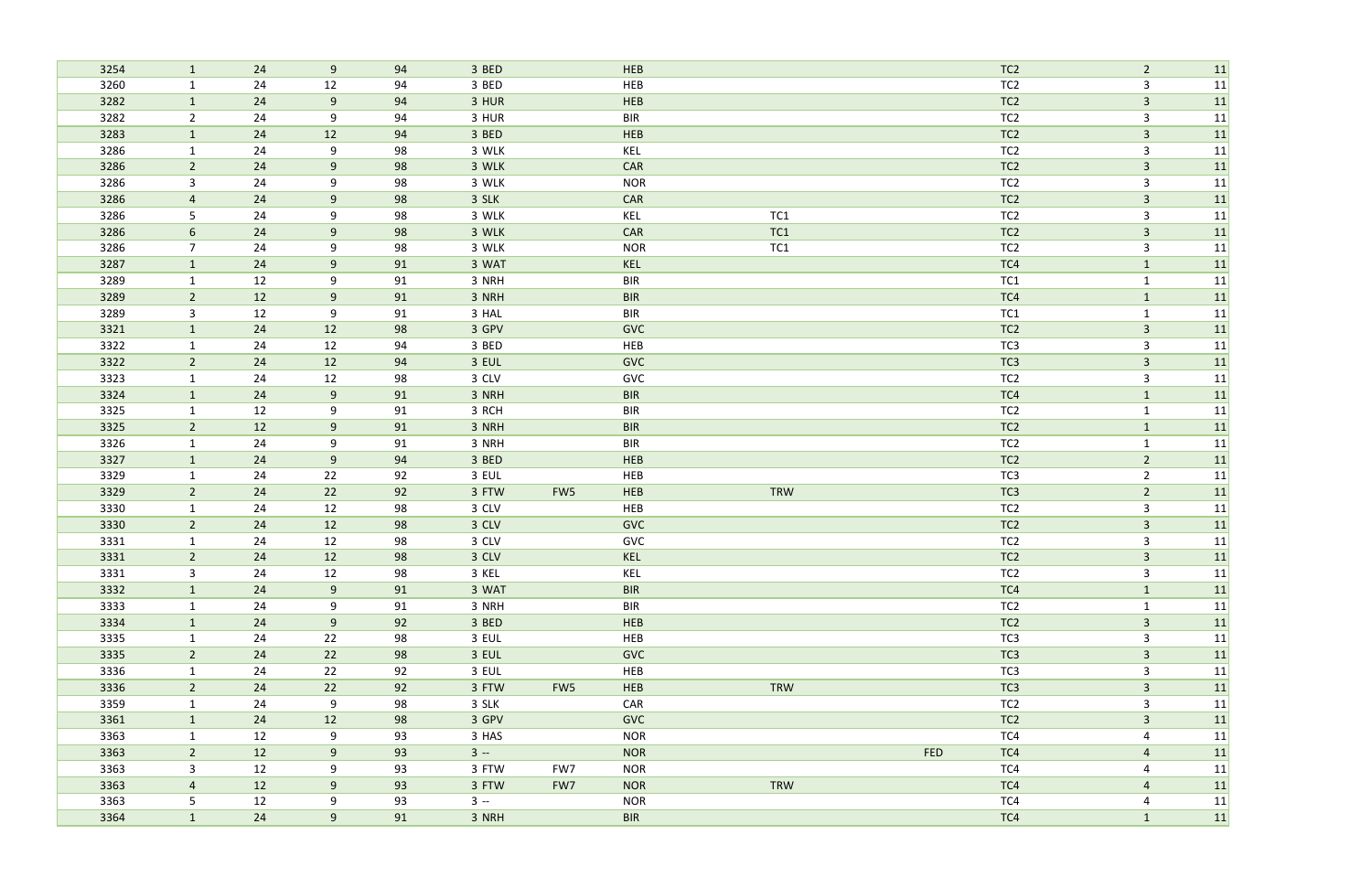| 3365         | $\mathbf{1}$                   | 24       | 9              | 98       | 3 KEL          |                 | KEL               |            |            | TC <sub>2</sub> | $\mathsf{3}$                 | 11        |
|--------------|--------------------------------|----------|----------------|----------|----------------|-----------------|-------------------|------------|------------|-----------------|------------------------------|-----------|
| 3367         | $\mathbf{1}$                   | 24       | 9              | 91       | 3 NRH          |                 | <b>BIR</b>        |            |            | TC <sub>2</sub> | $\mathbf{1}$                 | 11        |
| 3368         | $\mathbf{1}$                   | 24       | 12             | 94       | 3 BED          |                 | HEB               |            |            | TC <sub>2</sub> | $\mathbf{3}$                 | 11        |
| 3372         | $\mathbf{1}$                   | 24       | 9              | 93       | 3 FTW          | FW7             | KEL               |            |            | TC4             | $\overline{\mathbf{3}}$      | 11        |
| 3372         | $\overline{2}$                 | 24       | 9              | 93       | $3 -$          |                 | KEL               |            | FED        | TC4             | $\mathsf{3}$                 | 11        |
| 3372         | $\mathbf{3}$                   | 24       | 9              | 93       | 3 FTW          | FW7             | <b>NOR</b>        | <b>TRW</b> |            | TC4             | $\mathbf{3}$                 | 11        |
| 3372         | 4                              | 24       | 9              | 93       | 3 FTW          | FW7             | <b>NOR</b>        |            |            | TC4             | 3                            | 11        |
| 3372         | $\overline{7}$                 | 24       | 9              | 93       | 3 WLK          |                 | <b>NOR</b>        |            |            | TC4             | $\mathbf{3}$                 | 11        |
| 3372         | 8                              | 24       | 9              | 93       | 3 FTW          | FW7             | KEL               | <b>TRW</b> |            | TC4             | 3                            | 11        |
| 3384         | $\mathbf{1}$                   | 24       | 12             | 98       | 3 GPV          |                 | <b>GVC</b>        |            |            | TC <sub>2</sub> | $\mathbf{3}$                 | 11        |
| 3384         | $\overline{2}$                 | 24       | 12             | 98       | 3 GPV          |                 | CAR               |            |            | TC <sub>2</sub> | $\mathsf{3}$                 | 11        |
| 3385         | $\mathbf{1}$                   | 24       | 12             | 98       | 3 GPV          |                 | <b>GVC</b>        |            |            | TC <sub>2</sub> | $\overline{3}$               | 11        |
| 3386         | $\mathbf{1}$                   | 24       | 9              | 98       | 3 KEL          |                 | KEL               |            |            | TC <sub>2</sub> | $\mathsf{3}$                 | 11        |
| 3387         | $\mathbf{1}$                   | 24       | 9              | 91       | 3 NRH          |                 | <b>BIR</b>        |            |            | TC <sub>2</sub> | $\mathbf{1}$                 | 11        |
| 3387         | $\overline{2}$                 | 24       | 9              | 91       | 3 NRH          |                 | KEL               |            |            | TC <sub>2</sub> | $\mathbf{1}$                 | 11        |
| 3389         | $\mathbf{1}$                   | 24       | 22             | 98       | 3 EUL          |                 | <b>GVC</b>        |            |            | TC <sub>3</sub> | $\overline{3}$               | 11        |
| 3389         | $\overline{2}$                 | 24       | 22             | 98       | 3 EUL          |                 | HEB               |            |            | TC <sub>3</sub> | 3                            | 11        |
| 3390         | $\mathbf{1}$                   | 24       | 12             | 98       | 3 CLV          |                 | GVC               |            |            | TC <sub>2</sub> | $\mathbf{3}$                 | 11        |
| 3390         | 3                              | 24       | 12             | 98       | 3 GPV          |                 | GVC               |            |            | TC <sub>2</sub> | $\mathsf{3}$                 | 11        |
| 3391         | $\mathbf{1}$                   | 24       | 22             | 98       | 3 EUL          |                 | HEB               |            |            | TC <sub>3</sub> | $\mathbf{3}$                 | 11        |
| 3392         | $\mathbf{1}$                   | 24       | 9              | 98       | 3 KEL          |                 | KEL               |            |            | TC <sub>2</sub> | $\mathsf{3}$                 | 11        |
| 3396         | $\mathbf{1}$                   | 24<br>24 | 12             | 98       | 3 GPV          |                 | <b>GVC</b>        |            |            | TC <sub>2</sub> | $\mathbf{3}$                 | 11        |
| 3398         | $\mathbf{1}$                   | 24       | 9<br>9         | 91       | 3 WAT<br>3 WAT |                 | <b>BIR</b>        |            |            | TC4<br>TC4      | $\mathbf{1}$                 | 11        |
| 3398<br>3406 | $\overline{2}$<br>$\mathbf{1}$ | 12       | 9              | 91<br>91 | 3 RCH          |                 | KEL<br><b>BIR</b> |            |            | TC <sub>2</sub> | $\mathbf{1}$<br>$\mathbf{1}$ | 11 <br>13 |
| 3409         | $\mathbf{1}$                   | 24       | 9              | 94       | 3 FTW          | FW <sub>5</sub> | <b>HEB</b>        | <b>TRW</b> |            | TC <sub>2</sub> | $\overline{2}$               | 11        |
| 3417         | $\mathbf{1}$                   | 24       | 9              | 93       | 3 FTW          | FW7             | <b>NOR</b>        | <b>TRW</b> |            | TC4             | $\mathbf{3}$                 | 11        |
| 3417         | $2^{\circ}$                    | 24       | 9              | 93       | 3 FTW          | FW7             | KEL               | <b>TRW</b> |            | TC4             | $\overline{\mathbf{3}}$      | 11        |
| 3417         | 3                              | 24       | 9              | 93       | 3 FTW          | FW7             | KEL               |            |            | TC4             | 3                            | 11        |
| 3417         | $\overline{4}$                 | 24       | 9              | 93       | 3 FTW          | FW7             | <b>NOR</b>        |            |            | TC4             | $\overline{3}$               | 11        |
| 3417         | 5                              | 24       | 9              | 93       | $3 -$          |                 | <b>NOR</b>        |            | FED        | TC4             | 3                            | 11        |
| 3421         | $\mathbf{1}$                   | 24       | 12             | 98       | 3 CLV          |                 | <b>GVC</b>        |            |            | TC <sub>2</sub> | $\mathbf{3}$                 | 11        |
| 3422         | $\mathbf{1}$                   | 24       | 9              | 98       | 3 KEL          |                 | KEL               |            |            | TC <sub>2</sub> | 3                            | 11        |
| 3422         | 2 <sup>7</sup>                 | 24       | 9 <sub>o</sub> | 98       | 3 WLK          |                 | KEL               |            |            | TC <sub>2</sub> | $\mathbf{3}$                 | 11        |
| 3422         | $\overline{4}$                 | 24       | 9              | 98       | 3 WLK          |                 | <b>NOR</b>        |            |            | TC <sub>2</sub> | 3                            | 11        |
| 3422         | 5 <sub>1</sub>                 | 24       | 9              | 98       | 3 RNK          | RN1             | <b>NOR</b>        |            |            | TC <sub>2</sub> | $\mathbf{3}$                 | 11        |
| 3433         | $\mathbf{1}$                   | 24       | 9              | 94       | 3 HUR          |                 | <b>BIR</b>        |            |            | TC <sub>2</sub> | $\mathbf{3}$                 | 11        |
| 3443         | $\mathbf{1}$                   | 24       | 12             | 94       | 3 BED          |                 | <b>HEB</b>        |            |            | TC <sub>3</sub> | $\mathbf{3}$                 | 11        |
| 3446         | $\mathbf{1}$                   | 24       | 22             | 92       | 3 EUL          |                 | HEB               |            |            | TC3             | $\overline{2}$               | 11        |
| 3447         | $\mathbf{1}$                   | 24       | 9              | 91       | 3 NRH          |                 | KEL               |            |            | TC <sub>2</sub> | $\mathbf{1}$                 | 11        |
| 3465         | $\mathbf{1}$                   | 24       | 9              | 93       | 3 FTW          | FW7             | KEL               | TRW        |            | TC4             | $\mathbf{3}$                 | 11        |
| 3465         | $2^{\circ}$                    | 24       | 9              | 93       | 3 FTW          | FW7             | KEL               |            |            | TC4             | $\overline{3}$               | 11        |
| 3465         | $\mathbf{3}$                   | 24       | 9              | 93       | $3 -$          |                 | KEL               |            | <b>FED</b> | TC4             | $\mathbf{3}$                 | 11        |
| 3465         | $\overline{4}$                 | 24       | 9              | 93       | 3 FTW          | FW7             | <b>NOR</b>        | TRW        |            | TC4             | $\overline{3}$               | 11        |
| 3469         | $\mathbf{1}$                   | 24       | 12             | 98       | 3 GPV          |                 | GVC               |            |            | TC <sub>2</sub> | 3                            | 11        |
| 3470         | $\mathbf{1}$                   | 24       | 9              | 98       | 3 SLK          |                 | CAR               |            |            | TC <sub>2</sub> | $\overline{3}$               | 11        |
| 3470         | $2^{\circ}$                    | 24       | 9              | 98       | 3 SLK          |                 | GVC               |            |            | TC <sub>2</sub> | $\mathbf{3}$                 | 11        |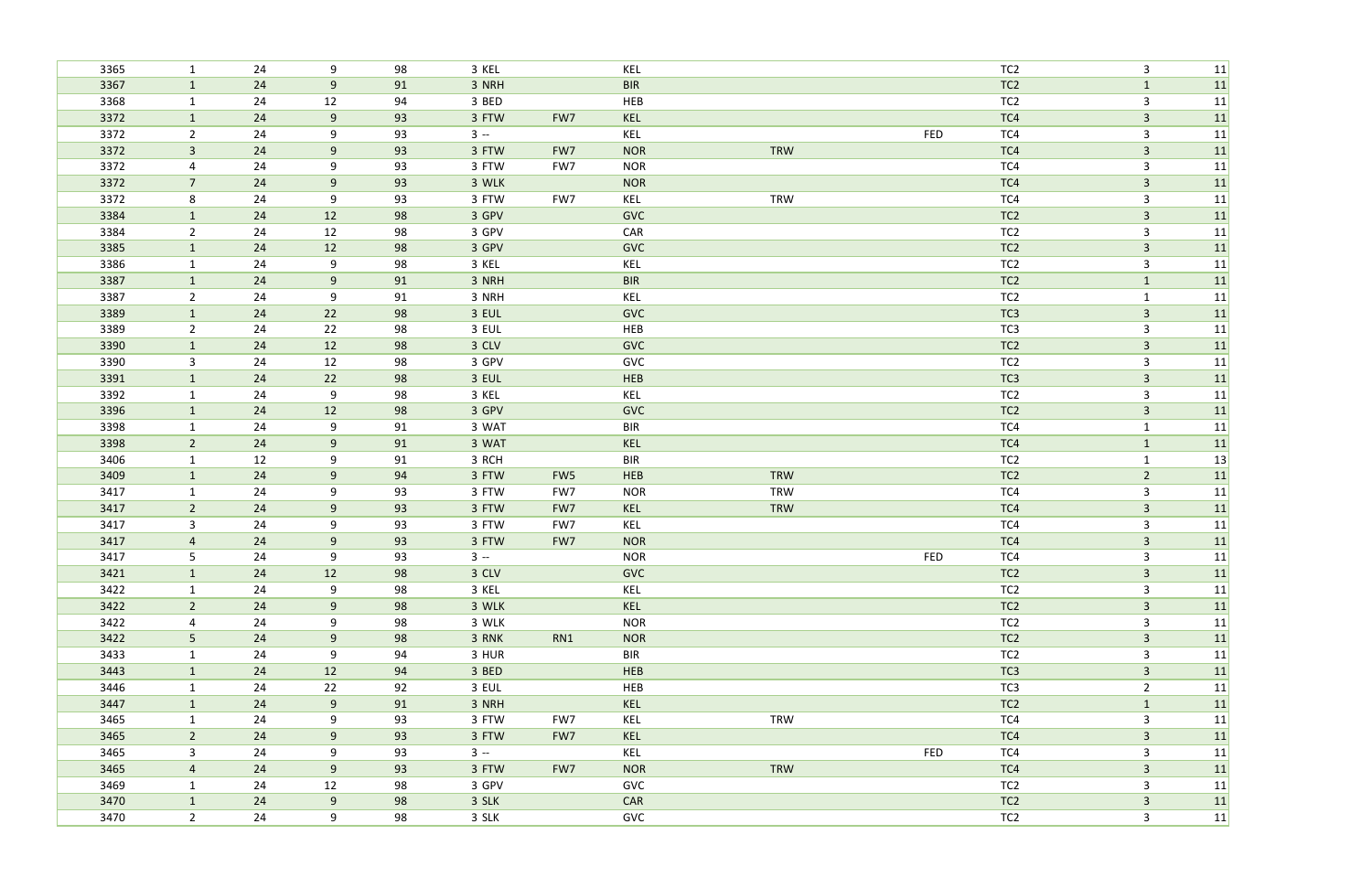| 3470         | $\mathbf{3}$                   | 24       | 9        | 98       | 3 GPV          |     | <b>GVC</b>        |     |            | TC <sub>2</sub>                    | $\mathbf{3}$      | 11        |
|--------------|--------------------------------|----------|----------|----------|----------------|-----|-------------------|-----|------------|------------------------------------|-------------------|-----------|
| 3471         | $\mathbf{1}$                   | 24       | 9        | 98       | 3 KEL          |     | KEL               |     |            | TC <sub>2</sub>                    | 3                 | 11        |
| 3486         | $\mathbf{1}$                   | 24       | 9        | 93       | 3 FTW          | FW7 | KEL               |     |            | TC4                                | $\overline{3}$    | 11        |
| 3500         | $\mathbf{1}$                   | 24       | 9        | 98       | 3 TRC          |     | <b>NOR</b>        | TC1 |            | TC <sub>2</sub>                    | $\mathsf{3}$      | 11        |
| 3500         | $\overline{2}$                 | 24       | 9        | 98       | 3 TRC          |     | CAR               | TC1 |            | TC <sub>2</sub>                    | $\overline{3}$    | 11        |
| 3500         | $\mathbf{3}$                   | 24       | 9        | 98       | 3 WLK          |     | CAR               |     |            | TC <sub>2</sub>                    | $\mathsf{3}$      | 11        |
| 3502         | $\mathbf{1}$                   | 24       | 9        | 98       | 3 KEL          |     | KEL               |     |            | TC <sub>2</sub>                    | $\mathbf{3}$      | 11        |
| 3502         | $\overline{2}$                 | 24       | 9        | 98       | 3 WLK          |     | KEL               |     |            | TC <sub>2</sub>                    | $\mathbf{3}$      | 11        |
| 3507         | $\mathbf{1}$                   | 24       | 9        | 91       | 3 NRH          |     | <b>BIR</b>        |     |            | TC <sub>2</sub>                    | $\mathbf{1}$      | 11        |
| 3509         | $\mathbf{1}$                   | 24       | 9        | 91       | 3 WAT          |     | KEL               |     |            | TC4                                | $\mathbf{1}$      | 11        |
| 3509         | $2^{\circ}$                    | 24       | 9        | 91       | 3 WAT          |     | <b>BIR</b>        |     |            | TC4                                | $\mathbf{1}$      | 11        |
| 3510         | $\mathbf{1}$                   | 24       | 12       | 98       | 3 CLV          |     | GVC               |     |            | TC <sub>2</sub>                    | $\mathbf{3}$      | 11        |
| 3510         | $\overline{2}$                 | 24       | 12       | 98       | 3 CLV          |     | HEB               |     |            | TC <sub>2</sub>                    | $\mathbf{3}$      | 11        |
| 3511         | $\mathbf{1}$                   | 24       | 22       | 98       | 3 EUL          |     | HEB               |     |            | TC3                                | 3                 | 11        |
| 3511         | $\overline{2}$                 | 24       | 22       | 98       | 3 EUL          |     | <b>GVC</b>        |     |            | TC <sub>3</sub>                    | $\mathbf{3}$      | 11        |
| 3516         | $\mathbf{1}$                   | 24       | 12       | 94       | 3 BED          |     | HEB               |     |            | TC <sub>2</sub>                    | $\mathsf{3}$      | 11        |
| 3517         | $\mathbf{1}$                   | 24       | $9\,$    | 92       | 3 BED          |     | HEB               |     |            | TC <sub>2</sub>                    | $\overline{3}$    | 11        |
| 3526         | $\mathbf{1}$                   | 24       | 9        | 98       | 3 SLK          |     | CAR               |     |            | TC <sub>2</sub>                    | $\mathbf{3}$      | 11        |
| 3527         | $\mathbf{1}$                   | 24       | 9        | 91       | 3 NRH          |     | <b>BIR</b>        |     |            | TC <sub>2</sub>                    | $\mathbf{1}$      | 11        |
| 3529         | $\mathbf{1}$                   | 24       | 9        | 98       | 3 SLK          |     | CAR               |     |            | TC <sub>2</sub>                    | $\mathsf{3}$      | 11        |
| 3529         | $\overline{2}$                 | 24       | 9        | 98       | 3 SLK          |     | <b>NOR</b>        |     |            | TC <sub>2</sub>                    | $\mathbf{3}$      | 11        |
| 3530         | $\mathbf{1}$                   | 24       | 12       | 98       | 3 GPV          |     | GVC               |     |            | TC <sub>2</sub>                    | 3                 | 11        |
| 3538         | $\mathbf{1}$                   | 24       | 9        | 98       | 3 SLK          |     | CAR               |     |            | TC <sub>2</sub>                    | $\overline{3}$    | 11        |
| 3538         | $\overline{2}$                 | 24       | 9        | 98       | 3 KEL          |     | CAR               |     |            | TC <sub>2</sub>                    | 3                 | 11        |
| 3539         | $\mathbf{1}$                   | 24       | 12       | 98       | 3 BED          |     | HEB               |     |            | TC <sub>2</sub>                    | $\overline{3}$    | 11        |
| 3539<br>3542 | $\overline{2}$<br>$\mathbf{1}$ | 24<br>24 | 12<br>12 | 98       | 3 CLV<br>3 GPV |     | HEB<br><b>GVC</b> |     |            | TC <sub>2</sub><br>TC <sub>2</sub> | 3<br>$\mathbf{3}$ | 11        |
| 3542         | $\overline{2}$                 | 24       | 12       | 98<br>98 | 3 GPV          |     | CAR               |     |            | TC <sub>2</sub>                    | 3                 | 11<br> 11 |
| 3545         | $\mathbf{1}$                   | 24       | $9\,$    | 98       | 3 SLK          |     | CAR               |     |            | TC <sub>2</sub>                    | $\overline{3}$    | 11        |
| 3545         | $\overline{2}$                 | 24       | 9        | 98       | 3 SLK          |     | KEL               |     |            | TC <sub>2</sub>                    | 3                 | 11        |
| 3552         | $\mathbf{1}$                   | 24       | 9        | 91       | 3 FTW          | FW4 | KEL               | TRW |            | TC4                                | 3                 | 11        |
| 3552         | $\overline{2}$                 | 24       | 9        | 91       | 3 FTW          | FW4 | KEL               |     |            | TC4                                | 3                 | 11        |
| 3554         | $\mathbf{1}$                   | 24       | 9        | 98       | 3 KEL          |     | KEL               |     |            | TC <sub>2</sub>                    | $\mathbf{3}$      | 11        |
| 3558         | $\mathbf{1}$                   | 24       | 9        | 98       | 3 SLK          |     | CAR               |     |            | TC <sub>2</sub>                    | 3                 | 11        |
| 3558         | $2^{\circ}$                    | 24       | 9        | 98       | 3 CLV          |     | CAR               |     |            | TC <sub>2</sub>                    | $\mathbf{3}$      | 11        |
| 3560         | $\mathbf{1}$                   | 24       | 9        | 94       | 3 HUR          |     | HEB               |     |            | TC6                                | $\overline{2}$    | 11        |
| 3560         | $2\overline{ }$                | 24       | 9        | 94       | 3 FTW          | FW5 | HEB               |     |            | TC6                                | $\overline{2}$    | 11        |
| 3562         | $\mathbf{1}$                   | 24       | 12       | 98       | 3 CLV          |     | GVC               |     |            | TC <sub>2</sub>                    | $\mathbf{3}$      | 11        |
| 3562         | 2 <sup>7</sup>                 | 24       | 12       | 98       | 3 CLV          |     | HEB               |     |            | TC <sub>2</sub>                    | $\mathbf{3}$      | 11        |
| 3562         | $\mathbf{3}$                   | 24       | 12       | 98       | 3 CLV          |     | BIR               |     |            | TC <sub>2</sub>                    | $\mathbf{3}$      | 11        |
| 3562         | $\overline{4}$                 | 24       | 12       | 98       | 3 BED          |     | HEB               |     |            | TC <sub>2</sub>                    | $\mathbf{3}$      | 11        |
| 3566         | $\mathbf{1}$                   | 24       | 12       | 98       | 3 EUL          |     | GVC               |     |            | TC <sub>2</sub>                    | 3                 | 11        |
| 3567         | $\mathbf{1}$                   | 12       | 9        | 93       | 3 FTW          | FW7 | <b>NOR</b>        |     |            | TC4                                | $\overline{4}$    | 11        |
| 3567         | $\overline{4}$                 | 12       | 9        | 93       | $3 -$          |     | <b>NOR</b>        |     | <b>FED</b> | TC4                                | 4                 | 11        |
| 3570         | $\mathbf{1}$                   | 24       | 9        | 91       | 3 FTW          | FW4 | KEL               | TRW |            | TC4                                | $\mathbf{1}$      | 11        |
| 3574         | $\mathbf{1}$                   | 24       | 12       | 98       | 3 EUL          |     | GVC               |     |            | TC <sub>2</sub>                    | $\mathbf{3}$      | 11        |
| 3574         | $\overline{2}$                 | 24       | 12       | 98       | 3 EUL          |     | <b>GVC</b>        |     |            | TC <sub>3</sub>                    | $\overline{3}$    | 11        |
|              |                                |          |          |          |                |     |                   |     |            |                                    |                   |           |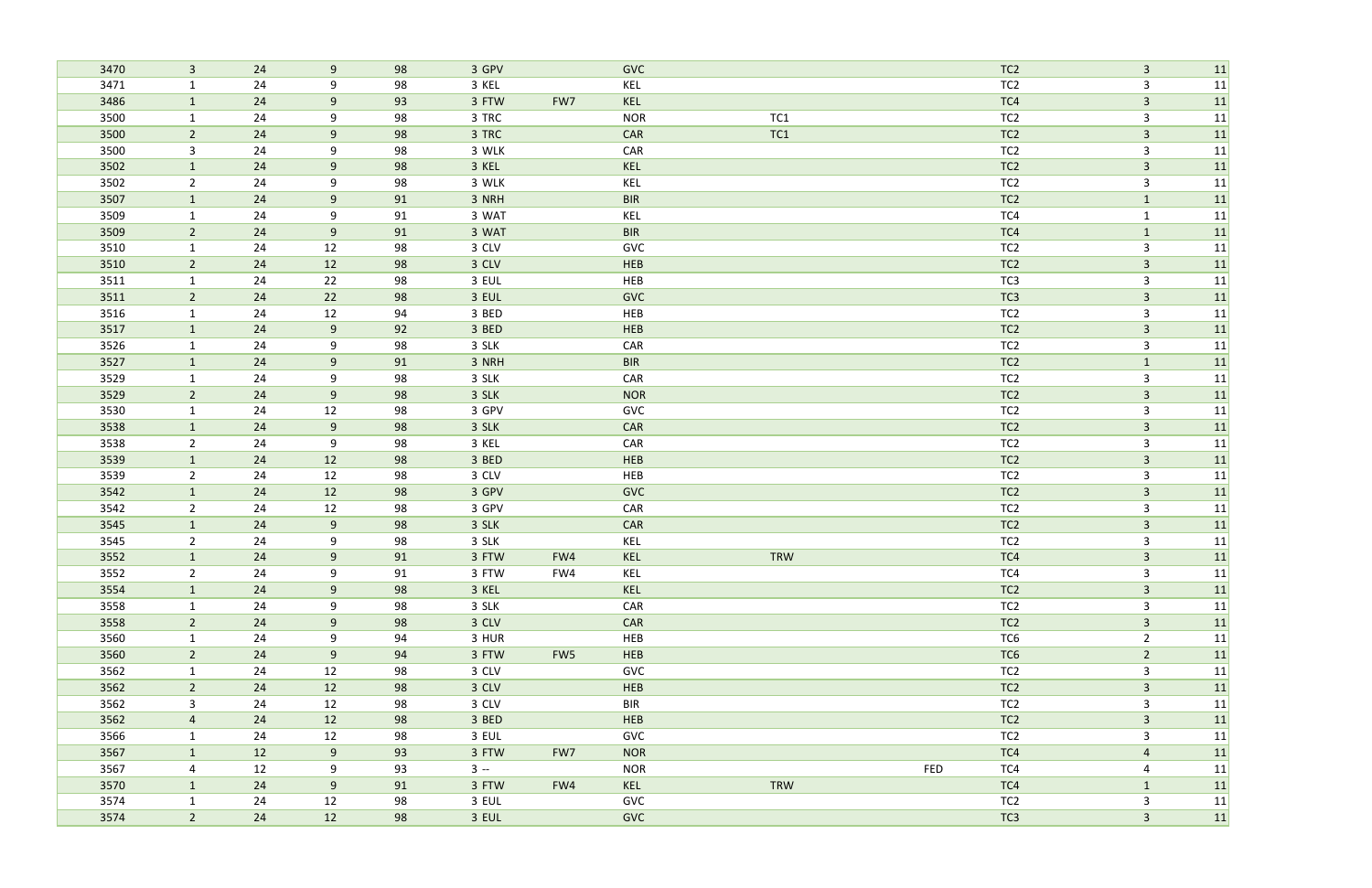| 3574         | $\mathbf{3}$                   | 24       | 12     | 98       | 3 BED          |                 | HEB        |                          |            | TC <sub>3</sub> | $\mathbf{3}$            | 11       |
|--------------|--------------------------------|----------|--------|----------|----------------|-----------------|------------|--------------------------|------------|-----------------|-------------------------|----------|
| 3575         | $\mathbf{1}$                   | 24       | 9      | 91       | 3 NRH          |                 | <b>BIR</b> |                          |            | TC <sub>2</sub> | $\mathbf{1}$            | 11       |
| 3575         | $2^{\circ}$                    | 24       | 9      | 91       | 3 HUR          |                 | <b>BIR</b> |                          |            | TC <sub>2</sub> | $\mathbf{1}$            | 11       |
| 3579         | $\mathbf{1}$                   | 24       | 9      | 98       | 3 SLK          |                 | KEL        |                          |            | TC <sub>2</sub> | $\mathbf{3}$            | 11       |
| 3579         | $\overline{2}$                 | 24       | 9      | 98       | 3 SLK          |                 | CAR        |                          |            | TC <sub>2</sub> | $\overline{3}$          | 11       |
| 3580         | $\mathbf{1}$                   | 24       | 9      | 98       | 3 KEL          |                 | KEL        |                          |            | TC <sub>2</sub> | $\overline{\mathbf{3}}$ | 11       |
| 3582         | $\mathbf{1}$                   | 24       | 9      | 91       | 3 HUR          |                 | <b>BIR</b> |                          |            | TC <sub>2</sub> | $\mathbf{3}$            | 11       |
| 3582         | $\overline{2}$                 | 24       | 9      | 91       | 3 NRH          |                 | <b>BIR</b> |                          |            | TC <sub>2</sub> | $\mathbf{3}$            | 11       |
| 3582         | 3                              | 24       | 9      | 91       | 3 HUR          |                 | KEL        |                          |            | TC <sub>2</sub> | $\mathbf{3}$            | 11       |
| 3583         | $\mathbf{1}$                   | 24       | 9      | 91       | 3 HUR          |                 | <b>BIR</b> |                          |            | TC <sub>2</sub> | $\mathbf{3}$            | 11       |
| 3583         | $2^{\circ}$                    | 24       | 9      | 91       | 3 NRH          |                 | <b>BIR</b> |                          |            | TC <sub>2</sub> | $\mathbf{3}$            | 11       |
| 3584         | $\mathbf{1}$                   | 24       | 9      | 91       | 3 NRH          |                 | <b>BIR</b> |                          |            | TC <sub>2</sub> | $\mathbf{3}$            | 11       |
| 3584         | $\overline{2}$                 | 24       | 9      | 91       | 3 HUR          |                 | <b>BIR</b> |                          |            | TC <sub>2</sub> | $\mathbf{3}$            | 11       |
| 3585         | $2^{\circ}$                    | 24       | 9      | 91       | 3 HUR          |                 | <b>BIR</b> |                          |            | TC <sub>2</sub> | $\mathbf{1}$            | 11       |
| 3590         | $\mathbf{1}$                   | 24       | 9      | 94       | 3 HUR          |                 | HEB        |                          |            | TC <sub>2</sub> | $\overline{2}$          | 11       |
| 3624         | $\mathbf{1}$                   | 24       | 9      | 98       | 3 KEL          |                 | KEL        |                          |            | TC <sub>2</sub> | $\mathbf{3}$            | 11       |
| 3624         | $\overline{2}$                 | 24       | 9      | 98       | 3 KEL          |                 | CAR        |                          |            | TC <sub>2</sub> | 3                       | 11       |
| 3624         | $\mathbf{3}$                   | 24       | 9      | 98       | $3 -$          |                 | KEL        |                          | <b>KLD</b> | TC <sub>2</sub> | $\mathbf{3}$            | 11       |
| 3626         | $\mathbf{1}$                   | 24       | 9      | 98       | 3 SLK          |                 | KEL        |                          |            | TC <sub>2</sub> | $\mathbf{3}$            | 11       |
| 3637         | $\mathbf{1}$                   | 12       | 9      | 93       | 3 FTW          | FW4             | KEL        | TRW                      |            | TC4             | $\mathbf{1}$            | 11       |
| 3637         | $\overline{2}$                 | 12       | 9      | 93       | 3 FTW          | FW4             | KEL        |                          |            | TC4             | $\mathbf{1}$            | 11       |
| 3637         | $\overline{3}$                 | 12       | 9      | 93       | 3 FTW          | FW4             | <b>NOR</b> |                          |            | TC4             | $\mathbf{1}$            | 11       |
| 3646         | $\mathbf{1}$                   | 24       | 9      | 93       | 3 FTW          | FW7             | <b>NOR</b> |                          |            | TC4             | $\mathbf{3}$            | 11       |
| 3646         | $\mathbf{3}$                   | 24       | 9      | 93       | 3 FTW          | FW7             | <b>NOR</b> | TRW                      |            | TC4             | $\mathbf{3}$            | 11       |
| 3646         | 4                              | 24       | 9      | 93       | $3 -$          |                 | <b>NOR</b> |                          | FED        | TC4             | $\overline{3}$          | 11       |
| 3646         | 6 <sup>1</sup>                 | 24       | 9      | 93       | 3 RNK          | RN <sub>2</sub> | <b>NOR</b> |                          |            | TC4             | $\mathbf{3}$            | 11       |
| 3646         | $\overline{7}$                 | 24<br>24 | 9      | 93       | 3 WLK          |                 | <b>NOR</b> |                          |            | TC4             | $\mathbf{3}$            | 11       |
| 3646<br>3647 | 8                              | 24       | 9<br>9 | 93<br>93 | 3 FTW<br>3 FTW | FW7<br>FW4      | KEL<br>KEL | <b>TRW</b><br><b>TRW</b> |            | TC4<br>TC4      | $\overline{3}$<br>3     | 11       |
| 3647         | $\mathbf{1}$<br>$\overline{2}$ | 24       | 9      | 93       | 3 FTW          | FW4             | KEL        |                          |            | TC4             | $\mathbf{3}$            | 11<br>11 |
| 3648         |                                | 24       | 9      | 93       | 3 FTW          | FW7             | KEL        |                          |            | TC4             | 3                       | 11       |
| 3648         | $2^{\circ}$                    | 24       | 9      | 93       | 3 KEL          |                 | KEL        |                          |            | TC4             | $\mathbf{3}$            | 11       |
| 3653         | $\mathbf{1}$                   | 24       | 9      | 94       | 3 HUR          |                 | HEB        |                          |            | TC6             | $\overline{2}$          | 11       |
| 3653         | $2^{\circ}$                    | 24       | 9      | 94       | 3 FTW          | FW5             | <b>HEB</b> |                          |            | TC6             | $\overline{2}$          | 11       |
| 3654         | $\mathbf{1}$                   | 24       | 9      | 94       | 3 HUR          |                 | HEB        |                          |            | TC6             | $\overline{2}$          | 11       |
| 3654         | 2 <sup>7</sup>                 | 24       | 9      | 94       | 3 FTW          | FW5             | <b>HEB</b> |                          |            | TC6             | $\overline{2}$          | 11       |
| 3661         | $2^{\circ}$                    | 24       | 9      | 91       | 3 HUR          |                 | <b>BIR</b> |                          |            | TC <sub>2</sub> | $\mathbf{1}$            | 11       |
| 3663         | $\mathbf{1}$                   | 24       | 12     | 94       | 3 CLV          |                 | <b>GVC</b> |                          |            | TC <sub>2</sub> | $\overline{3}$          | 11       |
| 3663         | $2^{\circ}$                    | 24       | 12     | 94       | 3 CLV          |                 | <b>BIR</b> |                          |            | TC <sub>2</sub> | $\mathbf{3}$            | 11       |
| 3664         | $\mathbf{3}$                   | 24       | 9      | 94       | 3 NRH          |                 | <b>BIR</b> |                          |            | TC <sub>2</sub> | $\mathbf{3}$            | 11       |
| 3664         | 5                              | 24       | 9      | 94       | 3 NRH          |                 | HEB        |                          |            | TC <sub>2</sub> | $\mathsf{3}$            | 11       |
| 3665         | $\overline{3}$                 | 24       | 9      | 91       | 3 HUR          |                 | HEB        |                          |            | TC <sub>2</sub> | $\mathbf{1}$            | 11       |
| 3667         | $\mathbf{1}$                   | 24       | 9      | 91       | 3 WAT          |                 | <b>BIR</b> |                          |            | TC4             | $\mathbf{1}$            | 11       |
| 3668         | $\mathbf{1}$                   | 24       | 9      | 98       | 3 KEL          |                 | KEL        |                          |            | TC <sub>2</sub> | $\mathbf{3}$            | 11       |
| 3669         | $\overline{2}$                 | 24       | 9      | 98       | 3 CLV          |                 | HEB        |                          |            | TC <sub>2</sub> | 3                       | 11       |
| 3671         | $\mathbf{1}$                   | 24       | 9      | 98       | 3 KEL          |                 | KEL        |                          |            | TC4             | $\mathbf{3}$            | 11       |
| 3671         | $\overline{2}$                 | 24       | 9      | 98       | 3 KEL          |                 | KEL        | <b>TRW</b>               |            | TC4             | $\mathbf{3}$            | 11       |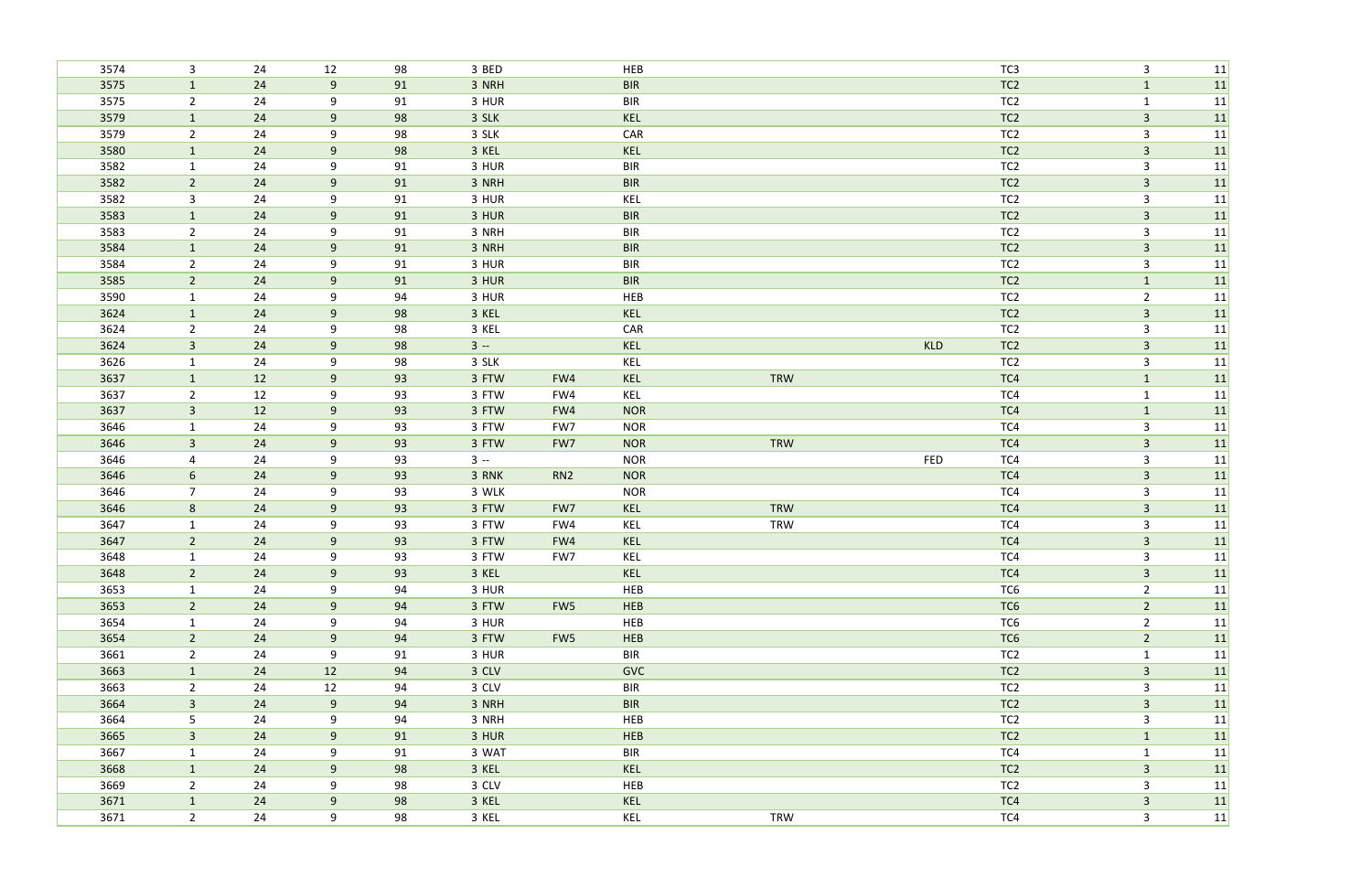| 3671                | $\mathbf{3}$<br>24   | 9     | 98 | $3 -$ |                 | KEL        |                 |            | <b>FED</b> | TC4             | $\mathbf{3}$            | 11 |
|---------------------|----------------------|-------|----|-------|-----------------|------------|-----------------|------------|------------|-----------------|-------------------------|----|
| 3671                | 24<br>4              | 9     | 98 | 3 FTW | FW7             | KEL        |                 | <b>TRW</b> |            | TC4             | $\mathsf{3}$            | 11 |
| 3671                | 5 <sub>o</sub><br>24 | 9     | 98 | 3 FTW | FW7             | KEL        |                 |            |            | TC4             | $\overline{3}$          | 11 |
| 3695                | 24<br>$\mathbf{1}$   | 9     | 93 | 3 FTW | FW4             | KEL        |                 | <b>TRW</b> |            | TC4             | $\mathbf{3}$            | 11 |
| 3696                | 24<br>$\mathbf{1}$   | 9     | 93 | 3 FTW | FW7             | KEL        |                 |            |            | TC4             | $\overline{3}$          | 11 |
| 3696                | 24<br>3              | 9     | 93 | 3 FTW | FW7             | <b>NOR</b> |                 | <b>TRW</b> |            | TC4             | $\mathsf{3}$            | 11 |
| 3696                | 24<br>$\overline{4}$ | 9     | 93 | 3 FTW | FW7             | <b>NOR</b> |                 |            |            | TC4             | $\mathbf{3}$            | 11 |
| 3698                | 24<br>$\mathbf{1}$   | 9     | 93 | 3 FTW | FW4             | KEL        |                 | <b>TRW</b> |            | TC4             | $\mathbf{1}$            | 11 |
| 3700                | 12<br>$\mathbf{1}$   | 9     | 93 | 3 FTW | FW7             | <b>NOR</b> |                 |            |            | TC4             | $\overline{4}$          | 11 |
| 3706<br>$\mathbf 1$ | 24                   | 12    | 98 | 3 GPV |                 | GVC        |                 |            |            | TC <sub>2</sub> | 3                       | 11 |
| 3706                | $\overline{2}$<br>24 | 12    | 98 | 3 FLM |                 | LEW        |                 |            |            | TC <sub>2</sub> | $\overline{3}$          | 11 |
| 3706                | 3<br>24              | 12    | 98 | 3 FLM |                 | GVC        |                 |            |            | TC <sub>2</sub> | 3                       | 11 |
| 3706                | 24<br>$\overline{4}$ | 12    | 98 | 3 GPV |                 | <b>NOR</b> |                 |            |            | TC <sub>2</sub> | $\mathbf{3}$            | 11 |
| 3709                | 24<br>$\mathbf{1}$   | 9     | 93 | 3 FTW | FW7             | <b>NOR</b> |                 |            |            | TC4             | $\mathsf{3}$            | 11 |
| 3716                | 24<br>$\mathbf{1}$   | $9$   | 98 | 3 KEL |                 | KEL        |                 |            |            | TC <sub>2</sub> | $\mathbf{3}$            | 11 |
| 3720                | 24<br>$\mathbf{1}$   | 9     | 98 | 3 KEL |                 | KEL        |                 |            |            | TC <sub>2</sub> | $\mathbf{3}$            | 11 |
| 3720                | $\overline{2}$<br>24 | 9     | 98 | 3 WLK |                 | KEL        |                 |            |            | TC <sub>2</sub> | $\overline{3}$          | 11 |
| 3720                | 24<br>3              | 9     | 98 | 3 KEL |                 | <b>NOR</b> |                 |            |            | TC <sub>2</sub> | $\mathsf{3}$            | 11 |
| 3720                | 24<br>4              | 9     | 98 | 3 WLK |                 | <b>NOR</b> |                 |            |            | TC <sub>2</sub> | $\overline{3}$          | 11 |
| 3725                | 24<br>$\mathbf{1}$   | 9     | 91 | 3 NRH |                 | <b>BIR</b> |                 |            |            | TC <sub>2</sub> | $\mathbf{1}$            | 11 |
| 3728                | 24<br>$\mathbf{1}$   | $9\,$ | 98 | 3 SLK |                 | CAR        |                 |            |            | TC <sub>2</sub> | $\overline{\mathbf{3}}$ | 11 |
| 3728                | 24<br>$\overline{2}$ | 9     | 98 | 3 GPV |                 | CAR        |                 |            |            | TC <sub>2</sub> | 3                       | 11 |
| 3728                | 24<br>$\mathbf{3}$   | 9     | 98 | 3 GPV |                 | <b>GVC</b> |                 |            |            | TC <sub>2</sub> | $\overline{3}$          | 11 |
| 3729                | 24<br>$\mathbf{1}$   | 9     | 93 | 3 FTW | FW4             | KEL        |                 | <b>TRW</b> |            | TC4             | $\mathbf{1}$            | 11 |
| 3729                | $\overline{2}$<br>24 | $9\,$ | 93 | 3 FTW | FW4             | KEL        |                 |            |            | TC4             | $\mathbf{1}$            | 11 |
| 3732                | 12<br>1              | 9     | 93 | 3 FTW | FW7             | <b>NOR</b> |                 |            |            | TC4             | $\overline{4}$          | 11 |
| 3732                | $2^{\circ}$<br>12    | $9\,$ | 93 | 3 FTW | FW7             | EMS        |                 |            |            | TC4             | $\overline{\mathbf{r}}$ | 11 |
| 3732                | 12<br>3              | 9     | 93 | $3 -$ |                 | <b>NOR</b> |                 |            | <b>FED</b> | TC4             | 4                       | 11 |
| 3732                | 12<br>$\overline{4}$ | 9     | 93 | $3 -$ |                 | EMS        |                 |            | <b>FED</b> | TC4             | $\overline{a}$          | 11 |
| 3735                | 24<br>$\mathbf{1}$   | 12    | 98 | 3 CLV |                 | KEL        |                 |            |            | TC <sub>2</sub> | $\mathsf{3}$            | 11 |
| 3750                | 26                   | 9     | 93 | 3 FTW | FW7             | <b>NOR</b> |                 |            |            | TC4             | 3                       | 11 |
| 3757                | 24<br>1              | 22    | 92 | 3 FTW | FW5             | GVC        |                 |            |            | TC <sub>3</sub> | 3                       | 11 |
| 3758                | 24<br>$\mathbf{1}$   | 22    | 92 | 3 FTW | FW5             | <b>GVC</b> |                 |            |            | TC <sub>3</sub> | $\overline{2}$          | 11 |
| 3759                | 24<br>$\mathbf{1}$   | 22    | 92 | 3 FTW | FW5             | GVC        |                 |            |            | TC <sub>3</sub> | 3                       | 11 |
| 3759                | $\overline{2}$<br>24 | 22    | 92 | 3 FTW | FW5             | HEB        |                 |            |            | TC3             | $\mathbf{3}$            | 11 |
| 3822                | 24<br>$\mathbf{1}$   | 9     | 91 | 3 HUR |                 | <b>BIR</b> |                 |            |            | TC <sub>2</sub> | $\mathbf{3}$            | 11 |
| 3826                | 24<br>$\mathbf{1}$   | 22    | 92 | 3 BED |                 | <b>HEB</b> |                 |            |            | TC <sub>3</sub> | $\overline{2}$          | 11 |
| 4006                | 12<br>1              | 9     | 95 | 4 FTW | FW9             | <b>FTW</b> | FW9             | <b>TRW</b> |            | TC1             | 5                       | 13 |
| 4016                | $\mathbf{1}$<br>12   | 9     | 99 | 4 FTW | FW7             | <b>FTW</b> | FW <sub>5</sub> | <b>TRW</b> |            | TC4             | 5                       | 11 |
| 4017                | 33<br>$\mathbf{1}$   | 9     | 90 | 4 FTW | FW <sub>2</sub> | <b>FTW</b> | FW1             | TRW        |            | TC1             | 5                       | 13 |
| 4017                | 33<br>$2^{\circ}$    | 9     | 90 | 4 FTW | FW <sub>2</sub> | <b>LKW</b> |                 | <b>TRW</b> |            | TC1             | 5                       | 13 |
| 4018                | 12<br>$\mathbf{1}$   | 9     | 99 | 4 SAG |                 | EMS        |                 |            |            | TC <sub>1</sub> | 4                       | 11 |
| 4020                | 12<br>$\mathbf{1}$   | 9     | 97 | 4 WSM |                 | <b>WSM</b> |                 |            |            | TC7             | $\overline{4}$          | 11 |
| 4020                | $2^{\circ}$<br>12    | 9     | 97 | 4 WSM |                 | <b>FTW</b> | FW5             |            |            | TC7             | $\overline{4}$          | 11 |
| 4020                | $\mathbf{3}$<br>12   | 9     | 97 | 4 FTW | FW <sub>3</sub> | <b>WSM</b> |                 | <b>TRW</b> |            | TC7             | $\overline{4}$          | 11 |
| 4042                | 12<br>$\mathbf{1}$   | 9     | 91 | 4 HAL |                 | <b>BIR</b> |                 |            |            | TC6             | $\mathbf{1}$            | 11 |
| 4044                | $\mathbf{1}$<br>12   | 9     | 93 | 4 FTW | FW7             | <b>EMS</b> |                 | TRW        |            | TC4             | $\overline{4}$          | 11 |
|                     |                      |       |    |       |                 |            |                 |            |            |                 |                         |    |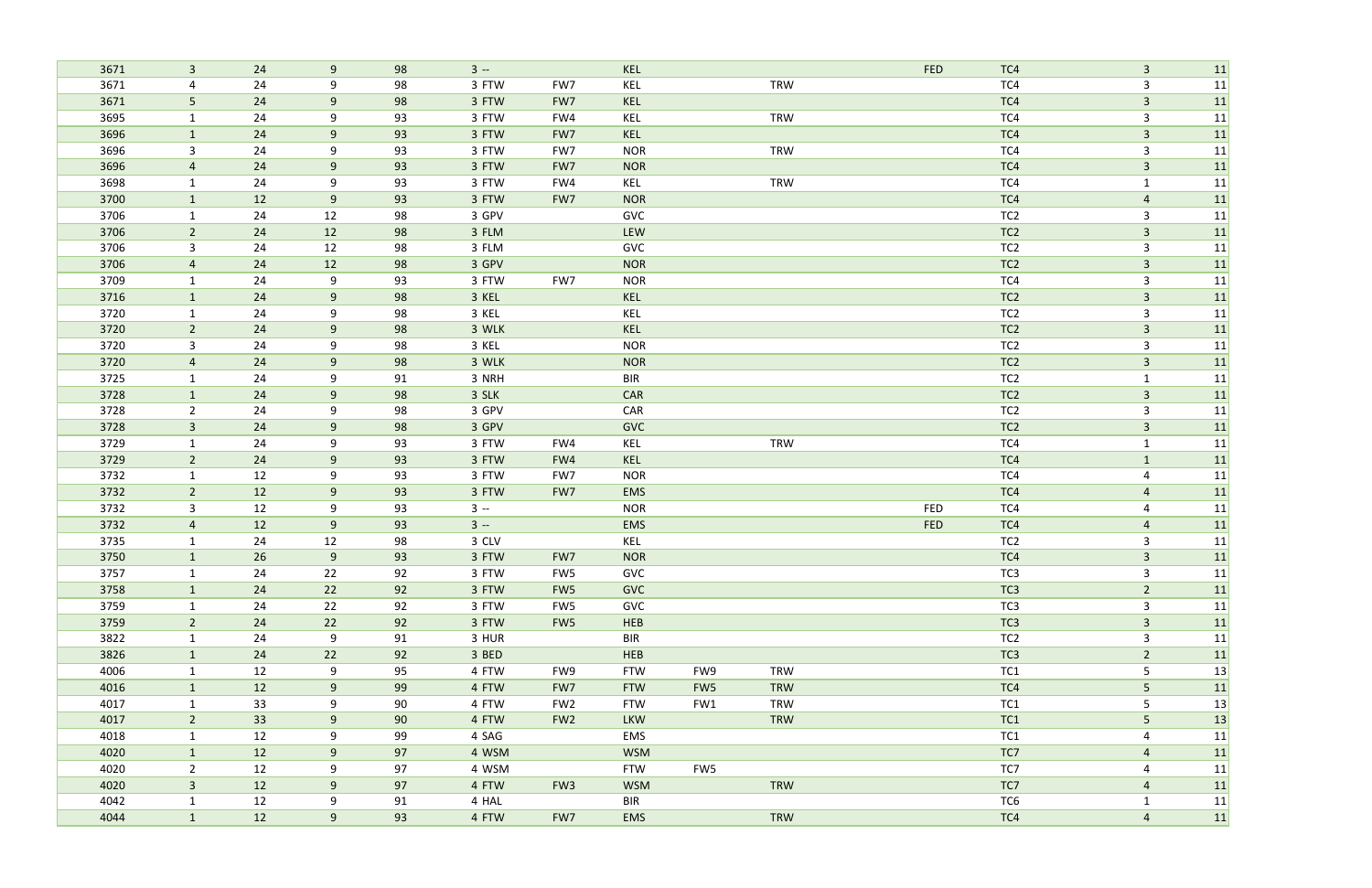| 4044 | $\overline{2}$ | 12 | 9     | 93 | $4 -$ |                 | EMS        |                 | <b>TRW</b> | <b>FED</b> | TC4             | 4               | 11 |
|------|----------------|----|-------|----|-------|-----------------|------------|-----------------|------------|------------|-----------------|-----------------|----|
| 4044 | $\mathbf{3}$   | 12 | 9     | 93 | 4 FTW | FW7             | EMS        |                 |            |            | TC4             | $\overline{a}$  | 11 |
| 4044 | 4              | 12 | 9     | 93 | $4 -$ |                 | EMS        |                 |            | <b>FED</b> | TC4             | 4               | 11 |
| 4044 | $6\phantom{1}$ | 12 | 9     | 93 | 4 SAG |                 | EMS        |                 |            |            | TC4             | $\overline{a}$  | 11 |
| 4044 | 11             | 12 | 9     | 93 | $4 -$ |                 | EMS        |                 | <b>TRW</b> |            | TC4             | 4               | 11 |
| 4044 | 12             | 12 | 9     | 93 | $4 -$ |                 | EMS        |                 |            |            | TC4             | $\overline{4}$  | 11 |
| 4045 | $\mathbf{1}$   | 12 | 9     | 99 | 4 FTW | FW7             | EMS        |                 | <b>TRW</b> |            | TC4             | $\overline{4}$  | 11 |
| 4045 | $\overline{3}$ | 12 | 9     | 99 | $4 -$ |                 | EMS        |                 |            | <b>FED</b> | TC4             | $\overline{a}$  | 11 |
| 4045 | 4              | 12 | 9     | 99 | $4 -$ |                 | EMS        |                 |            |            | TC4             | $\overline{4}$  | 11 |
| 4046 | $\mathbf{1}$   | 12 | 9     | 99 | 4 AZL |                 | AZL        |                 | <b>TRW</b> |            | TC4             | $\overline{4}$  | 11 |
| 4047 | $\mathbf{1}$   | 12 | 9     | 99 | $4 -$ |                 | AZL        |                 | <b>TRW</b> | AED        | TC4             | $\overline{4}$  | 11 |
| 4047 | $\overline{2}$ | 12 | 9     | 99 | 4 AZL |                 | AZL        |                 | <b>TRW</b> |            | TC4             | $\overline{4}$  | 11 |
| 4047 | 3              | 12 | 9     | 99 | 4 PEL |                 | <b>AZL</b> |                 | <b>TRW</b> |            | TC4             | 4               | 11 |
| 4047 | $\overline{4}$ | 12 | 9     | 99 | 4 REN |                 | <b>AZL</b> |                 | <b>TRW</b> |            | TC4             | $\overline{4}$  | 11 |
| 4047 | 5              | 12 | 9     | 99 | $4 -$ |                 | <b>AZL</b> |                 | <b>TRW</b> | <b>RED</b> | TC4             | $\overline{4}$  | 11 |
| 4047 | 6              | 12 | 9     | 99 | $4 -$ |                 | AZL        |                 | <b>TRW</b> |            | TC4             | $\overline{4}$  | 11 |
| 4047 | $\overline{7}$ | 12 | 9     | 99 | $4 -$ |                 | AZL        |                 | <b>TRW</b> | <b>FED</b> | TC4             | 4               | 11 |
| 4048 | $\mathbf{1}$   | 33 | 9     | 90 | 4 FTW | FW <sub>2</sub> | <b>FTW</b> | FW1             | <b>TRW</b> |            | TC1             | 5               | 13 |
| 4050 | 1              | 33 | 9     | 90 | 4 FTW | FW <sub>2</sub> | <b>FTW</b> | FW1             | <b>TRW</b> |            | TC1             | 5               | 13 |
| 4050 | $\overline{2}$ | 33 | 9     | 90 | 4 FTW | FW <sub>2</sub> | <b>LKW</b> |                 | <b>TRW</b> |            | TC1             | 5 <sub>1</sub>  | 13 |
| 4050 | 3              | 33 | 9     | 90 | 4 FTW | FW <sub>2</sub> | EMS        |                 | <b>TRW</b> |            | TC1             | 5               | 13 |
| 4051 | $\mathbf{1}$   | 33 | 9     | 90 | 4 FTW | FW <sub>2</sub> | <b>FTW</b> | FW1             | <b>TRW</b> |            | TC1             | 5               | 13 |
| 4051 | $\overline{2}$ | 33 | 9     | 90 | 4 FTW | FW9             | <b>FTW</b> | FW1             | <b>TRW</b> |            | TC6             | 5               | 13 |
| 4053 | $\mathbf{1}$   | 12 | 9     | 99 | 4 FTW | FW7             | EMS        |                 | <b>TRW</b> |            | TC4             | $\overline{4}$  | 11 |
| 4053 | $\overline{2}$ | 12 | 9     | 99 | $4 -$ |                 | EMS        |                 |            | <b>FED</b> | TC4             | $\overline{4}$  | 11 |
| 4053 | $\mathbf{3}$   | 12 | $9\,$ | 99 | 4 FTW | FW7             | <b>FTW</b> | FW5             | <b>TRW</b> |            | TC4             | $\overline{a}$  | 11 |
| 4053 | 5              | 12 | 9     | 99 | 4 LKW |                 | LKW        |                 |            |            | TC4             | 4               | 11 |
| 4053 | $6\phantom{1}$ | 12 | 9     | 99 | 4 FTW | FW7             | EMS        |                 |            |            | TC4             | $\overline{4}$  | 11 |
| 4057 | $\overline{2}$ | 12 | 9     | 90 | 4 FTW | FW9             | <b>FTW</b> | FW1             | <b>TRW</b> |            | TC <sub>1</sub> | 5               | 13 |
| 4060 | $\mathbf{1}$   | 12 | 9     | 90 | 4 FTW | FW9             | <b>FTW</b> | FW9             | <b>TRW</b> |            | TC1             | 5               | 13 |
| 4065 |                | 12 | 9     | 99 | $4 -$ |                 | AZL        |                 |            | <b>FED</b> | TC7             | 4               | 11 |
| 4065 | $\mathbf{3}$   | 12 | 9     | 99 | 4 FTW | FW <sub>3</sub> | <b>WSM</b> |                 | TRW        |            | TC7             | $\overline{4}$  | 11 |
| 4065 | 6              | 12 | 9     | 99 | $4 -$ |                 | <b>WSM</b> |                 |            | <b>FED</b> | TC7             | $\overline{a}$  | 11 |
| 4065 | $7^{\circ}$    | 12 | 9     | 99 | $4 -$ |                 | AZL        |                 |            | <b>LED</b> | TC7             | $\overline{4}$  | 11 |
| 4065 | 8              | 12 | 9     | 99 | $4 -$ |                 | AZL        |                 |            | AED        | TC7             | $\overline{4}$  | 11 |
| 4065 | 9              | 12 | 9     | 99 | $4 -$ |                 | <b>WSM</b> |                 |            |            | TC7             | $\overline{4}$  | 11 |
| 4067 | $\mathbf{1}$   | 33 | 9     | 90 | 4 FTW | FW <sub>2</sub> | <b>FTW</b> | FW1             | <b>TRW</b> |            | TC <sub>1</sub> | 5               | 13 |
| 4068 | $\mathbf{1}$   | 33 | 9     | 90 | 4 FTW | FW <sub>2</sub> | <b>FTW</b> | FW1             | <b>TRW</b> |            | TC1             | 5 <sub>o</sub>  | 13 |
| 4068 | $2^{\circ}$    | 33 | 9     | 90 | 4 FTW | FW <sub>2</sub> | LKW        |                 | <b>TRW</b> |            | TC1             | 5               | 13 |
| 4069 | $\mathbf{1}$   | 12 | 9     | 97 | 4 FTW | FW <sub>3</sub> | <b>FTW</b> | FW7             | TRW        |            | TC7             | $6\phantom{.}6$ | 11 |
| 4069 | $\overline{2}$ | 12 | 9     | 97 | $4 -$ |                 | <b>FTW</b> | FW7             |            | <b>FED</b> | TC7             | 6               | 11 |
| 4069 | $\mathbf{3}$   | 12 | 9     | 97 | 4 FTW | FW <sub>3</sub> | <b>FTW</b> | FW7             |            |            | TC7             | 6               | 11 |
| 4069 | 4              | 12 | 9     | 97 | $4 -$ |                 | <b>FTW</b> | FW7             |            |            | TC7             | 6               | 11 |
| 4070 | 1              | 12 | 10    | 97 | 4 FTW | FW6             | <b>FTW</b> | FW <sub>6</sub> | <b>TRW</b> |            | TC7             | 6               | 11 |
| 4070 | $2^{\circ}$    | 12 | 10    | 97 | 4 FTW | FW6             | CRO        |                 | <b>TRW</b> |            | TC7             | 6               | 11 |
| 4073 | $2^{\circ}$    | 12 | 9     | 99 | 4 FTW | FW <sub>2</sub> | LKW        |                 | <b>TRW</b> |            | TC1             | 5 <sub>1</sub>  | 13 |
| 4077 | $\mathbf{1}$   | 33 | 9     | 90 | 4 FTW | FW9             | <b>FTW</b> | FW9             | TRW        |            | TC1             | $5\phantom{.}$  | 13 |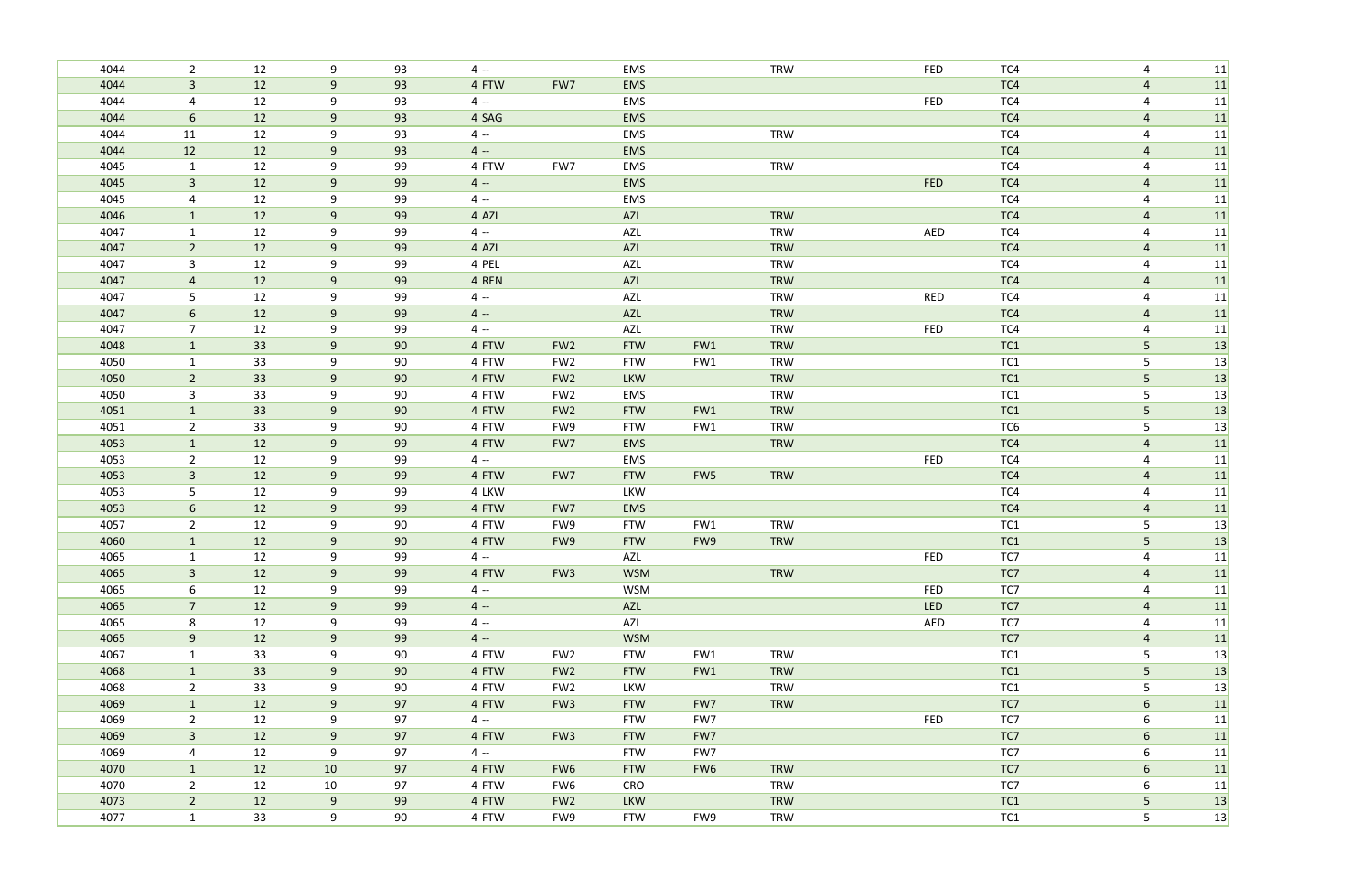| 4086 | $\mathbf{1}$   | 12 | 9     | 99 | 4 FTW | FW7             | <b>FTW</b> | FW <sub>5</sub> | <b>TRW</b> | TC4             | $\overline{4}$ | 11 |
|------|----------------|----|-------|----|-------|-----------------|------------|-----------------|------------|-----------------|----------------|----|
| 4086 | $\overline{2}$ | 12 | 9     | 99 | 4 FTW | FW7             | <b>FTW</b> | FW1             | <b>TRW</b> | TC4             | $\overline{4}$ | 11 |
| 4087 | $\mathbf{1}$   | 33 | 9     | 90 | 4 FTW | FW <sub>2</sub> | <b>FTW</b> | FW1             | <b>TRW</b> | TC1             | 5              | 13 |
| 4091 | $\mathbf{1}$   | 12 | 9     | 99 | 4 LKW |                 | LKW        |                 |            | TC4             | 4              | 11 |
| 4091 | $\overline{2}$ | 12 | 9     | 99 | 4 LKW |                 | EMS        |                 |            | TC4             | 4              | 11 |
| 4091 | 4              | 12 | 9     | 99 | 4 FTW | FW7             | LKW        |                 | <b>TRW</b> | TC4             | $\overline{4}$ | 11 |
| 4091 | 5              | 12 | 9     | 99 | 4 FTW | FW7             | <b>FTW</b> | FW5             |            | TC4             | $\overline{4}$ | 11 |
| 4092 | $\mathbf{1}$   | 33 | 9     | 90 | 4 FTW | FW <sub>2</sub> | <b>FTW</b> | FW1             | <b>TRW</b> | TC1             | 5              | 13 |
| 4093 | $\mathbf{1}$   | 33 | 9     | 90 | 4 FTW | FW <sub>2</sub> | <b>FTW</b> | FW9             | <b>TRW</b> | TC1             | 5              | 13 |
| 4093 | $\overline{2}$ | 33 | 9     | 90 | 4 FTW | FW <sub>2</sub> | EMS        |                 | <b>TRW</b> | TC1             | 5              | 13 |
| 4093 | $\mathbf{3}$   | 33 | $9\,$ | 90 | 4 SAG |                 | <b>FTW</b> | FW9             | TRW        | TC1             | 5 <sub>5</sub> | 13 |
| 4093 | 4              | 33 | 9     | 90 | 4 FTW | FW <sub>2</sub> | LKW        |                 | <b>TRW</b> | TC1             | 5              | 13 |
| 4096 | $\mathbf{1}$   | 12 | 9     | 90 | 4 FTW | FW9             | <b>FTW</b> | FW9             | <b>TRW</b> | TC1             | 5              | 13 |
| 4097 | $\mathbf{1}$   | 33 | 10    | 90 | 4 FTW | FW9             | <b>FTW</b> | FW8             | <b>TRW</b> | TC <sub>1</sub> | 5              | 13 |
| 4101 | $\mathbf{1}$   | 33 | 9     | 93 | 4 FTW | FW4             | <b>FTW</b> | FW9             | <b>TRW</b> | TC1             | $\mathbf{1}$   | 11 |
| 4102 | $\mathbf{1}$   | 12 | 9     | 91 | 4 HAL |                 | <b>BIR</b> |                 |            | TC1             | $\mathbf{1}$   | 11 |
| 4102 | $\overline{2}$ | 12 | 9     | 91 | 4 HAL |                 | <b>FTW</b> | FW9             |            | TC1             | $\mathbf{1}$   | 11 |
| 4107 | $\mathbf{1}$   | 33 | 10    | 90 | 4 FTW | FW9             | <b>FTW</b> | FW8             | <b>TRW</b> | TC1             | 5              | 13 |
| 4110 | $\mathbf{1}$   | 33 | $9\,$ | 90 | 4 FTW | FW <sub>2</sub> | <b>FTW</b> | FW1             | <b>TRW</b> | TC1             | 5              | 13 |
| 4113 | $\mathbf{1}$   | 12 | 9     | 99 | 4 FTW | FW7             | <b>FTW</b> | FW5             | <b>TRW</b> | TC4             | 4              | 11 |
| 4113 | $\overline{2}$ | 12 | 9     | 99 | 4 WSM |                 | <b>FTW</b> | FW5             |            | TC4             | $\overline{4}$ | 11 |
| 4113 | 3              | 12 | 9     | 99 | 4 FTW | FW7             | <b>WSM</b> |                 | <b>TRW</b> | TC4             | 4              | 11 |
| 4113 | $\overline{a}$ | 12 | $9\,$ | 99 | 4 FTW | FW7             | <b>LKW</b> |                 | <b>TRW</b> | TC4             | $\overline{a}$ | 11 |
| 4115 | 1              | 12 | 9     | 99 | 4 WOH |                 | <b>FTW</b> | FW5             | <b>TRW</b> | TC4             | 4              | 11 |
| 4115 | $2^{\circ}$    | 12 | 9     | 99 | 4 FTW | FW <sub>3</sub> | <b>FTW</b> | FW5             | <b>TRW</b> | TC4             | $\overline{4}$ | 11 |
| 4116 | 1              | 12 | 9     | 99 | 4 FTW | FW7             | <b>FTW</b> | FW5             | <b>TRW</b> | TC1             | 4              | 11 |
| 4116 | $2^{\circ}$    | 12 | 9     | 99 | 4 FTW | FW7             | <b>FTW</b> | FW1             | <b>TRW</b> | TC1             | $\overline{4}$ | 11 |
| 4118 | $\mathbf 1$    | 12 | 10    | 97 | 4 FTW | FW <sub>3</sub> | <b>FTW</b> | FW5             | <b>TRW</b> | TC7             | 6              | 11 |
| 4121 | $\mathbf{1}$   | 12 | 9     | 99 | 4 RVO |                 | CAS        |                 | <b>TRW</b> | TC1             | $\overline{a}$ | 11 |
| 4121 | $\overline{2}$ | 12 | 9     | 99 | 4 FTW | FW <sub>2</sub> | CAS        |                 | <b>TRW</b> | TC1             | 4              | 11 |
| 4122 |                | 33 | 9     | 90 | 4 FTW | FW <sub>2</sub> | <b>FTW</b> | FW1             | <b>TRW</b> | TC1             | 5              | 11 |
| 4122 | $\overline{2}$ | 33 | 9     | 90 | 4 FTW | FW <sub>2</sub> | CAS        |                 | TRW        | TC1             | 5              | 11 |
| 4122 | $\mathbf{3}$   | 33 | 9     | 90 | 4 FTW | FW <sub>2</sub> | LKW        |                 | <b>TRW</b> | TC1             | 5 <sub>1</sub> | 11 |
| 4123 | $\mathbf{1}$   | 33 | 9     | 90 | 4 FTW | FW <sub>2</sub> | <b>FTW</b> | FW9             | TRW        | TC1             | 5              | 13 |
| 4124 | $\mathbf{1}$   | 33 | 9     | 93 | 4 FTW | FW9             | <b>FTW</b> | FW9             | <b>TRW</b> | TC1             | $\mathbf{1}$   | 11 |
| 4125 | $\mathbf{1}$   | 12 | 9     | 99 | 4 FTW | FW <sub>2</sub> | CAS        |                 | <b>TRW</b> | TC1             | 4              | 11 |
| 4125 | $2^{\circ}$    | 12 | 9     | 99 | 4 FTW | FW <sub>2</sub> | <b>FTW</b> | FW1             | <b>TRW</b> | TC1             | $\overline{4}$ | 11 |
| 4125 | $\mathbf{3}$   | 12 | 9     | 99 | 4 RVO |                 | CAS        |                 | TRW        | TC1             | $\overline{4}$ | 11 |
| 4128 | $\mathbf{1}$   | 12 | 9     | 97 | 4 WSM |                 | <b>WSM</b> |                 |            | TC7             | $\overline{a}$ | 11 |
| 4128 | $2^{\circ}$    | 12 | 9     | 97 | 4 WSM |                 | <b>FTW</b> | FW5             |            | TC7             | 4              | 11 |
| 4128 | $\overline{4}$ | 12 | 9     | 97 | 4 FTW | FW <sub>3</sub> | <b>WSM</b> |                 | <b>TRW</b> | TC7             | $\overline{4}$ | 11 |
| 4129 | $\mathbf{1}$   | 12 | 10    | 97 | 4 FTW | FW3             | <b>FTW</b> | FW7             | TRW        | TC7             | 6              | 11 |
| 4130 | $\mathbf{1}$   | 12 | 10    | 97 | 4 FTW | FW <sub>3</sub> | <b>FTW</b> | FW5             | <b>TRW</b> | TC7             | 6              | 11 |
| 4130 | $2^{\circ}$    | 12 | 10    | 97 | 4 FTW | FW <sub>3</sub> | <b>CRO</b> |                 | <b>TRW</b> | TC7             | 6              | 11 |
| 4135 | $\mathbf{1}$   | 12 | 10    | 97 | 4 FTW | FW <sub>3</sub> | <b>FTW</b> | FW7             | <b>TRW</b> | TC7             | 6              | 11 |
| 4136 | $\mathbf{1}$   | 12 | 10    | 97 | 4 FTW | FW3             | <b>FTW</b> | FW7             | <b>TRW</b> | TC7             | 6              | 11 |
| 4137 | $\mathbf{1}$   | 12 | 9     | 99 | 4 FTW | FW7             | <b>FTW</b> | FW1             | TRW        | TC1             | 5 <sub>1</sub> | 11 |
|      |                |    |       |    |       |                 |            |                 |            |                 |                |    |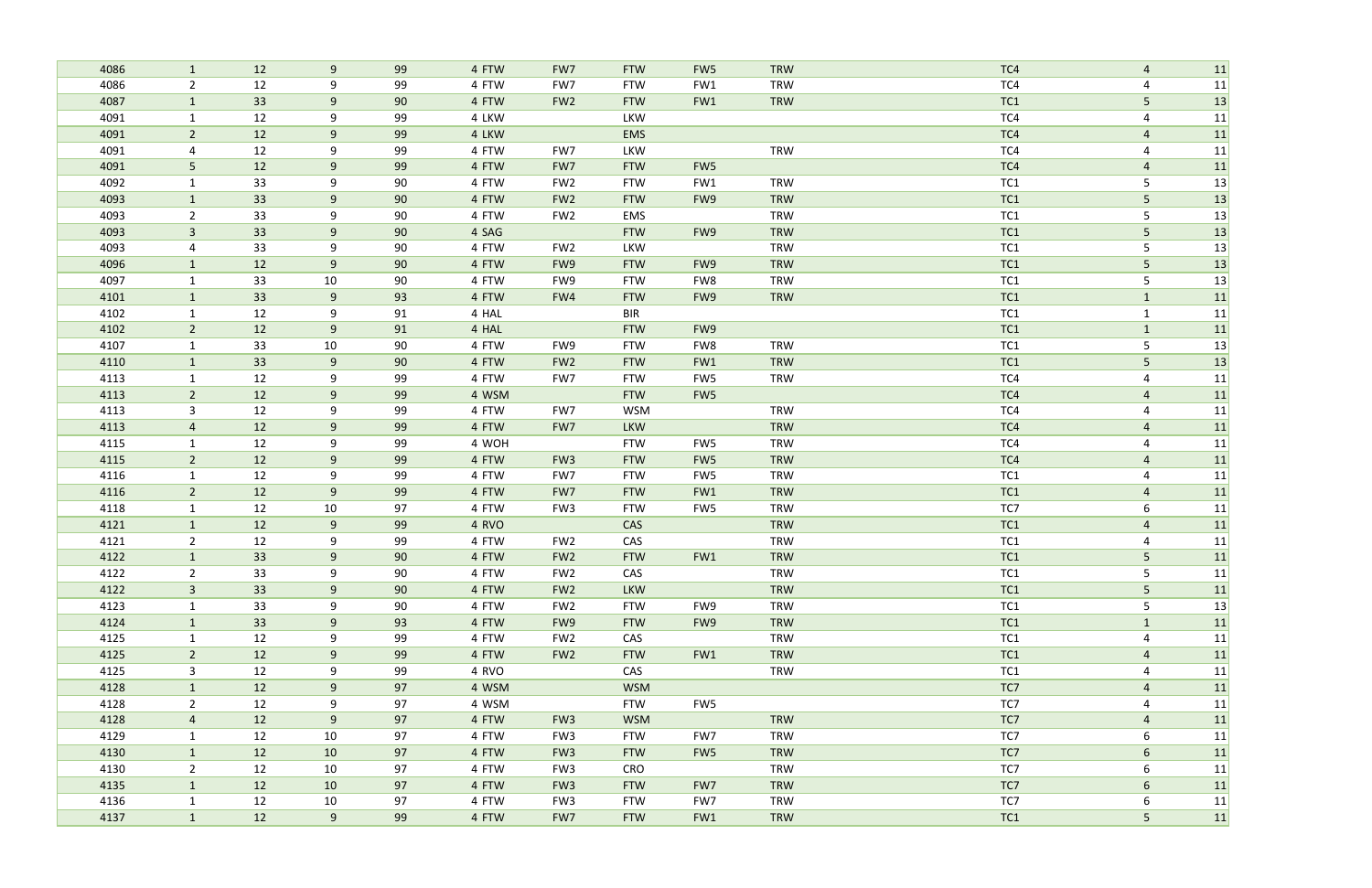| 4138 | $\mathbf{1}$   | 12 | 9     | 99 | 4 SPK |                 | CAS        |     |            |     | TC1             | 5               | 11 |
|------|----------------|----|-------|----|-------|-----------------|------------|-----|------------|-----|-----------------|-----------------|----|
| 4138 | $2^{\circ}$    | 12 | 9     | 99 | 4 SPK |                 | LKW        |     |            |     | TC1             | 5               | 11 |
| 4138 | 4              | 12 | 9     | 99 | 4 SPK |                 | <b>FTW</b> | FW1 |            |     | TC <sub>1</sub> | 5               | 11 |
| 4138 | 5              | 12 | 9     | 99 | 4 FTW | FW <sub>2</sub> | <b>FTW</b> | FW1 |            |     | TC1             | 5               | 11 |
| 4138 | 6              | 12 | 9     | 99 | 4 FTW | FW <sub>2</sub> | CAS        |     | <b>TRW</b> |     | TC1             | 5               | 11 |
| 4141 | $\mathbf{1}$   | 12 | $9\,$ | 91 | 4 HAL |                 | <b>BIR</b> |     |            |     | TC1             | $\mathbf{1}$    | 11 |
| 4141 | $\overline{2}$ | 12 | 9     | 91 | 4 HAL |                 | <b>BIR</b> |     |            |     | TC4             | $\mathbf 1$     | 11 |
| 4141 | $\mathbf{3}$   | 12 | 9     | 91 | 4 NRH |                 | <b>BIR</b> |     |            |     | TC1             | $\mathbf{1}$    | 11 |
| 4141 | 4              | 12 | 9     | 91 | 4 NRH |                 | <b>BIR</b> |     |            |     | TC4             | $\mathbf{1}$    | 11 |
| 4144 | $\mathbf{1}$   | 12 | 9     | 99 | 4 WWV |                 | <b>FTW</b> | FW5 | <b>TRW</b> |     | TC4             | $\overline{a}$  | 11 |
| 4144 | $\overline{2}$ | 12 | 9     | 99 | 4 WWV |                 | <b>WSM</b> |     | <b>TRW</b> |     | TC4             | 4               | 11 |
| 4144 | $\mathbf{3}$   | 12 | 9     | 99 | 4 WSM |                 | <b>WSM</b> |     | TRW        |     | TC4             | $\overline{4}$  | 11 |
| 4155 | $\mathbf{1}$   | 33 | 10    | 90 | 4 FTW | FW9             | <b>FTW</b> | FW8 | <b>TRW</b> |     | TC1             | 5               | 13 |
| 4159 | $\mathbf{1}$   | 12 | 9     | 91 | 4 HAL |                 | <b>BIR</b> |     |            |     | TC1             | $\mathbf{1}$    | 11 |
| 4162 | $\mathbf{1}$   | 33 | 9     | 93 | 4 FTW | FW4             | <b>FTW</b> | FW9 | <b>TRW</b> |     | TC <sub>1</sub> | $\mathbf{1}$    | 11 |
| 4163 | $\mathbf{1}$   | 12 | 10    | 97 | 4 FTW | FW <sub>3</sub> | <b>FTW</b> | FW6 | <b>TRW</b> |     | TC7             | $6\overline{6}$ | 11 |
| 4163 | $\overline{2}$ | 12 | 10    | 97 | 4 FTW | FW <sub>3</sub> | CRO        |     | <b>TRW</b> |     | TC7             | 6               | 11 |
| 4178 | $\mathbf{1}$   | 12 | $9\,$ | 99 | 4 FTW | FW <sub>3</sub> | <b>FTW</b> | FW5 | <b>TRW</b> |     | TC4             | $\overline{4}$  | 11 |
| 4178 | 3              | 12 | 9     | 99 | 4 FTW | FW <sub>3</sub> | <b>WSM</b> |     | <b>TRW</b> |     | TC4             | $\overline{4}$  | 11 |
| 4179 | $\mathbf{1}$   | 12 | 10    | 99 | 4 FTW | FW <sub>3</sub> | <b>FTW</b> | FW5 | <b>TRW</b> |     | TC7             | $5\phantom{.}$  | 11 |
| 4179 | $\overline{2}$ | 12 | 10    | 99 | 4 FTW | FW <sub>3</sub> | <b>WSM</b> |     | <b>TRW</b> |     | TC7             | 5               | 11 |
| 4182 | $\mathbf{1}$   | 12 | 10    | 97 | 4 FTW | FW <sub>3</sub> | <b>FTW</b> | FW5 | <b>TRW</b> |     | TC7             | 6               | 11 |
| 4191 | 1              | 24 | 9     | 91 | 4 HAL |                 | <b>BIR</b> |     |            |     | TC4             | $\mathbf{1}$    | 11 |
| 4195 | $\mathbf{1}$   | 33 | 10    | 90 | 4 FTW | FW9             | <b>FTW</b> | FW8 | <b>TRW</b> |     | TC1             | 5 <sub>1</sub>  | 13 |
| 4201 | $\mathbf{1}$   | 33 | 10    | 90 | 4 FTW | FW9             | <b>FTW</b> | FW8 | <b>TRW</b> |     | TC1             | 5               | 13 |
| 4202 | $\mathbf{1}$   | 12 | 9     | 99 | 4 RVO |                 | CAS        |     | <b>TRW</b> |     | TC1             | $\overline{4}$  | 11 |
| 4202 | $2^{\circ}$    | 12 | 9     | 99 | 4 RVO |                 | CAS        |     |            |     | TC1             | 4               | 11 |
| 4203 | $\mathbf{1}$   | 12 | 10    | 99 | 4 FTW | FW <sub>3</sub> | <b>FTW</b> | FW5 | <b>TRW</b> |     | TC7             | 5               | 11 |
| 4203 | $\overline{2}$ | 12 | 10    | 99 | 4 FTW | FW <sub>3</sub> | <b>WSM</b> |     | <b>TRW</b> |     | TC7             | 5               | 11 |
| 4203 | $\mathbf{3}$   | 12 | 10    | 99 | 4 FTW | FW <sub>3</sub> | <b>FTW</b> | FW7 | <b>TRW</b> |     | TC7             | 5               | 11 |
| 4204 | $\mathbf{1}$   | 12 | 9     | 97 | 4 WSM |                 | <b>WSM</b> |     |            |     | TC7             | $\overline{4}$  | 11 |
| 4204 | 2 <sup>2</sup> | 12 | 9     | 97 | 4 FTW | FW <sub>3</sub> | <b>WSM</b> |     | <b>TRW</b> |     | TC7             | $\overline{4}$  | 11 |
| 4218 | $\mathbf{1}$   | 12 | 9     | 91 | 4 HAL |                 | <b>BIR</b> |     |            |     | TC1             | $\mathbf{1}$    | 11 |
| 4222 | $\mathbf{1}$   | 12 | 9     | 93 | 4 BLM |                 | <b>EMS</b> |     |            |     | TC1             | $\overline{4}$  | 11 |
| 4222 | $\overline{2}$ | 12 | 9     | 93 | 4 FTW | FW <sub>2</sub> | EMS        |     | <b>TRW</b> |     | TC <sub>1</sub> | 4               | 11 |
| 4230 | $\mathbf{1}$   | 12 | 10    | 97 | 4 FTW | FW <sub>3</sub> | <b>FTW</b> | FW5 | <b>TRW</b> |     | TC7             | 6               | 11 |
| 4230 | $2^{\circ}$    | 12 | 10    | 97 | 4 BEN |                 | <b>FTW</b> | FW5 | <b>BEN</b> |     | TC7             | 6               | 11 |
| 4231 | $\mathbf{1}$   | 33 | 9     | 90 | 4 FTW | FW <sub>2</sub> | <b>FTW</b> | FW9 | <b>TRW</b> |     | TC1             | 5 <sup>1</sup>  | 13 |
| 4232 | $\mathbf{1}$   | 12 | 9     | 99 | 4 FTW | FW <sub>2</sub> | EMS        |     | <b>TRW</b> |     | TC <sub>1</sub> | $\overline{4}$  | 11 |
| 4232 | 2 <sup>2</sup> | 12 | 9     | 99 | 4 FTW | FW <sub>2</sub> | <b>EMS</b> |     |            |     | TC1             | $\overline{a}$  | 11 |
| 4232 | $\mathbf{3}$   | 12 | 9     | 99 | $4 -$ |                 | EMS        |     |            | FED | TC1             | 4               | 11 |
| 4232 | $\overline{4}$ | 12 | 9     | 99 | 4 FTW | FW7             | <b>EMS</b> |     |            |     | TC1             | $\overline{4}$  | 11 |
| 4232 | 5 <sub>1</sub> | 12 | 9     | 99 | 4 SAG |                 | EMS        |     |            |     | TC1             | 4               | 11 |
| 4233 | $\mathbf{1}$   | 33 | 10    | 90 | 4 FTW | FW9             | <b>FTW</b> | FW9 | <b>TRW</b> |     | TC1             | 5               | 13 |
| 4234 | $\mathbf{1}$   | 24 | 9     | 91 | 4 FTW | FW4             | KEL        |     | TRW        |     | TC4             | $\mathbf{1}$    | 11 |
| 4234 | 2 <sup>2</sup> | 24 | 9     | 91 | 4 FTW | FW4             | <b>BIR</b> |     | <b>TRW</b> |     | TC4             | $\mathbf{1}$    | 11 |
| 4234 | 3 <sup>7</sup> | 24 | 9     | 91 | 4 WAT |                 | KEL        |     | TRW        |     | TC4             | $\mathbf{1}$    | 11 |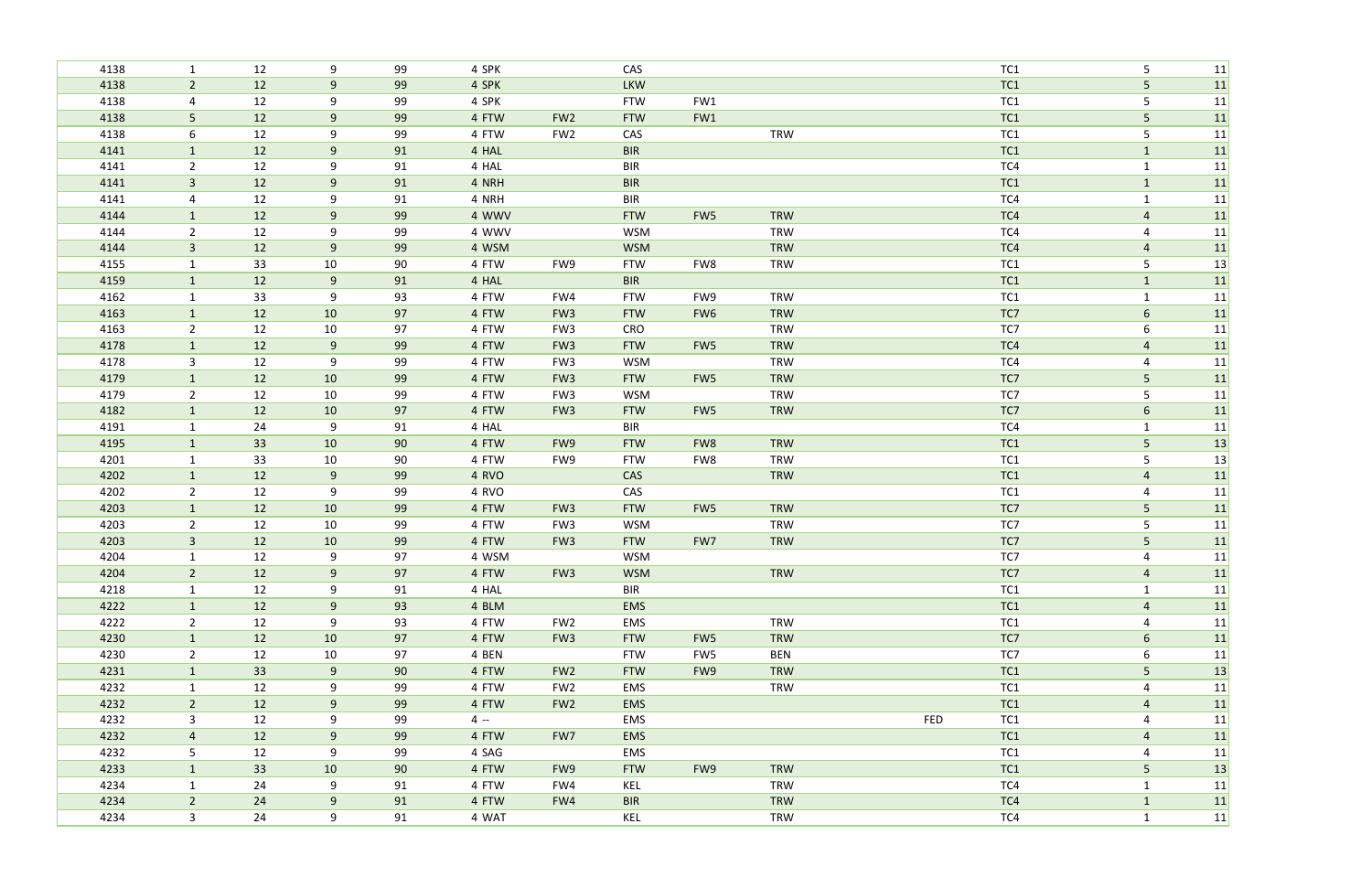| 4239 | $\mathbf{1}$   | 12 | 9              | 91 | 4 HAL |                 | <b>BIR</b> |     |            |            | TC <sub>6</sub> | $\mathbf{1}$   | 11 |
|------|----------------|----|----------------|----|-------|-----------------|------------|-----|------------|------------|-----------------|----------------|----|
| 4242 | 1              | 12 | 9              | 99 | 4 FTW | FW7             | <b>FTW</b> | FW5 | <b>TRW</b> |            | TC7             | 4              | 11 |
| 4242 | $\overline{2}$ | 12 | 9              | 99 | 4 LKS |                 | AZL        |     | TRW        |            | TC7             | $\overline{a}$ | 11 |
| 4242 | 3              | 12 | 9              | 99 | 4 LKW |                 | LKW        |     |            |            | TC7             | $\overline{4}$ | 11 |
| 4242 | $\overline{4}$ | 12 | 9              | 99 | 4 FTW | FW7             | AZL        |     | <b>TRW</b> |            | TC7             | $\overline{a}$ | 11 |
| 4243 | $\mathbf{1}$   | 12 | 9              | 99 | 4 FTW | FW7             | CAS        |     | <b>TRW</b> |            | TC1             | $\overline{4}$ | 11 |
| 4245 | $2^{\circ}$    | 33 | 9              | 90 | 4 FTW | FW <sub>2</sub> | <b>FTW</b> | FW9 |            |            | TC1             | $\mathbf{1}$   | 11 |
| 4245 | 3              | 33 | 9              | 90 | 4 FTW | FW <sub>2</sub> | <b>FTW</b> | FW9 | <b>TRW</b> |            | TC1             | $\mathbf{1}$   | 11 |
| 4245 | $\overline{4}$ | 33 | 9              | 90 | 4 SAG |                 | <b>FTW</b> | FW9 |            |            | TC1             | $\mathbf{1}$   | 11 |
| 4250 | 1              | 12 | 9              | 93 | 4 FTW | FW4             | EMS        |     | <b>TRW</b> |            | TC <sub>1</sub> | $\mathbf 1$    | 11 |
| 4250 | $\overline{2}$ | 12 | 9              | 93 | 4 FTW | FW4             | KEL        |     | <b>TRW</b> |            | TC1             | $\mathbf{1}$   | 11 |
| 4250 | 3              | 12 | 9              | 93 | 4 FTW | FW4             | <b>FTW</b> | FW9 | <b>TRW</b> |            | TC1             | $\mathbf 1$    | 11 |
| 4252 | $\mathbf{1}$   | 12 | 9              | 99 | 4 FTW | FW <sub>3</sub> | <b>FTW</b> | FW5 | <b>TRW</b> |            | TC4             | $\overline{4}$ | 11 |
| 4253 | 1              | 12 | 9              | 95 | 4 FTW | FW9             | <b>FTW</b> | FW9 | <b>TRW</b> |            | TC <sub>6</sub> | 5              | 13 |
| 4256 | $\mathbf{1}$   | 33 | 10             | 90 | 4 FTW | FW9             | <b>FTW</b> | FW8 | <b>TRW</b> |            | TC1             | 5 <sub>1</sub> | 11 |
| 4259 | $\mathbf{1}$   | 12 | 9              | 99 | 4 LKS |                 | AZL        |     |            |            | TC7             | 4              | 11 |
| 4259 | $2^{\circ}$    | 12 | 9              | 99 | 4 LKS |                 | <b>WSM</b> |     |            |            | TC7             | $\overline{4}$ | 11 |
| 4259 | 3              | 12 | 9              | 99 | $4 -$ |                 | <b>WSM</b> |     |            | FED        | TC7             | $\overline{4}$ | 11 |
| 4261 | $\mathbf{1}$   | 24 | 9              | 91 | 4 FTW | FW4             | KEL        |     | <b>TRW</b> |            | TC4             | $\mathbf{1}$   | 11 |
| 4261 | $\overline{2}$ | 24 | 9              | 91 | 4 WAT |                 | KEL        |     |            |            | TC4             | $\mathbf{1}$   | 11 |
| 4272 | $\mathbf{1}$   | 12 | 9              | 99 | 4 FTW | FW7             | <b>WSM</b> |     | <b>TRW</b> |            | TC7             | $\overline{4}$ | 11 |
| 4272 | $\overline{2}$ | 12 | 9              | 99 | 4 FTW | FW7             | <b>FTW</b> | FW5 | <b>TRW</b> |            | TC7             | 4              | 11 |
| 4276 | $\mathbf{1}$   | 12 | 9              | 99 | 4 FTW | FW <sub>3</sub> | <b>WSM</b> |     | <b>TRW</b> |            | TC7             | $\overline{4}$ | 11 |
| 4276 | $\overline{2}$ | 12 | 9              | 99 | $4 -$ |                 | <b>WSM</b> |     |            | <b>FED</b> | TC7             | $\overline{a}$ | 11 |
| 4284 | $\mathbf{1}$   | 12 | 9              | 99 | $4 -$ |                 | AZL        |     |            | <b>FED</b> | TC4             | $\overline{4}$ | 11 |
| 4284 | $\overline{2}$ | 12 | 9              | 99 | 4 FTW | FW7             | AZL        |     | <b>TRW</b> |            | TC4             | 4              | 11 |
| 4284 | $\overline{3}$ | 12 | 9              | 99 | 4 FTW | FW7             | <b>FTW</b> | FW5 | <b>TRW</b> |            | TC4             | $\overline{4}$ | 11 |
| 4284 | 4              | 12 | 9              | 99 | 4 AZL |                 | AZL        |     | <b>TRW</b> |            | TC4             | 4              | 11 |
| 4284 | 5              | 12 | 9              | 99 | $4 -$ |                 | <b>AZL</b> |     | <b>TRW</b> | <b>FED</b> | TC4             | $\overline{a}$ | 11 |
| 4284 | 6              | 12 | 9              | 99 | $4 -$ |                 | AZL        |     |            |            | TC4             | 4              | 11 |
| 4285 |                | 12 | 9              | 99 | 4 FTW | FW7             | <b>LKW</b> |     | TRW        |            | TC4             | $\overline{4}$ | 11 |
| 4285 | $\overline{2}$ | 12 | 9              | 99 | 4 LKW |                 | LKW        |     | <b>TRW</b> |            | TC4             | 4              | 11 |
| 4285 | 3 <sup>1</sup> | 12 | 9              | 99 | 4 FTW | FW7             | <b>FTW</b> | FW5 | <b>TRW</b> |            | TC4             | $\overline{4}$ | 11 |
| 4288 | $\mathbf{1}$   | 33 | 10             | 90 | 4 FTW | FW9             | <b>FTW</b> | FW9 | TRW        |            | TC6             | 8              | 13 |
| 4290 | $\mathbf{1}$   | 12 | 9              | 91 | 4 HAL |                 | <b>BIR</b> |     |            |            | TC1             | $\mathbf{1}$   | 11 |
| 4312 | $\mathbf{1}$   | 33 | 9              | 90 | 4 FTW | FW9             | <b>FTW</b> | FW9 | <b>TRW</b> |            | TC1             | 5              | 13 |
| 4328 | $\mathbf{1}$   | 12 | 9              | 91 | 4 HAL |                 | <b>BIR</b> |     |            |            | TC1             | $\mathbf{1}$   | 11 |
| 4338 | $\mathbf{1}$   | 12 | 9              | 93 | 4 SAG |                 | EMS        |     |            |            | TC4             | 4              | 11 |
| 4340 | 1              | 12 | 9              | 99 | 4 AZL |                 | AZL        |     | TRW        |            | TC4             | $\overline{4}$ | 11 |
| 4340 | $2^{\circ}$    | 12 | 9              | 99 | $4 -$ |                 | AZL        |     |            | AED        | TC4             | 4              | 11 |
| 4340 | 3 <sup>1</sup> | 12 | 9              | 99 | $4 -$ |                 | AZL        |     | <b>TRW</b> |            | TC4             | $\overline{4}$ | 11 |
| 4340 | 4              | 12 | 9              | 99 | $4 -$ |                 | AZL        |     |            | <b>FED</b> | TC4             | 4              | 11 |
| 4342 | $\mathbf{1}$   | 12 | 10             | 97 | 4 FTW | FW <sub>3</sub> | <b>FTW</b> | FW7 | TRW        |            | TC7             | 6              | 11 |
| 4343 | $\mathbf{1}$   | 12 | 10             | 97 | 4 FTW | FW3             | <b>FTW</b> | FW5 | TRW        |            | TC7             | 6              | 11 |
| 4343 | 2 <sup>2</sup> | 12 | 10             | 97 | 4 FTW | FW <sub>3</sub> | <b>CRO</b> |     | <b>TRW</b> |            | TC7             | 6              | 11 |
| 4344 | $\mathbf{1}$   | 12 | 9              | 99 | 4 FTW | FW7             | <b>FTW</b> | FW5 | <b>TRW</b> |            | TC4             | 4              | 11 |
| 4350 | $\mathbf{1}$   | 12 | 9 <sup>°</sup> | 99 | 4 FTW | FW7             | <b>FTW</b> | FW1 | <b>TRW</b> |            | TC4             | 5 <sub>1</sub> | 11 |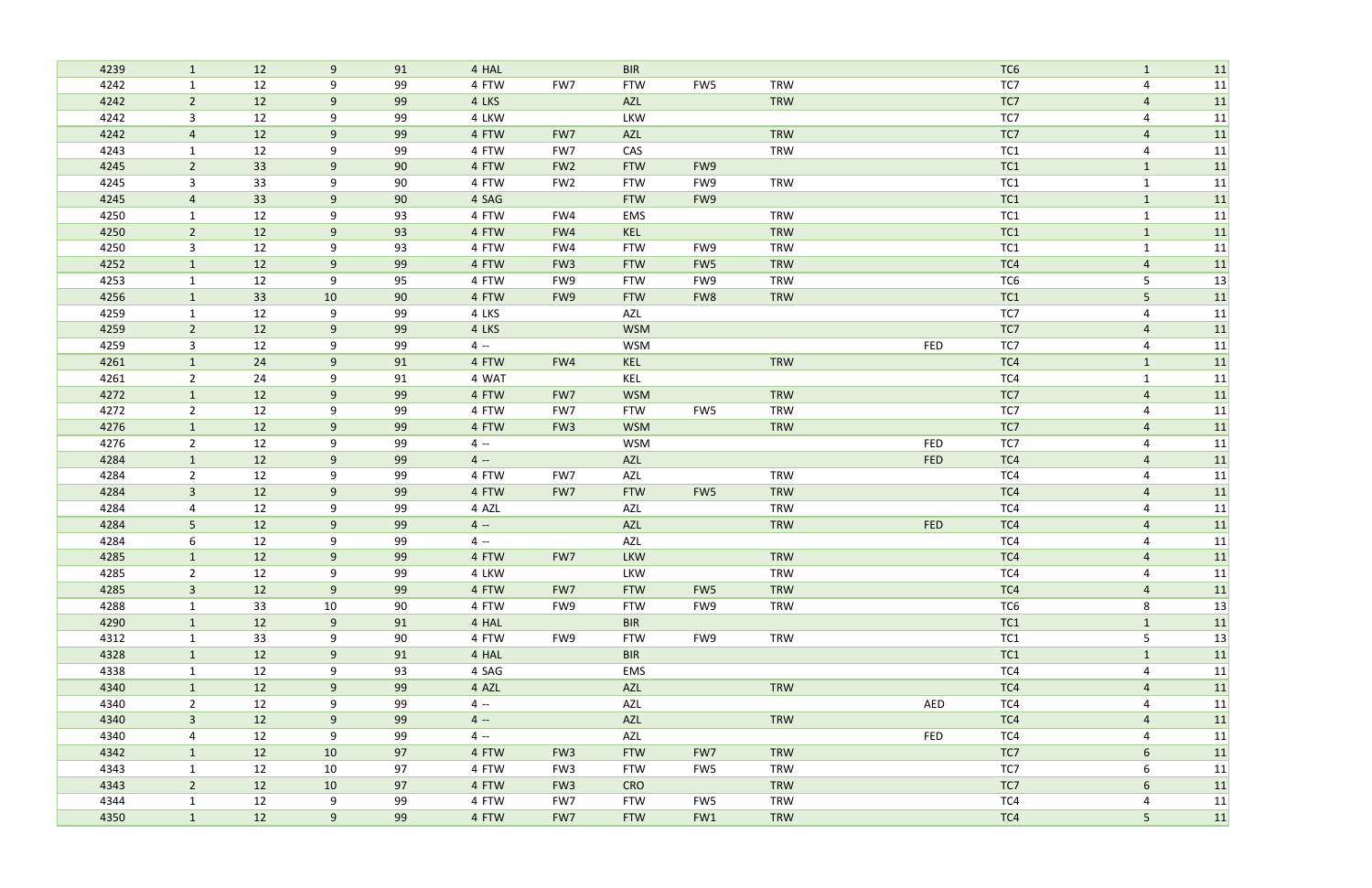| 4350 | $\overline{2}$  | 12 | 9     | 99 | 4 FTW | FW7             | <b>FTW</b> | FW1 | <b>TRW</b> |            | TC1             | 5              | 11 |
|------|-----------------|----|-------|----|-------|-----------------|------------|-----|------------|------------|-----------------|----------------|----|
| 4362 | $\mathbf{1}$    | 12 | $9\,$ | 91 | 4 HAL |                 | <b>BIR</b> |     |            |            | TC <sub>6</sub> | $\mathbf{1}$   | 13 |
| 4362 | $\overline{2}$  | 12 | 9     | 91 | 4 FTW | FW4             | <b>BIR</b> |     | <b>TRW</b> |            | TC <sub>6</sub> | $\mathbf 1$    | 13 |
| 4369 | $\mathbf{1}$    | 12 | 9     | 97 | 4 FTW | FW <sub>3</sub> | <b>WSM</b> |     | <b>TRW</b> |            | TC7             | $\overline{a}$ | 11 |
| 4369 | $\overline{2}$  | 12 | 9     | 97 | 4 FTW | FW3             | <b>WSM</b> |     |            |            | TC7             | $\overline{4}$ | 11 |
| 4369 | $\mathbf{3}$    | 12 | 9     | 97 | $4 -$ |                 | <b>WSM</b> |     |            | <b>FED</b> | TC7             | $\overline{a}$ | 11 |
| 4370 | 1               | 33 | 9     | 95 | 4 FTW | FW9             | <b>FTW</b> | FW9 | <b>TRW</b> |            | TC6             | 5              | 13 |
| 4371 | $\mathbf{1}$    | 12 | $9$   | 99 | $4 -$ |                 | <b>NOR</b> |     |            | <b>FED</b> | TC4             | $\overline{4}$ | 11 |
| 4371 | $\overline{2}$  | 12 | 9     | 99 | $4 -$ |                 | EMS        |     | <b>TRW</b> | <b>FED</b> | TC4             | $\overline{4}$ | 11 |
| 4371 | 5               | 12 | 9     | 99 | 4 NEW |                 | EMS        |     |            |            | TC4             | $\overline{4}$ | 11 |
| 4371 | 6               | 12 | 9     | 99 | $4 -$ |                 | AZL        |     | <b>TRW</b> |            | TC4             | $\overline{4}$ | 11 |
| 4371 | $\overline{7}$  | 12 | 9     | 99 | 4 NEW |                 | <b>NOR</b> |     |            |            | TC4             | $\overline{4}$ | 11 |
| 4371 | 8               | 12 | 9     | 99 | $4 -$ |                 | <b>NOR</b> |     |            | <b>NED</b> | TC4             | 4              | 11 |
| 4371 | 9               | 12 | 9     | 99 | $4 -$ |                 | EMS        |     | <b>TRW</b> | <b>NED</b> | TC4             | $\overline{4}$ | 11 |
| 4371 | 10              | 12 | 9     | 99 | $4 -$ |                 | <b>NOR</b> |     | <b>TRW</b> | <b>NED</b> | TC4             | $\overline{4}$ | 11 |
| 4371 | 11              | 12 | 9     | 99 | $4 -$ |                 | EMS        |     |            | <b>NED</b> | TC4             | $\overline{a}$ | 11 |
| 4371 | 12              | 12 | 9     | 99 | $4 -$ |                 | AZL        |     | <b>TRW</b> | <b>NED</b> | TC4             | 4              | 11 |
| 4371 | 13              | 12 | $9\,$ | 99 | $4 -$ |                 | EMS        |     | TRW        |            | TC4             | $\overline{a}$ | 11 |
| 4371 | 14              | 12 | 9     | 99 | $4 -$ |                 | AZL        |     | <b>TRW</b> | FED        | TC4             | -4             | 11 |
| 4373 | $\mathbf{1}$    | 12 | 9     | 99 | 4 FTW | FW7             | <b>FTW</b> | FW5 | <b>TRW</b> |            | TC4             | $\overline{a}$ | 11 |
| 4373 | $\overline{2}$  | 12 | 9     | 99 | 4 FTW | FW7             | <b>AZL</b> |     | <b>TRW</b> |            | TC4             | $\overline{4}$ | 11 |
| 4373 | $\mathbf{3}$    | 12 | 9     | 99 | $4 -$ |                 | <b>AZL</b> |     | TRW        | <b>FED</b> | TC4             | $\overline{a}$ | 11 |
| 4373 | 4               | 12 | 9     | 99 | $4 -$ |                 | AZL        |     |            | FED        | TC4             | 4              | 11 |
| 4373 | 5               | 12 | 9     | 99 | 4 LKS |                 | <b>FTW</b> | FW5 | <b>TRW</b> |            | TC4             | $\overline{4}$ | 11 |
| 4373 | 6               | 12 | 9     | 99 | 4 LKS |                 | AZL        |     | <b>TRW</b> |            | TC4             | $\overline{4}$ | 11 |
| 4374 | $\mathbf{1}$    | 12 | 9     | 91 | 4 FTW | FW4             | KEL        |     | <b>TRW</b> |            | TC4             | $\mathbf{1}$   | 11 |
| 4375 | $\mathbf{1}$    | 12 | 9     | 99 | 4 FTW | FW7             | EMS        |     |            |            | TC4             | 4              | 11 |
| 4375 | $\overline{2}$  | 12 | 9     | 99 | 4 FTW | FW7             | EMS        |     | <b>TRW</b> |            | TC4             | 4              | 11 |
| 4375 | 3               | 12 | 9     | 99 | $4 -$ |                 | AZL        |     | <b>TRW</b> | <b>FED</b> | TC4             | 4              | 11 |
| 4375 | $\overline{4}$  | 12 | $9\,$ | 99 | $4 -$ |                 | <b>EMS</b> |     |            | <b>FED</b> | TC4             | $\overline{a}$ | 11 |
| 4375 | 5               | 12 | 9     | 99 | $4 -$ |                 | EMS        |     | <b>TRW</b> | FED        | TC4             | 4              | 11 |
| 4375 | $6\overline{6}$ | 12 | 9     | 99 | 4 FTW | FW7             | <b>FTW</b> | FW5 | <b>TRW</b> |            | TC4             | $\overline{a}$ | 11 |
| 4375 | 7 <sup>1</sup>  | 12 | 9     | 99 | 4 FTW | FW7             | AZL        |     | <b>TRW</b> |            | TC4             | 4              | 11 |
| 4395 | $\mathbf{3}$    | 12 | 9     | 99 | 4 AZL |                 | AZL        |     | <b>TRW</b> |            | TC4             | $\overline{4}$ | 11 |
| 4395 | 4               | 12 | 9     | 99 | 4 REN |                 | AZL        |     | <b>TRW</b> |            | TC4             | 4              | 11 |
| 4395 | 5 <sub>1</sub>  | 12 | 9     | 99 | $4 -$ |                 | AZL        |     | <b>TRW</b> |            | TC4             | 4              | 11 |
| 4395 | 6               | 12 | 9     | 99 | $4 -$ |                 | AZL        |     | <b>TRW</b> | AED        | TC4             | 4              | 11 |
| 4397 | $\mathbf{1}$    | 12 | 9     | 99 | 4 FTW | FW <sub>2</sub> | CAS        |     | TRW        |            | TC1             | $\overline{4}$ | 11 |
| 4399 | $\mathbf{1}$    | 12 | 9     | 91 | 4 HAL |                 | <b>BIR</b> |     |            |            | TC4             | $\mathbf{1}$   | 11 |
| 4399 | $\overline{2}$  | 12 | $9\,$ | 91 | 4 NRH |                 | <b>BIR</b> |     |            |            | TC4             | $\mathbf{1}$   | 11 |
| 4400 | $\mathbf{1}$    | 12 | 9     | 99 | 4 SPK |                 | LKW        |     |            |            | TC1             | 4              | 11 |
| 4400 | $\overline{2}$  | 12 | 9     | 99 | 4 SPK |                 | CAS        |     |            |            | TC1             | $\overline{4}$ | 11 |
| 4410 | $\mathbf{1}$    | 12 | 9     | 91 | 4 HAL |                 | <b>BIR</b> |     |            |            | TC4             | $\mathbf{1}$   | 11 |
| 4410 | $2^{\circ}$     | 12 | 9     | 91 | 4 HAL |                 | KEL        |     |            |            | TC4             | $\mathbf{1}$   | 11 |
| 4429 | $\mathbf{1}$    | 12 | 9     | 99 | 4 FTW | FW7             | EMS        |     | <b>TRW</b> |            | TC4             | $\overline{4}$ | 11 |
| 4429 | $2^{\circ}$     | 12 | 9     | 99 | 4 FTW | FW7             | <b>EMS</b> |     |            |            | TC4             | 4              | 11 |
| 4429 | 3 <sup>7</sup>  | 12 | 9     | 99 | $4 -$ |                 | EMS        |     |            | FED        | TC4             | 4              | 11 |
|      |                 |    |       |    |       |                 |            |     |            |            |                 |                |    |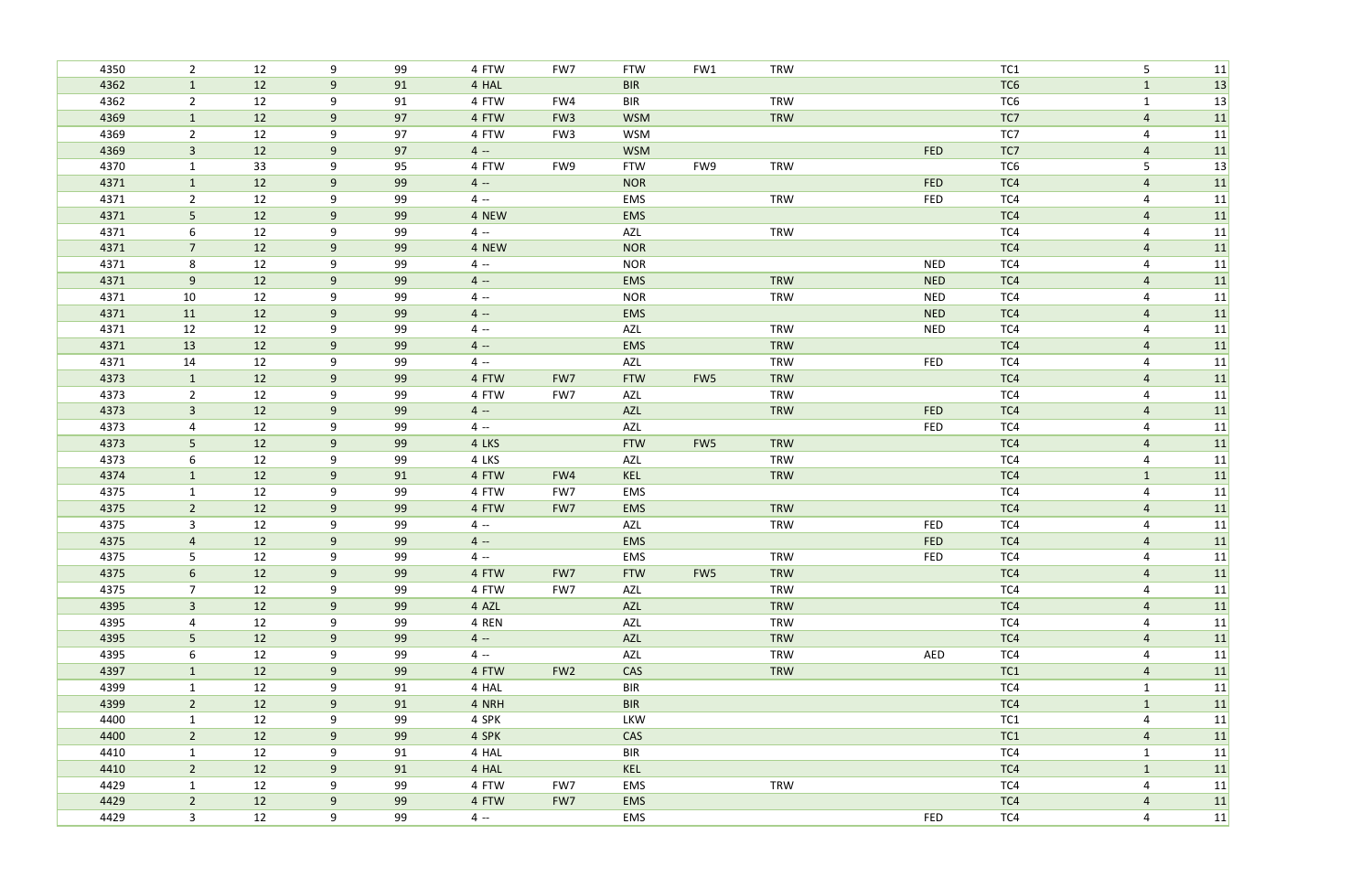| 4432 | $2^{\circ}$    | 33 | 10 | 95 | 4 FTW | FW9             | <b>FTW</b> | FW9 | <b>TRW</b> |            | TC1             | 5              | 13 |
|------|----------------|----|----|----|-------|-----------------|------------|-----|------------|------------|-----------------|----------------|----|
| 4452 | $\mathbf{1}$   | 12 | 9  | 93 | 4 FTW | FW <sub>2</sub> | EMS        |     | <b>TRW</b> |            | TC <sub>1</sub> | $\mathbf{1}$   | 11 |
| 4452 | $2^{\circ}$    | 12 | 9  | 93 | 4 FTW | FW <sub>2</sub> | KEL        |     | <b>TRW</b> |            | TC1             | $\mathbf{1}$   | 11 |
| 4452 | $\mathbf{3}$   | 12 | 9  | 93 | 4 FTW | FW <sub>2</sub> | <b>NOR</b> |     | <b>TRW</b> |            | TC1             | $\mathbf{1}$   | 11 |
| 4452 | $\overline{4}$ | 12 | 9  | 93 | 4 FTW | FW <sub>2</sub> | <b>EMS</b> |     | <b>TRW</b> |            | TC4             | $\mathbf{1}$   | 11 |
| 4452 | 5              | 12 | 9  | 93 | 4 FTW | FW <sub>2</sub> | KEL        |     | <b>TRW</b> |            | TC4             | $\mathbf{1}$   | 11 |
| 4454 | $\mathbf{1}$   | 12 | 9  | 99 | 4 SAG |                 | EMS        |     |            |            | TC1             | $\overline{4}$ | 11 |
| 4454 | $\overline{2}$ | 12 | 9  | 99 | 4 FTW | FW7             | <b>EMS</b> |     |            |            | TC <sub>1</sub> | 4              | 11 |
| 4454 | $\overline{3}$ | 12 | 9  | 99 | 4 FTW | FW7             | <b>EMS</b> |     | <b>TRW</b> |            | TC1             | $\overline{a}$ | 11 |
| 4456 | $\mathbf{1}$   | 12 | 9  | 97 | 4 FTW | FW3             | <b>FTW</b> | FW5 | <b>TRW</b> |            | TC7             | 5              | 11 |
| 4458 | $\mathbf{1}$   | 12 | 9  | 95 | 4 FTW | FW9             | <b>FTW</b> | FW9 | <b>TRW</b> |            | TC1             | $\mathbf{1}$   | 13 |
| 4475 | 1              | 33 | 9  | 90 | 4 FTW | FW9             | <b>FTW</b> | FW8 | <b>TRW</b> |            | TC1             | 5              | 13 |
| 4478 | $\mathbf{1}$   | 33 | 9  | 90 | 4 FTW | FW9             | <b>FTW</b> | FW8 | <b>TRW</b> |            | TC1             | 5              | 13 |
| 4480 | $\mathbf{1}$   | 12 | 9  | 97 | 4 FTW | FW <sub>3</sub> | <b>FTW</b> | FW7 | <b>TRW</b> |            | TC7             | 6              | 11 |
| 4480 | $\overline{2}$ | 12 | 9  | 97 | $4 -$ |                 | <b>FTW</b> | FW7 |            | <b>FED</b> | TC7             | 6              | 11 |
| 4480 | $\mathbf{3}$   | 12 | 9  | 97 | 4 BEN |                 | <b>FTW</b> | FW7 | <b>BEN</b> |            | TC7             | 6              | 11 |
| 4480 | 4              | 12 | 9  | 97 | 4 FTW | FW <sub>3</sub> | <b>FTW</b> | FW7 |            |            | TC7             | 6              | 11 |
| 4480 | 5              | 12 | 9  | 97 | 4 BEN |                 | <b>FTW</b> | FW7 | <b>TRW</b> |            | TC7             | 6              | 11 |
| 4483 | $\overline{2}$ | 12 | 9  | 91 | 4 HAL |                 | <b>FTW</b> | FW9 |            |            | TC1             | $\mathbf{1}$   | 11 |
| 4485 | $\mathbf{1}$   | 12 | 9  | 91 | 4 HAL |                 | <b>BIR</b> |     |            |            | TC1             | $\mathbf{1}$   | 11 |
| 4485 | $\overline{2}$ | 12 | 9  | 91 | 4 HAL |                 | <b>FTW</b> | FW9 |            |            | TC1             | $\mathbf{1}$   | 11 |
| 4485 | $\mathbf{3}$   | 12 | 9  | 91 | 4 FTW | FW4             | <b>FTW</b> | FW9 | <b>TRW</b> |            | TC1             | $\mathbf 1$    | 11 |
| 4487 | $\mathbf{1}$   | 12 | 9  | 99 | 4 FTW | FW <sub>2</sub> | <b>FTW</b> | FW1 | <b>TRW</b> |            | TC1             | 5 <sub>1</sub> | 11 |
| 4487 | 5              | 12 | 9  | 99 | 4 SPK |                 | <b>FTW</b> | FW1 | <b>TRW</b> |            | TC <sub>1</sub> | 5              | 11 |
| 4492 | $\mathbf{1}$   | 12 | 9  | 95 | 4 FTW | FW9             | <b>FTW</b> | FW1 | <b>TRW</b> |            | TC1             | 5 <sub>1</sub> | 13 |
| 4493 | $\mathbf{1}$   | 12 | 9  | 90 | 4 FTW | FW9             | <b>FTW</b> | FW1 | <b>TRW</b> |            | TC1             | 5              | 13 |
| 4494 | $\mathbf{1}$   | 33 | 9  | 95 | 4 FTW | FW <sub>2</sub> | <b>FTW</b> | FW1 | <b>TRW</b> |            | TC <sub>6</sub> | 5              | 13 |
| 4495 | $\mathbf 1$    | 33 | 10 | 95 | 4 FTW | FW8             | <b>FTW</b> | FW4 | <b>TRW</b> |            | TC1             | 8              | 13 |
| 4496 | $\mathbf{1}$   | 12 | 9  | 99 | 4 FTW | FW9             | <b>FTW</b> | FW1 | <b>TRW</b> |            | TC <sub>1</sub> | 5              | 11 |
| 4497 | 1              | 12 | 10 | 99 | 4 FTW | FW3             | <b>FTW</b> | FW7 | <b>TRW</b> |            | TC7             | 5              | 11 |
| 4497 | $\overline{2}$ | 12 | 10 | 99 | 4 FTW | FW <sub>3</sub> | <b>WSM</b> |     | <b>TRW</b> |            | TC7             | 5              | 11 |
| 4498 | $\mathbf{1}$   | 12 | 10 | 97 | 4 FTW | FW3             | <b>FTW</b> | FW6 | TRW        |            | TC7             | 6              | 11 |
| 4499 | $\mathbf{1}$   | 12 | 9  | 93 | 4 FTW | FW <sub>2</sub> | <b>EMS</b> |     | TRW        |            | TC1             | $\mathbf{1}$   | 11 |
| 4499 | $2^{\circ}$    | 12 | 9  | 93 | 4 SAG |                 | EMS        |     |            |            | TC1             | $\mathbf{1}$   | 11 |
| 4503 | $\mathbf{1}$   | 33 | 9  | 90 | 4 FTW | FW9             | <b>FTW</b> | FW9 | TRW        |            | TC1             | $\mathbf{1}$   | 11 |
| 4508 | $\mathbf{1}$   | 12 | 9  | 93 | 4 FTW | FW4             | KEL        |     | TRW        |            | TC4             | $\mathbf{1}$   | 11 |
| 4508 | $2^{\circ}$    | 12 | 9  | 93 | 4 FTW | FW4             | <b>EMS</b> |     | <b>TRW</b> |            | TC4             | $\mathbf{1}$   | 11 |
| 4512 | $\mathbf{1}$   | 12 | 9  | 90 | 4 FTW | FW <sub>2</sub> | CAS        |     | TRW        |            | TC1             | $\overline{4}$ | 11 |
| 4512 | $2^{\circ}$    | 12 | 9  | 90 | 4 FTW | FW <sub>2</sub> | <b>FTW</b> | FW1 | TRW        |            | TC1             | $\overline{4}$ | 11 |
| 4528 | $\mathbf{1}$   | 24 | 9  | 91 | 4 FTW | FW4             | KEL        |     | <b>TRW</b> |            | TC4             | $\mathbf{1}$   | 11 |
| 4531 | $\mathbf{1}$   | 12 | 9  | 99 | 4 SAG |                 | <b>EMS</b> |     |            |            | TC1             | $\overline{4}$ | 11 |
| 4532 | $\mathbf{1}$   | 12 | 9  | 99 | $4 -$ |                 | EMS        |     | TRW        | <b>FED</b> | TC4             | 4              | 11 |
| 4532 | $2^{\circ}$    | 12 | 9  | 99 | 4 FTW | FW7             | EMS        |     | TRW        |            | TC4             | $\overline{4}$ | 11 |
| 4532 | $\mathbf{3}$   | 12 | 9  | 99 | $4 -$ |                 | AZL        |     | <b>TRW</b> | <b>FED</b> | TC4             | $\overline{a}$ | 11 |
| 4533 | $\mathbf{1}$   | 24 | 9  | 91 | 4 HAL |                 | <b>BIR</b> |     |            |            | TC4             | $\mathbf{1}$   | 11 |
| 4534 | $\mathbf{1}$   | 12 | 9  | 97 | 4 FTW | FW <sub>3</sub> | <b>WSM</b> |     | TRW        |            | TC7             | 4              | 11 |
| 4540 | $\mathbf{1}$   | 12 | 9  | 93 | 4 FTW | FW4             | KEL        |     | <b>TRW</b> |            | TC4             | $\mathbf{1}$   | 11 |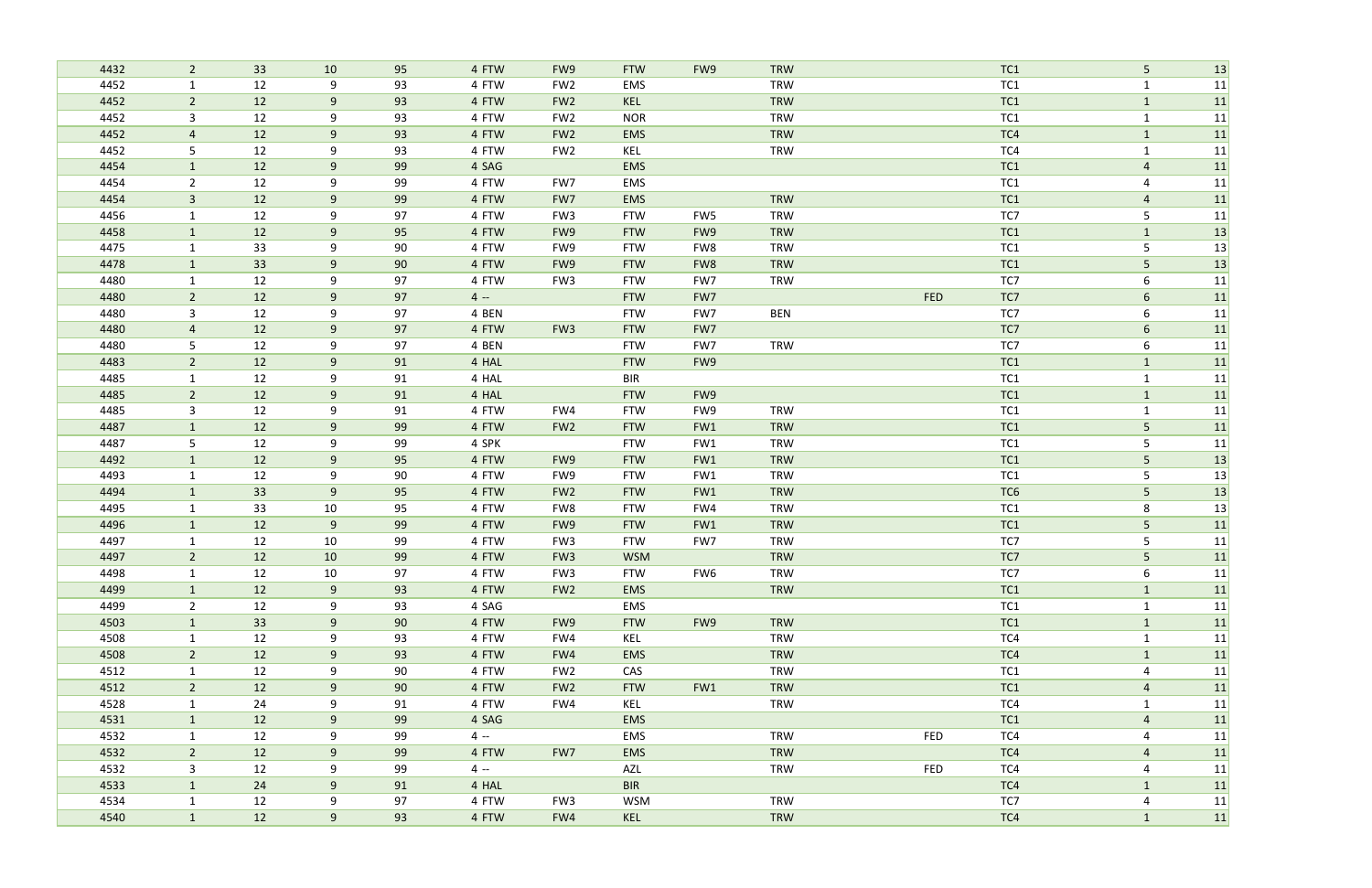| 4540 | $\overline{2}$ | 12 | 9     | 93 | 4 FTW | FW4             | <b>NOR</b> |     | <b>TRW</b> | TC4             | $\mathbf{1}$   | 11 |
|------|----------------|----|-------|----|-------|-----------------|------------|-----|------------|-----------------|----------------|----|
| 4551 | $\mathbf{1}$   | 12 | 9     | 99 | 4 FTW | FW <sub>2</sub> | <b>EMS</b> |     | <b>TRW</b> | TC4             | $\overline{a}$ | 11 |
| 4551 | $\overline{2}$ | 12 | 9     | 99 | 4 FTW | FW <sub>2</sub> | LKW        |     | <b>TRW</b> | TC4             | 4              | 11 |
| 4551 | $\overline{3}$ | 12 | 9     | 99 | 4 FTW | FW <sub>2</sub> | <b>EMS</b> |     |            | TC4             | $\overline{a}$ | 11 |
| 4563 | $\mathbf{1}$   | 33 | 9     | 90 | 4 FTW | FW <sub>2</sub> | <b>FTW</b> | FW1 | <b>TRW</b> | TC1             | $\overline{4}$ | 13 |
| 4565 | $\overline{2}$ | 12 | $9\,$ | 99 | 4 FTW | FW <sub>2</sub> | CAS        |     | <b>TRW</b> | TC1             | 5 <sub>1</sub> | 11 |
| 4568 | $\overline{2}$ | 12 | 9     | 99 | 4 FTW | FW <sub>2</sub> | CAS        |     | <b>TRW</b> | TC <sub>1</sub> | 5              | 11 |
| 4572 | $\mathbf{1}$   | 12 | 9     | 90 | 4 FTW | FW9             | <b>FTW</b> | FW9 | <b>TRW</b> | TC <sub>6</sub> | 5 <sub>1</sub> | 13 |
| 4573 | $\mathbf{1}$   | 33 | 9     | 90 | 4 FTW | FW9             | <b>FTW</b> | FW9 | <b>TRW</b> | TC <sub>1</sub> | $\mathbf{1}$   | 11 |
| 4587 | $\mathbf{1}$   | 33 | 10    | 95 | 4 FTW | FW9             | <b>FTW</b> | FW9 | <b>TRW</b> | TC <sub>6</sub> | $8\phantom{1}$ | 13 |
| 4588 | $\mathbf{1}$   | 24 | 9     | 91 | 4 FTW | FW4             | KEL        |     |            | TC4             | $\mathbf{1}$   | 11 |
| 4588 | $\overline{2}$ | 24 | 9     | 91 | 4 FTW | FW4             | KEL        |     | <b>TRW</b> | TC4             | $\mathbf{1}$   | 11 |
| 4588 | 3              | 24 | 9     | 91 | 4 FTW | FW4             | <b>BIR</b> |     | <b>TRW</b> | TC4             | $\mathbf{1}$   | 11 |
| 4588 | 4              | 24 | 9     | 91 | 4 FTW | FW4             | <b>BIR</b> |     |            | TC4             | $\mathbf{1}$   | 11 |
| 4591 | $\mathbf{1}$   | 12 | 9     | 93 | 4 FTW | FW <sub>2</sub> | EMS        |     | <b>TRW</b> | TC4             | $\mathbf{1}$   | 11 |
| 4591 | $\overline{2}$ | 12 | 9     | 93 | 4 FTW | FW <sub>2</sub> | <b>NOR</b> |     | <b>TRW</b> | TC4             | $\mathbf{1}$   | 11 |
| 4592 | $\mathbf{3}$   | 12 | 9     | 99 | 4 FTW | FW <sub>2</sub> | <b>FTW</b> | FW1 | <b>TRW</b> | TC1             | $\overline{4}$ | 11 |
| 4593 | $\mathbf{1}$   | 12 | 9     | 99 | 4 SPK |                 | CAS        |     |            | TC1             | 5              | 11 |
| 4593 | $\overline{2}$ | 12 | 9     | 99 | 4 SPK |                 | LKW        |     |            | TC <sub>1</sub> | 5              | 11 |
| 4593 | $\overline{4}$ | 12 | 9     | 99 | 4 SPK |                 | <b>FTW</b> | FW1 |            | TC1             | 5 <sub>1</sub> | 11 |
| 4595 | $\overline{2}$ | 12 | 9     | 99 | 4 SPK |                 | LKW        |     |            | TC1             | 5              | 11 |
| 4596 | $\mathbf{1}$   | 33 | 9     | 93 | 4 FTW | FW4             | <b>FTW</b> | FW9 | <b>TRW</b> | TC1             | $\mathbf{1}$   | 11 |
| 4598 | $\mathbf{1}$   | 33 | 9     | 90 | 4 FTW | FW <sub>2</sub> | CAS        |     | <b>TRW</b> | TC1             | 5              | 11 |
| 4599 | $\mathbf{1}$   | 12 | 9     | 93 | 4 FTW | FW7             | <b>NOR</b> |     | <b>TRW</b> | TC4             | $\mathbf{1}$   | 11 |
| 4599 | 3              | 12 | 9     | 93 | 4 FTW | FW7             | <b>NOR</b> |     |            | TC4             | $\mathbf{1}$   | 11 |
| 4599 | 6              | 12 | 9     | 93 | 4 FTW | FW7             | KEL        |     |            | TC4             | $\mathbf{1}$   | 11 |
| 4599 | 8              | 12 | 9     | 93 | 4 FTW | FW7             | KEL        |     | <b>TRW</b> | TC4             | $\mathbf{1}$   | 11 |
| 4602 | $\mathbf{1}$   | 12 | $9\,$ | 93 | 4 FTW | FW4             | <b>BIR</b> |     | <b>TRW</b> | TC1             | $\mathbf{1}$   | 11 |
| 4604 | $\mathbf{1}$   | 12 | 9     | 90 | 4 FTW | FW4             | <b>FTW</b> | FW9 | <b>TRW</b> | TC1             | $\mathbf 1$    | 11 |
| 4615 | $\mathbf{1}$   | 12 | $9\,$ | 90 | 4 FTW | FW9             | <b>FTW</b> | FW9 | <b>TRW</b> | TC <sub>6</sub> | 5              | 13 |
| 4620 |                | 12 | 9     | 91 | 4 HAL |                 | <b>BIR</b> |     |            | TC <sub>2</sub> |                | 11 |
| 4620 | $\overline{2}$ | 12 | 9     | 91 | 4 RCH |                 | <b>BIR</b> |     |            | TC <sub>2</sub> | $\mathbf{1}$   | 11 |
| 4629 | $\mathbf{3}$   | 12 | 9     | 97 | 4 FTW | FW3             | <b>FTW</b> | FW7 | <b>TRW</b> | TC7             | 6              | 11 |
| 4630 | $\mathbf{1}$   | 12 | 10    | 97 | 4 FTW | FW <sub>3</sub> | <b>FTW</b> | FW7 | <b>TRW</b> | TC7             | 6              | 11 |
| 4630 | $2^{\circ}$    | 12 | 10    | 97 | 4 BEN |                 | <b>FTW</b> | FW7 | <b>BEN</b> | TC7             | 6              | 11 |
| 4630 | $\mathbf{3}$   | 12 | 10    | 97 | 4 FTW | FW <sub>3</sub> | <b>FTW</b> | FW7 |            | TC7             | 6              | 11 |
| 4632 | $\mathbf{1}$   | 12 | 9     | 91 | 4 HAL |                 | <b>BIR</b> |     |            | TC6             | $\mathbf{1}$   | 13 |
| 4634 | $\mathbf{1}$   | 12 | 9     | 99 | 4 FTW | FW9             | <b>FTW</b> | FW1 | TRW        | TC1             | 5 <sub>1</sub> | 13 |
| 4638 | $2^{\circ}$    | 12 | 9     | 93 | 4 FTW | FW7             | <b>NOR</b> |     | <b>TRW</b> | TC4             | 4              | 11 |
| 4640 | $\mathbf{1}$   | 12 | 9     | 90 | 4 FTW | FW9             | <b>FTW</b> | FW9 | TRW        | TC6             | 5              | 13 |
| 4649 | $\mathbf{1}$   | 12 | 9     | 99 | 4 SAG |                 | EMS        |     |            | TC1             | 4              | 11 |
| 4650 | $\mathbf{1}$   | 12 | 9     | 99 | 4 FTW | FW <sub>2</sub> | <b>EMS</b> |     | <b>TRW</b> | TC1             | $\overline{4}$ | 11 |
| 4650 | $\overline{2}$ | 12 | 9     | 99 | 4 FTW | FW <sub>2</sub> | LKW        |     | <b>TRW</b> | TC1             | 4              | 11 |
| 4650 | $\overline{4}$ | 12 | 9     | 99 | 4 FTW | FW <sub>2</sub> | EMS        |     |            | TC1             | $\overline{a}$ | 11 |
| 4666 | 1              | 12 | 9     | 99 | 4 FTW | FW <sub>2</sub> | EMS        |     |            | TC <sub>1</sub> | 4              | 11 |
| 4666 | $2^{\circ}$    | 12 | 9     | 99 | 4 SAG |                 | EMS        |     |            | TC1             | $\overline{4}$ | 11 |
| 4682 | $\mathbf{1}$   | 33 | 9     | 90 | 4 FTW | FW4             | <b>FTW</b> | FW9 | <b>TRW</b> | TC1             | $\mathbf{1}$   | 11 |
|      |                |    |       |    |       |                 |            |     |            |                 |                |    |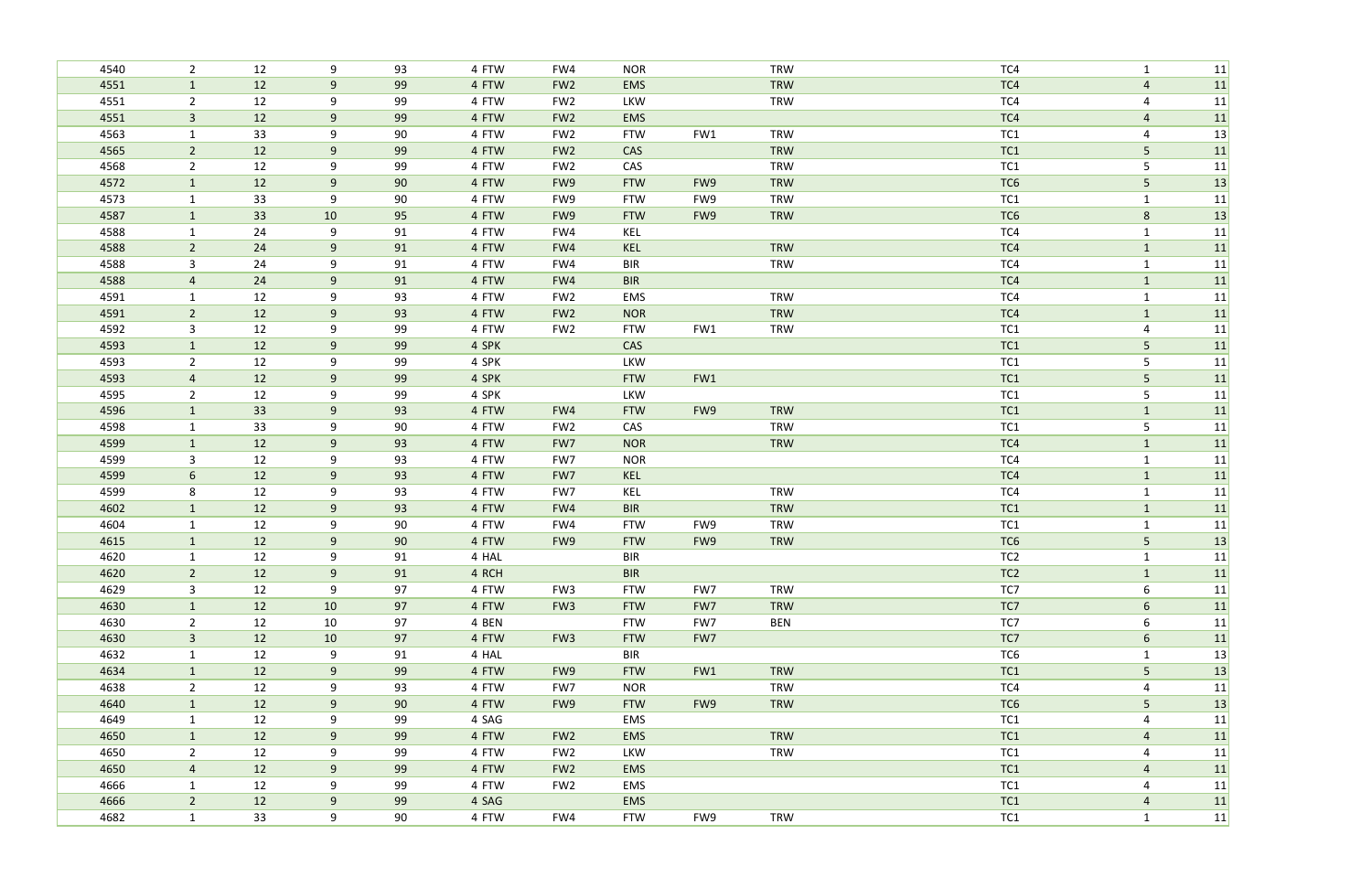| 4683 | $\mathbf{1}$    | 12 | 9              | 90 | 4 FTW | FW9             | <b>FTW</b> | FW9 | <b>TRW</b> |            | TC <sub>6</sub> | 5 <sup>1</sup> | 13 |
|------|-----------------|----|----------------|----|-------|-----------------|------------|-----|------------|------------|-----------------|----------------|----|
| 4685 | $\mathbf{1}$    | 33 | 9              | 99 | 4 FTW | FW <sub>2</sub> | <b>FTW</b> | FW1 | <b>TRW</b> |            | TC <sub>1</sub> | 5              | 13 |
| 4685 | $\overline{2}$  | 33 | 9              | 99 | 4 FTW | FW <sub>2</sub> | <b>LKW</b> |     | <b>TRW</b> |            | TC1             | 5              | 13 |
| 4685 | 3               | 33 | 9              | 99 | 4 FTW | FW <sub>2</sub> | CAS        |     | <b>TRW</b> |            | TC <sub>1</sub> | 5              | 13 |
| 4686 | $\overline{2}$  | 12 | 9              | 90 | 4 FTW | FW <sub>2</sub> | <b>LKW</b> |     |            |            | TC1             | 5              | 13 |
| 4687 | $\mathbf{1}$    | 12 | 9              | 99 | 4 FTW | FW <sub>2</sub> | CAS        |     | <b>TRW</b> |            | TC <sub>1</sub> | $\overline{4}$ | 11 |
| 4687 | $\overline{2}$  | 12 | 9              | 99 | 4 FTW | FW <sub>2</sub> | <b>FTW</b> | FW1 | <b>TRW</b> |            | TC1             | $\overline{a}$ | 11 |
| 4687 | $\mathbf{3}$    | 12 | 9              | 99 | 4 RVO |                 | CAS        |     | <b>TRW</b> |            | TC1             | 4              | 11 |
| 4689 | $\mathbf{1}$    | 12 | 9              | 99 | 4 FTW | FW <sub>2</sub> | CAS        |     | <b>TRW</b> |            | TC1             | 5              | 11 |
| 4694 | $\mathbf{1}$    | 12 | 9              | 93 | 4 FTW | FW7             | EMS        |     |            |            | TC4             | $\overline{4}$ | 11 |
| 4694 | $\overline{2}$  | 12 | 9              | 93 | $4 -$ |                 | EMS        |     |            | <b>FED</b> | TC4             | $\overline{a}$ | 11 |
| 4694 | 3               | 12 | 9              | 93 | 4 FTW | FW7             | EMS        |     | <b>TRW</b> |            | TC4             | 4              | 11 |
| 4694 | $\overline{4}$  | 12 | 9              | 93 | 4 SAG |                 | EMS        |     |            |            | TC4             | $\overline{4}$ | 11 |
| 4702 | 1               | 12 | 9              | 99 | 4 FTW | FW <sub>2</sub> | EMS        |     | <b>TRW</b> |            | TC4             | $\overline{4}$ | 11 |
| 4703 | $\mathbf{1}$    | 12 | 9              | 99 | 4 FTW | FW <sub>2</sub> | <b>EMS</b> |     | TRW        |            | TC1             | $\overline{a}$ | 11 |
| 4703 | $\overline{2}$  | 12 | 9              | 99 | 4 FTW | FW <sub>2</sub> | EMS        |     |            |            | TC <sub>1</sub> | $\overline{4}$ | 11 |
| 4703 | $\mathbf{3}$    | 12 | 9              | 99 | $4 -$ |                 | <b>EMS</b> |     |            | <b>FED</b> | TC1             | $\overline{a}$ | 11 |
| 4703 | 4               | 12 | 9              | 99 | $4 -$ |                 | EMS        |     |            |            | TC <sub>1</sub> | $\overline{4}$ | 11 |
| 4705 | $\mathbf{1}$    | 12 | 9              | 93 | 4 FTW | FW7             | <b>NOR</b> |     | <b>TRW</b> |            | TC4             | $\mathbf{1}$   | 11 |
| 4705 | $\overline{2}$  | 12 | 9              | 93 | 4 FTW | FW7             | EMS        |     |            |            | TC4             | $\mathbf{1}$   | 11 |
| 4705 | $\mathbf{3}$    | 12 | 9              | 93 | 4 FTW | FW7             | <b>NOR</b> |     |            |            | TC4             | $\mathbf{1}$   | 11 |
| 4705 | 4               | 12 | 9              | 93 | 4 FTW | FW7             | KEL        |     |            |            | TC4             | $\mathbf{1}$   | 11 |
| 4705 | 5               | 12 | 9              | 93 | 4 FTW | FW7             | KEL        |     | <b>TRW</b> |            | TC4             | $\mathbf{1}$   | 11 |
| 4705 | 6               | 12 | 9              | 93 | 4 FTW | FW7             | EMS        |     | <b>TRW</b> |            | TC4             | $\mathbf{1}$   | 11 |
| 4707 | $\mathbf{1}$    | 12 | 9              | 99 | 4 FTW | FW <sub>2</sub> | EMS        |     | <b>TRW</b> |            | TC1             | $\overline{a}$ | 11 |
| 4707 | $\overline{2}$  | 12 | 9              | 99 | 4 FTW | FW <sub>2</sub> | EMS        |     |            |            | TC <sub>1</sub> | 4              | 11 |
| 4707 | $\mathbf{3}$    | 12 | 9              | 99 | 4 SAG |                 | EMS        |     |            |            | TC1             | $\overline{a}$ | 11 |
| 4711 | $\mathbf{1}$    | 12 | 9              | 93 | 4 FTW | FW <sub>2</sub> | EMS        |     | <b>TRW</b> |            | TC1             | $\mathbf{1}$   | 11 |
| 4711 | $\overline{2}$  | 12 | 9              | 93 | 4 FTW | FW <sub>2</sub> | KEL        |     | <b>TRW</b> |            | TC1             | $\mathbf{1}$   | 11 |
| 4711 | 3               | 12 | 9              | 93 | 4 FTW | FW <sub>2</sub> | EMS        |     | <b>TRW</b> |            | TC4             | $\mathbf{1}$   | 11 |
| 4711 | $\overline{4}$  | 12 | 9              | 93 | 4 FTW | FW <sub>2</sub> | <b>KEL</b> |     | <b>TRW</b> |            | TC4             |                | 11 |
| 4713 | $\mathbf{1}$    | 12 | 9              | 97 | 4 FTW | FW3             | <b>FTW</b> | FW7 | TRW        |            | TC7             | 6              | 11 |
| 4713 | $2^{\circ}$     | 12 | 9              | 97 | $4 -$ |                 | <b>FTW</b> | FW7 |            | <b>FED</b> | TC7             | 6              | 11 |
| 4713 | $\mathbf{3}$    | 12 | 9              | 97 | 4 FTW | FW3             | <b>FTW</b> | FW7 |            |            | TC7             | 6              | 11 |
| 4713 | $\overline{4}$  | 12 | 9              | 97 | $4 -$ |                 | <b>FTW</b> | FW7 |            |            | TC7             | 6              | 11 |
| 4724 | $\mathbf{1}$    | 12 | 9              | 99 | $4 -$ |                 | EMS        |     |            | <b>FED</b> | TC4             | $\overline{4}$ | 11 |
| 4724 | $2\overline{ }$ | 12 | 9              | 99 | $4 -$ |                 | <b>NOR</b> |     |            | <b>FED</b> | TC4             | $\overline{a}$ | 11 |
| 4724 | $\mathbf{3}$    | 12 | 9              | 99 | 4 FTW | FW7             | <b>NOR</b> |     |            |            | TC4             | 4              | 11 |
| 4724 | $\overline{4}$  | 12 | 9              | 99 | $4 -$ |                 | <b>NOR</b> |     | TRW        | <b>FED</b> | TC4             | $\overline{a}$ | 11 |
| 4724 | 5               | 12 | 9              | 99 | $4 -$ |                 | <b>NOR</b> |     |            | <b>NED</b> | TC4             | 4              | 11 |
| 4724 | 6               | 12 | 9              | 99 | $4 -$ |                 | <b>NOR</b> |     | TRW        | <b>NED</b> | TC4             | $\overline{4}$ | 11 |
| 4730 | $\mathbf{1}$    | 12 | 9              | 93 | 4 FTW | FW7             | EMS        |     | TRW        |            | TC4             | $\overline{4}$ | 11 |
| 4730 | $2^{\circ}$     | 12 | 9              | 93 | 4 SAG |                 | <b>EMS</b> |     |            |            | TC4             | $\overline{4}$ | 11 |
| 4733 | $\mathbf{1}$    | 12 | 9              | 93 | 4 FTW | FW7             | <b>NOR</b> |     |            |            | TC4             | $\mathbf{1}$   | 11 |
| 4733 | $2^{\circ}$     | 12 | 9              | 93 | 4 FTW | FW7             | <b>EMS</b> |     |            |            | TC4             | $\mathbf{1}$   | 11 |
| 4733 | $\mathbf{3}$    | 12 | 9              | 93 | 4 FTW | FW7             | EMS        |     | <b>TRW</b> |            | TC4             | $\mathbf{1}$   | 11 |
| 4733 | $\overline{4}$  | 12 | 9 <sup>°</sup> | 93 | 4 FTW | FW7             | <b>NOR</b> |     | <b>TRW</b> |            | TC4             | $\mathbf{1}$   | 11 |